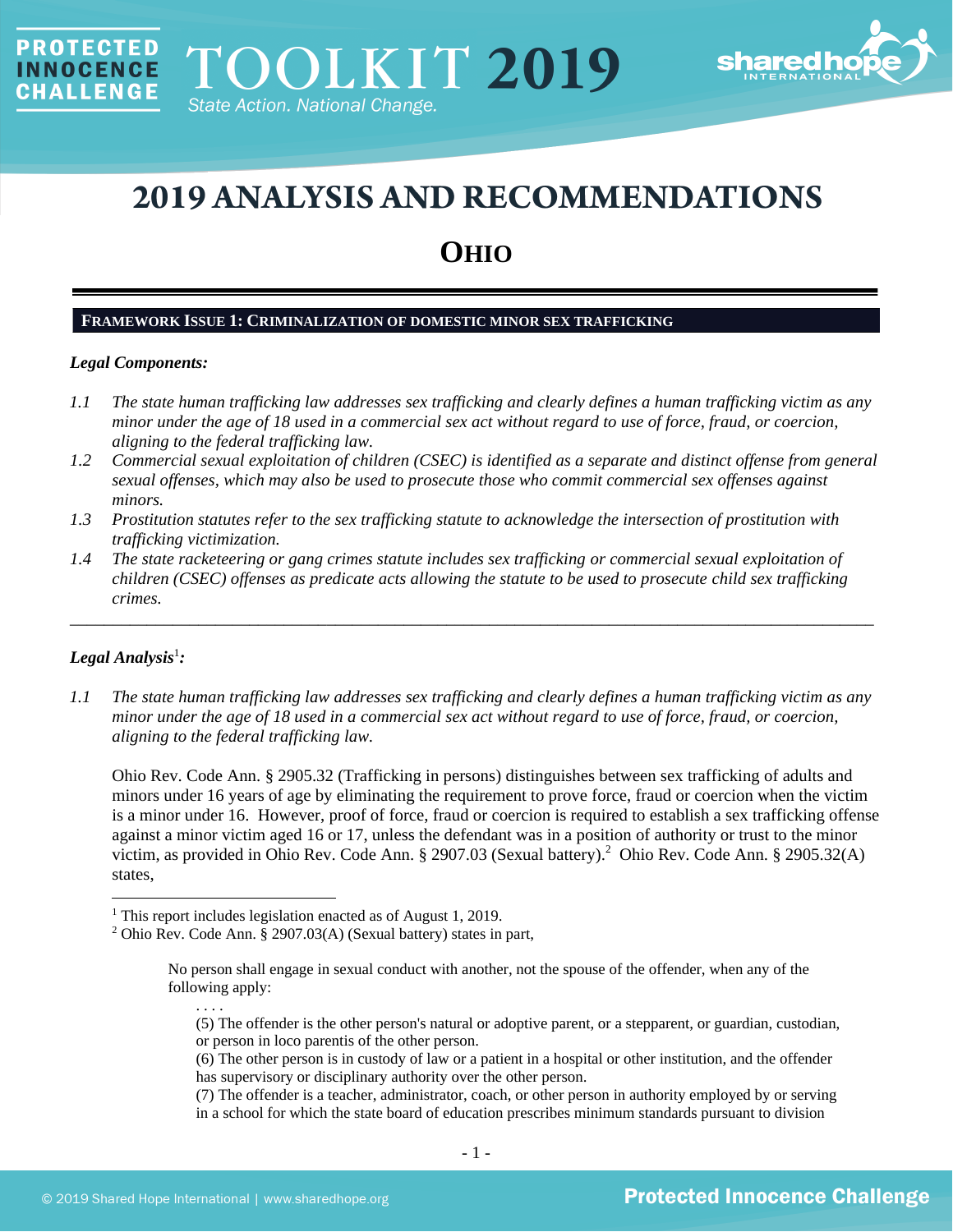No person shall knowingly recruit, lure, entice, isolate, harbor, transport, provide, obtain, or maintain, or knowingly attempt to recruit, lure, entice, isolate, harbor, transport, provide, obtain, or maintain, another person if any of the following applies:

(1) The offender knows that the other person will be subjected to involuntary servitude or be compelled to engage in sexual activity for hire, engage in a performance that is obscene, sexually oriented, or nudity oriented, or be a model or participant in the production of material that is obscene, sexually oriented, or nudity oriented.<sup>3</sup>

(2) The other person is less than sixteen years of age or is a person with a developmental disability whom the offender knows or has reasonable cause to believe is a person with a developmental disability, and either the offender knows that the other person will be subjected to involuntary servitude or the offender's knowing recruitment, luring, enticement, isolation, harboring, transportation, provision, obtaining, or maintenance of the other person or knowing attempt to recruit, lure, entice, isolate, harbor, transport, provide, obtain, or maintain the other person is for any of the following purposes:

(a) To engage in sexual activity for hire<sup>4</sup>;

(b) To engage in a performance for hire that is obscene, sexually oriented, or nudity oriented;

(D) of section 3301.07 of the Revised Code, the other person is enrolled in or attends that school, and the offender is not enrolled in and does not attend that school.

(8) The other person is a minor, the offender is a teacher, administrator, coach, or other person in authority employed by or serving in an institution of higher education, and the other person is enrolled in or attends that institution.

(9) The other person is a minor, and the offender is the other person's athletic or other type of coach, is the other person's instructor, is the leader of a scouting troop of which the other person is a member, or is a person with temporary or occasional disciplinary control over the other person.

(10) The offender is a mental health professional, the other person is a mental health client or patient of the offender, and the offender induces the other person to submit by falsely representing to the other person that the sexual conduct is necessary for mental health treatment purposes.

(11) The other person is confined in a detention facility, and the offender is an employee of that detention facility.

(12) The other person is a minor, the offender is a cleric, and the other person is a member of, or attends, the church or congregation served by the cleric.

(13) The other person is a minor, the offender is a peace officer, and the offender is more than two years older than the other person.

<sup>3</sup> Ohio Rev. Code Ann. § 2905.31(B) (Involuntary servitude) states, "'Material that is obscene, sexually oriented, or nudity oriented' and 'performance that is obscene, sexually oriented, or nudity oriented' have the same meanings as in section 2929.01 [Definitions] of the Revised Code." Ohio Rev. Code Ann. § 2929.01(CCC) (Penalties and sentencing general definitions) defines "material that is obscene, sexually oriented, or nudity oriented" as "any material that is obscene, that shows a person participating or engaging in sexual activity, masturbation, or bestiality, or that shows a person in a state of nudity." Ohio Rev. Code Ann. § 2929.01(DDD) defines "performance that is obscene, sexually oriented, or nudity oriented" as "any performance that is obscene, that shows a person participating or engaging in sexual activity, masturbation, or bestiality, or that shows a person in a state of nudity."<br><sup>4</sup> "Sexual activity for hire," "performance for hire," and "model or participant for hire" are defin Code Ann. § 2905.32 (F)(2) (Trafficking in persons) as

an implicit or explicit agreement to provide sexual activity, engage in an obscene, sexually oriented, or nudity oriented performance, or be a model or participant in the production of obscene, sexually oriented, or nudity oriented material, whichever is applicable, in exchange for anything of value paid to any of the following:

(a) The person engaging in such sexual activity, performance, or modeling participation;

(b) Any person who recruits, lures, entices, isolates, harbors, transports, provides, obtains, or maintains, or attempts to recruit, lure, entice, isolate, harbor, transport, provide, obtain, or maintain the person described in division  $(F)(2)(a)$  of this section;

(c) Any person associated with a person described in division (F)(2)(a) or (b) of this section.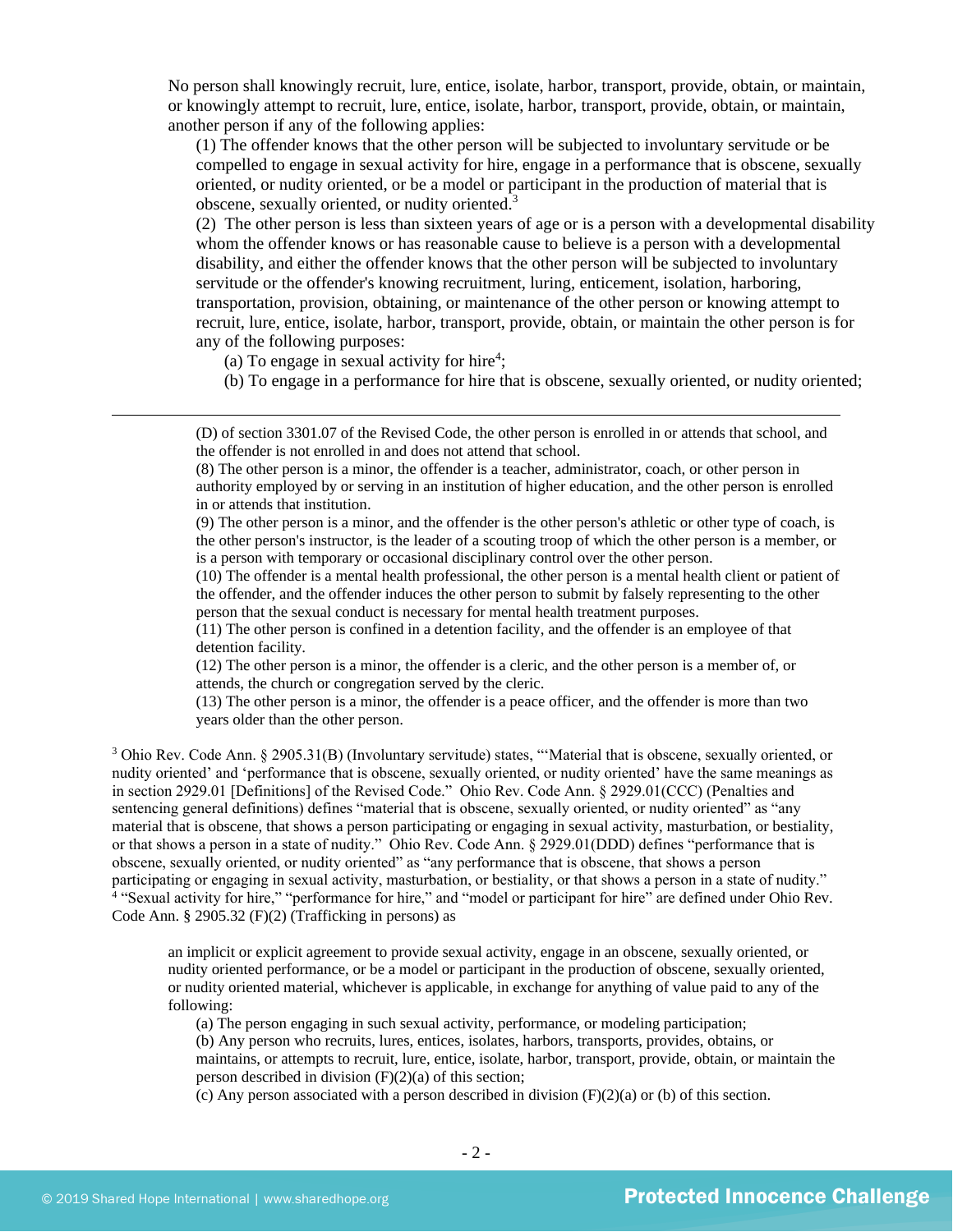<span id="page-2-0"></span>(c) To be a model or participant for hire in the production of material that is obscene, sexually oriented, or nudity oriented.

(3) The other person is sixteen or seventeen years of age, either the offender knows that the other person will be subjected to involuntary servitude or the offender's knowing recruitment, luring, enticement, isolation, harboring, transportation, provision, obtaining, or maintenance of the other person or knowing attempt to recruit, lure, entice, isolate, harbor, transport, provide, obtain, or maintain the other person is for any purpose described in divisions  $(A)(2)(a)$  to (c) of this section, and the circumstances described in division  $(A)(5)$ ,  $(6)$ ,  $(7)$ ,  $(8)$ ,  $(9)$ ,  $(10)$ ,  $(11)$ ,  $(12)$ , or  $(13)$  of section 2907.3<sup>5</sup> of the Revised Code apply with respect to the offender and the other person.

Ohio Rev. Code Ann. § 2905.32(C) further provides, "In a prosecution under this section, proof that the defendant engaged in sexual activity with any person, or solicited sexual activity with any person, whether or not for hire, without more, does not constitute a violation of this section."

A violation of Ohio Rev. Code Ann. § 2905.32(A) committed prior to March 22, 2019 is punishable as a first degree felony,<sup>6</sup> for which "the court shall sentence the offender to a definite prison term of ten, eleven, twelve, thirteen, fourteen, or fifteen years," and a possible fine up to \$20,000.<sup>7</sup> Ohio Rev. Code Ann. §§ 2905.32(E),<sup>8</sup>

(a) There are three or more victims, as defined in section 2969.11 of the Revised Code, of the offense for which the offender is being sentenced.

(b) The offender previously has been convicted of or pleaded guilty to one or more offenses, and, for the offense for which the offender is being sentenced and all of the other offenses, there is a total of three or more victims, as defined in section 2969.11 of the Revised Code.

(c) The offense for which the offender is being sentenced is aggravated murder, murder, or a felony of the first degree that, if it had been committed prior to July 1, 1996, would have been an aggravated felony of the first degree.

<sup>5</sup> *See supra* note [2.](#page-0-0)

<sup>6</sup> Pursuant to Ohio Rev. Code Ann. § 2929.13(A) (Guidance by degree of felony; monitoring of sexually oriented offenders by global positioning device), unless the criminal provision specifies that a prison term is presumptive or mandatory, the judge has discretion to sentence a felony offender according to the terms of Ohio Rev. Code Ann.§ 2929.14 (Basic prison terms), § 2929.15 (Community control sanctions), § 2929.16 (Residential Sanctions), § 2929.17 (Nonresidential sanctions), or § 2929.18 (Financial sanctions; restitution; reimbursements) with the minimum sentence necessary to accomplish the purposes of rehabilitating the criminal and protecting the community from future crime. If the criminal provision specifies that imprisonment is mandatory, then the court must "impose any financial sanction pursuant to section 2929.18 of the Revised Code that is required for the offense and may impose any other financial sanction pursuant to that section . . . ." Ohio Rev. Code Ann. § 2929.13(A). If the statute specifies that there is a presumption of imprisonment then "it is presumed that a prison term is necessary in order to comply with the purposes and principles of" Ohio Rev. Code Ann. § 2929.11 (Purposes of felony sentencing; discrimination prohibited), but the court may depart from the presumption and community control sanctions if it evaluates the factors outlined in § 2929.12 (Seriousness and recidivism factors) and finds that community control sanctions would adequately punish the offender, protect the public, and maintain the seriousness of the offense. Ohio Rev. Code Ann. § 2929.13(D). In the absence of a mandatory term of imprisonment and when the court departs from the presumption of imprisonment, the judge may order community control sanctions like community service, house arrest, mediation between offender and victim, probation, curfew, time in a halfway house, or up to six months in a community-based correctional facility. Ohio Rev. Code Ann. §§ 2929.15(A), 2929.16(A)(1), (4), 2929.17(B), (C), (E), (I), (L). Ohio Rev. Code Ann. § 2929.12 provides the judge several factors to consider in determining whether it is appropriate to issue a community control sanction or a term of imprisonment. This report will explicitly note when imprisonment is presumptive or mandatory. <sup>7</sup> When an offender is an organization rather than a person, different fines apply to felonies and misdemeanors of various degrees under Ohio Rev. Code Ann. § 2929.31 (Organizational penalties). Additionally, Ohio Rev. Code Ann. § 2929.32(A)(1) (Additional fine for certain offenders; collection of fines; crime victims recovery fund) authorizes the court to order an offender to pay a fine up to \$1,000,000 if any of the following applies to the offense and the offender: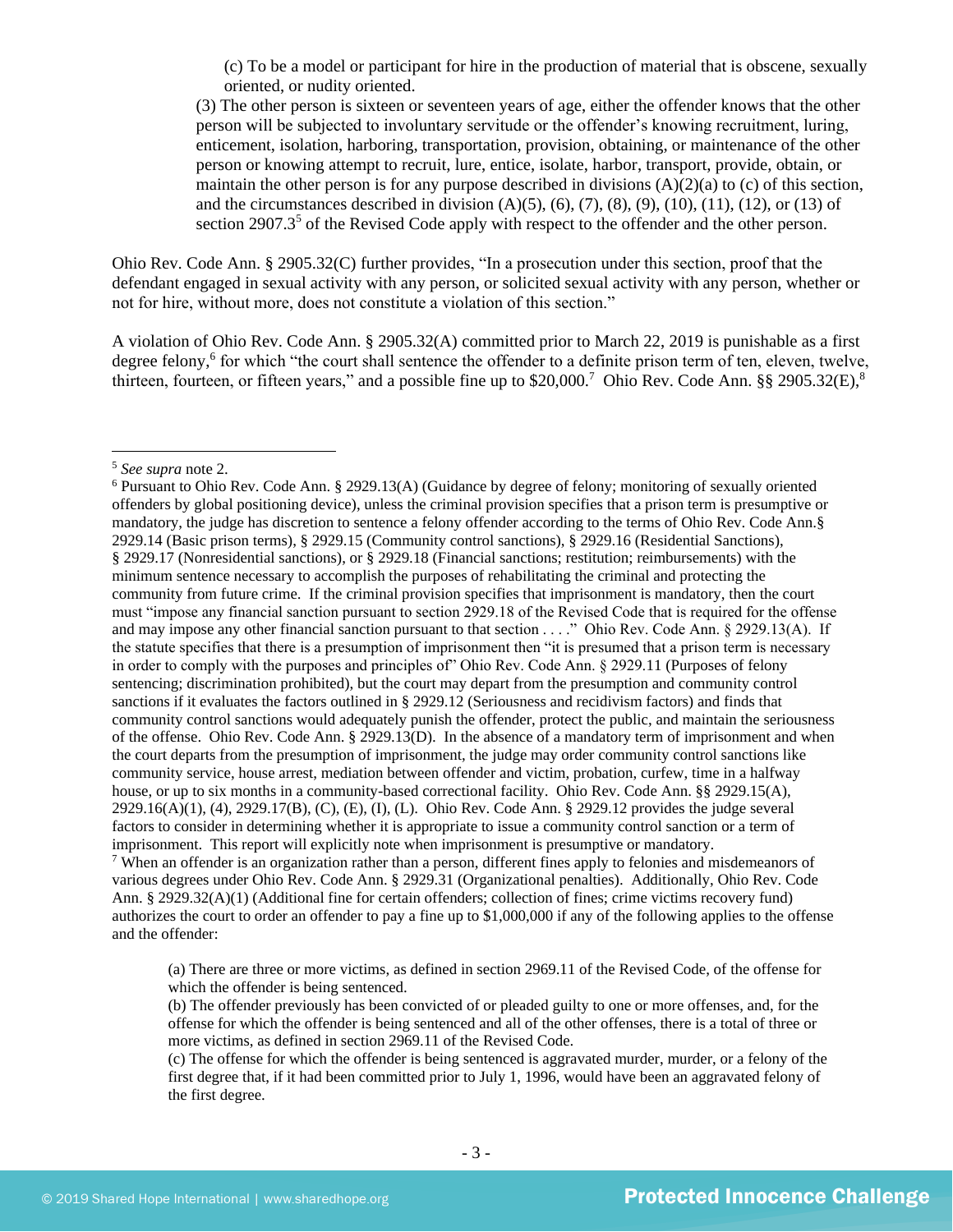<span id="page-3-1"></span>2929.13(A), 2929.18(A)(3)(a).<sup>9</sup> A violation of Ohio Rev. Code Ann. § 2905.32(A) committed on or after March 22, 2019 is punishable as a first degree felony, for which "the court shall sentence the offender to an indefinite prison term pursuant to [Ohio Rev. Code § 2929.14(A)(1)(a)], with a minimum term<sup>10</sup> under that sentence of ten, eleven, twelve, thirteen, fourteen, or fifteen years,"<sup>11</sup> and a possible fine up to \$20,000. Ohio Rev. Code Ann. §§ 2905.32(E), 2929.13(A), 2929.18(A)(3)(a).<sup>12</sup>

9 If the crime is a "sexually oriented offense or a child-victim oriented offense, as those terms are defined in section 2950.01 of the Revised Code," the court may impose an additional fine of fifty to \$500.

<sup>10</sup> Ohio Rev. Code Ann. § 2967.271(B), (C) (Presumptions related to sentence to non-life felony indefinite prison term) creates a presumption in favor of release upon expiration of the minimum prison term, stating,

<span id="page-3-0"></span>(B) When an offender is sentenced to a non-life felony indefinite prison term, there shall be a presumption that the person shall be released from service of the sentence on the expiration of the offender's minimum prison term or on the offender's presumptive earned early release date, whichever is earlier. (C) The presumption established under division (B) of this section is a rebuttable presumption that the department of rehabilitation and correction may rebut as provided in this division. Unless the department

rebuts the presumption, the offender shall be released from service of the sentence on the expiration of the offender's minimum prison term or on the offender's presumptive earned early release date, whichever is earlier . . . .

Under Ohio Rev. Code Ann. § 2967.271(C), the presumption can only be rebutted if, during incarceration: (1) the offender committed institutional rule infractions that threatened the security or safety of others, or violated the law, and his or her behavior demonstrates a continued threat to society, (2) the offender was placed in extended restrictive housing during the previous year, or (3) the offender is currently classified as a security level 3–5 or at a higher security level.

If the presumption is rebutted, "the additional period of incarceration shall be a reasonable period determined by the department, shall be specified by the department, and shall not exceed the offender's maximum prison term. Ohio Rev. Code Ann. § 2967.271(D)(1). "The provisions of this division regarding the establishment of a rebuttable presumption, the department's rebuttal of the presumption, and the department's maintenance of an offender's incarceration for an additional period of incarceration apply, and may be utilized more than one time, during the remainder of the offender's incarceration." Ohio Rev. Code Ann. § 2967.271(D)(2). However, "if the offender has not been released . . . prior to the expiration of the offender's maximum prison term imposed as part of the offender's non-life felony indefinite prison term, the offender shall be released upon the expiration of that maximum term." Ohio Rev. Code Ann. § 2967.271(D)(2).

The text of Ohio Rev. Code Ann. § 2967.271 cited here and elsewhere in this report includes amendments made by the enactment of Senate Bill 201 during the 2017–2018 132nd General Assembly of the Ohio Legislature (effective March 22, 2019).

<sup>11</sup> Pursuant to Ohio Rev. Code Ann. § 2929.144(B), (C) (Determination of maximum prison term for qualifying felonies of the first or second degree),

(B)The court imposing a prison term on an offender under division  $(A)(1)(a)$  or  $(2)(a)$  of section 2929.14 of the Revised Code for a qualifying felony of the first or second degree shall determine the maximum prison term that is part of the sentence in accordance with the following:

(1) If the offender is being sentenced for one felony and the felony is a qualifying felony of the first or second degree, the maximum prison term shall be equal to the minimum term imposed on the offender under division  $(A)(1)(a)$  or  $(2)(a)$  of section 2929.14 of the Revised Code plus fifty per cent of that term.

(2) If the offender is being sentenced for more than one felony, if one or more of the felonies is a qualifying felony of the first or second degree, and if the court orders that some or all of the prison terms imposed are to be served consecutively, the court shall add all of the minimum terms imposed on the offender under division (A)(1)(a) or (2)(a) of section 2929.14 of the Revised Code for a qualifying felony of the first or second degree that are to be served consecutively and all of the definite terms of the felonies that are not qualifying felonies of the first or second degree that are to be served

<sup>8</sup> The text of Ohio Rev. Code Ann. § 2905.32 cited here and elsewhere in this report includes amendments made by the enactment of Senate Bill 201 during the 2017–2018 132nd General Assembly of the Ohio Legislature (effective March 22, 2019).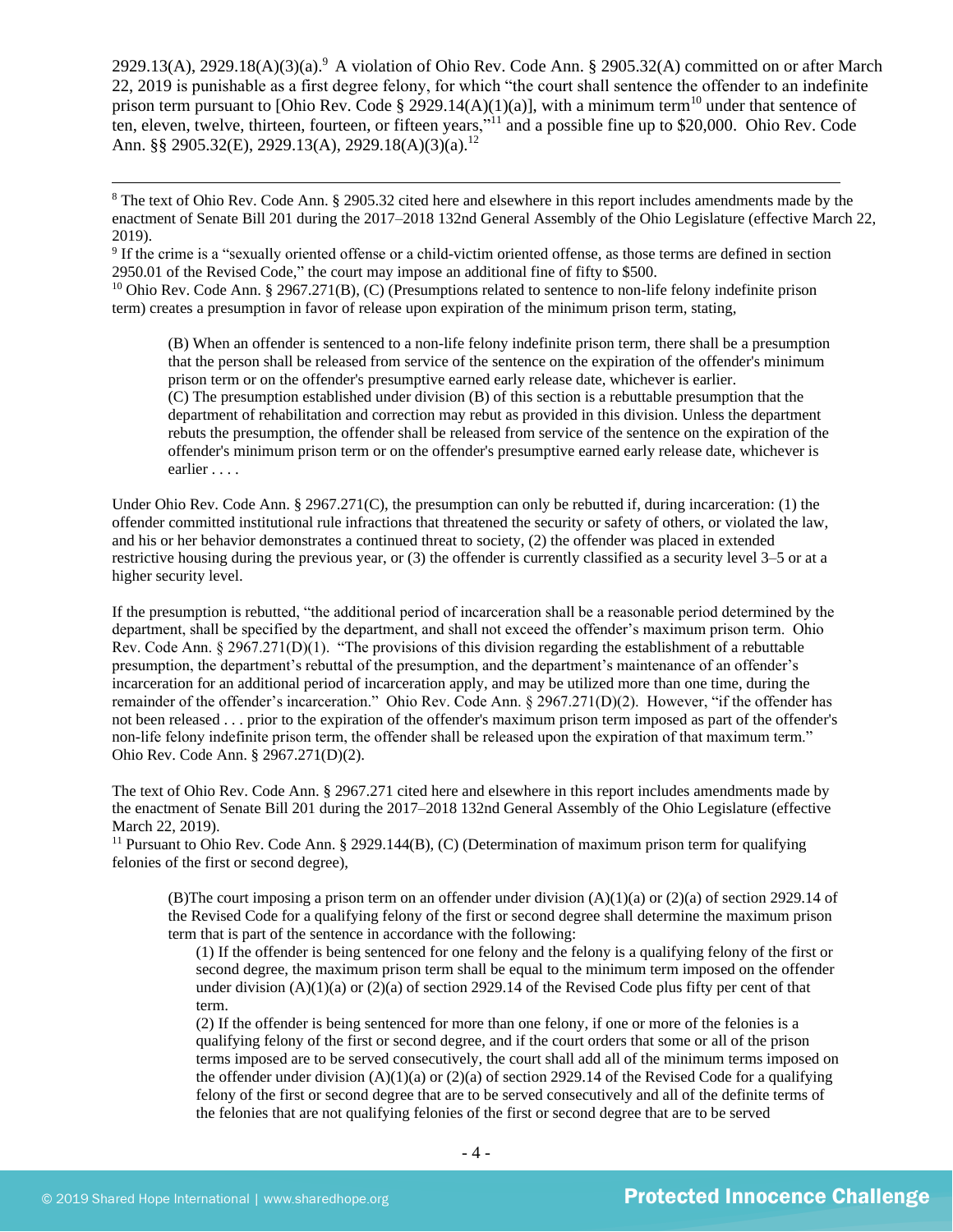- 1.1.1 Recommendation: Amend Ohio Rev. Code § 2905.32 (Trafficking in persons) to eliminate the requirement to either prove that the minor "was compelled to engage in sexual activity" or the existence of special circumstances under § 2907.03 (Sexual battery) when the minor victim is 16 or 17 years of age.
- *1.2 Commercial sexual exploitation of children (CSEC) is identified as a separate and distinct offense from general sexual offenses, which may also be used to prosecute those who commit commercial sex offenses against minors.*

The following laws criminalize CSEC in Ohio:

1. Ohio Rev. Code Ann. § 2907.21(A) (Compelling prostitution) states,

No person shall knowingly do any of the following:  $(1)$  Compel<sup>13</sup> another to engage in sexual activity for hire;

consecutively, and the maximum term shall be equal to the total of those terms so added by the court plus fifty per cent of the longest minimum term or definite term for the most serious felony being sentenced.

(3) If the offender is being sentenced for more than one felony, if one or more of the felonies is a qualifying felony of the first or second degree, and if the court orders that all of the prison terms imposed are to run concurrently, the maximum term shall be equal to the longest of the minimum terms imposed on the offender under division  $(A)(1)(a)$  or  $(2)(a)$  of section 2929.14 of the Revised Code for a qualifying felony of the first or second degree for which the sentence is being imposed plus fifty per cent of the longest minimum term for the most serious qualifying felony being sentenced. . . . .

(C) The court imposing a prison term on an offender pursuant to division  $(A)(1)(a)$  or  $(2)(a)$  of section 2929.14 of the Revised Code for a qualifying felony of the first or second degree shall sentence the offender, as part of the sentence, to the maximum prison term determined under division (B) of this section. The court shall impose this maximum term at sentencing as part of the sentence it imposes under section 2929.14 of the Revised Code, and shall state the minimum term it imposes under division  $(A)(1)(a)$  or (2)(a) of that section, and this maximum term, in the sentencing entry.

The text of Ohio Rev. Code Ann. § 2929.144 cited here and elsewhere in this report includes amendments made by the enactment of Senate Bill 201 during the 2017–2018 132nd General Assembly of the Ohio Legislature (effective March 22, 2019).

<sup>12</sup> Under Ohio Rev. Code Ann. § 2905.32(D), "if an offender is convicted of or pleads guilty to a violation of [2905.32] and also . . . is convicted of or pleads guilty to any other violation of Chapter 2907 of the Revised Code based on the same conduct involving the same victim that was the basis of the violation of this section, the two offenses are allied offenses of similar import under section 2941.25 of the Revised Code." Pursuant to Ohio Rev. Code Ann. § 2941.25(A) (Allied offenses of similar import - multiple counts), "Where the same conduct by defendant can be construed to constitute two or more allied offenses of similar import, the indictment or information may contain counts for all such offenses, but the defendant may be convicted of only one." By contrast, "[w]here the defendant's conduct constitutes two or more offenses of dissimilar import, or where his conduct results in two or more offenses of the same or similar kind committed separately or with a separate animus as to each, the indictment or information may contain counts for all such offenses, and the defendant may be convicted of all of them." Ohio Rev. Code Ann. § 2941.25(B). Consequently, with the exception of Ohio Rev. Code Ann. § 2919.22(B)(5) (Endangering children), an offender convicted under Ohio Rev. Code Ann. § 2905.32 for sex trafficking a minor could not be convicted under the commercial sexual exploitation of children (CSEC) offenses discussed below, including Ohio Rev. Code Ann. § 2907.21(A) (Compelling prostitution), § 2907.22(A) (Promoting prostitution), § 2907.23 (Procuring), § 2907.07(B)(2) (Importuning) where the same conduct and victim are involved. <sup>13</sup> Ohio Rev. Code Ann. § 2907.21(B) states,

For a prosecution under division (A)(1) of this section, the element "compel" does not require that the compulsion be openly displayed or physically exerted. The element "compel" has been established if the state proves that the victim's will was overcome by force, fear, duress, or intimidation.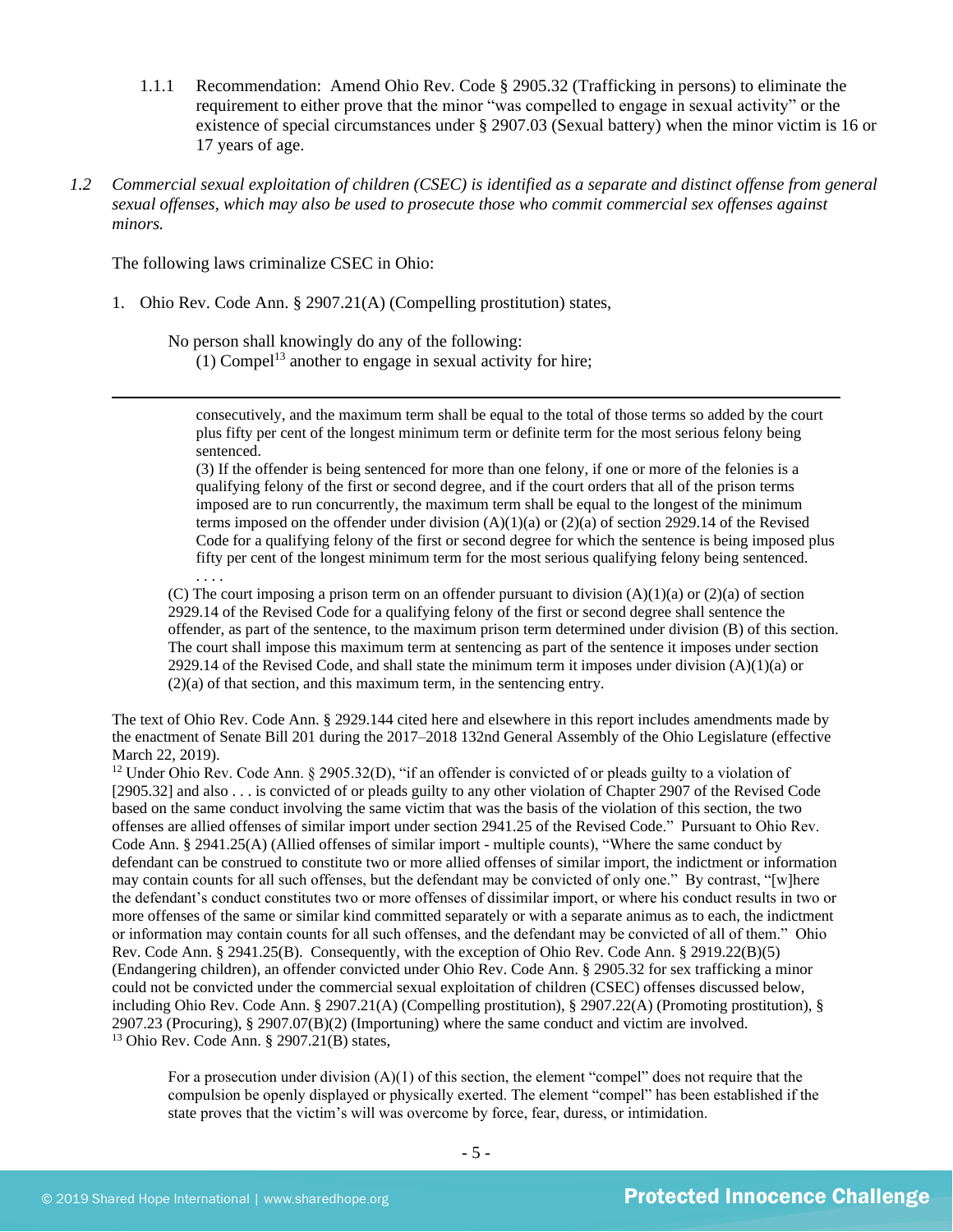(2) Induce, procure, encourage, solicit, request, or otherwise facilitate either of the following: (a) A minor to engage in sexual activity for hire, whether or not the offender knows the age of the minor;

(b) A person the offender believes to be a minor to engage in sexual activity for hire, whether or not the person is a minor.

- (3) (a) Pay or agree to pay a minor, either directly or through the minor's agent, so that the minor will engage in sexual activity, whether or not the offender knows the age of the minor; (b) Pay or agree to pay a person the offender believes to be a minor, either directly or through the person's agent, so that the person will engage in sexual activity, whether or not the person is a minor.
- (4) (a) Pay a minor, either directly or through the minor's agent, for the minor having engaged in sexual activity pursuant to a prior agreement, whether or not the offender knows the age of the minor;

(b) Pay a person the offender believes to be a minor, either directly or through the person's agent, for the person having engaged in sexual activity pursuant to a prior agreement, whether or not the person is a minor.

(5) (a) Allow a minor to engage in sexual activity for hire if the person allowing the child to engage in sexual activity for hire is the parent, guardian, custodian, person having custody or control, or person in loco parentis of the minor;

<span id="page-5-2"></span><span id="page-5-0"></span>(b) Allow a person the offender believes to be a minor to engage in sexual activity for hire if the person allowing the person to engage in sexual activity for hire is the parent, guardian, custodian, person having custody or control, or person in loco parentis of the person the offender believes to be a minor, whether or not the person is a minor.

A conviction under Ohio Rev. Code Ann.  $\S 2907.21(A)(2)$ –(5) is punishable as a third degree felony by imprisonment for a definite term of 9–36 months<sup>14</sup> and a possible fine up to \$10,000; if the crime is a "sexually oriented offense or a child-victim oriented offense, as those terms are defined in section 2950.01 of the Revised Code," the court may impose an additional fine of \$50–\$500. Ohio Rev. Code Ann. §§ 2907.21(C), 2929.14(A)(3)(b),<sup>15</sup> 2929.18(A)(3)(c). If the victim is 16–17, a violation of Ohio Rev. Code Ann. § 2907.21(A)(1) committed prior to March 22, 2019 is punishable as a second degree felony by imprisonment for a definite term of 2–8 years and a possible fine up to \$15,000. Ohio Rev. Code Ann. §§ 2907.21(C), 2929.14(A)(2)(b), 2929.18(A)(3)(b). If the victim is 16–17, a violation of Ohio Rev. Code Ann. § 2907.21(A)(1) committed on or after March 22, 2019 is punishable as a second degree felony, for which the court shall impose an indefinite prison term with a minimum term<sup>16</sup> of 2–8 years and a possible fine up to \$15,000. Ohio Rev. Code Ann.  $\S$ § 2907.21(C), 2929.14(A)(2)(a), 2929.18(A)(3)(b). If the victim is under 16, a violation of Ohio Rev. Code Ann. § 2907.21(A)(1) committed prior to March 22, 2019 is punishable as a first degree felony by imprisonment for a definite term of  $3-11$  years<sup>17</sup> and a possible fine up to \$20,000. Ohio Rev.

<span id="page-5-1"></span><sup>&</sup>lt;sup>14</sup> Ohio Rev. Code Ann. § 2929.14(A)(3)(b) states, "the prison term shall be a definite term of nine, twelve, eighteen, twenty-four, thirty, or thirty-six months."

<sup>&</sup>lt;sup>15</sup> The text of Ohio Rev. Code Ann. § 2929.14 cited here and elsewhere in this report includes amendments made by the enactment of Senate Bill 201 during the 2017–2018 132nd General Assembly of the Ohio Legislature (effective March 22, 2019).

<sup>&</sup>lt;sup>16</sup> Ohio Rev. Code Ann. § 2967.271(B), (C) (Presumptions related to sentence to non-life felony indefinite prison term) creates a presumption in favor of release upon expiration of the minimum prison term. That presumption can only be rebutted based on the offender's behavior during incarceration or the offender's security level at the time the department seeks to rebut the presumption. *See supra* not[e 10.](#page-3-0) If the presumption is rebutted, "the additional period of incarceration shall be a reasonable period determined by the department, shall be specified by the department, and shall not exceed the offender's maximum prison term. Ohio Rev. Code Ann. § 2967.271(D)(1). For more information on calculating maximum prison terms, *see supra* not[e 11.](#page-3-1)

<sup>&</sup>lt;sup>17</sup> Ohio Rev. Code Ann. § 2929.14(A)(1) states,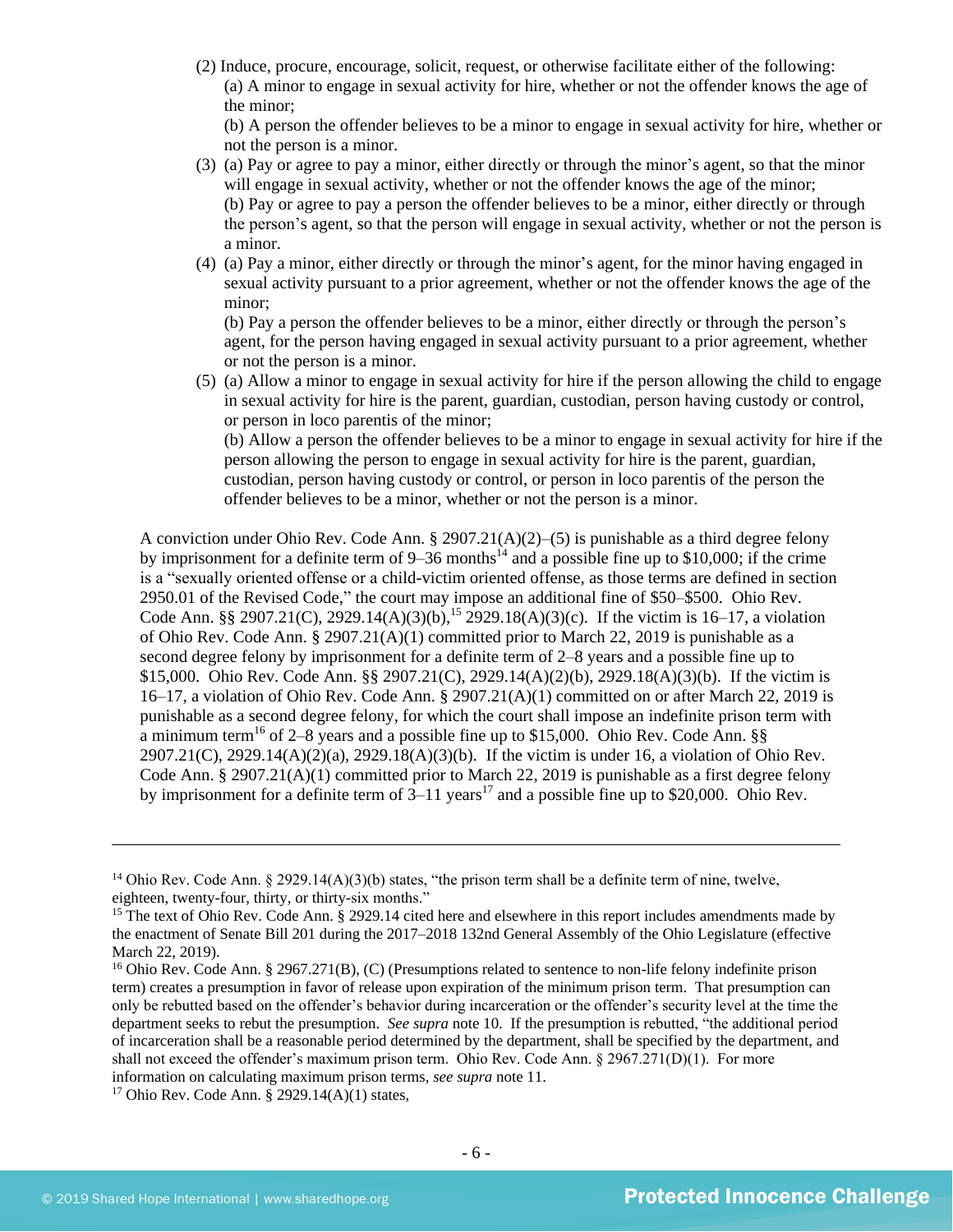Code Ann. §§ 2907.21(C), 2929.14(A)(1)(b), 2929.18(A)(3)(a). If the victim is under 16, a violation of Ohio Rev. Code Ann. § 2907.21(A)(1) committed on or after March 22, 2019 is punishable as a first degree felony, for which the court shall impose an indefinite prison term with a minimum term<sup>18</sup> of 3–11 years and a possible fine up to \$20,000. Ohio Rev. Code Ann. §§ 2907.21(C), 2929.14(A)(1)(a), 2929.18(A)(3)(a).

If an offender convicted under Ohio Rev. Code Ann. § 2907.21 committed the offense "in furtherance of human trafficking,"<sup>19</sup> however, enhanced penalties may apply under Ohio Rev. Code Ann. §

<span id="page-6-0"></span>(a) For a felony of the first degree committed on or after [March 22, 2019], the prison term shall be an indefinite prison term with a stated minimum term selected by the court of three, four, five, six, seven, eight, nine, ten, or eleven years and a maximum term that is determined pursuant to section 2929.144 of the Revised Code, except that if the section that criminalizes the conduct constituting the felony specifies a different minimum term or penalty for the offense, the specific language of that section shall control in determining the minimum term or otherwise sentencing the offender but the minimum term or sentence imposed under that specific language shall be considered for purposes of the Revised Code as if it had been imposed under this division.

(b) For a felony of the first degree committed prior to [March 22, 2019], the prison term shall be a definite term of three, four, five, six, seven, eight, nine, ten, or eleven years.

<sup>18</sup> Ohio Rev. Code Ann. § 2967.271(B), (C) (Presumptions related to sentence to non-life felony indefinite prison term) creates a presumption in favor of release upon expiration of the minimum prison term. That presumption can only be rebutted based on the offender's behavior during incarceration or the offender's security level at the time the department seeks to rebut the presumption. *See supra* not[e 10.](#page-3-0) If the presumption is rebutted, "the additional period of incarceration shall be a reasonable period determined by the department, shall be specified by the department, and shall not exceed the offender's maximum prison term. Ohio Rev. Code Ann. § 2967.271(D)(1). For more information on calculating maximum prison terms, *see supra* not[e 11.](#page-3-1)

<sup>19</sup> As used in Ohio Rev. Code Ann. § 2941.1422 (Human trafficking specification) and § 2929.14(B)(7) (Basic prison terms), Ohio Rev. Code Ann. § 2929.01(AAA) (Definitions) defines "human trafficking" as:

means a scheme or plan to which all of the following apply:

(1) Its object is one or more of the following:

(a) To subject a victim or victims to involuntary servitude, as defined in section 2905.31 [Involuntary servitude] of the Revised Code, to compel a victim or victims to engage in sexual activity for hire, to engage in a performance that is obscene, sexually oriented, or nudity oriented, or to be a model or participant in the production of material that is obscene, sexually oriented, or nudity oriented.

(b) To facilitate, encourage, or recruit a victim who is less than sixteen years of age or is a person with a developmental disability, or victims who are less than sixteen years of age or are persons with development disabilities, for any purpose listed in divisions  $(A)(2)(a)$  of section 2905.32 of the Revised Code;

(c) To facilitate, encourage, or recruit a victim who is sixteen or seventeen years of age, or victims who are sixteen or seventeen years of age, for any purpose listed in divisions  $(A)(2)(a)$  to  $(c)$  of section 2905.32 of the Revised Code, if the circumstances described in division  $(A)(5)$ ,  $(6)$ ,  $(7)$ , (8), (9), (10), (11), (12), or (13) of section 2907.03 of the Revised Code apply with respect to the person engaging in the conduct and the victim or victims.

(2) It involves at least two felony offenses, whether or not there has been a prior conviction for any of the felony offenses, to which all of the following apply:

(a) Each of the felony offenses is a violation of section 2905.01 [Kidnapping], 2905.02 [Abduction], 2905.32 [Trafficking in persons], 2907.21 [Compelling prostitution], 2907.22 [Promoting prostitution], or 2923.32 [Engaging in pattern of corrupt activity; forfeiture], division (A)(1) or (2) of section 2907.323 [Illegal use of a minor in nudity-oriented material or performance], or division  $(B)(1)$ ,  $(2)$ ,  $(3)$ ,  $(4)$ , or  $(5)$  of section 2919.22 [Endangering children] of the Revised Code or is a violation of a law of any state other than this state that is substantially similar to any of the sections or divisions of the Revised Code identified in this division. (b) At least one of the felony offenses was committed in this state.

(c) The felony offenses are related to the same scheme or plan and are not isolated instances.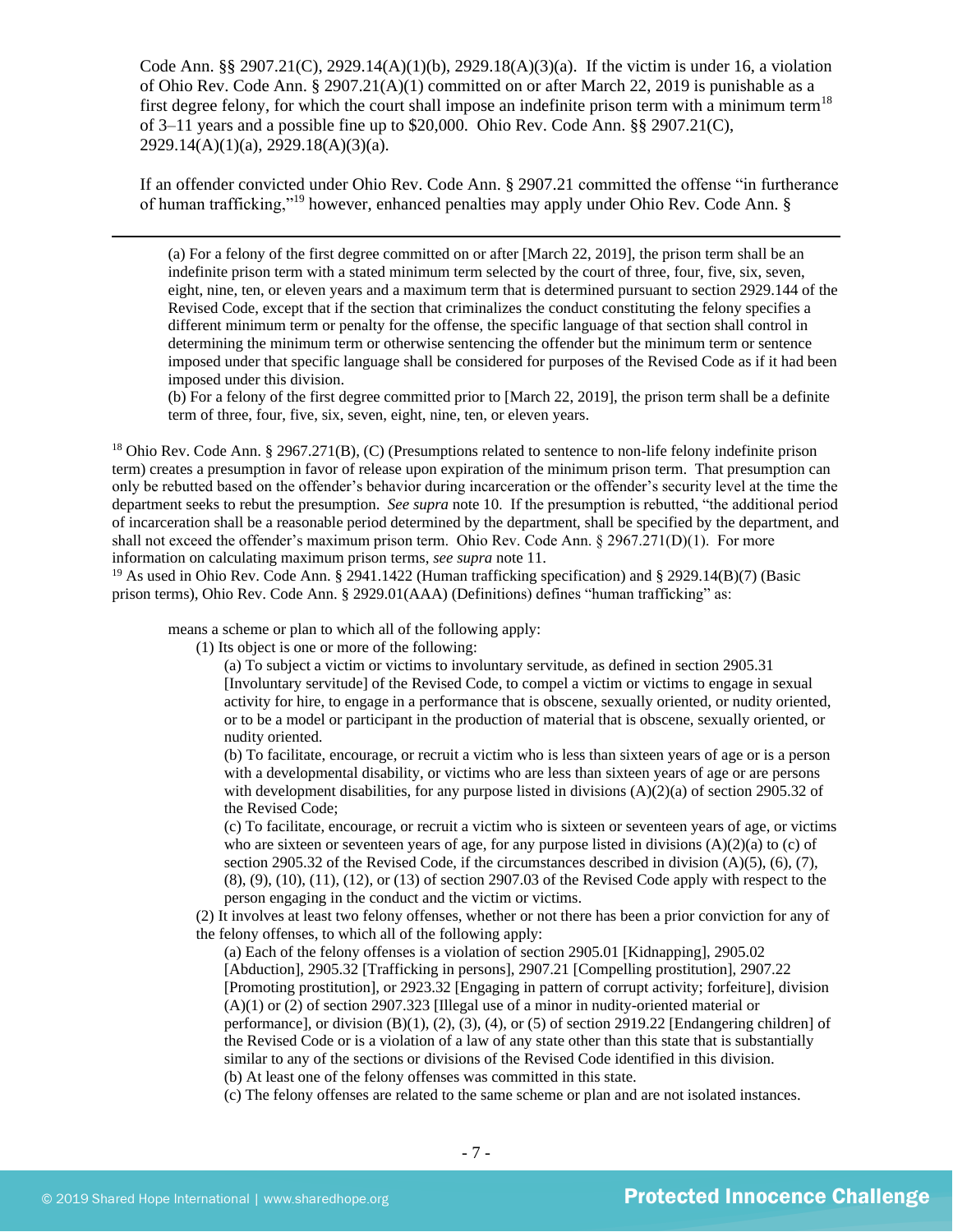2941.1422 (Human trafficking specification)<sup>20</sup> and § 2929.14(B)(7) (Basic prison terms).<sup>21</sup> Ohio Rev. Code Ann. § 2907.21(C). In such a case, a conviction under Ohio Rev. Code Ann. § 2907.21(A)(2)– (5) is punishable as a third degree felony by mandatory imprisonment for 3 years and a possible fine up to \$10,000. Ohio Rev. Code Ann. §§ 2907.21(C), 2929.14(A)(3)(b), (B)(7)(a)(ii),  $2929.18(A)(3)(c)$ . If the victim is 16–17 years old, a violation of Ohio Rev. Code Ann. §  $2907.21(A)(1)$  committed prior to March 22, 2019 is punishable as a second degree felony by mandatory imprisonment for a definite term of 3–8 years and a possible fine up to \$15,000. Ohio Rev. Code Ann. §§ 2907.21(C), 2929.14(A)(2)(b), (B)(7)(a)(ii), 2929.18(A)(3)(b). If the victim is 16–17 years old, a violation of Ohio Rev. Code Ann. § 2907.21(A)(1) committed on or after March 22, 2019 is punishable as a second degree felony, for which the court shall impose an indefinite term with a minimum term<sup>22</sup> of 3–8 years and a possible fine up to \$15,000. Ohio Rev. Code Ann. §§ 2907.21(C), 2929.14(A)(2)(a), 2929.18(A)(3)(b). If the victim is under 16 years old, a violation of Ohio Rev. Code Ann. § 2907.21(A)(1) committed prior to March 22, 2019 is punishable as a first degree felony by mandatory imprisonment for a definite term of 5–11 years and a possible fine up to \$20,000. Ohio Rev. Code Ann. §§ 2907.21(C), 2929.14(B)(7)(a)(i), 2929.18(A)(3)(a). If the victim

<sup>20</sup> Ohio Rev. Code Ann. § 2941.1422 provides,

(A) Imposition of a mandatory prison term under division (B)(7) of section 2929.14 [Basic prison terms] of the Revised Code is precluded unless the offender is convicted of or pleads guilty to a felony violation of section 2905.01 [Kidnapping], 2905.02 [Abduction], 2907.21 [Compelling prostitution], 2907.22 [Promoting prostitution], or 2923.32 [Engaging in pattern of corrupt activity; forfeiture], division (A)(1) or (2) of section 2907.323 [Illegal use of a minor in nudity-oriented material or performance], or division (B)(1), (2), (3), (4), or (5) of section 2919.22 [Endangering children] of the Revised Code and unless the indictment, count in the indictment, or information charging the offense specifies that the offender knowingly committed the offense in furtherance of human trafficking . . . . . . . .

<sup>21</sup> Ohio Rev. Code Ann. § 2929.14(B)(7)(a) states,

If an offender is convicted of or pleads guilty to a felony violation of section 2905.01 [Kidnapping], 2905.02 [Abduction], 2907.21 [Compelling prostitution], 2907.22 [Promoting prostitution], or 2923.32 [Engaging in pattern of corrupt activity; forfeiture], division (A)(1) or (2) of section 2907.323 [Illegal use of a minor in nudity-oriented material or performance] involving a minor, or division (B)(1), (2), (3), (4), or (5) of section 2919.22 [Endangering children] of the Revised Code and also is convicted of or pleads guilty to a specification of the type described in section 2941.1422 [Human trafficking specification] of the Revised Code that charges that the offender knowingly committed the offense in furtherance of human trafficking, the court shall impose on the offender a mandatory prison term that is one of the following:

(i) If the offense is a felony of the first degree, a definite prison term of not less than five years and not greater than eleven years, except that if the offense is a felony of the first degree committed on or after [March 22, 2019], the court shall impose as the minimum prison term a mandatory term of not less than five years and not greater than eleven years;

(ii) If the offense is a felony of the second or third degree, a definite prison term of not less than three years and not greater than the maximum prison term allowed for the offense by division (A)(2)(b) or (3) of this section, except that if the offense is a felony of the second degree committed on or after [March 22, 2019], the court shall impose as the minimum prison term a mandatory term of not less than three years and not greater than eight years;

(iii) If the offense is a felony of the fourth or fifth degree, a definite prison term that is the maximum prison term allowed for the offense by division (A) of section 2929.14 of the Revised Code.

<sup>22</sup> Ohio Rev. Code Ann. § 2967.271(B), (C) (Presumptions related to sentence to non-life felony indefinite prison term) creates a presumption in favor of release upon expiration of the minimum prison term. That presumption can only be rebutted based on the offender's behavior during incarceration or the offender's security level at the time the department seeks to rebut the presumption. *See supra* not[e 10.](#page-3-0) If the presumption is rebutted, "the additional period of incarceration shall be a reasonable period determined by the department, shall be specified by the department, and shall not exceed the offender's maximum prison term. Ohio Rev. Code Ann. § 2967.271(D)(1). For more information on calculating maximum prison terms, *see supra* not[e 11.](#page-3-1)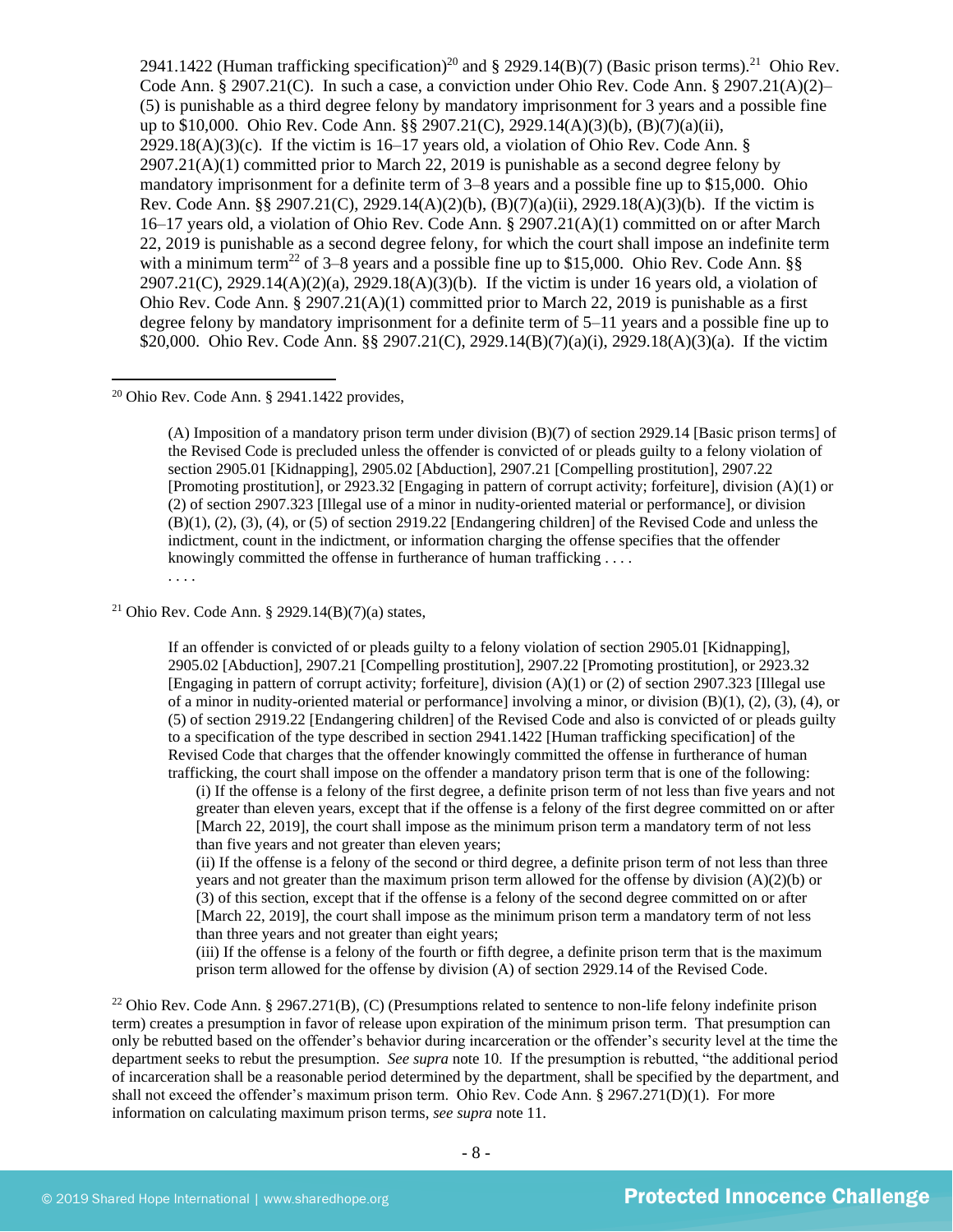is under 16 years old, a violation of Ohio Rev. Code Ann. § 2907.21(A)(1) committed on or after March 22, 2019 is punishable as a first degree felony, for which the court shall impose an indefinite term with a minimum term<sup>23</sup> of 5–11 years and a possible fine up to \$20,000. Ohio Rev. Code Ann. §§ 2907.21(C), 2929.14(B)(7)(a)(i), 2929.18(A)(3)(a).

2. Ohio Rev. Code Ann. § 2907.22(A) (Promoting prostitution) states,

No person shall knowingly:

(1) Establish, maintain, operate, manage, supervise, control, or have an interest in a brothel or any other enterprise a purpose of which is to facilitate engagement in sexual activity for hire; (2) Supervise, manage, or control the activities of a prostitute in engaging in sexual activity for hire; (3) Transport another, or cause another to be transported in order to facilitate the other person's engaging in sexual activity for hire;

<span id="page-8-0"></span>(4) For the purpose of violating or facilitating a violation of this section, induce or procure another to engage in sexual activity for hire.

Ohio Rev. Code Ann. § 2907.22(B)<sup>24</sup> imposes enhanced penalties when the victim of the offense is a commercially sexually exploited child. In such a case, a conviction under Ohio Rev. Code Ann. § 2907.22(A) is punishable as a third degree felony by imprisonment for a definite term of 9–36 months and a possible fine up to \$10,000. Ohio Rev. Code Ann. §§ 2907.22(B), 2929.14(A)(3)(b), 2929.18(A)(3)(c). Where an offender convicted under Ohio Rev. Code Ann. § 2907.22 committed the offense "in furtherance of human trafficking," enhanced penalties may apply pursuant to Ohio Rev. Code Ann. § 2941.1422 and § 2929.14(B)(7). In such a case, a conviction under Ohio Rev. Code Ann. § 2907.22 is punishable as a third degree felony by mandatory imprisonment for 3 years and a possible fine up to \$10,000. Ohio Rev. Code Ann. §§ 2907.22(B), 2929.14(A)(3)(b), (B)(7)(a)(ii), 2929.18(A)(3)(c).

3. Ohio Rev. Code Ann. § 2919.22(B)(5) (Endangering children) states,

No person shall do any of the following to a child under eighteen years of age . . .

. . . .

(5) Entice, coerce, permit, encourage, compel, hire, employ, use, or allow the child to act, model, or in any other way participate in, or be photographed for, the production, presentation, dissemination, or advertisement of any material or performance that the offender knows or reasonably should know is obscene, is sexually oriented matter, or is nudity-oriented matter.

<sup>&</sup>lt;sup>23</sup> Ohio Rev. Code Ann. § 2967.271(B), (C) (Presumptions related to sentence to non-life felony indefinite prison term) creates a presumption in favor of release upon expiration of the minimum prison term. That presumption can only be rebutted based on the offender's behavior during incarceration or the offender's security level at the time the department seeks to rebut the presumption. *See supra* not[e 10.](#page-3-0) If the presumption is rebutted, "the additional period of incarceration shall be a reasonable period determined by the department, shall be specified by the department, and shall not exceed the offender's maximum prison term. Ohio Rev. Code Ann. § 2967.271(D)(1). For more information on calculating maximum prison terms, *see supra* not[e 11.](#page-3-1)

<sup>&</sup>lt;sup>24</sup> Ohio Rev. Code Ann. § 2907.22 $(B)$  states, in part,

Whoever violates this section is guilty of promoting prostitution. Except as otherwise provided in this division, promoting prostitution is a felony of the fourth degree. If any prostitute in the brothel involved in the offense, or the prostitute whose activities are supervised, managed, or controlled by the offender, or the person transported, induced, or procured by the offender to engage in sexual activity for hire, is a minor, whether or not the offender knows the age of the minor, then promoting prostitution is a felony of the third degree . . . .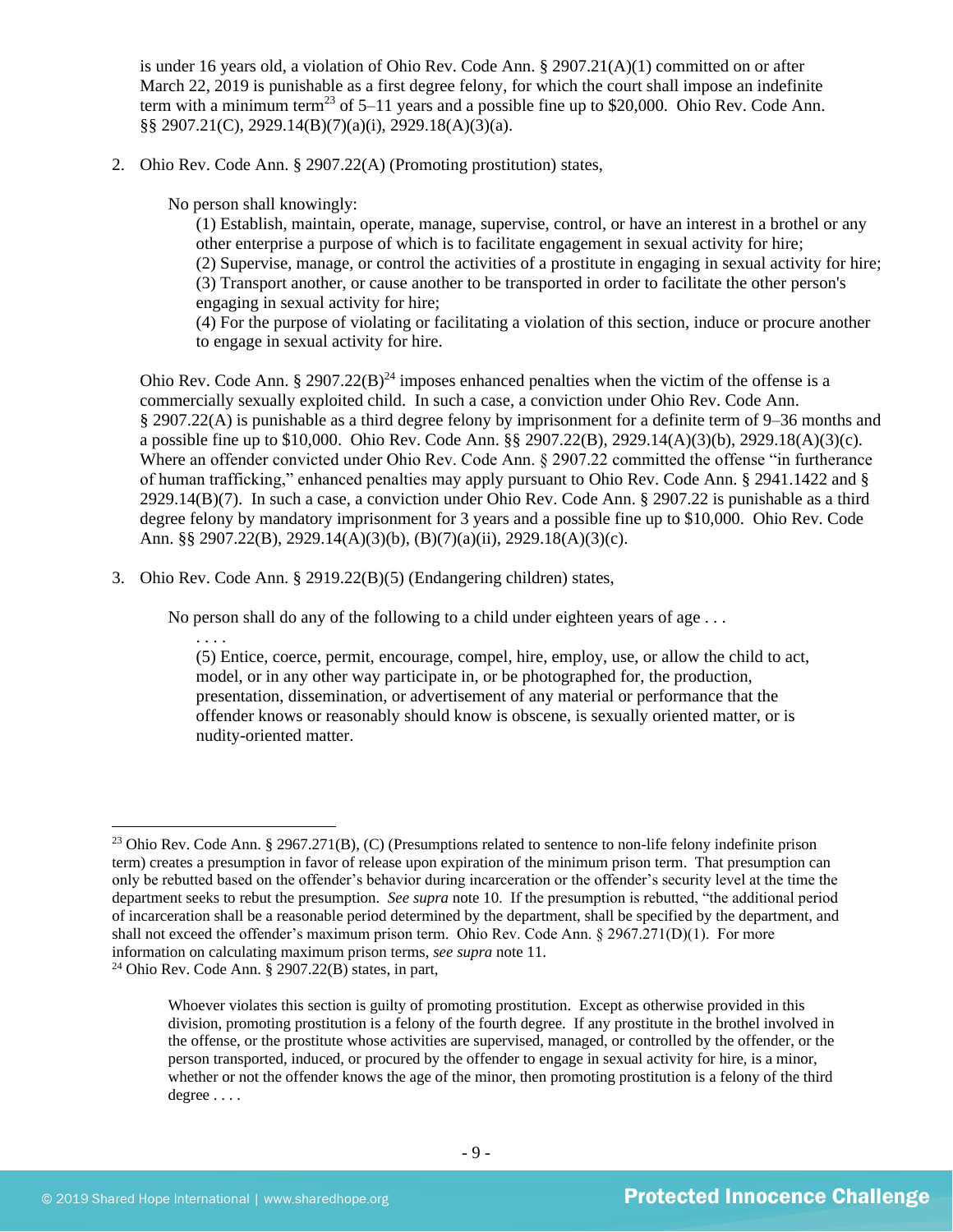A violation of Ohio Rev. Code Ann. § 2919.22(B)(5) committed prior to March 22, 2019 is punishable as a second degree felony punishable by imprisonment for a definite term of  $2-8$  years<sup>25</sup> and a possible fine up to \$15,000. Ohio Rev. Code Ann. §§ 2919.22(E)(4), 2929.14(A)(2)(b), 2929.18(A)(3)(b). A violation of Ohio Rev. Code Ann. § 2919.22(B)(5) committed on or after March 22, 2019 is punishable as a second degree felony, for which the court shall impose an indefinite prison term with a minimum term<sup>26</sup> of 2–8 years and a possible fine up to \$15,000. Ohio Rev. Code Ann. §§ 2919.22(E)(4), 2929.14(A)(2)(a), 2929.18(A)(3)(b).

4. Ohio Rev. Code Ann. § 2907.23 (Procuring) states,

(A) No person, knowingly and for gain, shall do either of the following:

<span id="page-9-1"></span>(1) Entice or solicit another to patronize a prostitute or brothel;

(2) Procure a prostitute for another to patronize, or take or direct another at the other's request to any place for the purpose of patronizing a prostitute.

(B) No person, having authority or responsibility over the use of premises, shall knowingly permit such premises to be used for the purpose of engaging in sexual activity for hire. (C) Whoever violates this section is guilty of procuring. Except as otherwise provided in this division, procuring is a misdemeanor of the first degree. If the prostitute who is procured, patronized, or otherwise involved in a violation of division (A)(2) of this section is under sixteen years of age at the time of the violation, regardless of whether the offender who violates division (A)(2) of this section knows the prostitute's age, or if a prostitute who engages in sexual activity for hire in premises used in violation of division (B) of this section is under sixteen years of age at the time of the violation, regardless of whether the offender who violates division (B) of this section knows the prostitute's age, procuring is a felony of the fourth degree. If the prostitute who is procured, patronized, or otherwise involved in violation of division (A)(2) of this section is sixteen or seventeen years of age at the time of the violation or if a prostitute who engages in sexual activity for hire in premises used in violation of division (B) of this section is sixteen or seventeen years of age at the time of the violation, procuring is a felony of the fifth degree.

A first degree misdemeanor is punishable by imprisonment for up to 180 days and a possible fine up to \$1,000. Ohio Rev. Code Ann. §§ 2929.24(A)(1), 2929.28(A)(2)(a)(i). A fourth degree felony is punishable by imprisonment for a definite term of  $6-18$  months<sup>27</sup> and a possible fine up to \$5,000. Ohio Rev. Code Ann. §§ 2929.14(A)(4), 2929.18(A)(3)(d). A fifth degree felony is punishable by imprisonment for a

<sup>25</sup> Ohio Rev. Stat. Ann. § 2929.14(A)(2) states,

<span id="page-9-0"></span>(a) For a felony of the second degree committed on or after [March 22, 2019], the prison term shall be an indefinite prison term with a stated minimum term selected by the court of two, three, four, five, six, seven, or eight years and a maximum term that is determined pursuant to section 2929.144 of the Revised Code, except that if the section that criminalizes the conduct constituting the felony specifies a different minimum term or penalty for the offense, the specific language of that section shall control in determining the minimum term or otherwise sentencing the offender but the minimum term or sentence imposed under that specific language shall be considered for purposes of the Revised Code as if it had been imposed under this division.

(b) For a felony of the second degree committed prior to [March 22, 2019], the prison term shall be a definite term of two, three, four, five, six, seven, or eight years.

<sup>26</sup> Ohio Rev. Code Ann. § 2967.271(B), (C) (Presumptions related to sentence to non-life felony indefinite prison term) creates a presumption in favor of release upon expiration of the minimum prison term. That presumption can only be rebutted based on the offender's behavior during incarceration or the offender's security level at the time the department seeks to rebut the presumption. *See supra* not[e 10.](#page-3-0) If the presumption is rebutted, "the additional period of incarceration shall be a reasonable period determined by the department, shall be specified by the department, and shall not exceed the offender's maximum prison term. Ohio Rev. Code Ann. § 2967.271(D)(1). For more information on calculating maximum prison terms, *see supra* not[e 11.](#page-3-1)

<sup>27</sup> Ohio Rev. Code Ann. § 2929.14(A)(4) states, "the prison term shall be a definite term of six, seven, eight, nine, ten, eleven, twelve, thirteen, fourteen, fifteen, sixteen, seventeen, or eighteen months."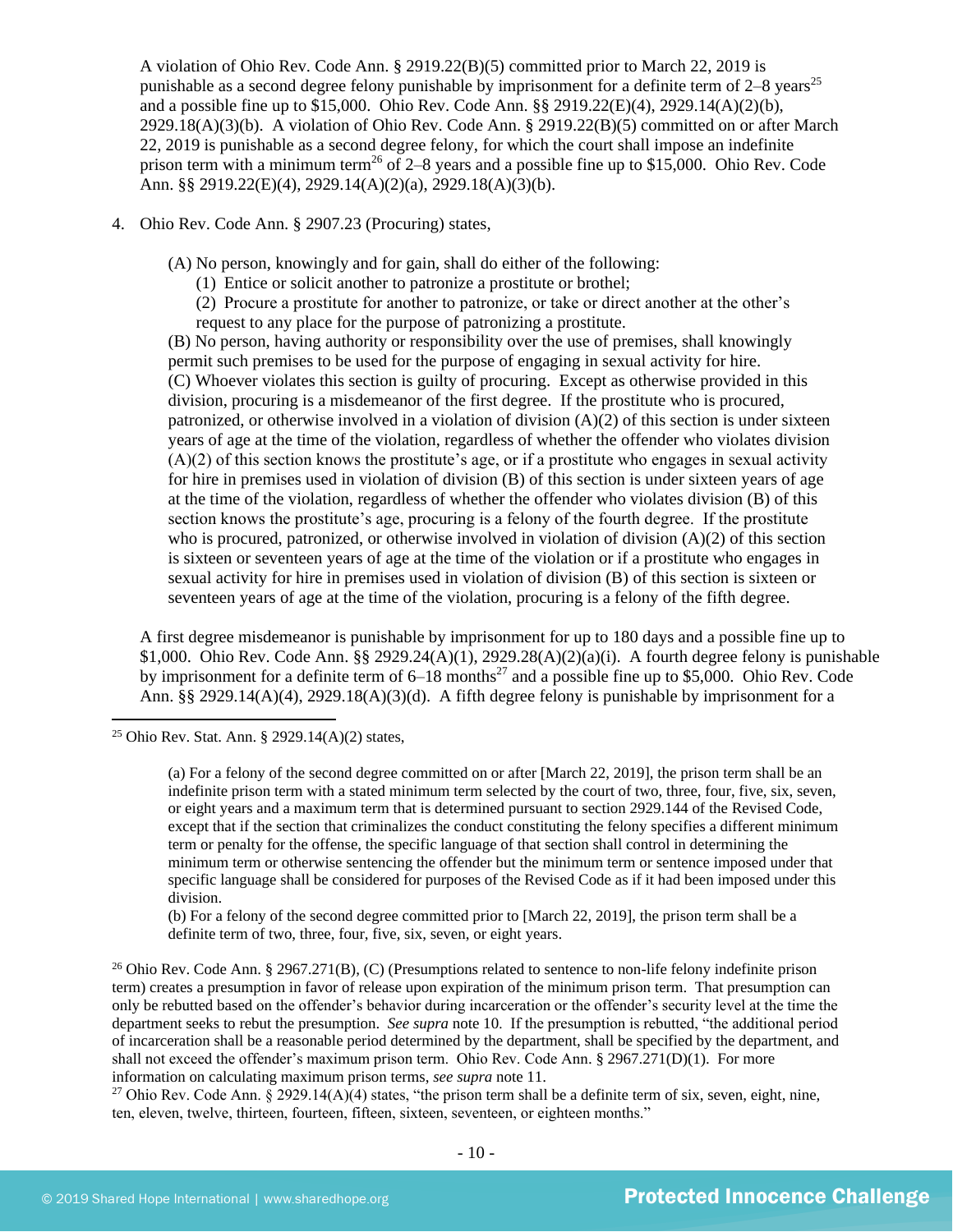<span id="page-10-0"></span>definite term of  $6-12$  months<sup>28</sup> with "a presumption that a prison term shall be imposed" and a possible fine up to \$2,500. Ohio Rev. Code Ann. §§ 2929.13(D), 2929.14(A)(5), 2929.18(A)(3)(e).

5. Ohio Rev. Code Ann. § 2907.07(B)(2) (Importuning) states,

No person shall solicit another, not the spouse of the offender, to engage in sexual conduct with the offender, when the offender is eighteen years of age or older and four or more years older than the other person, the other person is sixteen or seventeen years of age and a victim of a violation of section 2905.32 [Trafficking in persons] of the Revised Code, and the offender knows or has reckless disregard of the age of the other person.

A first conviction under Ohio Rev. Code Ann. § 2907.07(B) is punishable as a fifth degree felony by imprisonment for a definite term of  $6-12$  months<sup>29</sup> with "a presumption in favor of a prison term" and a possible fine up to \$2,500. Ohio Rev. Code Ann. §§ 2907.07(F)(3), 2929.13(D), 2929.14(A)(5),  $2929.18(A)(3)(e)$ . If the offender was previously convicted of a "sexually oriented" or "child-victim oriented" offense, a violation of Ohio Rev. Code Ann. § 2907.07(B), (D) is punishable as a fourth degree felony by mandatory imprisonment for a definite term of  $6-18$  months<sup>30</sup> and a possible fine up to \$5,000. Ohio Rev. Code Ann. §§ 2907.07(F)(3), 2929.14(A)(4), 2929.18(A)(3)(d).

6. Ohio Rev. Code Ann. § 2907.24(A) (Soliciting; after positive HIV test; driver's license suspension) states,

. . . .

(2) No person shall solicit another to engage with such other person in sexual activity for hire $31$  if the other person is sixteen or seventeen years of age and the offender knows that the other person is sixteen or seventeen years of age or is in reckless disregard.

(3) No person shall solicit another to engage with such other person in sexual activity for hire if either of the following applies:

(a) The other person is less than sixteen years of age, whether or not the offender knows the age of the other person.

. . . .

If the victim is 16–17 years old, a violation of Ohio Rev. Code Ann. § 2907.24(A)(2) is punishable as a felony of the fifth degree by imprisonment for a definite term of  $6-12$  months<sup>32</sup> with "a presumption in favor of a prison term" and a possible fine up to \$2,500. Ohio Rev. Code Ann. §§ 2907.24(C)(1), 2929.13(D), 2929.14(A)(5), 2929.18(A)(3)(e). If the victim is under 16 years old, a violation of Ohio Rev. Code Ann. § 2907.24(A)(3) is punishable as a felony of the third degree by imprisonment for a definite term of 9–36 months and a possible fine up to \$10,000. Ohio Rev. Code Ann. §§ 2907.24, 2929.13(D), 2929.14(A)(3)(b), 2929.18(A)(3)(c).

The following laws may be applicable to sexual exploitation of children although they do not specify commercial exchanges:

An implicit or explicit agreement to provide sexual activity in exchange for anything of value paid to the person engaging in such sexual activity, to any person trafficking that person, or to any person associated with either such person.

<sup>&</sup>lt;sup>28</sup> Ohio Rev. Code Ann. § 2929.14(A)(5) states, "the prison term shall be a definite term of six, seven, eight, nine, ten, eleven, or twelve months."

<sup>29</sup> *See supra* note [28.](#page-10-0)

<sup>30</sup> *See supra* note [27.](#page-9-0)

<sup>&</sup>lt;sup>31</sup> "Sexual activity for hire" is defined under Ohio Rev. Code Ann. § 2907.24(E)(2) (Soliciting; after positive HIV test; driver's license suspension) as

<sup>32</sup> *See supra* note [28.](#page-10-0)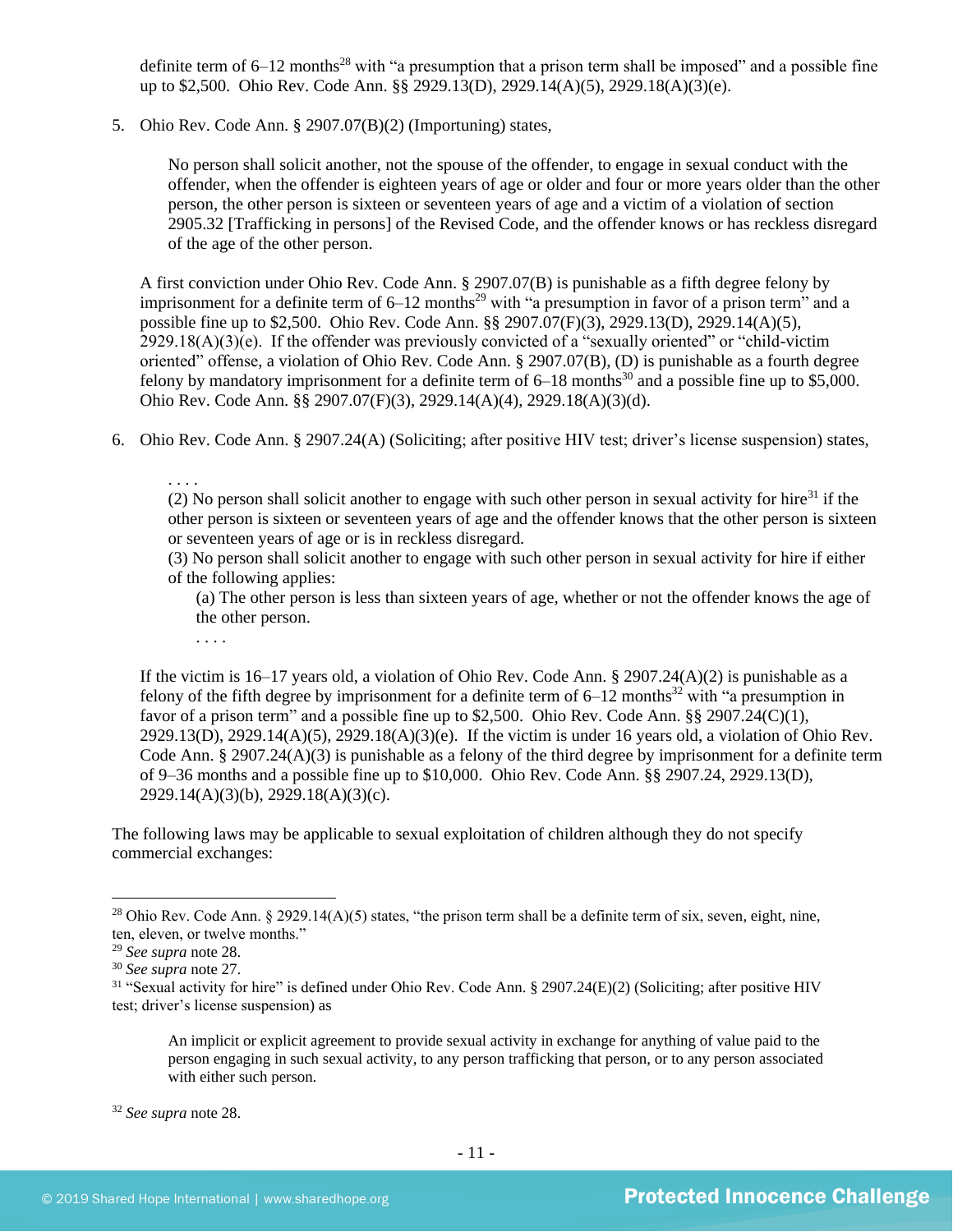#### 1. Ohio Rev. Code Ann. § 2907.07(A)–(D) (Importuning) states,

(A) No person shall solicit a person who is less than thirteen years of age to engage in sexual activity with the offender, whether or not the offender knows the age of such person.

 $(B)$  (1) No person shall solicit another, not the spouse of the offender, to engage in sexual conduct<sup>33</sup> with the offender, when the offender is eighteen years of age or older and four or more years older than the other person, and the other person is thirteen years of age or older but less than sixteen years of age, whether or not the offender knows the age of the other person.

. . . . (C) No person shall solicit another by means of a telecommunications device,  $34$  as defined in section 2913.01 of the Revised Code, to engage in sexual activity with the offender when the offender is eighteen years of age or older and either of the following applies:

(1) The other person is less than thirteen years of age, and the offender knows that the other person is less than thirteen years of age or is reckless in that regard.

(2) The other person is a law enforcement officer posing as a person who is less than thirteen years of age, and the offender believes that the other person is less than thirteen years of age or is reckless in that regard.

(D) No person shall solicit another by means of a telecommunications device, as defined in section 2913.01 of the Revised Code, to engage in sexual activity with the offender when the offender is eighteen years of age or older and either of the following applies:

(1) The other person is thirteen years of age or older but less than sixteen years of age, the offender knows that the other person is thirteen years of age or older but less than sixteen years of age or is reckless in that regard, and the offender is four or more years older than the other person. (2) The other person is a law enforcement officer posing as a person who is thirteen years of age or older but less than sixteen years of age, the offender believes that the other person is thirteen years of age or older but less than sixteen years of age or is reckless in that regard, and the offender is four or more years older than the age the law enforcement officer assumes in posing as the person who is thirteen years of age or older but less than sixteen years of age.

A first conviction under Ohio Rev. Code Ann. § 2907.07(A), (C) carries a presumption in favor of a prison term and is punishable as a third degree felony by imprisonment for a definite term of 9–36 months and a possible fine up to \$10,000. Ohio Rev. Code Ann. §§ 2907.07(F)(2), 2929.13(D), 2929.14(A)(3)(b),  $2929.18(A)(3)(c)$ . If the offender was previously convicted of a "sexually oriented" or "child-victim" oriented" offense, a violation of Ohio Rev. Code Ann. § 2907.07(A), (C) committed prior to March 22, 2019 is punishable as a second degree felony by mandatory imprisonment for a definite term of 2–8 years and a possible fine up to \$15,000. Ohio Rev. Code Ann.  $\S$ § 2907.07(F)(2),<sup>35</sup> 2929.14(A)(2)(b),  $2929.18(A)(3)(b)$ . If the offender was previously convicted of a "sexually oriented" or "child-victim" oriented" offense, a violation of Ohio Rev. Code Ann. § 2907.07(A), (C) committed on or after March 22, 2019 is punishable as a second degree felony, for which the court shall impose an indefinite prison term

 $33$  Ohio Rev. Code Ann. § 2907.01(A) defines "sexual conduct" as

vaginal intercourse between a male and female; anal intercourse, fellatio, and cunnilingus between persons regardless of sex; and, without privilege to do so, the insertion, however slight, of any part of the body or any instrument, apparatus, or other object into the vaginal or anal opening of another. Penetration, however slight, is sufficient to complete vaginal or anal intercourse.

<sup>34</sup> Ohio Rev. Code Ann. § 2913.01(Y) (Definitions) defines a "telecommunications device" as "any instrument, equipment, machine, or other device that facilitates telecommunication, including, but not limited to, a computer, computer network, computer chip, computer circuit, scanner, telephone, cellular telephone, pager, personal communications device, transponder, receiver, radio, modem, or device that enables the use of a modem." <sup>35</sup> The text of Ohio Rev. Code Ann. § 2907.07 cited here and elsewhere in this report includes amendments made by the enactment of Senate Bill 201 during the 2017–2018 132nd General Assembly of the Ohio Legislature (effective March 22, 2019).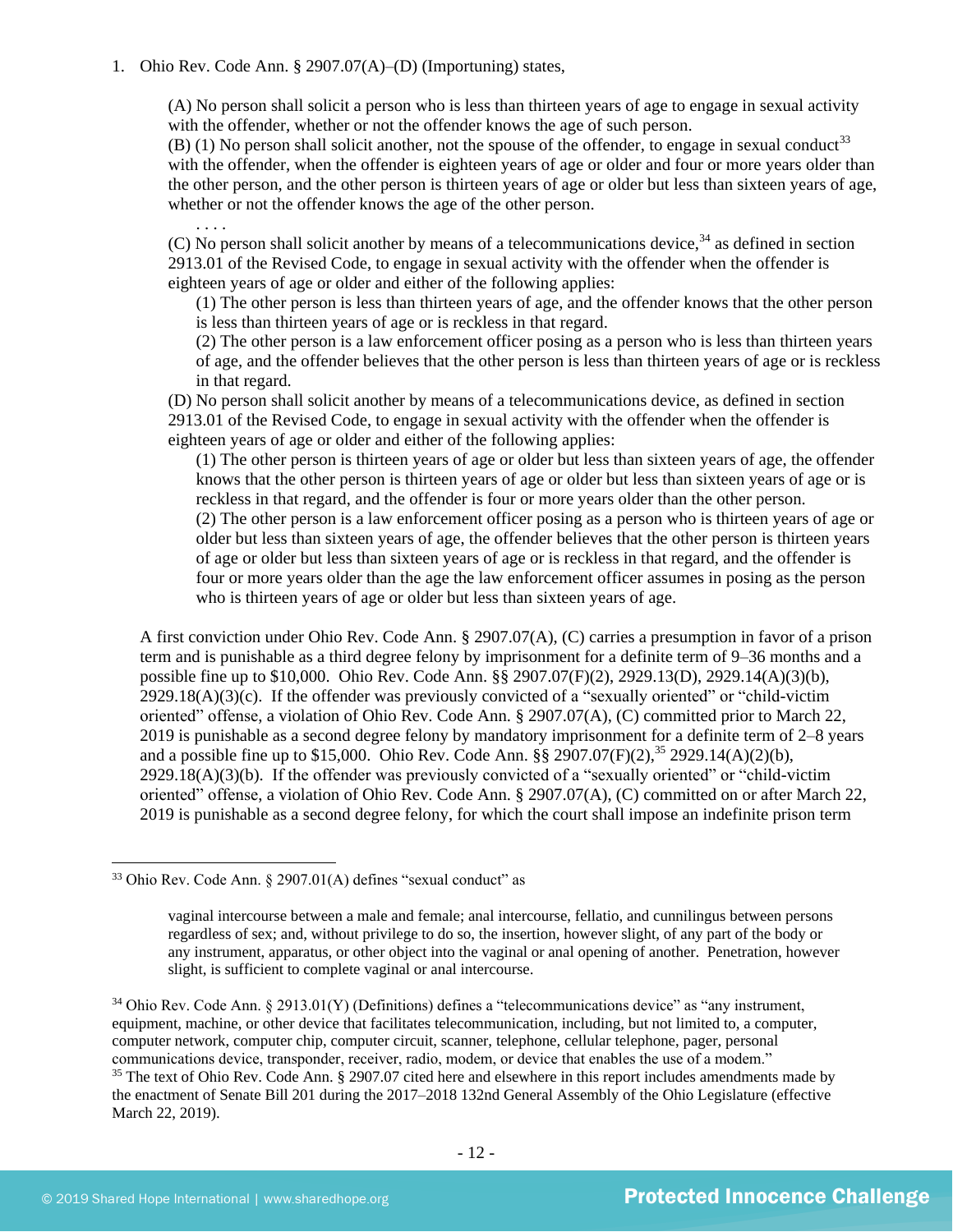with a minimum term<sup>36</sup> of 2–8 years and a possible fine up to \$15,000. Ohio Rev. Code Ann. §§ 2907.07(F)(2), 2929.14(A)(2)(a), 2929.18(A)(3)(b).

A first conviction under Ohio Rev. Code Ann. § 2907.07(B), (D) is punishable as a fifth degree felony by imprisonment for a definite term of  $6-12$  months<sup>37</sup> with "a presumption in favor of a prison term" and a possible fine up to \$2,500. Ohio Rev. Code Ann. §§ 2907.07(F)(3), 2929.13(D), 2929.14(A)(5),  $2929.18(A)(3)(e)$ . If the offender was previously convicted of a "sexually oriented" or "child-victim" oriented" offense, a violation of Ohio Rev. Code Ann. § 2907.07(B), (D) is punishable as a fourth degree felony by mandatory imprisonment for a definite term of  $6-18$  months<sup>38</sup> and a possible fine up to \$5,000. Ohio Rev. Code Ann. §§ 2907.07(F)(3), 2929.14(A)(4), 2929.18(A)(3)(d).

2. Ohio Rev. Code Ann. § 2907.02(A)(1)(b) (Rape) states,

. . . .

No person shall engage in sexual conduct with another who is not the spouse of the offender or who is the spouse of the offender but is living separate and apart from the offender, when any of the following applies:

(b) The other person is less than thirteen years of age, whether or not the offender knows the age of the other person.

A first conviction under Ohio Rev. Code Ann. § 2907.02(A)(1)(b) is a first degree felony punishable by mandatory imprisonment for 10 years to life and a possible fine up to \$20,000, unless the victim was under 10, in which the minimum increases to 15 years. Ohio Rev. Code Ann. §§ 2907.02(B),  $2929.18(A)(3)(a)$ ,  $2971.03(B)(1)(a)$ –(b). If the offender uses force, has a previous conviction, or causes harm to the victim the minimum increases to 25 years. Ohio Rev. Code Ann. § 2971.03(B)(1)(c). However, under Ohio Rev. Code Ann. § 2907.02(B),

If an offender is convicted of or pleads guilty to a violation of division  $(A)(1)(b)$  of this section, if the offender was less than sixteen years of age at the time the offender committed the violation of that division, and if the offender during or immediately after the commission of the offense did not cause serious physical harm to the victim, the victim was ten years of age or older at the time of the commission of the violation, and the offender has not previously been convicted of or pleaded guilty to a violation of this section or a substantially similar existing or former law of this state, another state, or the United States, the court shall not sentence the offender to a prison term or term of life imprisonment pursuant to section 2971.03 of the Revised Code, and instead the court shall sentence the offender as otherwise provided in this division.

Additionally, if the offender has a prior conviction under Ohio Rev. Code Ann. § 2907.02(A)(1)(b) or a similar offense in another jurisdiction, the victim is under 10, or the offender causes serious harm, a violation of Ohio Rev. Code Ann. § 2907.02(A)(1)(b) may be punishable as a first degree felony by life imprisonment without parole and a possible fine up to \$20,000. Ohio Rev. Code Ann. §§ 2907.02(B), 2929.18(A)(3)(a). Other penalties are applicable to sexually violent predators pursuant to Ohio Rev. Code Ann. § 2971.03(A).

<sup>36</sup> Ohio Rev. Code Ann. § 2967.271(B), (C) (Presumptions related to sentence to non-life felony indefinite prison term) creates a presumption in favor of release upon expiration of the minimum prison term. That presumption can only be rebutted based on the offender's behavior during incarceration or the offender's security level at the time the department seeks to rebut the presumption. *See supra* not[e 10.](#page-3-0) If the presumption is rebutted, "the additional period of incarceration shall be a reasonable period determined by the department, shall be specified by the department, and shall not exceed the offender's maximum prison term. Ohio Rev. Code Ann. § 2967.271(D)(1). For more information on calculating maximum prison terms, *see supra* not[e 11.](#page-3-1)

<sup>37</sup> *See supra* note [28.](#page-10-0)

<sup>38</sup> *See supra* note [27.](#page-9-0)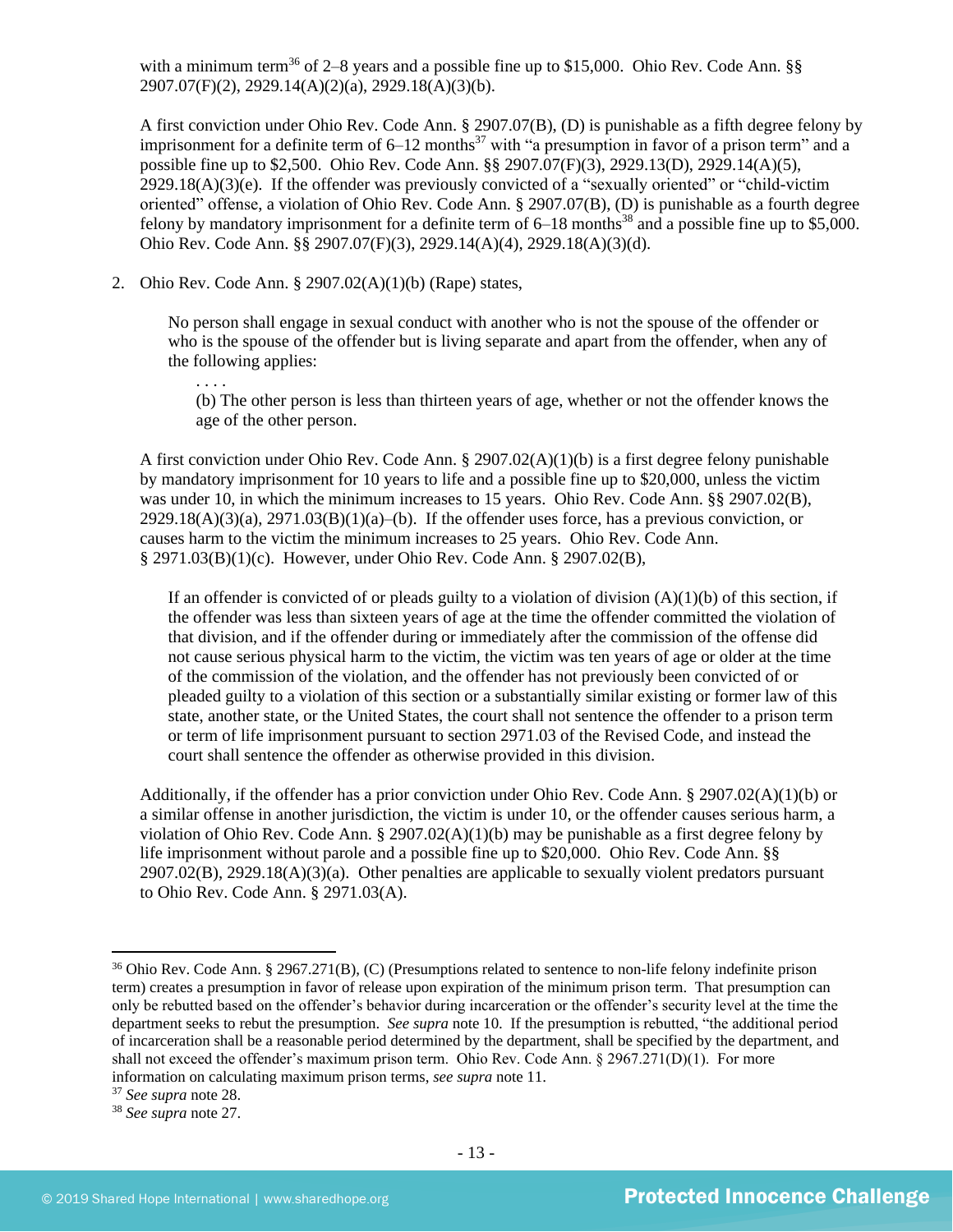3. Ohio Rev. Code Ann. § 2907.04(A) (Unlawful sexual conduct with a minor) states,

No person who is eighteen years of age or older shall engage in sexual conduct with another, who is not the spouse of the offender, when the offender knows the other person is thirteen years of age or older but less than sixteen years of age, or the offender is reckless in that regard.

A first conviction under Ohio Rev. Code Ann. § 2907.04(A) generally is punishable as a fourth degree felony by imprisonment for a definite term of 6–18 months and a possible fine up to \$5,000. Ohio Rev. Code Ann. § 2907.04(B)(1), 2929.14(A)(4), 2929.18(A)(3)(d). If the offender is at least 10 years older than the victim, a first conviction under Ohio Rev. Code Ann. § 2907.04(A) is punishable as a third degree felony by imprisonment for a definite term of  $12-60$  months<sup>39</sup> and a possible fine up to \$10,000. Ohio Rev. Code Ann. §§ 2907.04(B)(3), 2929.14(A)(3)(a),  $2929.18(A)(3)(c)$ . However, if the offender is less than 4 years older than the victim, a first conviction under Ohio Rev. Code Ann. § 2907.04(A) is punishable as a first degree misdemeanor by imprisonment for up to 180 days and a possible fine up to \$1,000. Ohio Rev. Code Ann. §§  $2907.04(B)(2)$ ,  $2929.24(A)(1)$ ,  $2929.28(A)(2)(a)(i)$ . If the offender has a prior conviction under Ohio Rev. Code Ann. § 2907.02, § 2907.04, or § 2907.03, a violation of Ohio Rev. Code Ann. § 2907.04 committed prior to March 22, 2019 is punishable as a second degree felony by imprisonment for a definite term of 2–8 years and a possible fine up to \$15,000. Ohio Rev. Code Ann. §§ 2907.04(B)(4),  $2929.14(A)(2)(b)$ ,  $2929.18(A)(3)(b)$ . If the offender has a prior conviction under Ohio Rev. Code Ann. § 2907.02, § 2907.04, or § 2907.03, a violation of Ohio Rev. Code Ann. § 2907.04 committed on or after March 22, 2019 is punishable as a second degree felony, for which the court shall impose an indefinite prison term with a minimum term<sup>40</sup> of  $2-8$  years and a possible fine up to \$15,000. Ohio Rev. Code Ann. §§ 2907.04(B)(4), 2929.14(A)(2)(a), 2929.18(A)(3)(b).

4. Ohio Rev. Code Ann. § 2907.05(A)(4), (B) (Gross sexual imposition) states,

(A) No person shall have sexual contact<sup>41</sup> with another, not the spouse of the offender; cause another, not the spouse of the offender, to have sexual contact with the offender; or cause two or more other persons to have sexual contact when any of the following applies:

(4) The other person, or one of the other persons, is less than thirteen years of age, whether or not the offender knows the age of that person.

(B) No person shall knowingly touch the genitalia of another, when the touching is not through clothing, the other person is less than twelve years of age, whether or not the offender knows the age of that person, and the touching is done with an intent to abuse, humiliate, harass, degrade, or arouse or gratify the sexual desire of any person.

A conviction under Ohio Rev. Code Ann. § 2907.05(A)(4) or (B) is punishable as a third degree felony with "a presumption that a prison term shall be imposed for the offense" by imprisonment for a definite term of

. . . .

. . . .

<sup>&</sup>lt;sup>39</sup> Ohio Rev. Code Ann. § 2929.14(A)(3)(a) states, "the prison term shall be a definite term of twelve, eighteen, twenty-four, thirty, thirty-six, forty-two, forty-eight, fifty-four, or sixty months."

<sup>40</sup> Ohio Rev. Code Ann. § 2967.271(B), (C) (Presumptions related to sentence to non-life felony indefinite prison term) creates a presumption in favor of release upon expiration of the minimum prison term. That presumption can only be rebutted based on the offender's behavior during incarceration or the offender's security level at the time the department seeks to rebut the presumption. *See supra* not[e 10.](#page-3-0) If the presumption is rebutted, "the additional period of incarceration shall be a reasonable period determined by the department, shall be specified by the department, and shall not exceed the offender's maximum prison term. Ohio Rev. Code Ann. § 2967.271(D)(1). For more information on calculating maximum prison terms, *see supra* not[e 11.](#page-3-1)

<sup>&</sup>lt;sup>41</sup> Ohio Rev. Code Ann. § 2907.01(B) defines "sexual contact" as "any touching of an erogenous zone of another, including without limitation the thigh, genitals, buttock, pubic region, or, if the person is a female, a breast, for the purpose of sexually arousing or gratifying either person."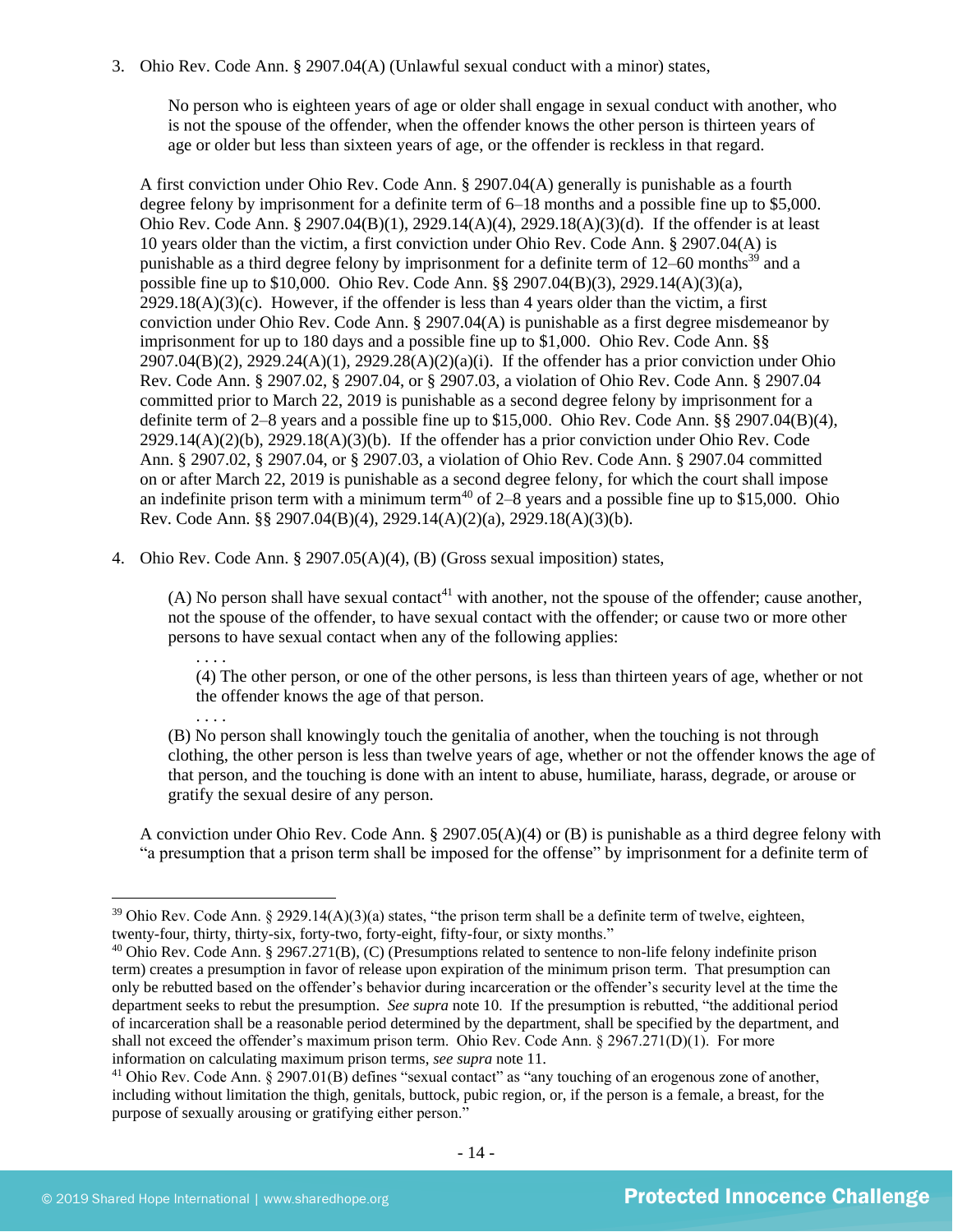12–60 months and a possible fine up to  $$10,000.<sup>42</sup>$  Ohio Rev. Code Ann. §§ 2907.05(C)(2), 2929.14(A)(3)(a), 2929.18(A)(3)(c).

## 5. Ohio Rev. Code Ann. § 2907.06(A)(4) (Sexual imposition) states,

No person shall have sexual contact with another, not the spouse of the offender; cause another, not the spouse of the offender, to have sexual contact with the offender; or cause two or more other persons to have sexual contact when any of the following applies:

. . . . (4) The other person, or one of the other persons, is thirteen years of age or older but less than sixteen years of age, whether or not the offender knows the age of such person, and the offender is at least eighteen years of age and four or more years older than such other person.

A first conviction under Ohio Rev. Code Ann. § 2907.06(A)(4) is punishable as a third degree misdemeanor by imprisonment up to 60 days and a possible fine up to \$500. Ohio Rev. Code Ann. § 2907.06(C), 2929.24(A)(3), 2929.28(A)(2)(a)(iii). However, if an offender has certain prior convictions,<sup>43</sup> a conviction under Ohio Rev. Code Ann. § 2907.06(A)(4) is punishable as a first degree misdemeanor by imprisonment up to 180 days and a possible fine up to \$1,000. Ohio Rev. Code Ann. §§ 2907.06(C), 2929.24(A)(1) 2929.28(A)(2)(a)(i).

*1.3 Prostitution statutes refer to the sex trafficking statute to acknowledge the intersection of prostitution with trafficking victimization.* 

Ohio Rev. Code Ann. § 2907.25(A) (Prostitution) does not refer to § 2905.32 (Trafficking in persons) to acknowledge the intersection of prostitution with trafficking victimization. However, Ohio's delinquency statute does refer to the human trafficking statute. Ohio Rev. Code Ann. § 2152.021(F)(1)(b) (Complaint alleging that child is delinquent child or juvenile traffic offender; initiation of serious youthful offender proceedings) states,

At any time after the filing of a complaint alleging that a child is a delinquent child and before adjudication, the court may hold a hearing to determine whether to hold the complaint in abeyance pending the child's successful completion of actions that constitute a method to divert the child from the juvenile court system if the child agrees to the hearing and either of the following applies: . . . The court has reason to believe that the child is a victim of a violation of section 2905.32 of the Revised Code,

<sup>42</sup> Ohio Rev. Code Ann. § 2907.05(C) further states,

<sup>. . . .</sup> (2) . . . The court shall impose on an offender convicted of gross sexual imposition in violation of division (A)(4) or (B) of this section a mandatory prison term, as described in division (C)(3) of this section, for a felony of the third degree if either of the following applies:

<sup>(</sup>a) Evidence other than the testimony of the victim was admitted in the case corroborating the violation;

<sup>(</sup>b) The offender previously was convicted of or pleaded guilty to a violation of this section, rape, the former offense of felonious sexual penetration, or sexual battery, and the victim of the previous offense was less than thirteen years of age.

<sup>(3)</sup> A mandatory prison term required under division (C)(2) of this section shall be a definite term from the range of prison terms provided in (A)(3)(a) of section 2929.14 of the Revised Code for a felony of the third degree.

The text of Ohio Rev. Code Ann. § 2907.05 cited here and elsewhere in this report includes amendments made by the enactment of Senate Bill 201 during the 2017–2018 132nd General Assembly of the Ohio Legislature (effective March 22, 2019).

<sup>&</sup>lt;sup>43</sup> These include convictions under Ohio Rev. Code Ann. § 2907.06, § 2907.02 (Rape), § 2907.03 (Sexual battery), § 2907.04 (Unlawful sexual conduct with minor), or § 2907.05 (Gross sexual imposition).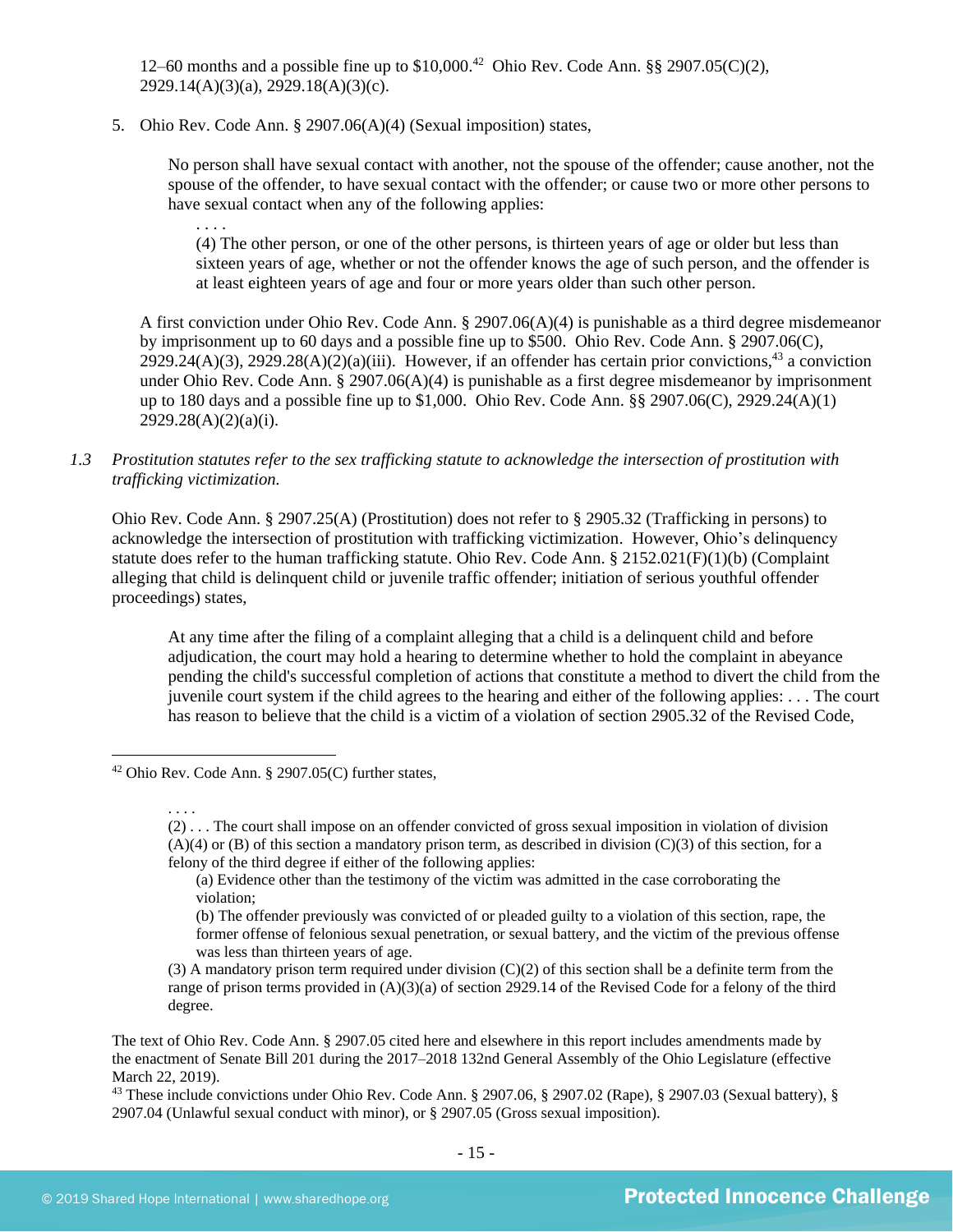regardless of whether any person has been convicted of a violation of that section or of any other section for victimizing the child, and the act charged is related to the child's victimization.

Ohio Rev. Code Ann. § 2941.1422(A) (Human trafficking specification) also refers to human trafficking for sentencing purposes of certain CSEC statutes by stating,

(A) Imposition of a mandatory prison term under division (B)(7) of section 2929.14 of the Revised Code is precluded unless the offender is convicted of or pleads guilty to a felony violation of section 2905.01 [Kidnapping], 2905.02 [Abduction], 2907.21 [Compelling prostitution], 2907.22 [Promoting prostitution], or 2923.32 [Engaging in pattern of corrupt activity], division (A)(1) or (2) of section 2907.323 [Illegal use of minor in nudity-oriented material or performance], or division  $(B)(1)$ ,  $(2)$ ,  $(3)$ , (4), or (5) of section 2919.22 [Endangering children] of the Revised Code and unless the indictment, count in the indictment, or information charging the offense specifies that the offender knowingly committed the offense in furtherance of human trafficking . . . .

*1.4 The state racketeering or gang crimes statute includes sex trafficking or commercial sexual exploitation of children (CSEC) offenses as predicate acts allowing the statute to be used to prosecute child sex trafficking crimes.* 

Ohio Rev. Code Ann. § 2923.32(A) (Engaging in pattern of corrupt activity; forfeiture) states,

(1) No person employed by, or associated with, any enterprise<sup>44</sup> shall conduct or participate in, directly or indirectly, the affairs of the enterprise through a pattern of corrupt activity<sup>45</sup> or the collection of an unlawful debt.

(2) No person, through a pattern of corrupt activity or the collection of an unlawful debt, shall acquire or maintain, directly or indirectly, any interest in, or control of, any enterprise or real property.

(3) No person, who knowingly has received any proceeds derived, directly or indirectly, from a pattern of corrupt activity or the collection of any unlawful debt, shall use or invest, directly or indirectly, any part of those proceeds, or any proceeds derived from the use or investment of any of those proceeds, in the acquisition of any title to, or any right, interest, or equity in, real property or in the establishment or operation of any enterprise.

. . . .

Ohio Rev. Code Ann. § 2923.31(I) (Definitions) defines "corrupt activity" as

At least one of the incidents forming the pattern shall occur on or after January 1, 1986. Unless any incident was an aggravated murder or murder, the last of the incidents forming the pattern shall occur within six years after the commission of any prior incident forming the pattern, excluding any period of imprisonment served by any person engaging in the corrupt activity.

For the purposes of the criminal penalties that may be imposed pursuant to section 2923.32 of the Revised Code, at least one of the incidents forming the pattern shall constitute a felony under the laws of this state in existence at the time it was committed or, if committed in violation of the laws of the United States or of any other state, shall constitute a felony under the law of the United States or the other state and would be a criminal offense under the law of this state if committed in this state.

<sup>44</sup> Ohio Rev. Code Ann. § 2923.31(C) (Definitions) defines an "enterprise" as including "any individual, sole proprietorship, partnership, limited partnership, corporation, trust, union, government agency, or other legal entity, or any organization, association, or group of persons associated in fact although not a legal entity. 'Enterprise' includes illicit as well as licit enterprises."

<sup>45</sup> Ohio Rev. Code Ann. § 2923.31(E) defines a "pattern of corrupt activity" as

two or more incidents of corrupt activity, whether or not there has been a prior conviction, that are related to the affairs of the same enterprise, are not isolated, and are not so closely related to each other and connected in time and place that they constitute a single event.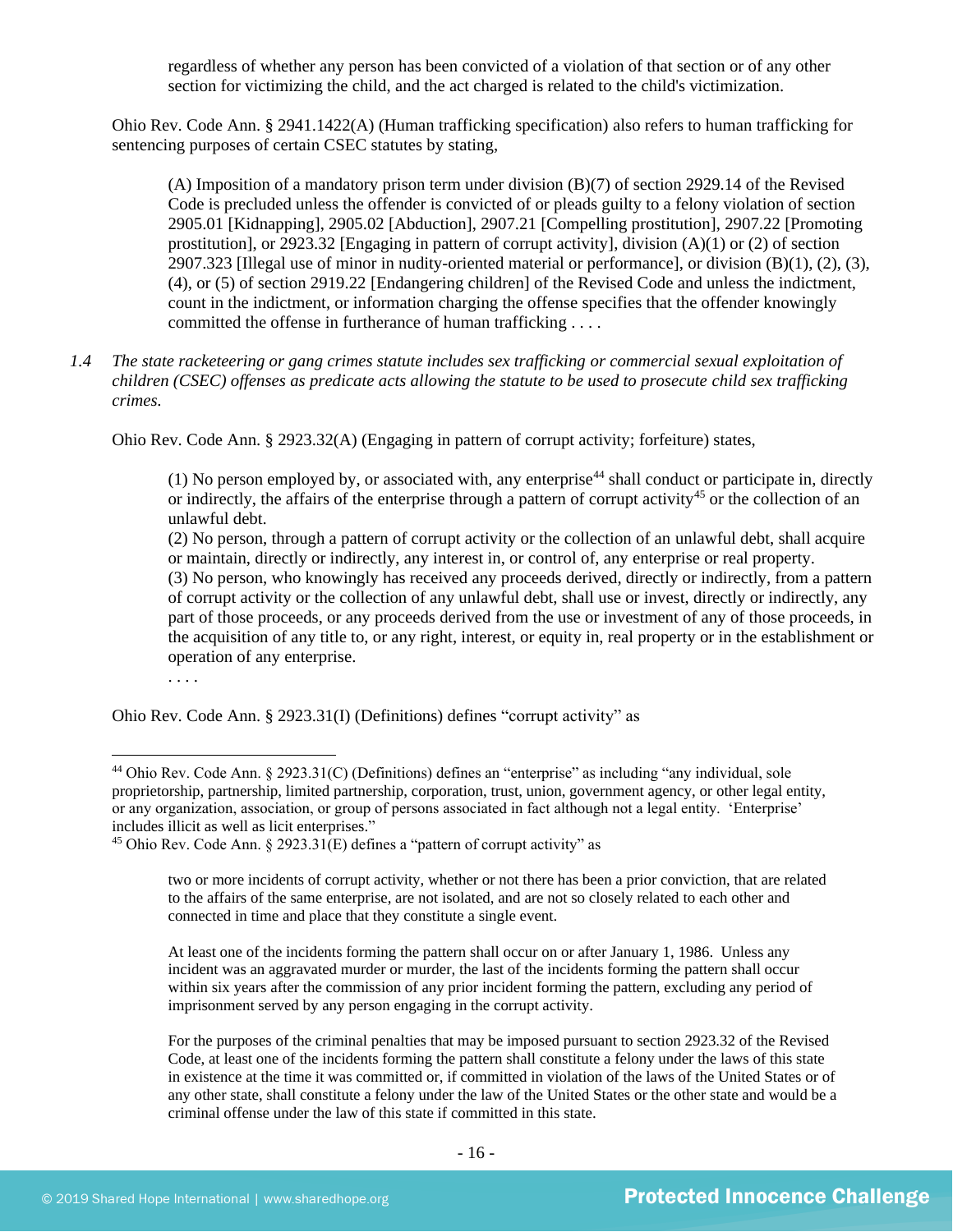engaging in, attempting to engage in, conspiring to engage in, or soliciting, coercing, or intimidating another person to engage in any of the following:

(1) Conduct defined as "racketeering activity" under the "Organized Crime Control Act of 1970," 84 Stat. 941, 18 U.S.C. 1961 (1)(B), (1)(C), (1)(D), and (1)(E), as amended;

(2) Conduct constituting any of the following:

(a) A violation of section 1315.55 [Additional money laundering prohibitions], . . . 2907.321 [Pandering obscenity involving a minor], 2907.322 [Pandering sexually oriented matter involving a minor], 2907.323 [Illegal use of minor in nudity-oriented material or performance] . . . .

. . . .

(c) Any violation of section 2907.21 [Compelling prostitution], 2907.22 [Promoting prostitution] . . . .

. . . .

(e) Any violation or combination of violations of section 2907.32 [Pandering obscenity] of the Revised Code involving any material or performance containing a display of bestiality or of sexual conduct, as defined in section 2907.01 [Definitions] of the Revised Code, that is explicit and depicted with clearly visible penetration of the genitals or clearly visible penetration by the penis of any orifice when the total proceeds of the violation or combination of violations, the payments made in the violation or combination of violations, or the value of the contraband or other property illegally possessed, sold, or purchased in the violation or combination of violations exceeds one thousand dollars;

(f) Any combination of violations described in division (I)(2)(c) of this section and violations of section 2907.32 of the Revised Code involving any material or performance containing a display of bestiality or of sexual conduct, as defined in section 2907.01 of the Revised Code, that is explicit and depicted with clearly visible penetration of the genitals or clearly visible penetration by the penis of any orifice when the total proceeds of the combination of violations, payments made in the combination of violations, amount of the claims for payment or for other benefits that is false or deceptive and that is involved in the combination of violations, or value of the contraband or other property illegally possessed, sold, or purchased in the combination of violations exceeds one thousand dollars;

(g) Any violation of section 2905.32 [Trafficking in persons] of the Revised Code to the extent the violation is not based solely on the same conduct that constitutes corrupt activity pursuant to division  $(I)(2)(c)$  of this section due to the conduct being in violation of section 2907.21 of the Revised Code.

(3) Conduct constituting a violation of any law of any state other than this state that is substantially similar to the conduct described in division  $(I)(2)$  of this section, provided the defendant was convicted of the conduct in a criminal proceeding in the other state;

It is important to note that a person cannot be convicted of both a human trafficking offense and compelling prostitution offense because the Ohio legislature merged these two offenses, labeling them "allied offenses of similar import" under its provisions on multiple counts. Ohio Rev. Code Ann. §§ 2905.32(D), 2941.25(A).<sup>46</sup>

. . . .

<sup>46</sup> Pursuant to Ohio Rev. Code Ann. § 2941.25(Allied offenses of similar import—multiple counts),

<sup>(</sup>A) Where the same conduct by defendant can be construed to constitute two or more allied offenses of similar import, the indictment or information may contain counts for all such offenses, but the defendant may be convicted of only one.

<sup>(</sup>B) Where the defendant's conduct constitutes two or more offenses of dissimilar import, or where his conduct results in two or more offenses of the same or similar kind committed separately or with a separate animus as to each, the indictment or information may contain counts for all such offenses, and the defendant may be convicted of all of them.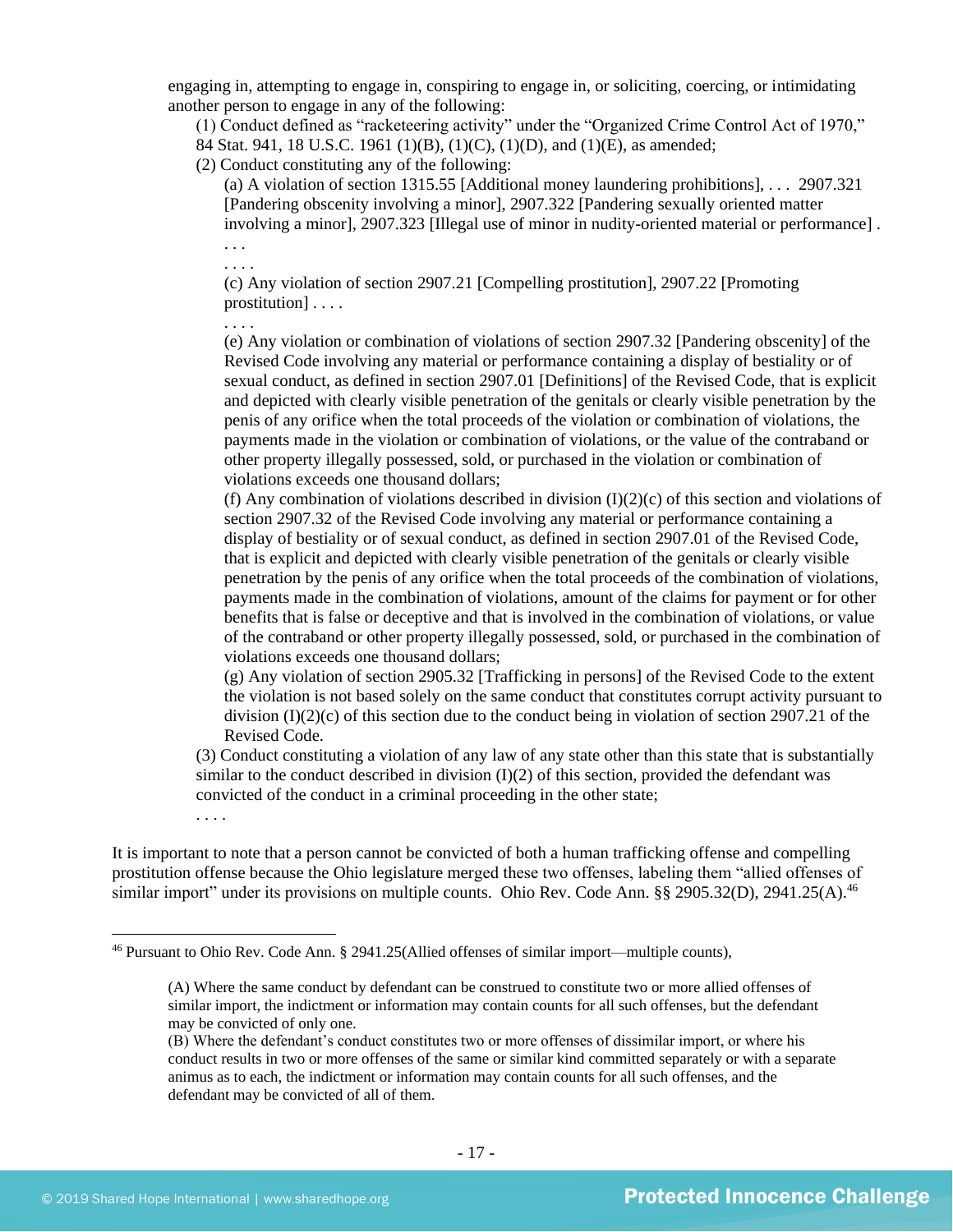Additionally, Ohio law also specifies that a human trafficking offense can be considered a predicate act only to the extent that it is "not based solely on the same conduct that constitutes corrupt activity . . . due to the conduct being in violation of section 2907.21 of the Revised Code [Compelling prostitution]." Ohio Rev. Stat. Ann. §  $2923.31(I)(2)(g)$ . Thus, in determining whether there is a pattern of corrupt activity, there may only be one predicate act even where a person has engaged in conduct that constitutes both human trafficking and compelling prostitution with regard to the same victim.

A violation of Ohio Rev. Code Ann. § 2923.32(A) committed prior to March 22, 2019 generally is punishable as a second degree felony by imprisonment for a definite term of 2–8 years and a possible fine up to \$15,000 or 3 times the greater of "the gross value gained" or "the gross loss caused." Ohio Rev. Code Ann. §§ 2923.32(B)(1), (2)(a), 2929.14(A)(2)(b),<sup>47</sup> 2929.18(A)(3)(b). A violation of Ohio Rev. Code Ann. § 2923.32(A) committed on or after March 22, 2019 generally is punishable as a second degree felony, for which the court shall impose an indefinite prison term with a minimum term<sup>48</sup> of  $2-8$  years and a possible fine up to \$15,000 or 3 times the greater of "the gross value gained" or "the gross loss caused." Ohio Rev. Code Ann. §§ 2923.32(B)(1), (2)(a), 2929.14(A)(2)(a), 2929.18(A)(3)(b). However, where at least "one of the incidents of corrupt activity is a felony of the first, second, or third degree," a violation of Ohio Rev. Code Ann. § 2923.32(A) committed prior to March 22, 2019 is punishable as a first degree felony by imprisonment for a definite term of  $3-11$  years<sup>49</sup> and a possible fine up to \$20,000 or 3 times the greater of "the gross value gained" or "the gross loss caused." Ohio Rev. Code Ann. §§ 2923.32(B)(1),  $(2)(a)$ ,  $2929.14(A)(1)(b)$ ,  $2929.18(A)(3)(a)$ . Where at least "one of the incidents of corrupt activity is a felony of the first, second, or third degree," a violation of Ohio Rev. Code Ann. § 2923.32(A) committed on or after March 22, 2019 is punishable as a first degree felony, for which the court shall impose an indefinite prison term with a minimum term<sup>50</sup> of 3–11 years and a possible fine up to \$20,000 or 3 times the greater of "the gross value gained" or "the gross loss caused." Ohio Rev. Code Ann. §§ 2923.32(B)(1), (2)(a), 2929.14(A)(1)(a), 2929.18(A)(3)(a). Further, if the offender committed the violation of Ohio Rev. Code Ann. § 2923.32 "in furtherance of human trafficking," enhanced penalties may apply under Ohio Rev. Code Ann. § 2941.1422 (Human trafficking specification) and § 2929.14(B)(7) (Basic prison terms).

Additionally, a conviction is subject to asset forfeiture. Ohio Rev. Code Ann. § 2923.32(B)(3) (Engaging in a pattern of corrupt activity) states,

In addition to any other penalty or disposition authorized or required by law, the court shall order any person who is convicted of or pleads guilty to a violation of this section or who is adjudicated delinquent by reason of a violation of this section to criminally forfeit to the state under Chapter 2981. of the Revised Code any personal or real property in which the person has an interest and that was used in the course of or intended for use in the course of a violation of this section, or that was derived from or realized through conduct in violation of this section, including any property constituting an interest in, means of control over, or influence over the enterprise involved in the violation and any property constituting proceeds derived from the violation . . . .

<sup>47</sup> *See supra* note [15.](#page-5-0)

<sup>48</sup> Ohio Rev. Code Ann. § 2967.271(B), (C) (Presumptions related to sentence to non-life felony indefinite prison term) creates a presumption in favor of release upon expiration of the minimum prison term. That presumption can only be rebutted based on the offender's behavior during incarceration or the offender's security level at the time the department seeks to rebut the presumption. *See supra* not[e 10.](#page-3-0) If the presumption is rebutted, "the additional period of incarceration shall be a reasonable period determined by the department, shall be specified by the department, and shall not exceed the offender's maximum prison term. Ohio Rev. Code Ann. § 2967.271(D)(1). For more information on calculating maximum prison terms, *see supra* not[e 11.](#page-3-1)

<sup>49</sup> *See supra* note [17.](#page-5-1)

<sup>50</sup> Ohio Rev. Code Ann. § 2967.271(B), (C) (Presumptions related to sentence to non-life felony indefinite prison term) creates a presumption in favor of release upon expiration of the minimum prison term. That presumption can only be rebutted based on the offender's behavior during incarceration or the offender's security level at the time the department seeks to rebut the presumption. *See supra* not[e 10.](#page-3-0) If the presumption is rebutted, "the additional period of incarceration shall be a reasonable period determined by the department, shall be specified by the department, and shall not exceed the offender's maximum prison term. Ohio Rev. Code Ann. § 2967.271(D)(1). For more information on calculating maximum prison terms, *see supra* not[e 11.](#page-3-1)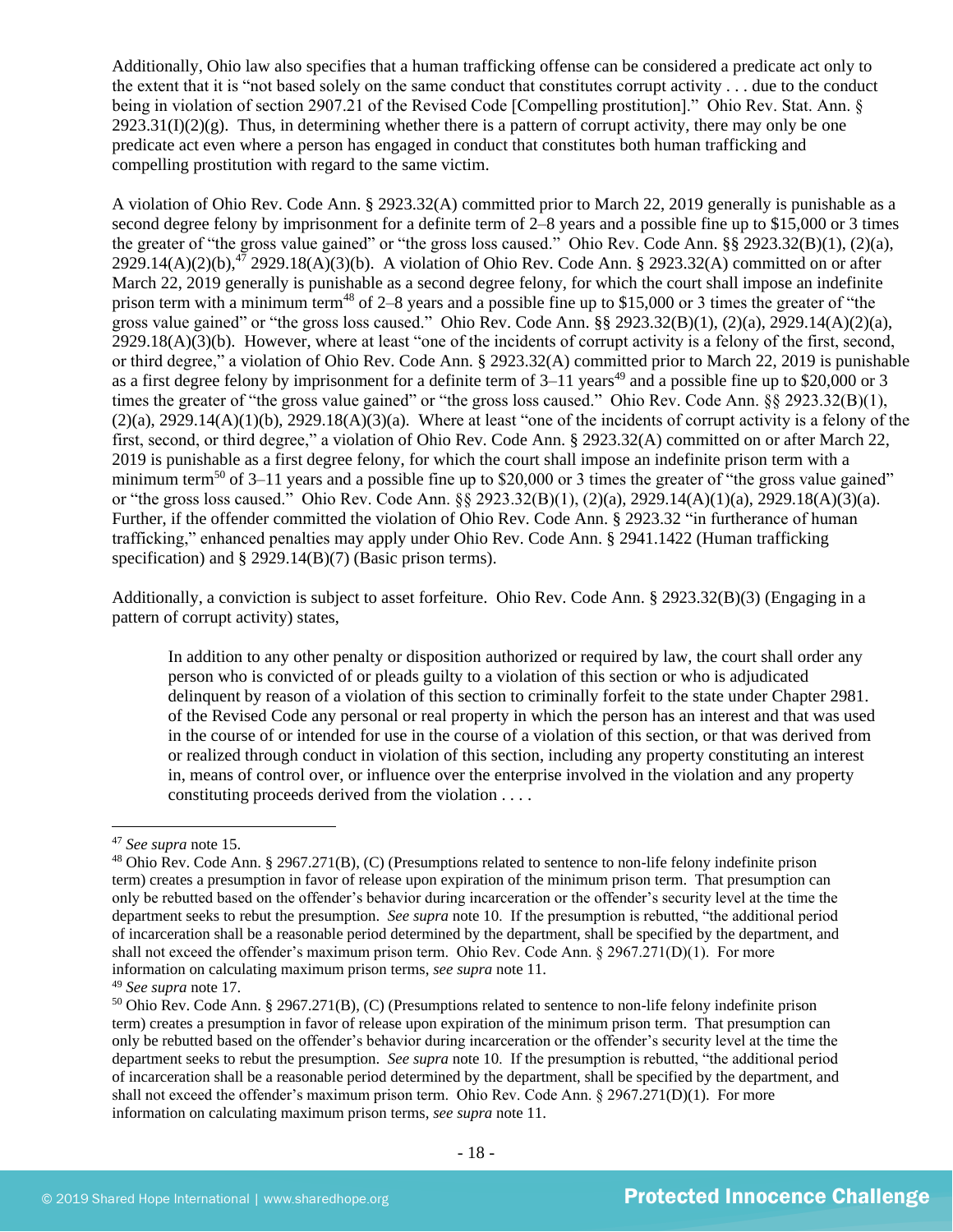#### **FRAMEWORK ISSUE 2: CRIMINAL PROVISIONS FOR DEMAND**

#### *Legal Components:*

- *2.1 The state sex trafficking law can be applied to buyers of commercial sex acts with a minor.*
- *2.2 Buyers of commercial sex acts with a minor can be prosecuted under commercial sexual exploitation of children (CSEC) laws.*
- *2.3 Solicitation laws differentiate between soliciting sex acts with an adult and soliciting sex acts with a minor under 18.*
- *2.4 Penalties for buyers of commercial sex acts with minors are as high as federal penalties.*
- *2.5 Using the Internet or electronic communications to lure, entice, or purchase, or attempt to lure, entice, or purchase commercial sex acts with a minor is a separate crime or results in an enhanced penalty for buyers.*
- *2.6 No age mistake defense is permitted for a buyer of commercial sex acts with any minor under 18.*
- *2.7 Base penalties for buying sex acts with a minor under 18 are sufficiently high and not reduced for older minors.*
- *2.8 Financial penalties for buyers of commercial sex acts with minors are sufficiently high to make it difficult for buyers to hide the crime.*

\_\_\_\_\_\_\_\_\_\_\_\_\_\_\_\_\_\_\_\_\_\_\_\_\_\_\_\_\_\_\_\_\_\_\_\_\_\_\_\_\_\_\_\_\_\_\_\_\_\_\_\_\_\_\_\_\_\_\_\_\_\_\_\_\_\_\_\_\_\_\_\_\_\_\_\_\_\_\_\_\_\_\_\_\_\_\_\_\_\_\_\_\_\_

- *2.9 Buying and possessing child sexual abuse material (CSAM) carries penalties as high as similar federal offenses.*
- *2.10 Convicted buyers of commercial sex acts with minors are required to register as sex offenders.*

## *Legal Analysis:*

*2.1 The state sex trafficking law can be applied to buyers of commercial sex acts with a minor.*

Ohio Rev. Code Ann. § 2905.32 (Trafficking in persons) does not apply to buyers of commercial sex with minors because Ohio Rev. Code Ann. § 2905.32(C) specifically states, "In a prosecution under this section, proof that the defendant engaged in sexual activity with any person, or solicited sexual activity with any person, whether or not for hire, without more, does not constitute a violation of this section."

- 2.1.1 Recommendation: Amend Ohio Rev. Code Ann. § 2905.32 (Trafficking in persons) to make the statute applicable to the actions of buyers of commercial sex with minors.
- *2.2 Buyers of commercial sex acts with a minor can be prosecuted under commercial sexual exploitation of children (CSEC) laws.*

Ohio Rev. Code Ann. § 2907.21(A)(3), (4) (Compelling prostitution) includes the crime of buying sex with a minor by making it illegal for a person to "pay or agree to pay a minor, either directly or through the minor's agent, so that the minor will engage in sexual activity" or to pay for having engaged in sexual activity with a minor "pursuant to a prior agreement." A conviction under Ohio Rev. Code Ann. § 2907.21(A)(3) or (4) is punishable as a third degree felony by imprisonment for a definite term of 9–36 months<sup>51</sup> and a possible fine up to \$10,000. Ohio Rev. Code Ann. §§ 2907.21(C), 2929.14(A)(3)(b),<sup>52</sup> 2929.18(A)(3)(c).

Buyers also face charges under Ohio Rev. Code Ann. § 2907.24 (Soliciting; after positive HIV test; driver's license suspension), which makes it illegal to solicit minors for sexual activity for hire. If the victim is 16–17 years old, a violation is a felony of the fifth degree punishable by imprisonment for a definite term of 6–12 months<sup>53</sup> with "a presumption in favor of a prison term" and a possible fine up to \$2,500. Ohio Rev. Code Ann. §§ 2907.24(C)(1), 2929.13(D), 2929.14(A)(5), 2929.18(A)(3)(e). If the victim is under 16 years old, a violation

<sup>51</sup> *See supra* note [14.](#page-5-2)

<sup>52</sup> *See supra* note [15.](#page-5-0)

<sup>53</sup> *See supra* note [28.](#page-10-0)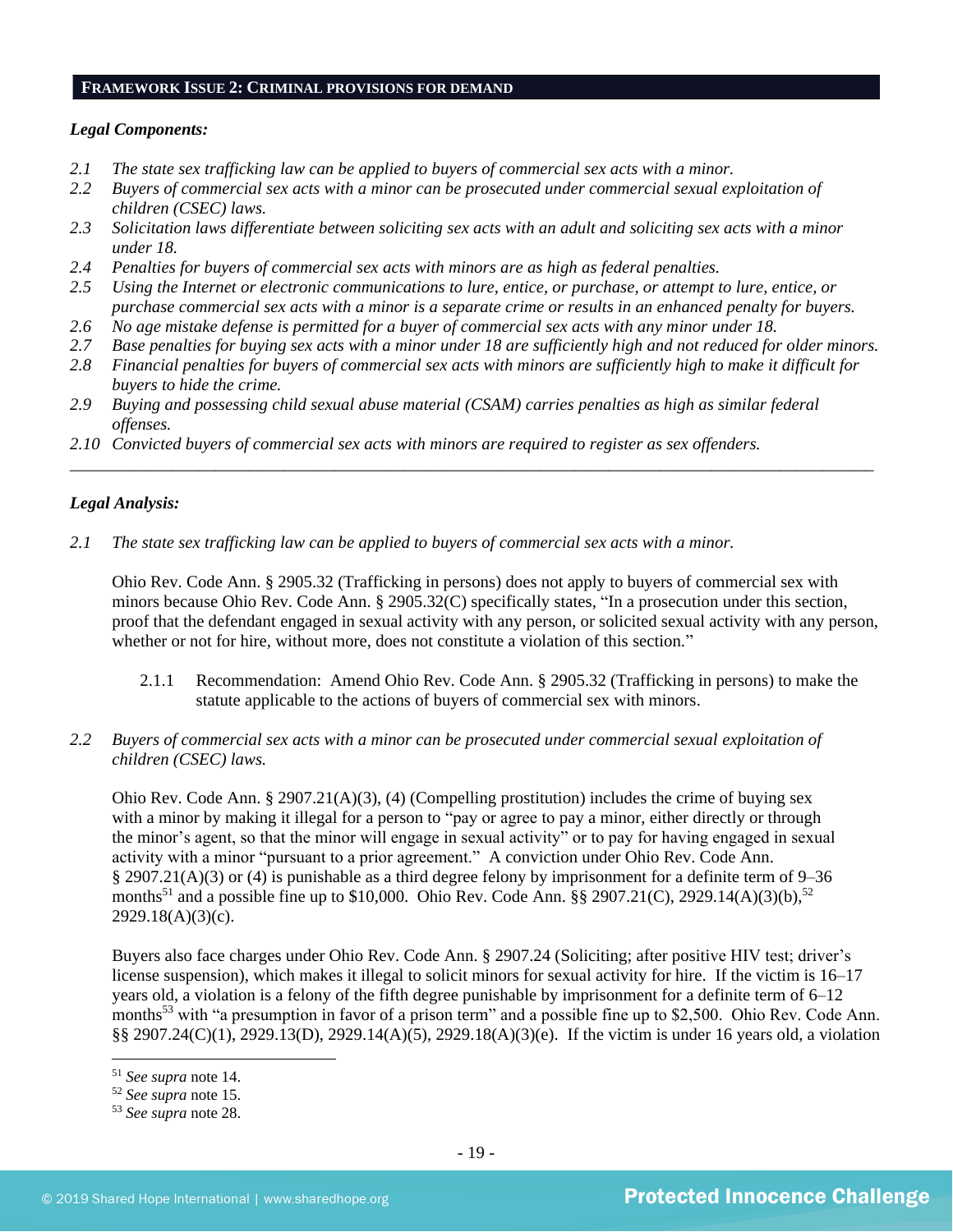of Ohio Rev. Code Ann. § 2907.24(A) is a felony of the third degree punishable by imprisonment for a definite term of 9–36 months and a possible fine up to \$10,000. Ohio Rev. Code Ann. §§ 2907.24, 2929.13(D), 2929.14(A)(3)(b), 2929.18(A)(3)(c).

A buyer who solicits sex with a minor trafficking victim aged 16 or 17, also faces prosecution under Ohio Rev. Code Ann. § 2907.07(B)(2) (Importuning) states,

No person shall solicit another, not the spouse of the offender, to engage in sexual conduct with the offender, when the offender is eighteen years of age or older and four or more years older than the other person, the other person is sixteen or seventeen years of age and a victim of a violation of section 2905.32 [Trafficking in persons] of the Revised Code, and the offender knows or has reckless disregard of the age of the other person.

A first conviction under Ohio Rev. Code Ann. § 2907.07(B) is punishable as a fifth degree felony by imprisonment for a definite term of  $6-12$  months<sup>54</sup> with "a presumption in favor of a prison term" and a possible fine up to \$2,500. Ohio Rev. Code Ann. §§ 2907.07(F)(3), 2929.13(D), 2929.14(A)(5),  $2929.18(A)(3)(e)$ . If the offender was previously convicted of a "sexually oriented" or "child-victim" oriented" offense, a violation of Ohio Rev. Code Ann. § 2907.07(B), (D) is punishable as a fourth degree felony by mandatory imprisonment for a definite term of  $6-18$  months<sup>55</sup> and a possible fine up to \$5,000. Ohio Rev. Code Ann. §§ 2907.07(F)(3), 2929.14(A)(4), 2929.18(A)(3)(d).

Buyers could also be prosecuted under Ohio Rev. Code Ann. § 2919.22(B)(5) (Endangering children), which states,

No person shall do any of the following to a child under eighteen years of age . . .

. . . . (5) Entice, coerce, permit, encourage, compel, hire, employ, use, or allow the child to act, model, or in any other way participate in, or be photographed for, the production, presentation, dissemination, or advertisement of any material or performance that the offender knows or reasonably should know is obscene, is sexually oriented matter, or is nudity-oriented matter.

A violation of Ohio Rev. Code Ann. § 2919.22(B)(5) committed prior to March 22, 2019 is punishable as a second degree felony punishable by imprisonment for a definite term of  $2-8$  years<sup>56</sup> and a possible fine up to \$15,000. Ohio Rev. Code Ann. §§ 2919.22(E)(4), 2929.14(A)(2)(b), 2929.18(A)(3)(b). A violation of Ohio Rev. Code Ann. § 2919.22(B)(5) committed on or after March 22, 2019 is punishable as a second degree felony, for which the court shall impose an indefinite prison term with a minimum term<sup>57</sup> of  $2-8$ years and a possible fine up to \$15,000. Ohio Rev. Code Ann. §§ 2919.22(E)(4), 2929.14(A)(2)(a), 2929.18(A)(3)(b). Several of Ohio's sexual offenses also could be used to prosecute certain buyers of commercial sex acts with a minor.<sup>58</sup>

<sup>58</sup> *See supra* Component 1.2 for a full description of the sexual offense laws that may be used to prosecute buyers.

<sup>54</sup> *See supra* note [28.](#page-10-0)

<sup>55</sup> *See supra* note [27.](#page-9-0)

<sup>56</sup> *See supra* note [25.](#page-9-1)

<sup>57</sup> Ohio Rev. Code Ann. § 2967.271(B), (C) (Presumptions related to sentence to non-life felony indefinite prison term) creates a presumption in favor of release upon expiration of the minimum prison term. That presumption can only be rebutted based on the offender's behavior during incarceration or the offender's security level at the time the department seeks to rebut the presumption. *See supra* not[e 10.](#page-3-0) If the presumption is rebutted, "the additional period of incarceration shall be a reasonable period determined by the department, shall be specified by the department, and shall not exceed the offender's maximum prison term. Ohio Rev. Code Ann. § 2967.271(D)(1). For more information on calculating maximum prison terms, *see supra* not[e 11.](#page-3-1)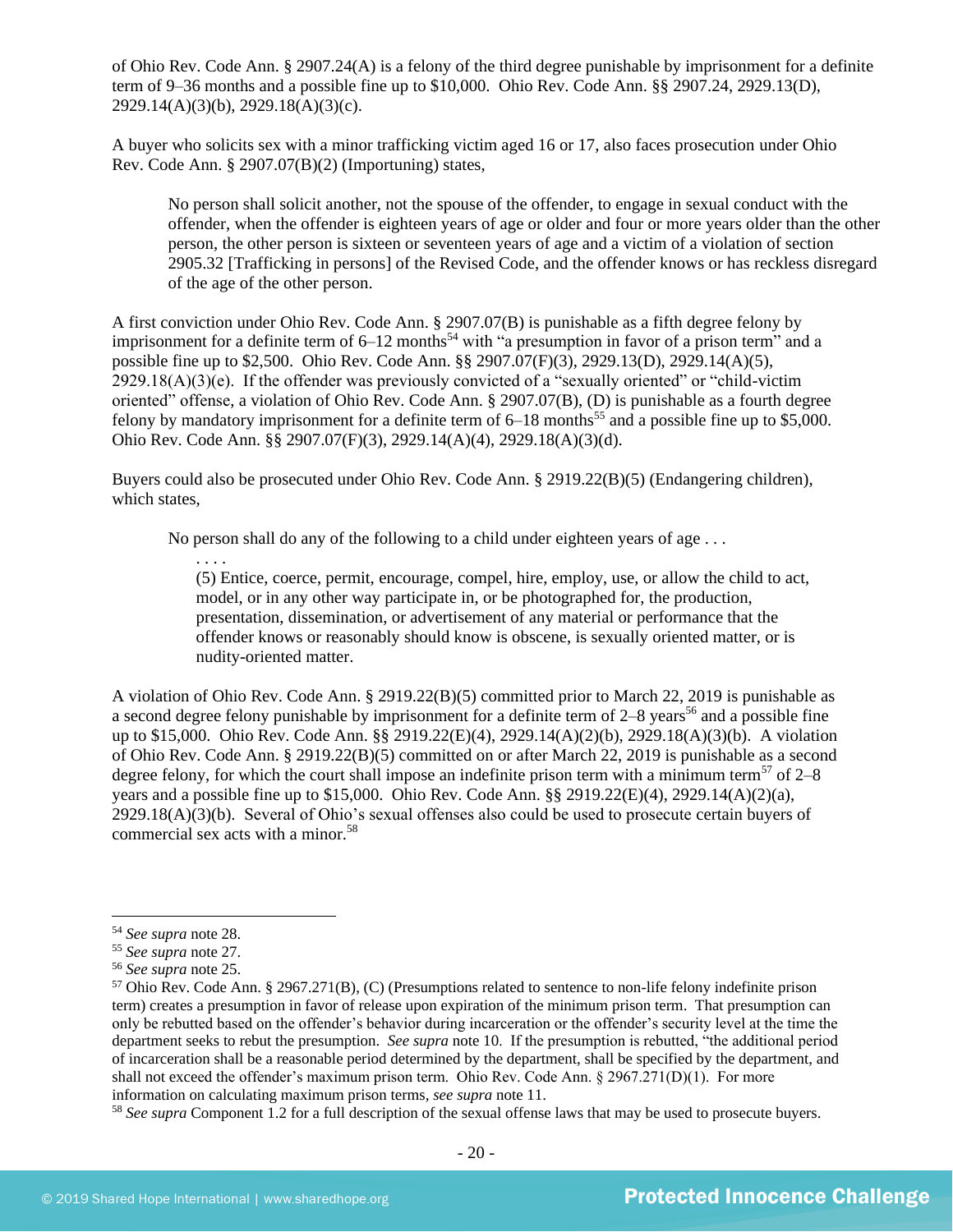*2.3 Solicitation laws differentiate between soliciting sex acts with an adult and soliciting sex acts with a minor under 18.*

Ohio Rev. Code Ann. § 2907.24 (Soliciting; after positive HIV test; driver's license suspension) distinguishes between solicitation of an adult and solicitation of a minor. Additionally, under Ohio Rev. Code Ann. §  $2907.21(A)(2)$ –(4) (Compelling prostitution). Ohio makes it a separate crime to solicit or pay a minor to engage in sexual activity for hire.<sup>59</sup> Ohio Rev. Code Ann. § 2907.07(B)(2) (Importuning) also makes it a crime to solicit sex with a minor trafficking victim aged 16 or 17.

#### *2.4 Penalties for buyers of commercial sex acts with minors are as high as federal penalties.*

A conviction under Ohio Rev. Code Ann. § 2907.21(A)(3), (4) (Compelling prostitution) is punishable as a third degree felony by imprisonment for a definite term of 9–36 months and a possible fine up to \$10,000. Ohio Rev. Code Ann. §§ 2907.21(C), 2929.14(A)(3)(b),<sup>60</sup> 2929.18(A)(3)(c).

A violation of Ohio Rev. Code Ann. § 2919.22(B)(5) (Endangering children) committed prior to March 22, 2019 is punishable as a second degree felony punishable by imprisonment for a definite term of 2–8 years and a possible fine up to \$15,000. Ohio Rev. Code Ann. §§ 2919.22(E)(4), 2929.14(A)(2)(b), 2929.18(A)(3)(b). A violation of Ohio Rev. Code Ann. § 2919.22(B)(5) committed on or after March 22, 2019 is punishable as a second degree felony, for which the court shall impose an indefinite prison term with a minimum term<sup>61</sup> of  $2-8$ years and a possible fine up to \$15,000. Ohio Rev. Code Ann. §§ 2919.22(E)(4), 2929.14(A)(2)(a),  $2929.18(A)(3)(b)$ .

A first conviction under Ohio Rev. Code Ann. § 2907.07(B)(2) (Importuning) is punishable as a fifth degree felony by imprisonment for a definite term of  $6-12$  months<sup>62</sup> with "a presumption in favor of a prison term" and a possible fine up to \$2,500. Ohio Rev. Code Ann. §§ 2907.07(F)(3), 2929.13(D), 2929.14(A)(5),  $2929.18(A)(3)(e)$ . If the offender was previously convicted of a "sexually oriented" or "child-victim oriented" offense, a violation of Ohio Rev. Code Ann. § 2907.07(B), (D) is punishable as a fourth degree felony by mandatory imprisonment for a definite term of  $6-18$  months<sup>63</sup> and a possible fine up to \$5,000. Ohio Rev. Code Ann. §§ 2907.07(F)(3), 2929.14(A)(4), 2929.18(A)(3)(d).

If the victim is 16–17 years old, a violation of Ohio Rev. Code Ann. § 2907.24 (Soliciting; after positive HIV test; driver's license suspension) is a felony of the fifth degree punishable by imprisonment for a definite term of 6–12 months<sup>64</sup> with "a presumption in favor of a prison term" and a possible fine up to \$2,500. Ohio Rev. Code Ann. §§ 2907.24(C)(1), 2929.13(D), 2929.14(A)(5), 2929.18(A)(3)(e). If the victim is under 16 years old, a violation of Ohio Rev. Code Ann. § 2907.24(A) is a felony of the third degree punishable by imprisonment for a definite term of 9–36 months and a possible fine up to \$10,000. Ohio Rev. Code Ann. §§ 2907.24, 2929.13(D), 2929.14(A)(3)(b), 2929.18(A)(3)(c).

<sup>59</sup> *See supra* Component 2.2 for the penalties applicable to a conviction under Ohio Rev. Code Ann. § 2907.21.

<sup>60</sup> *See supra* note [15.](#page-5-0)

 $<sup>61</sup>$  Ohio Rev. Code Ann. § 2967.271(B), (C) (Presumptions related to sentence to non-life felony indefinite prison</sup> term) creates a presumption in favor of release upon expiration of the minimum prison term. That presumption can only be rebutted based on the offender's behavior during incarceration or the offender's security level at the time the department seeks to rebut the presumption. *See supra* not[e 10.](#page-3-0) If the presumption is rebutted, "the additional period of incarceration shall be a reasonable period determined by the department, shall be specified by the department, and shall not exceed the offender's maximum prison term. Ohio Rev. Code Ann. § 2967.271(D)(1). For more information on calculating maximum prison terms, *see supra* not[e 11.](#page-3-1)

<sup>62</sup> *See supra* note [28.](#page-10-0)

<sup>63</sup> *See supra* note [27.](#page-9-0)

<sup>64</sup> *See supra* note [28.](#page-10-0)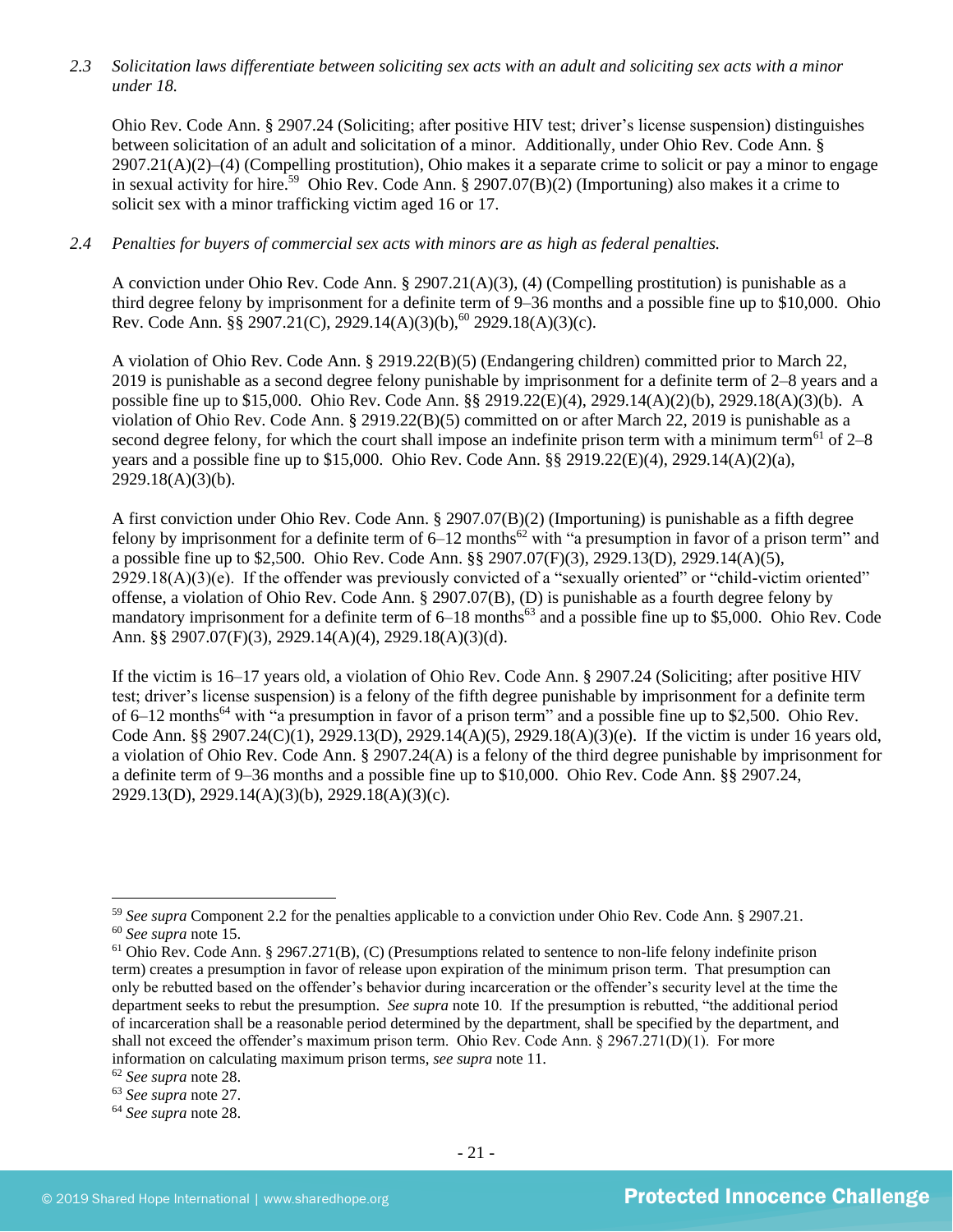<span id="page-21-0"></span>In comparison, if the victim is under the age of 14, a conviction under the Trafficking Victims Protection Act (TVPA) <sup>65</sup> for child sex trafficking is punishable by 15 years to life imprisonment and a fine not to exceed \$250,000. 18 U.S.C. §§ 1591(b)(1), 3559(a)(1), 3571(b)(3). If the victim is between the ages of 14–17, a conviction is punishable by 10 years to life imprisonment and a fine not to exceed \$250,000. 18 U.S.C. §§ 1591(b)(2), 3559(a)(1), 3571(b)(3). A conviction is punishable by mandatory life imprisonment, however, if the buyer has a prior conviction for a federal sex offense<sup>66</sup> against a minor. 18 U.S.C. § 3559(e)(1). To the extent buyers can be prosecuted under other federal CSEC laws,  $\frac{67}{9}$  a conviction is punishable by penalties ranging from a fine not to exceed \$250,000 to life imprisonment and a fine not to exceed \$250,000.<sup>68</sup>

- <span id="page-21-1"></span>2.4.1 Recommendation: Amend Ohio Rev. Code Ann. § 2907.21(A)(3), (4) (Compelling prostitution), § 2919.22(B)(5) (Endangering children), and § 2907.07(B)(2) (Importuning) to raise the penalties to reflect the seriousness of these offenses.
- *2.5 Using the Internet or electronic communications to lure, entice, or purchase, or attempt to lure, entice, or purchase commercial sex acts with a minor is a separate crime or results in an enhanced penalty for buyers.*

Ohio law prohibits buyers from soliciting minors under the age of 16 via electronic communications. Ohio Rev. Code Ann. § 2907.07(C), (D) (Importuning) states,

(C) No person shall solicit another by means of a telecommunications device,  $69$  as defined in section 2913.01 of the Revised Code, to engage in sexual activity with the offender when the offender is eighteen years of age or older and either of the following applies:

(1) The other person is less than thirteen years of age, and the offender knows that the other person is less than thirteen years of age or is reckless in that regard. . . . .

(D) No person shall solicit another by means of a telecommunications device, as defined in section 2913.01 of the Revised Code, to engage in sexual activity with the offender when the offender is eighteen years of age or older and either of the following applies:

an offense under section 1591 [18 USCS § 1591] (relating to sex trafficking of children), 2241 [18 USCS § 2241] (relating to aggravated sexual abuse), 2242 [18 USCS  $\S$  2242] (relating to sexual abuse), 2244(a)(1) [18 USCS § 2244(a)(1)] (relating to abusive sexual contact), 2245 [18 USCS § 2245] (relating to sexual abuse resulting in death), 2251 [18 USCS § 2251] (relating to sexual exploitation of children), 2251A [18 USCS § 2251A] (relating to selling or buying of children), 2422(b) [18 USCS § 2422(b)] (relating to coercion and enticement of a minor into prostitution), or 2423(a) [18 USCS § 2423(a)] (relating to transportation of minors).

 $67$  18 U.S.C. §§ 2251A(b) (Selling or buying of children), 2251(a) (Sexual exploitation of children), 2423(a) (Transportation of a minor with intent for minor to engage in criminal sexual activity), 2422(a) (Coercion and enticement), 2252(a)(2), (a)(4) (Certain activities relating to material involving the sexual exploitation of minors).  $68$  18 U.S.C. §§ 2251A(b) (conviction punishable by imprisonment for 30 years to life and a fine), 2251(e) (conviction punishable by imprisonment for 15–30 years and a fine), 2423(a) (conviction punishable by imprisonment for 10 years to life and a fine), 2422(a) (conviction punishable by a fine, imprisonment up to 20 years, or both), 2252(b) (stating that a conviction under subsection (a)(2) is punishable by imprisonment for  $5-20$  years and a fine, while a conviction under subsection (a)(4) is punishable by imprisonment up to 10 years, a fine, or both); *see also* 18 U.S.C. §§ 3559(a)(1) (classifying all of the above listed offenses as felonies), 3571(b)(3) (providing a fine up to \$250,000 for any felony conviction).

 $^{69}$  Ohio Rev. Code Ann. § 2913.01(Y) (Definitions) defines a "telecommunications device" as "any instrument, equipment, machine, or other device that facilitates telecommunication, including, but not limited to, a computer, computer network, computer chip, computer circuit, scanner, telephone, cellular telephone, pager, personal communications device, transponder, receiver, radio, modem, or device that enables the use of a modem."

<sup>65</sup> Trafficking Victims Protection Act (TVPA) of 2000, Pub. L. No. 106-386, 114 Stat. 1464, 1466 (codified in scattered sections of 18 and 22 U.S.C.).

<sup>&</sup>lt;sup>66</sup> Pursuant to 18 U.S.C. § 3559(e)(2), "federal sex offense" is defined as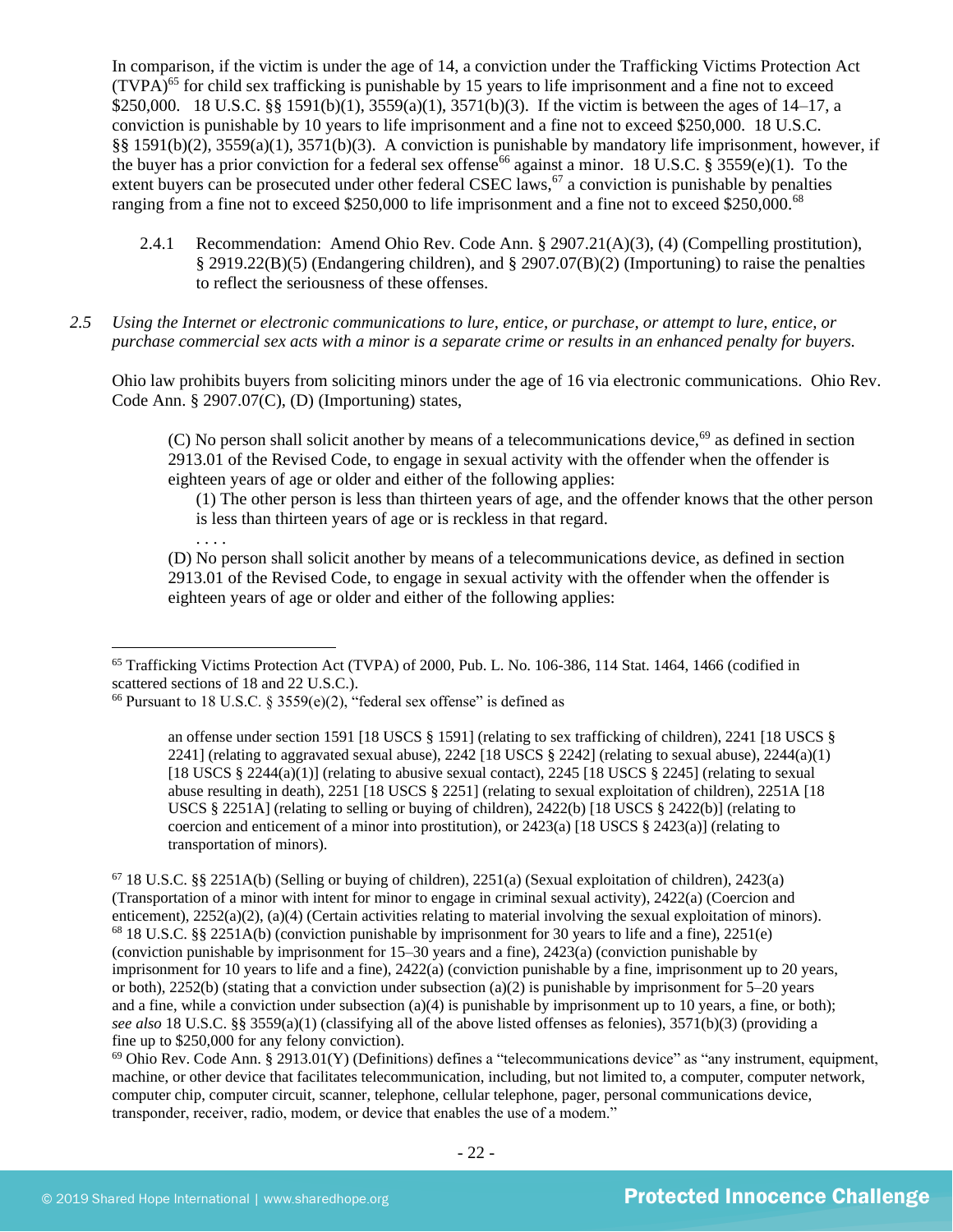(1) The other person is thirteen years of age or older but less than sixteen years of age, the offender knows that the other person is thirteen years of age or older but less than sixteen years of age or is reckless in that regard, and the offender is four or more years older than the other person. . . . .

However, Ohio Rev. Code Ann. § 2907.07(C), (D) does not specify that the sexual activity be commercial in nature.

Ohio Rev. Code Ann. § 2907.07(B)(2) applies when the person solicited is  $16-17$  years of age; it states,

No person shall solicit another, not the spouse of the offender, to engage in sexual conduct with the offender, when the offender is eighteen years of age or older and four or more years older than the other person, the other person is sixteen or seventeen years of age and a victim of a violation of section 2905.32 [Trafficking in persons] of the Revised Code, and the offender knows or has reckless disregard of the age of the other person.

However, Ohio Rev. Code Ann.  $\S$  2907(B)(2) does not specify that the sexual activity be commercial in nature nor expressly prohibit the use of electronic communications.

## *2.6 No age mistake defense is permitted for a buyer of commercial sex acts with any minor under 18.*

Ohio Rev. Code Ann. § 2907.24 (Soliciting; after positive HIV test; driver's license suspension) establishes that an age mistake defense is not permitted for buyers when the person solicited is "less than sixteen years of age, whether or not the offender knows the age of the person." Ohio Rev. Code Ann. § 2907.24(3)(a). However, a mistake of age defense is not prohibited when the minor victim is 16 or 17 years of age and the buyer must know "that the other person is sixteen or seventeen years of age or is reckless in that regard." Ohio Rev. Code Ann. § 2907.24(2).

Ohio Rev. Code Ann. § 2907.21(A)(3)–(4) (Compelling prostitution) prohibits the use of an age mistake defense by stating that the conduct prohibited under Ohio Rev. Code Ann. § 2907.21(A)(3)–(4) is illegal "whether or not the offender knows the age" of such person. Ohio Rev. Code Ann. § 2907.07(C), (D) (Importuning) does not expressly prohibit a mistake of age defense and requires the offender to know or be "reckless in . . . regard" to the minor's age. Ohio Rev. Code Ann.  $\S 2907.07(B)$ , (C), (D).

- 2.6.1 Recommendation: Amend Ohio Rev. Code Ann. § 2907.07 (Importuning) to expressly prohibit a mistake of age defense.
- *2.7 Base penalties for buying sex acts with a minor under 18 are sufficiently high and not reduced for older minors.*

One of Ohio's buyer-applicable CSEC laws, Ohio Rev. Code Ann. § 2907.24 (Soliciting; after positive HIV test; driver's license suspension), staggers penalties based on a minor's age and does not provide sufficiently high penalties. If the victim is 16–17, a conviction under Ohio Rev. Code Ann. § 2907.24 is a felony of the fifth degree punishable by imprisonment for a definite term of  $6-12$  months<sup>70</sup> with "a presumption in favor of a prison term." Ohio Rev. Code Ann.  $\S$  2907.24(C)(1), 2929.13(D), 2929.14(A)(5).<sup>71</sup> If the victim is under 16, a conviction under Ohio Rev. Code Ann. § 2907.24(A) is a felony of the third degree punishable by imprisonment for a definite term of 9–36 months. Ohio Rev. Code Ann. §§ 2907.24, 2929.13(D), 2929.14(A)(3)(b).

In contrast, Ohio Rev. Code Ann. § 2907.21(A)(3)–(4) (Compelling prostitution) does not stagger penalties based on a minor's age, but penalties still are not sufficiently high. Regardless of the age of the minor-victim, a

<sup>70</sup> *See supra* note [28.](#page-10-0)

<sup>71</sup> *See supra* note [15.](#page-5-0)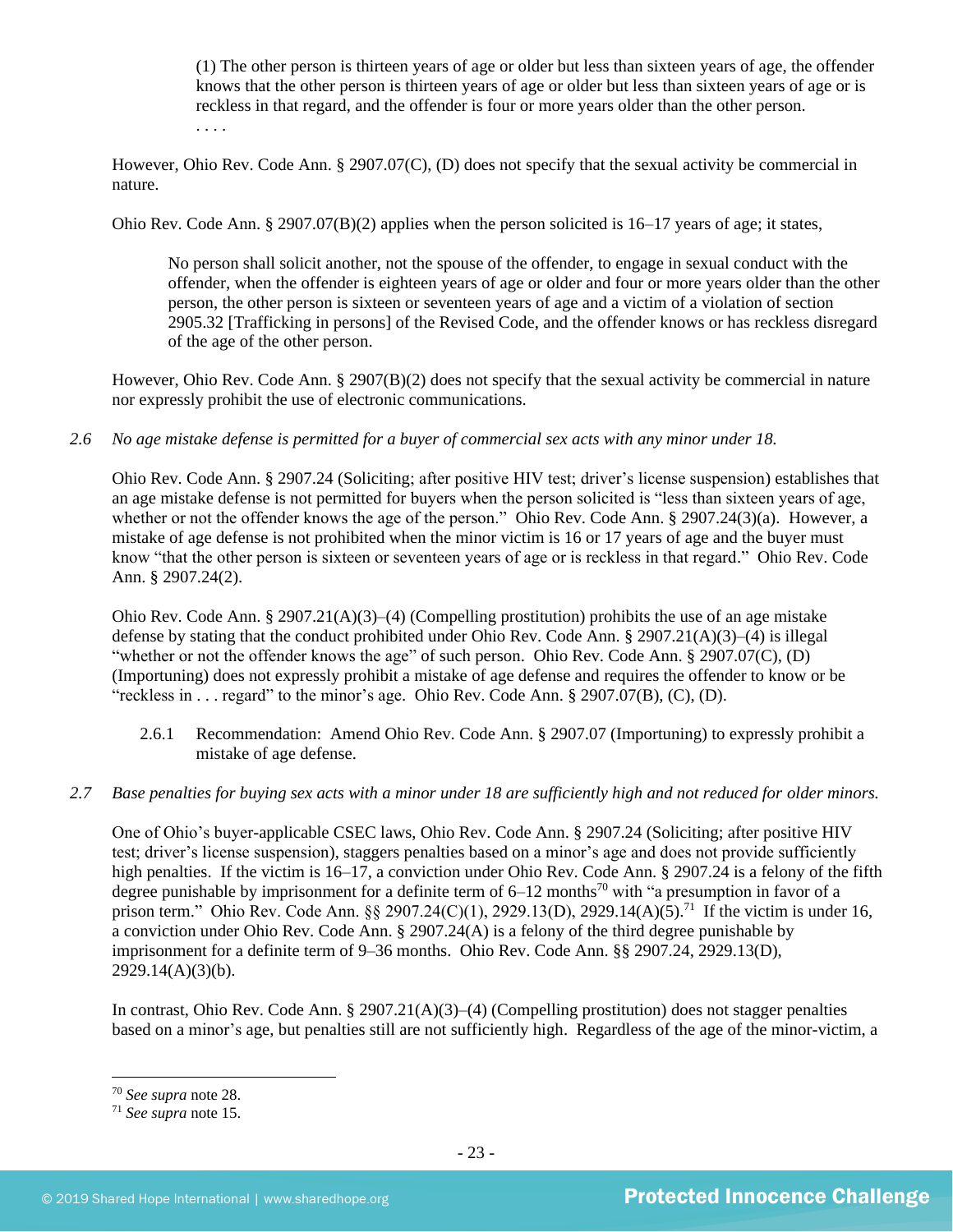conviction under Ohio Rev. Code Ann.  $\S 2907.21(A)(3)–(4)$  is punishable as a third degree felony by imprisonment for a definite term of 9–36 months. Ohio Rev. Code Ann. §§ 2907.21(C), 2929.14(A)(3)(b).

2.7.1 Recommendation: Amend Ohio Rev. Code Ann. § 2907.24 (Soliciting; after positive HIV test; driver's license suspension) and § 2907.21 (Compelling prostitution) to provide sufficient base penalties for all minors under 18.

## *2.8 Financial penalties for buyers of commercial sex acts with minors are sufficiently high to make it difficult for buyers to hide the crime.*

Buyers may be required to pay fines. Buyers convicted under Ohio Rev. Code Ann. § 2907.21(A)(3)–(4) (Compelling prostitution) may be ordered to pay a fine up to \$10,000. Ohio Rev. Code Ann. §§ 2907.21(C), 2929.18(A)(3)(b). Buyers convicted under Ohio Rev. Code Ann. § 2907.07(C), (D) (Importuning) for the first time may be ordered to pay possible fines up to \$10,000, where the victim is under 13, or up to \$2,500, where the victim is 13–15 or is a 16 or 17 year old victim of trafficking. Ohio Rev. Code Ann. §§ 2907.07(F)(2), (3), 2929.18(A)(3)(c), (e). Buyers with certain prior convictions convicted under Ohio Rev. Code Ann. § 2907.07(C), (D) may be required to pay a possible fine up to \$15,000, where the victim is under 13, or up to \$5,000, where the victim is 13–15. Ohio Rev. Code Ann. §§ 2907.07(F)(2), (3), 2929.18(A)(3)(b), (d). Buyers convicted under Ohio Rev. Code Ann. § 2919.22(B)(5) (Endangering children) may be ordered to pay possible fines up to \$15,000. Ohio Rev. Code Ann. §§ 2919.22(E)(4), 2929.18(A)(3)(b).

If the victim is 16–17 years old, a violation of Ohio Rev. Code Ann. § 2907.24 (Soliciting; after positive HIV test; driver's license suspension) is a felony of the fifth degree punishable by a possible fine up to \$2,500. Ohio Rev. Code Ann. §§ 2907.24(C)(1), 2929.13(D), 2929.18(A)(3)(e). If the victim is under 16, a violation of Ohio Rev. Code Ann. § 2907.24(A) is a felony of the third degree punishable by a possible fine up to \$10,000. Ohio Rev. Code Ann. §§ 2907.24, 2929.13(D), 2929.18(A)(3)(c).

Buyers convicted of a felony offense under human trafficking or CSEC laws also may be ordered to make restitution under Ohio Rev. Code Ann. § 2929.18(A)(1), which states,

[T]he court imposing a sentence upon an offender for a felony may sentence the offender to any financial sanction or combination of financial sanctions authorized under this section . . .

(1) Restitution by the offender to the victim of the offender's crime or any survivor of the victim, in an amount based on the victim's economic loss. If the court imposes restitution, the court shall order that the restitution be made to the victim in open court, to the adult probation department that serves the county on behalf of the victim, to the clerk of courts, or to another agency designated by the court. If the court imposes restitution, at sentencing, the court shall determine the amount of restitution to be made by the offender. If the court imposes restitution, the court may base the amount of restitution it orders on an amount recommended by the victim, the offender, a presentence investigation report, estimates or receipts indicating the cost of repairing or replacing property, and other information, provided that the amount the court orders as restitution shall not exceed the amount of the economic loss suffered by the victim as a direct and proximate result of the commission of the offense . . . .

Furthermore, a buyer found guilty of a felony human trafficking offense may be subject to an additional fine no greater than \$500 to be credited to the victim address confidentiality fund. Ohio Rev. Code Ann. § 2929.18(B)(11)(e)–(f)<sup>72</sup> states,

<span id="page-23-0"></span>In addition to any other fine that is or may be imposed under this section, the court imposing sentence upon an offender for any of the following offenses that is a felony may impose a fine of not less than seventy nor

<sup>&</sup>lt;sup>72</sup> The text of Ohio Rev. Code Ann. § 2929.18 cited here and elsewhere in this report includes amendments made by the enactment of Senate Bill 201 during the 2017–2018 132nd General Assembly of the Ohio Legislature (effective March 22, 2019).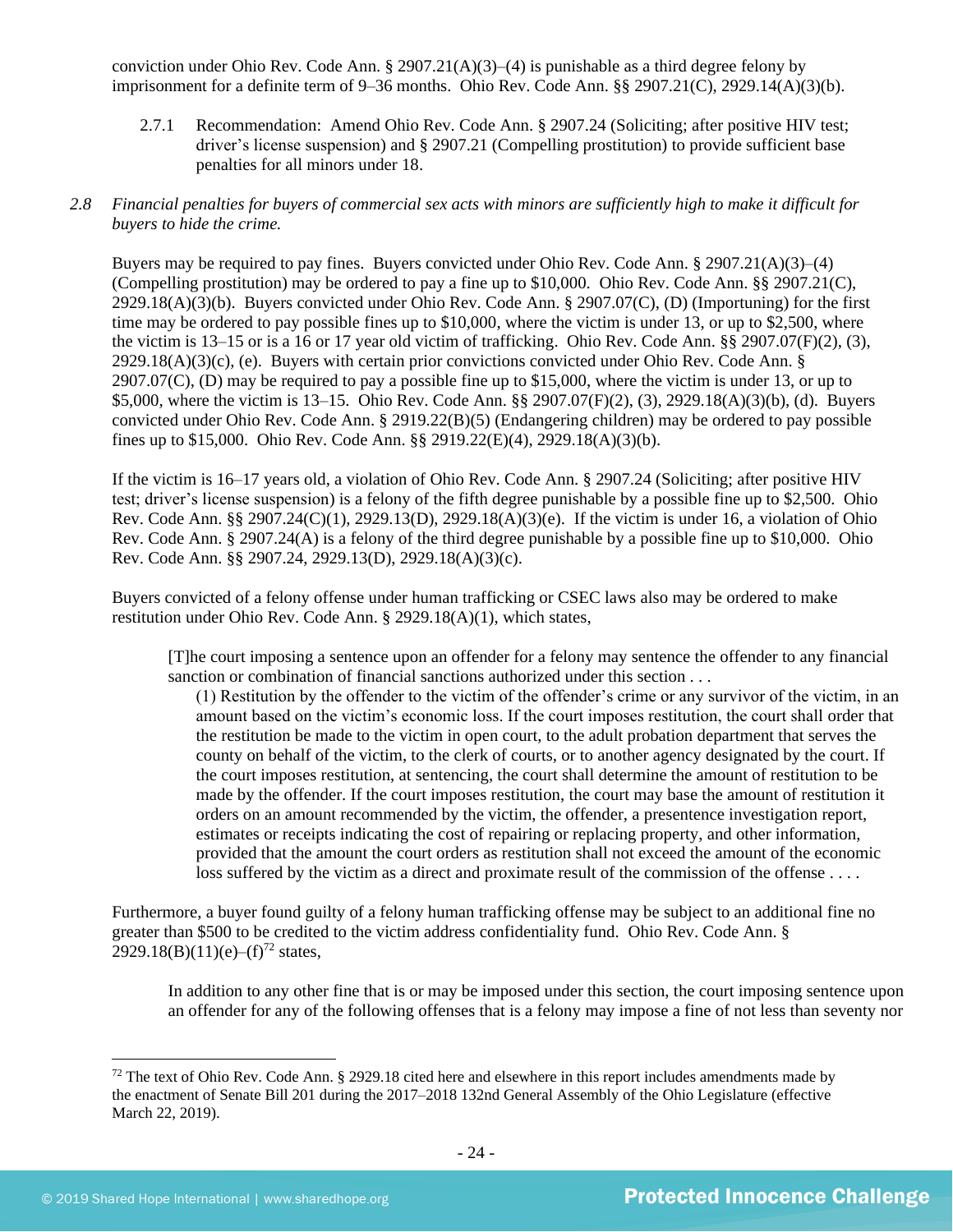more than five hundred dollars, which shall be transmitted to the treasurer of state to be credited to the address confidentiality program fund created by section 111.48 of the Revised Code:

. . . .

(e) Trafficking in persons;

(f) A violation of section . . . 2907.21 [Compelling prostitution], 2907.22 [Promoting prostitution], or 2923.32 [Engaging in pattern of corrupt activity], division (A)(1) or (2) of section 2907.323 [Illegal use of minor or impaired person in nudity-oriented material or performance] involving a minor, or division  $(B)(1), (2), (3), (4),$  or  $(5)$  of section 2919.22 [Endangering children] of the Revised Code, if the offender also is convicted of a specification of the type described in section 2941.1422 [Mandatory prison term-furtherance of human trafficking] of the Revised Code that charges that the offender knowingly committed the offense in furtherance of human trafficking.

Buyers convicted of an offense<sup>73</sup> such as Ohio Rev. Code Ann. § 2905.32, § 2907.21(A)(2)–(4), or § 2907.07 may be subject to asset forfeiture under Ohio Rev. Code Ann. § 2981.04 (Criminal forfeiture proceedings). Ohio Rev. Code Ann. § 2981.02(A)(1)<sup>74</sup> (Property subject to forfeiture; determination of use or intended use of instrumentality; motor vehicle law exclusion) states that the following property is subject to forfeiture:

<span id="page-24-1"></span><span id="page-24-0"></span>(a) Contraband involved in an offense;

(b) Proceeds derived from or acquired through the commission of an offense;

(c) An instrumentality that is used in or intended to be used in the commission or facilitation of any of the following offenses when the use or intended use, consistent with division (B) of this section, is sufficient to warrant forfeiture under this chapter:

(i) A felony;

(ii) A misdemeanor, when forfeiture is specifically authorized by a section of the Revised Code or by a municipal ordinance that creates the offense or sets forth its penalties;

(iii) An attempt to commit, complicity in committing, or a conspiracy to commit an offense of the type described in divisions (A)(3)(a) and (b) of this section.

Seizure of this property is governed by Ohio Rev. Code Ann. § 2981.06 (Seizure of forfeited or other property disposition) which states in subsection (A),

Upon the entry of a forfeiture order under section 2981.04 or 2981.05 of the Revised Code, if necessary, the court shall order an appropriate law enforcement officer to seize the forfeited property on conditions that the court considers proper.

Property may be forfeited pursuant to a criminal process in Ohio Rev. Code Ann. § 2981.04 or a civil process in Ohio Rev. Code Ann. § 2981.05. Disposal of forfeited property is governed by Ohio Rev. Code Ann. § 2981.12, which outlines differing disposals for a variety of property types.

<sup>&</sup>lt;sup>73</sup> Ohio Rev. Code Ann. § 2981.01(B)(10) (Purposes of forfeitures; definitions) defines an "offense" as

any act or omission that could be charged as a criminal offense or a delinquent act, whether or not a formal criminal prosecution or delinquent child proceeding began at the time the forfeiture is initiated. Except as otherwise specified, an offense for which property may be forfeited includes any felony and any misdemeanor. The commission of an "offense" includes the commission of a delinquent act.

<sup>&</sup>lt;sup>74</sup> The text of Ohio Rev. Code Ann. § 2981.02 cited here and elsewhere in this report includes amendments made by the enactment of House Bill 497 during the 2017–2018 132nd General Assembly of the Ohio Legislature (effective March 22, 2019).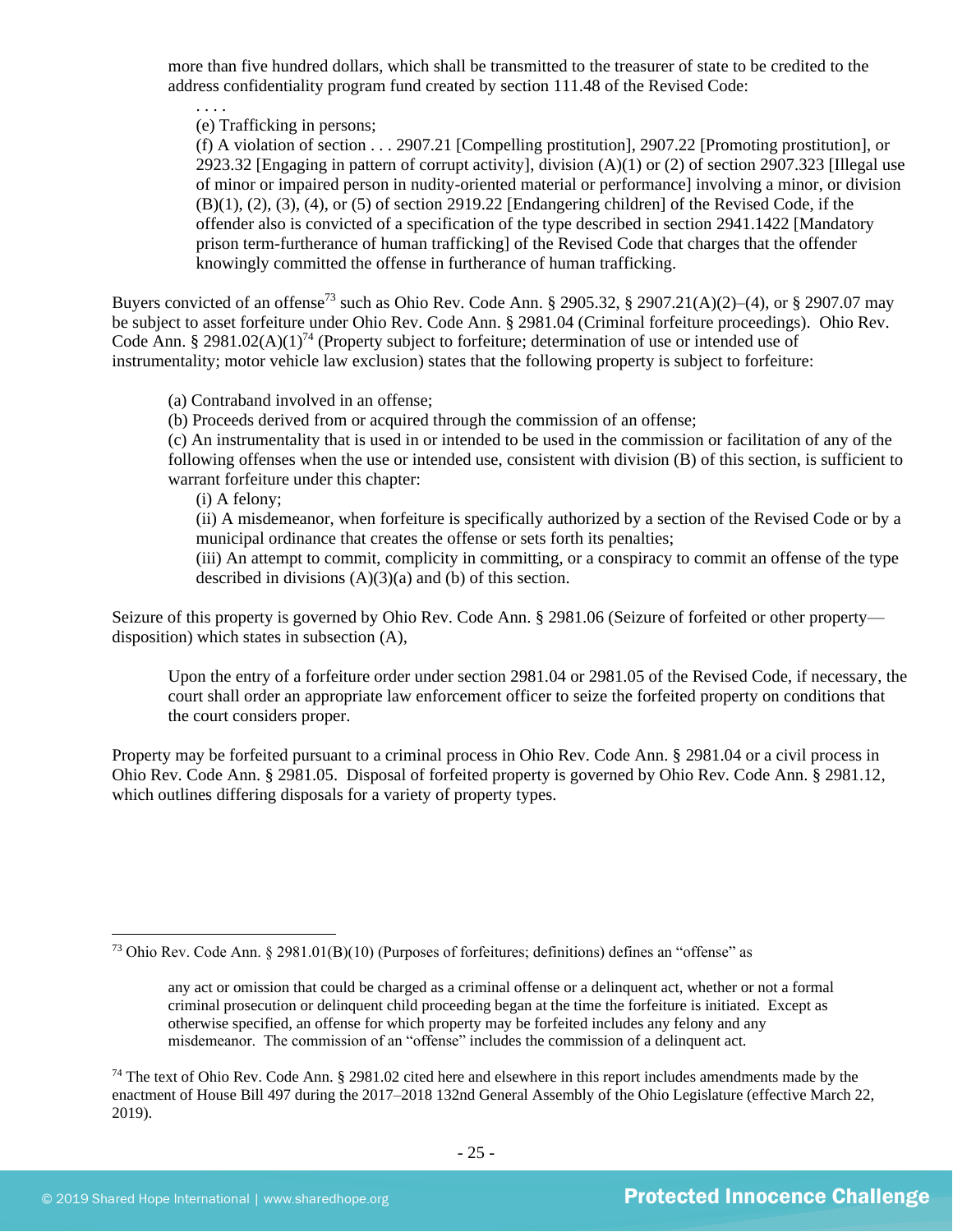*2.9 Buying and possessing child sexual abuse material (CSAM) carries penalties as high as similar federal offenses.*

<span id="page-25-0"></span>Ohio criminalizes buying and possessing child sexual abuse material (CSAM). Ohio Rev. Code Ann. §  $2907.321(A)(5)^{75}$  (Pandering obscenity involving a minor) makes it illegal to "[b]uy, procure, possess, or control any obscene material, that has a minor . . . as one of its participants," while Ohio Rev. Code Ann. § 2907.322(A)(5) (Pandering sexually oriented matter involving a minor) makes it illegal for a person to "[k]knowingly solicit, receive, purchase, exchange, possess, or control any material that shows a minor participating or engaging in sexual activity, masturbation, or bestiality." A first conviction under Ohio Rev. Code Ann. § 2907.321(A)(5) or § 2907.322(A)(5) is punishable as a fourth degree felony by imprisonment for a definite term of 6–18 months and a possible fine up to \$5,000. Ohio Rev. Code Ann. §§ 2907.321(C), 2907.322(C), 2929.14(A)(4),<sup>76</sup> 2929.18(A)(3)(d). A subsequent conviction under either statute is punishable as a third degree felony by imprisonment for a definite term of 12–60 months and a possible fine up to \$10,000. Ohio Rev. Code Ann. §§ 2907.321(C), 2907.322(C), 2929.14(A)(3)(a), 2929.18(A)(3)(c).

<span id="page-25-1"></span>Ohio Rev. Code Ann. § 2907.323(A)(3)<sup>77</sup> (Illegal use of minor in nudity-oriented material or performance) also bans possessing or viewing "any material or performance that shows a minor . . . who is not the person's child or ward in a state of nudity" without proper purpose. A first conviction under Ohio Rev. Code Ann. §  $2907.323(A)(3)$  is punishable as a fifth degree felony by imprisonment for a definite term of 6–12 months and a possible fine up to \$2,500, while a conviction under Ohio Rev. Code Ann. § 2907.323(A)(3) after a prior conviction under Ohio Rev. Code Ann. § 2907.321, § 2907.322, or § 2907.323 is punishable as a fourth degree felony by imprisonment for a definite term of 6–18 months and a possible fine up to \$5,000. Ohio Rev. Code Ann. §§ 2907.323(B), 2929.14(A)(4), (5), 2929.18(A)(3)(d).

In comparison, a federal conviction for possession of  $CSAM^{78}$  is generally punishable by imprisonment for 5– 20 years and a fine not to exceed \$250,000.<sup>79</sup> Subsequent convictions, however, are punishable by imprisonment up to 40 years and a fine not to exceed  $$250,000$ .<sup>80</sup>

2.9.1 Recommendation: Increase the penalties for violations of Ohio Rev. Code Ann. § 2907.323(A)(3) (Illegal use of minor in nudity-oriented material or performance) and § 2907.322(A)(5) (Pandering sexually oriented matter involving a minor).

<sup>79</sup> 18 U.S.C. §§ 2252(b) (stating that a conviction under subsection (a)(2) is punishable by imprisonment for 5–20 years and a fine, while a conviction under subsection (a)(4) is punishable by imprisonment up to 10 years, a fine, or both), 2252A(b)(1) (a conviction is punishable by imprisonment for 5–20 years and a fine), 1466A(a), (b) (stating that a conviction under subsection (a) is "subject to the penalties provided in section  $2252A(b)(1)$ ," imprisonment for 5–20 years and a fine, while a conviction under subsection (b) is "subject to the penalties provided in section 2252A(b)(2)," imprisonment up to 10 years, a fine, or both); *see also* 18 U.S.C. §§ 3559(a)(1) (classifying all of the above listed offenses as felonies), 3571(b)(3) (providing a fine up to \$250,000 for any felony conviction). <sup>80</sup> 18 U.S.C. §§ 2252(b) (stating if a person has a prior conviction under subsection (a)(2), or a list of other statutes, a conviction is punishable by a fine and imprisonment for 15–40 years, but if a person has a prior conviction under subsection (a)(4), or a list of other statutes, a conviction is punishable by a fine and imprisonment for  $10-20$  years),  $2252A(b)(1)$  (stating if a person has a prior conviction under subsection (a)(2), (a)(3), or a list of other statutes, a conviction is punishable by a fine and imprisonment for 15–40 years), 1466A(a), (b) (stating that the penalty scheme for section 2252A(b) applies); *see also* 18 U.S.C. §§ 3559(a)(1) (classifying all of the above listed offenses as felonies), 3571(b)(3) (providing a fine up to \$250,000 for any felony conviction).

<sup>75</sup> The text of Ohio Rev. Code Ann. § 2907.321 cited here and elsewhere in this report includes amendments made by the enactment of Senate Bill 201 during the 2017–2018 132nd General Assembly of the Ohio Legislature (effective March 22, 2019).

<sup>76</sup> *See supra* note [15.](#page-5-0)

<sup>&</sup>lt;sup>77</sup> The text of Ohio Rev. Code Ann. § 2907.323 cited here and elsewhere in this report includes amendments made by the enactment of Senate Bill 201 during the 2017–2018 132nd General Assembly of the Ohio Legislature (effective March 22, 2019).

 $^{78}$  18 U.S.C. §§ 2252(a)(2), (a)(4) (Certain activities relating to material involving the sexual exploitation of minors),  $2252A(a)(2)$ –(3) (Certain activities relating to material constituting or containing child pornography), 1466A(a), (b) (Obscene visual representations of the sexual abuse of children).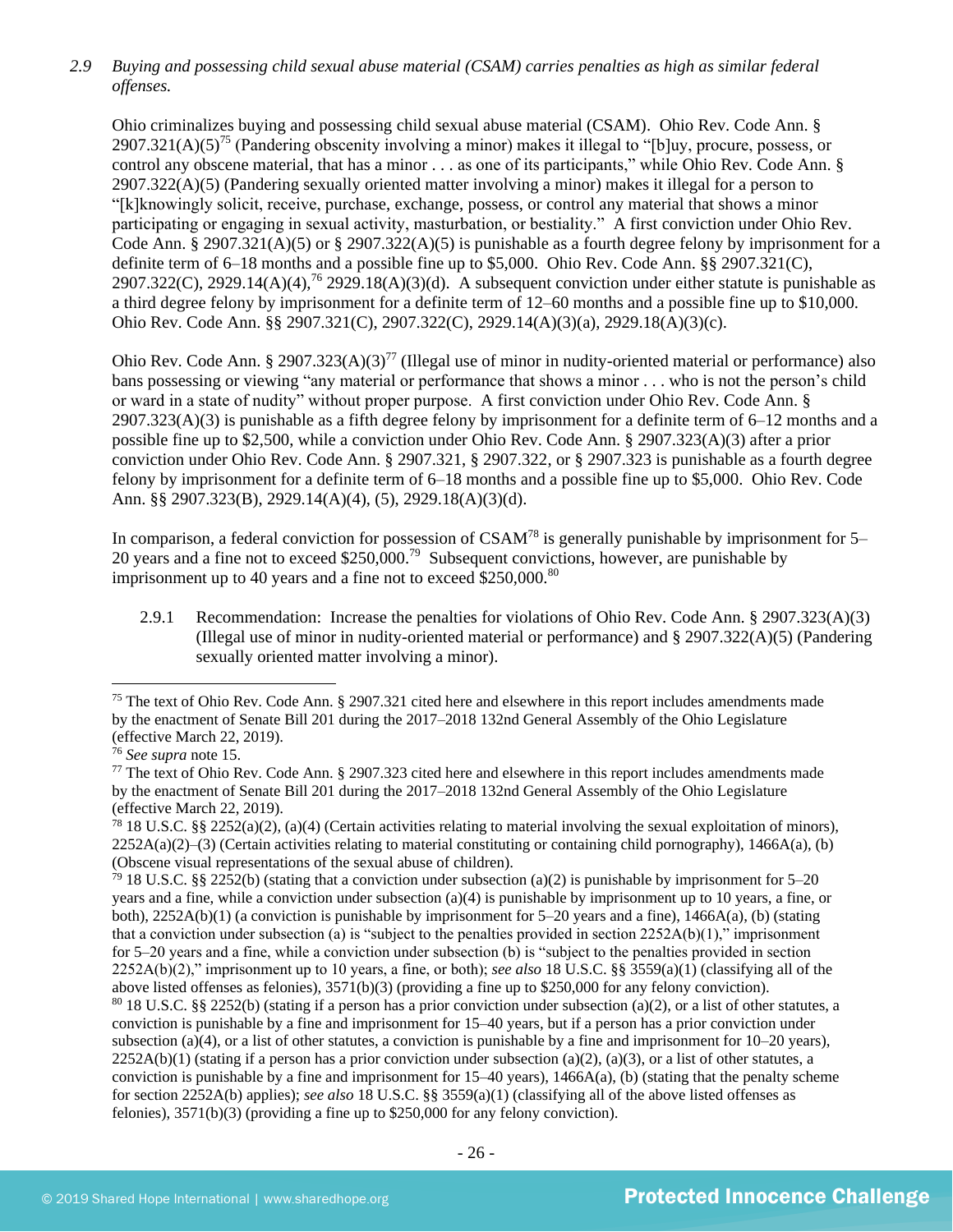#### *2.10 Convicted buyers of commercial sex acts with minors are required to register as sex offenders.*

Buyers are required to register as sex offenders if convicted under Ohio Rev. Code Ann. § 2907.21(A)(3)–(4) (Compelling prostitution).

Ohio Rev. Code Ann. § 2950.04(A)(1)(a) (Duty to register and comply with registration requirements) requires a person convicted of a "sexually oriented offense" to register as a sex offender. Ohio Rev. Code Ann.  $\S$  2950.01(A)<sup>81</sup> (Definitions) defines a "sexually oriented offense" as,

any of the following violations or offenses committed by a person, regardless of the person's age: (1) A violation of section 2907.02 [Rape], 2907.03 [Sexual battery], 2907.05 [Gross sexual imposition], 2907.06 [Sexual imposition], 2907.07 [Importuning], 2907.08 [Voyeurism], 2907.21 [Compelling prostitution], 2907.22 [Promoting prostitution], 2907.32 [Pandering obscenity], 2907.321 [Pandering obscenity involving a minor], 2907.322 [Pandering sexually oriented matter involving a minor], or 2907.323 [Illegal use of minor in nudity-oriented material or performance] of the Revised Code;

(2) A violation of section 2907.04 [Unlawful sexual conduct with minor] of the Revised Code when the offender is less than four years older than the other person with whom the offender engaged in sexual conduct, the other person did not consent to the sexual conduct, and the offender previously has not been convicted of or pleaded guilty to a violation of section 2907.02, 2907.03, or 2907.04 of the Revised Code or a violation of former section 2907.12 [Repealed] of the Revised Code; (3) A violation of section 2907.04 of the Revised Code when the offender is at least four years older than the other person with whom the offender engaged in sexual conduct or when the offender is less than four years older than the other person with whom the offender engaged in sexual conduct and the offender previously has been convicted of or pleaded guilty to a violation of section 2907.02 , 2907.03, or 2907.04 of the Revised Code or a violation of former section 2907.12 of the Revised Code;

(11) A violation of section 2905.32 [Human trafficking] of the Revised Code when any of the following applies:

(a) The violation is a violation of division  $(A)(1)$  of that section and the offender knowingly recruited, lured, enticed, isolated, harbored, transported, provided, obtained, or maintained, or knowingly attempted to recruit, lure, entice, isolate, harbor, transport, provide, obtain, or maintain, another person knowing that the person would be compelled to engage in sexual activity for hire, engage in a performance that was obscene, sexually oriented, or nudity oriented, or be a model or participant in the production of material that was obscene, sexually oriented, or nudity oriented; (b) The violation is a violation of division  $(A)(2)$  of that section and the offender knowingly recruited, lured, enticed, isolated, harbored, transported, provided, obtained, or maintained, or knowingly attempted to recruit, lure, entice, isolate, harbor, transport, provide, obtain, or maintain a person who is less than sixteen years of age or is a person with a developmental disability whom the offender knows or has reasonable cause to believe is a person with a developmental disability for any purpose listed in divisions  $(A)(2)(a)$  to  $(c)$  of that section. (c) The violation is a violation of division  $(A)(3)$  of that section, the offender knowingly recruited, lured, enticed, isolated, harbored, transported, provided, obtained, or maintained, or knowingly attempted to recruit, lure, entice, isolate, harbor, transport, provide, obtain, or maintain a person who is sixteen or seventeen years of age for any purpose listed in divisions

. . . .

<sup>&</sup>lt;sup>81</sup> The text of Ohio Rev. Code Ann. § 2950.01 cited here and elsewhere in this report includes amendments made by the enactment of House Bill 92 during the 2017–2018 132nd General Assembly of the Ohio Legislature (effective March 20, 2019).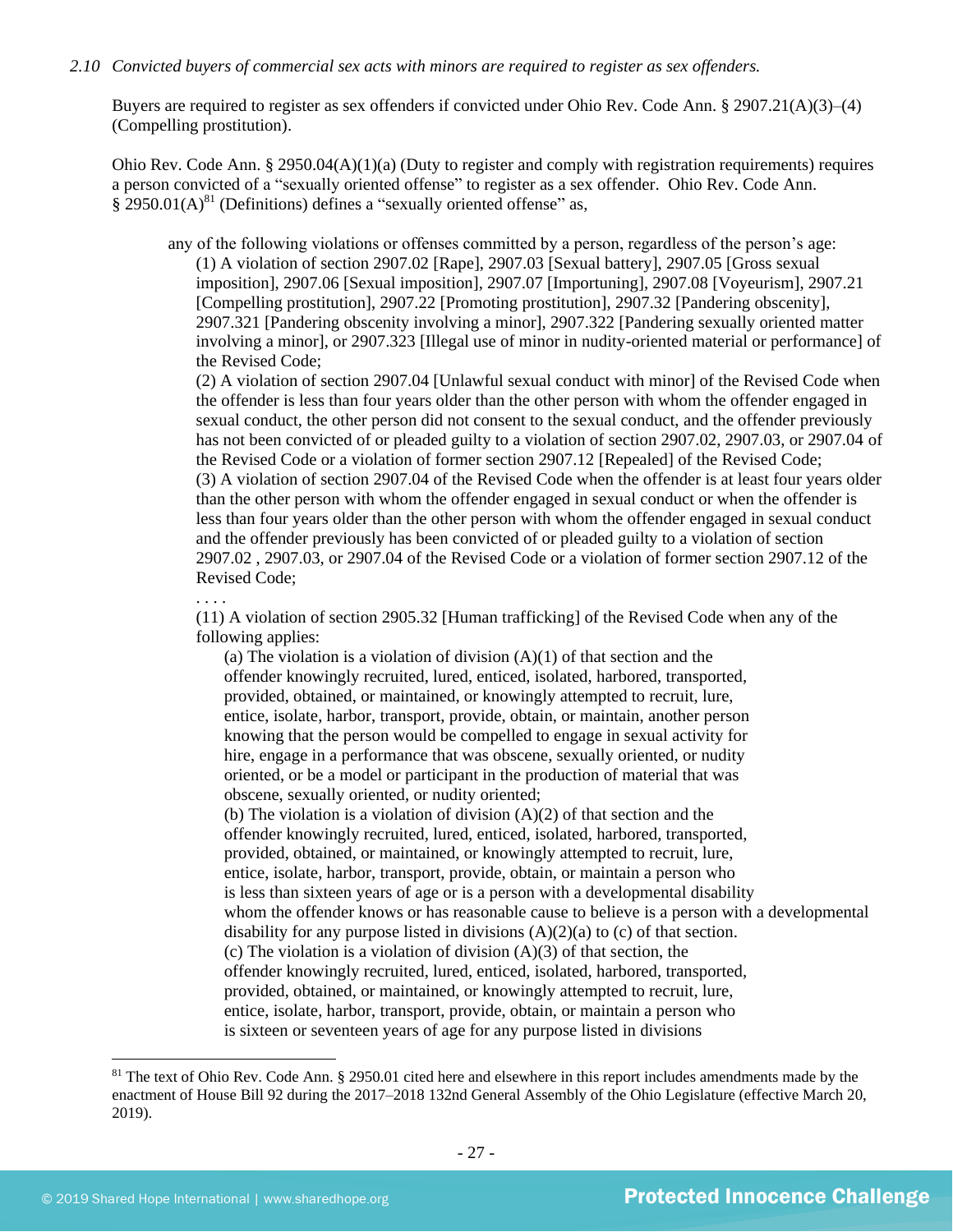$(A)(2)(a)$  to  $(c)$  of that section, and the circumstances described in division (A)(5), (6), (7), (8), (9), (10), (11), (12), or (13) of section 2907.03 of the Revised Code apply with respect to the offender and the other person.

. . . .

(13) A violation of any former law of this state, any existing or former municipal ordinance or law of another state or the United States, any existing or former law applicable in a military court or in an Indian tribal court, or any existing or former law of any nation other than the United States that is or was substantially equivalent to any offense listed in division  $(A)(1), (2),$ (3), (4), (5), (6), (7), (8), (9), (10), (11), or (12) of this section;

(14) A violation of division (A)(3) of section 2907.24 of the Revised Code;

(15) Any attempt to commit, conspiracy to commit, or complicity in committing any offense listed in division  $(A)(1)$ ,  $(2)$ ,  $(3)$ ,  $(4)$ ,  $(5)$ ,  $(6)$ ,  $(7)$ ,  $(8)$ ,  $(9)$ ,  $(10)$ ,  $(11)$ ,  $(12)$ ,  $(13)$ , or  $(14)$  of this section.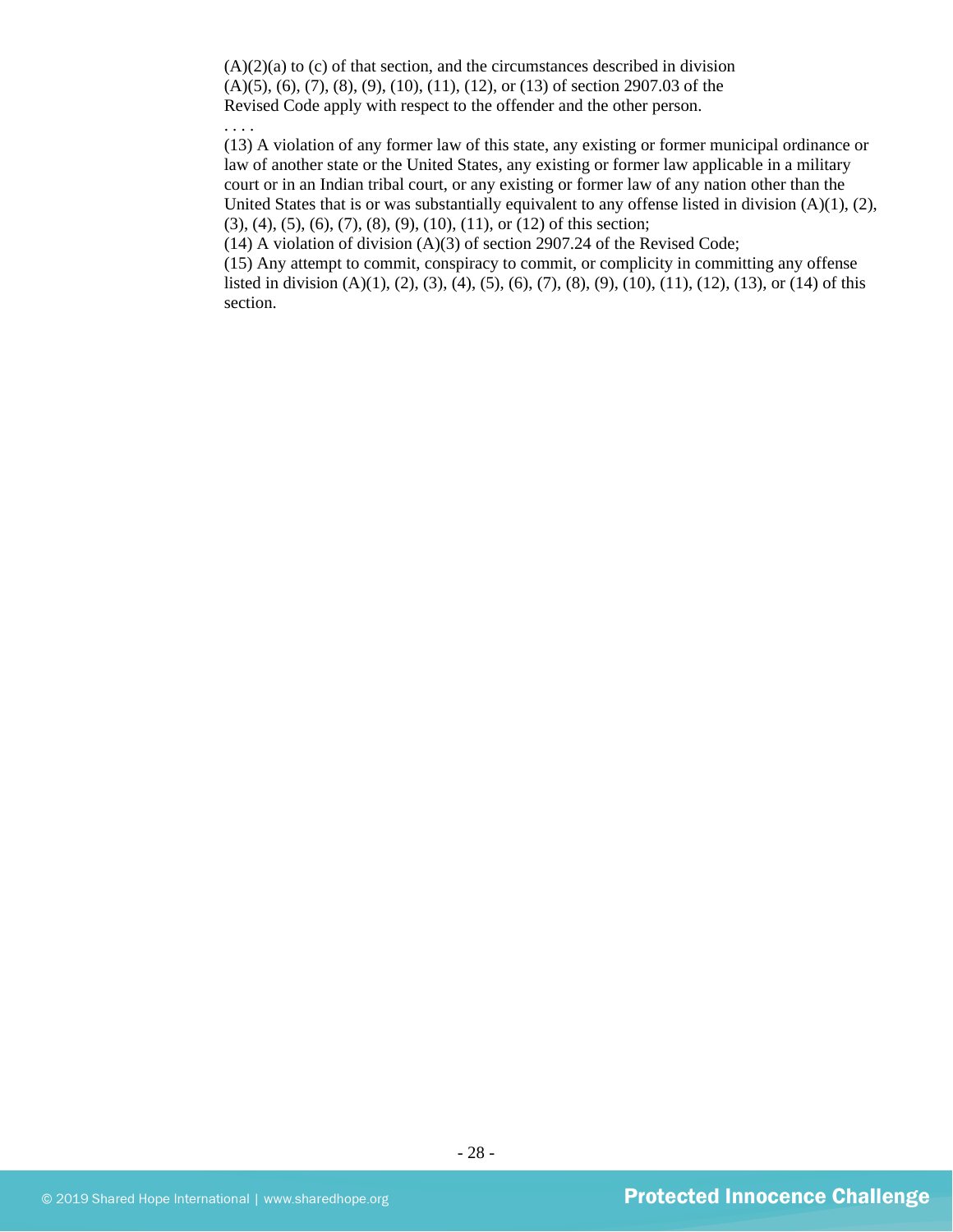#### **FRAMEWORK ISSUE 3: CRIMINAL PROVISIONS FOR TRAFFICKERS**

#### *Legal Components:*

- *3.1 Penalties for trafficking a child for sexual exploitation are as high as federal penalties.*
- *3.2 Creating and distributing child sexual abuse material (CSAM) carries penalties as high as similar federal offenses.*
- *3.3 Using the Internet or electronic communications to lure, entice, recruit or sell commercial sex acts with a minor is a separate crime or results in an enhanced penalty for traffickers.*
- *3.4 Financial penalties for traffickers, including asset forfeiture, are sufficiently high.*
- *3.5 Convicted traffickers are required to register as sex offenders.*
- *3.6 Laws relating to parental custody and termination of parental rights include sex trafficking or commercial sexual exploitation of children (CSEC) offenses as grounds for sole custody or termination in order to prevent traffickers from exploiting their parental rights as a form of control.*

*\_\_\_\_\_\_\_\_\_\_\_\_\_\_\_\_\_\_\_\_\_\_\_\_\_\_\_\_\_\_\_\_\_\_\_\_\_\_\_\_\_\_\_\_\_\_\_\_\_\_\_\_\_\_\_\_\_\_\_\_\_\_\_\_\_\_\_\_\_\_\_\_\_\_\_\_\_\_\_\_\_\_\_\_\_\_\_\_\_\_\_\_\_\_*

## *Legal Analysis:*

*3.1 Penalties for trafficking a child for sexual exploitation are as high as federal penalties.* 

A violation of Ohio Rev. Code Ann. § 2905.32 (Trafficking in persons)<sup>82</sup> committed prior to March 22, 2019 is punishable as a first degree felony, for which "the court shall sentence the offender to a definite prison term of ten, eleven, twelve, thirteen, fourteen, or fifteen years," and a possible fine up to \$20,000. Ohio Rev. Code Ann. §§ 2905.32(E),<sup>83</sup> 2929.13(A), 2929.18(A)(3)(a). A violation of Ohio Rev. Code Ann. § 2905.32 committed on or after March 22, 2019 is punishable as a first degree felony, for which "the court shall sentence the offender to an indefinite prison term pursuant to [Ohio Rev. Code  $\S$  2929.14(A)(1)(a)], with a minimum term<sup>84</sup> under that sentence of ten, eleven, twelve, thirteen, fourteen, or fifteen years," and a possible fine up to \$20,000. Ohio Rev. Code Ann. §§ 2905.32(E), 2929.13(A), 2929.18(A)(3)(a).

Traffickers who knowingly "[i]nduce, procure, encourage, solicit, request, or otherwise facilitate . . . [a] minor to engage in sexual activity for hire" may be convicted under Ohio Rev. Code Ann. § 2907.21(A)(2) (Compelling prostitution). A conviction under Ohio Rev. Code Ann. § 2907.21(A)(2) is punishable as a third degree felony by imprisonment for a definite term of  $9-36$  months<sup>85</sup> and a possible fine up to \$10,000. Ohio Rev. Code Ann. §§ 2907.21(C), 2929.14(A)(3)(b),<sup>86</sup> 2929.18(A)(3)(c). However, if a trafficker convicted under Ohio Rev. Code Ann. § 2907.21 committed the offense "in furtherance of human trafficking," enhanced penalties may apply under Ohio Rev. Code Ann. § 2941.1422 (Human trafficking specification) and § 2929.14(B)(7) (Basic prison terms). Ohio Rev. Code Ann. § 2907.21(C).

Pursuant to Ohio Rev. Code Ann. § 2907.23(A), (B) (Procuring), a trafficker may be convicted for procuring a prostitute, procuring a patron, directing patrons or knowingly permitting premises to be used for prostitution. If the minor, who has been procured for commercial sexual activity, is under 16 years of age, a conviction may result in a felony of the fourth degree, which is punishable by imprisonment for a definite term of 6–18

<sup>&</sup>lt;sup>82</sup> *See supra* Component 1.1 for the provisions of Ohio Rev. Code Ann. § 2905.32.

<sup>83</sup> *See supra* note [8.](#page-2-0)

<sup>84</sup> Ohio Rev. Code Ann. § 2967.271(B), (C) (Presumptions related to sentence to non-life felony indefinite prison term) creates a presumption in favor of release upon expiration of the minimum prison term. That presumption can only be rebutted based on the offender's behavior during incarceration or the offender's security level at the time the department seeks to rebut the presumption. *See supra* note [10.](#page-3-0) If the presumption is rebutted, "the additional period of incarceration shall be a reasonable period determined by the department, shall be specified by the department, and shall not exceed the offender's maximum prison term. Ohio Rev. Code Ann. § 2967.271(D)(1). For more information on calculating maximum prison terms, *see supra* not[e 11.](#page-3-1)

<sup>85</sup> *See supra* note [14.](#page-5-2)

<sup>86</sup> *See supra* note [15.](#page-5-0)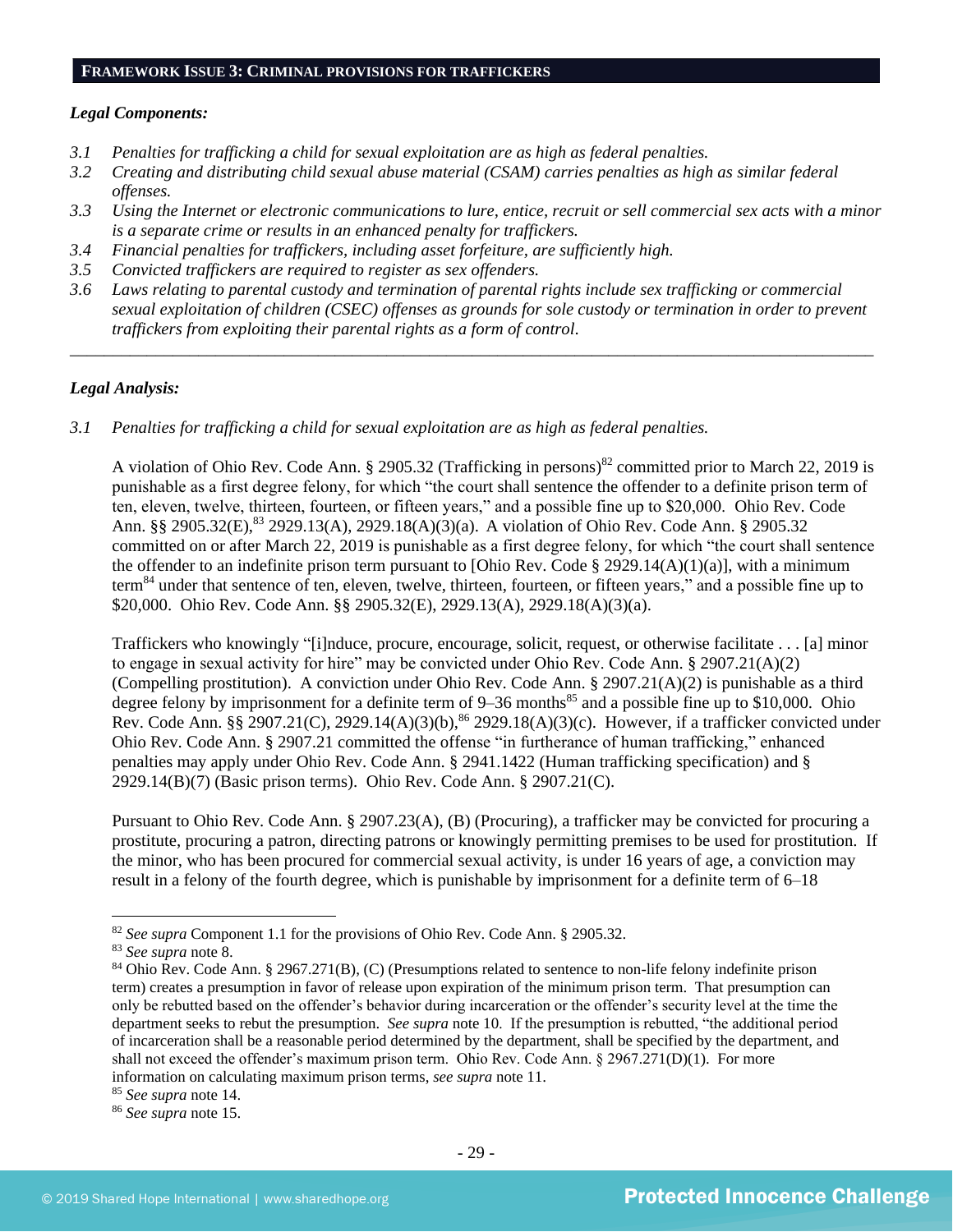months<sup>87</sup> and a possible fine up to \$5,000. Ohio Rev. Code Ann. §§ 2907.23(C), 2929.14(A)(4),  $2929.18(A)(3)(d)$ . If the minor is 16 or 17 years of age at the time of the violation, a conviction may result in a felony of the fifth degree, which is punishable by imprisonment for a definite term of  $6-12$  months<sup>88</sup> with "a presumption in favor of a prison term" and a possible fine up to \$2,500. Ohio Rev. Code Ann. §§ 2907.23(C),  $2929.13(D)$ ,  $2929.14(A)(5)$ ,  $2929.18(A)(3)(e)$ . These penalties apply even if the trafficker did not know the minor's age.

Traffickers also may be convicted under Ohio Rev. Code Ann. § 2907.22(A) (Promoting prostitution).<sup>89</sup> Where the victim is a minor, a conviction under Ohio Rev. Code Ann. § 2907.22(A) is punishable as a third degree felony by imprisonment for a definite term of 9–36 months and a possible fine up to \$10,000. Ohio Rev. Code Ann. §§ 2907.22(B), 2929.14(A)(3)(b), 2929.18(A)(3)(c). If a trafficker convicted under Ohio Rev. Code Ann. § 2907.22 committed the offense "in furtherance of human trafficking," enhanced penalties may apply pursuant to Ohio Rev. Code Ann. § 2941.1422 and § 2929.14(B)(7). Ohio Rev. Code Ann. § 2907.22(B). In such a case, a conviction under Ohio Rev. Code Ann. § 2907.22 is punishable as a third degree felony by mandatory imprisonment for 3 years and a possible fine up to \$10,000. Ohio Rev. Code Ann. §§ 2907.22(B),  $2929.14(A)(3)(b)$ ,  $(B)(7)(a)(ii)$ ,  $2929.18(A)(3)(c)$ .

Because Ohio Rev. Code Ann. § 2905.32 (Trafficking in persons) and Chapter 2907 of the Revised Code are allied offenses, a trafficker may not be convicted under Ohio Rev. Code Ann. § 2907.21 (Compelling prostitution), § 2907.22(A) (Promoting prostitution) or § 2907.23(A), (B) (Procuring) if also convicted under Ohio Rev. Code Ann. § 2905.32 for the same conduct involving the same victim. Ohio Rev. Code Ann. § 2905.32(D).

Traffickers also may face prosecution under Ohio's laws relating to money laundering. Ohio Rev. Code Ann. § 1315.55(A) states,

(1) No person shall conduct or attempt to conduct a transaction<sup>90</sup> knowing that the property<sup>91</sup> involved in the transaction is the proceeds of some form of unlawful activity with the purpose of committing or furthering the commission of corrupt activity.<sup>92</sup>

(2) No person shall conduct or attempt to conduct a transaction knowing that the property involved in the transaction is the proceeds of some form of unlawful activity<sup>93</sup> with the intent to conceal or disguise the nature, location, source, ownership, or control of the property or the intent to avoid a transaction reporting requirement under section 1315.53 [Duty to report transactions, keep records; money laundering prohibitions] of the Revised Code or federal law.

(3) No person shall conduct or attempt to conduct a transaction with the purpose to promote, manage, establish, carry on, or facilitate the promotion, management, establishment, or carrying on of corrupt activity.

<sup>87</sup> *See supra* note [27.](#page-9-0)

<sup>88</sup> *See supra* note [28.](#page-10-0)

<sup>89</sup> *See supra* Component 1.2 for the provisions of Ohio Rev. Code Ann. § 2907.22(A).

<sup>&</sup>lt;sup>90</sup> Ohio Rev. Code Ann. § 1315.51(L) (Definitions) defines a "transaction" to include "a purchase, sale, trade, loan, pledge, investment, gift, transfer, transmission, delivery, deposit, withdrawal, payment, transfer between accounts, exchange of currency, extension of credit, purchase or sale of a payment instrument, use of a safe deposit box, or any other acquisition or disposition of property."

<sup>&</sup>lt;sup>91</sup> Ohio Rev. Code Ann. § 1315.51(I) defines "property" as "anything of value and includes an interest in property, including a benefit, privilege, claim, or right with respect to anything of value, whether real or personal, tangible or intangible."

 $92$  Ohio Rev. Code Ann. § 1315.51(B) provides that "'[c]orrupt activity' has the same meaning as in section 2923 of the Revised Code." *See supra* Component 3.1 for the definition of "corrupt activity" provided in Ohio Rev. Code Ann. § 2923.31(I).

<sup>93</sup> Ohio Rev. Code Ann. § 1315.51(O) defines "unlawful activity" as "an act that is a criminal offense in the state in which the act is committed and, if the act is committed in a state other than this state, would be a criminal offense if committed in this state."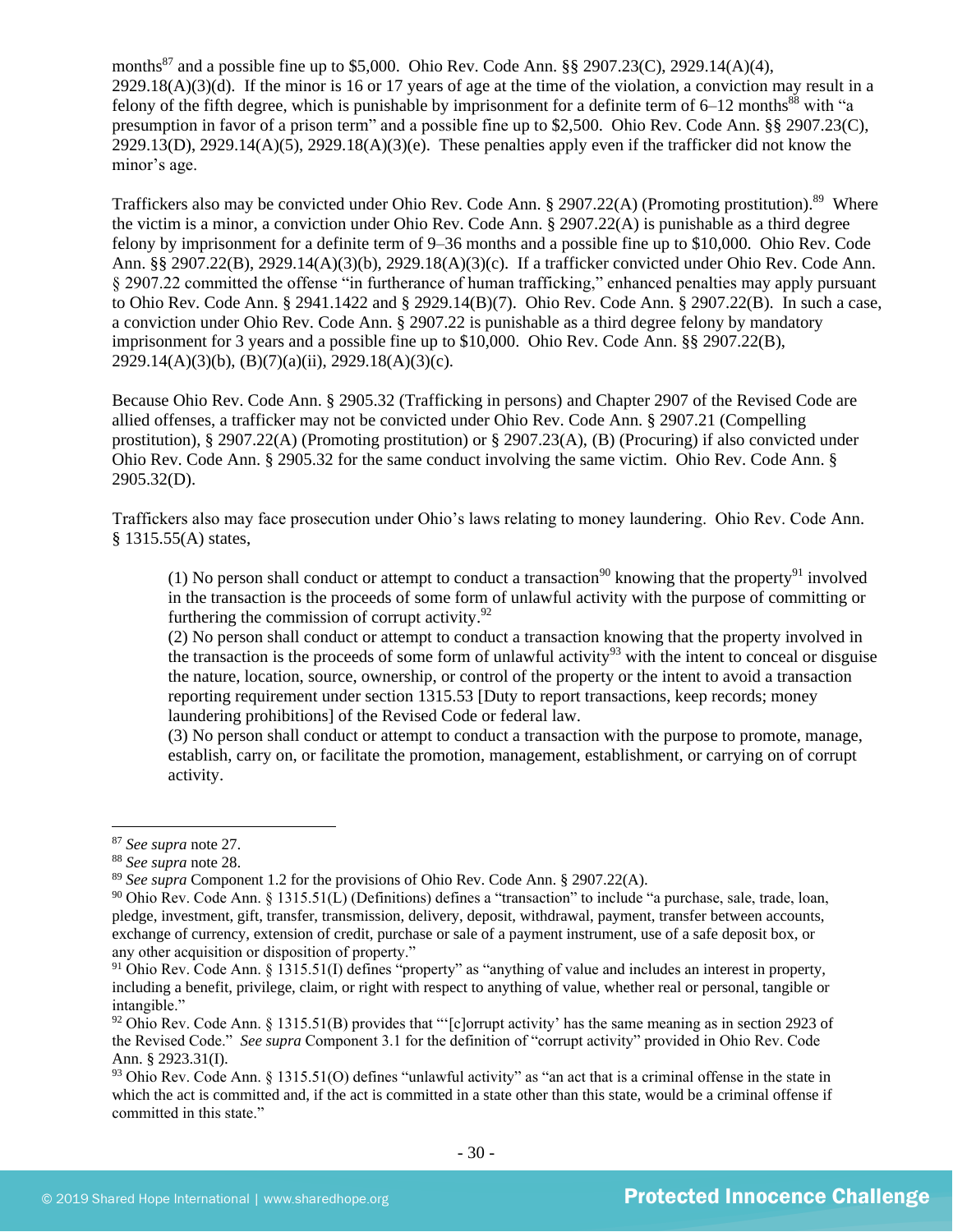(4) No person shall conduct or structure or attempt to conduct or structure a transaction that involves the proceeds of corrupt activity that is of a value greater than ten thousand dollars if the person knows or has reasonable cause to know that the transaction involves the proceeds of corrupt activity. (5) No person shall conduct or attempt to conduct a transaction that involves what has been represented to the person by a law enforcement officer or another person at the direction of or with the approval of a law enforcement officer to be the proceeds of corrupt activity or property used to conduct or facilitate corrupt activity with the intent to promote, manage, establish, carry on, or facilitate promotion, management, establishment, or carrying on of corrupt activity, to conceal or disguise the nature, location, source, ownership, or control of the property believed to be the proceeds of corrupt activity, or to avoid a transaction reporting requirement under section 1315.53 of the Revised Code or federal law.

A conviction under Ohio Rev. Code Ann. § 1315.55(A) is punishable as a third degree felony by imprisonment for a definite term of 9–36 months and a possible fine of the greater of \$7,500 or up to "twice the value of the property involved" and a possible additional fine of up to 3 times the "value of the property involved in the transaction," which will "be paid to the state treasury to the credit of the general revenue fund." Ohio Rev. Code Ann. §§ 1315.99(C), 1315.55(B), 2929.14(A)(3)(b).

In addition, a trafficker may be convicted for advertising a sexual activity of a minor for hire. Ohio Rev. Code Ann. § 2907.19(B), (C) (Advertising sexual activity for hire) states,

(B) No person shall knowingly purchase or otherwise obtain advertising space for an advertisement for sexual activity for hire that includes a depiction of a minor.

(C) Whoever violates this section is guilty of commercial sexual exploitation of a minor, a felony of the third degree. $94$ 

As a third degree felony, Ohio Rev. Code Ann. § 2907.19(B) is punishable by imprisonment for a definite term of 9–36 months and a possible fine up to \$7,500. Ohio Rev. Code Ann. §§ 2907.19, 1315.55(B), 2929.14(A)(3)(b).

Finally, pursuant to Ohio Rev. Code Ann. § 2929.18(B)(11)(e), a sentencing court may impose an additional fine nor greater than \$500 upon any offender who commits the felony offense of Ohio Rev. Code Ann. § 2905.32 (Trafficking in persons). Furthermore, a sentencing court may impose the same additional fine on any person who commits an offense under Ohio Rev. Code Ann. § 2905.01 (Kidnapping), § 2905.02 (Abduction), § 2907.21 (Compelling prostitution), § 2907.22 (Promoting prostitution), § 2923.32 (Engaging in pattern of corrupt behavior), § 2907.323(A)(1), (2) (Illegal use of minor in nudity-oriented material or performance) involving a minor, or § 2912.22(B)(1)–(5) (Endangering child), so long as the person committing the offense does so with knowledge that the offense is being committed in furtherance of human trafficking. All fines under Ohio Rev. Code Ann. § 2929.18(B)(11)(e) shall be credited to the address confidentiality program fund. Ohio Rev. Code Ann. § 2929.18(B)(11)(f).<sup>95</sup>

<sup>95</sup> *See supra* note [72.](#page-23-0)

<sup>94</sup> Ohio Rev. Code Ann. § 2907.19(D) further states that

<sup>(1)</sup> In any prosecution under this section, it is not a defense that the offender did not know the age of the person depicted in the advertisement, relied on an oral or written representation of the age of the person depicted in the advertisement, or relied on the apparent age of the person depicted in the advertisement. (2) In any prosecution under this section, it is an affirmative defense that the offender, prior to purchasing advertising space for the advertisement, made a reasonable bona fide attempt to ascertain the true age of the person depicted in the advertisement by requiring the person depicted in the advertisement to produce a driver's license, marriage license, birth certificate, or other government issued or school issued document that identifies the age of the person, provided the offender retains and produces a copy or other record of the driver's license, marriage license, birth certificate, or other document used to ascertain the age of the person depicted in the advertisement.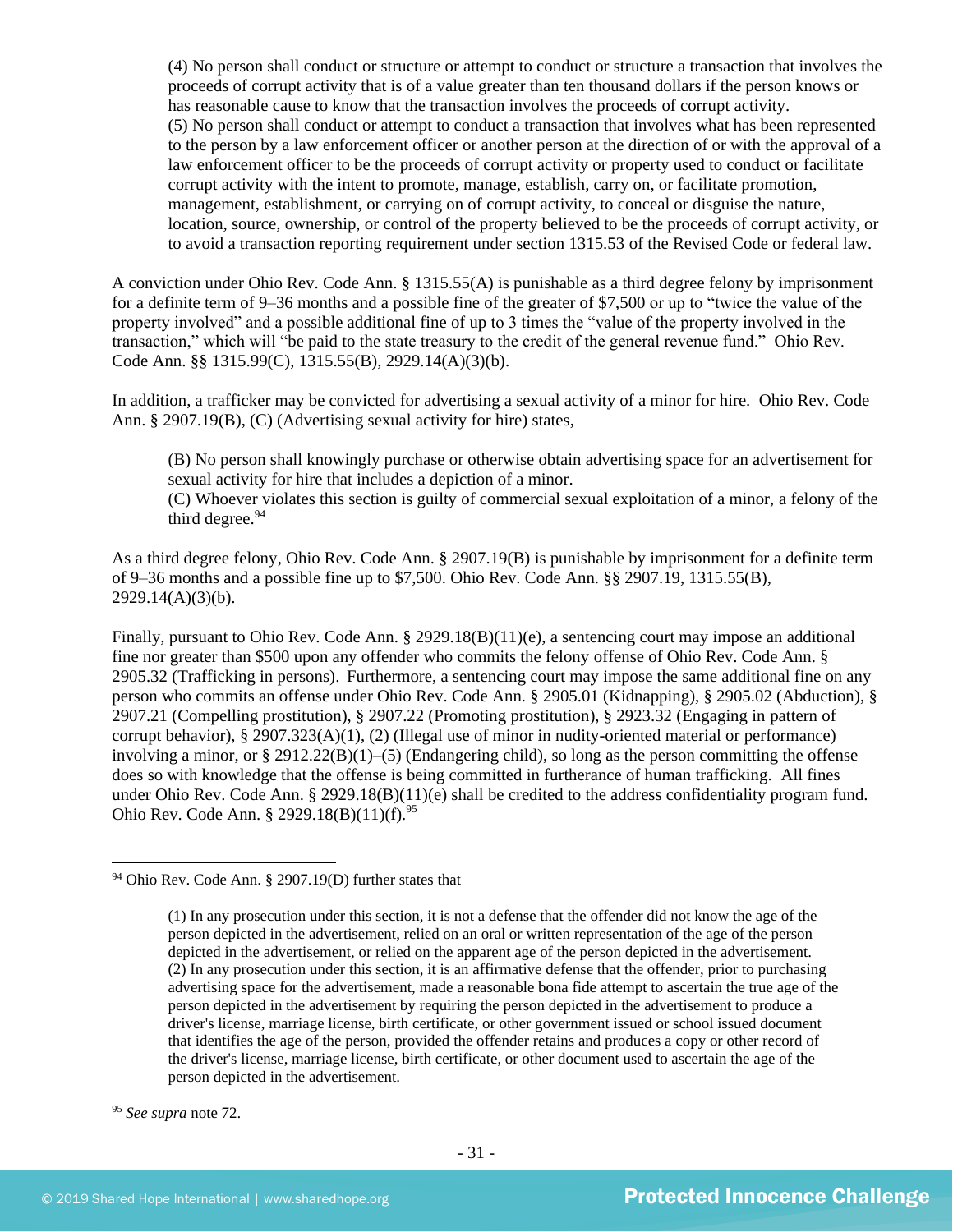In comparison, if the victim is under the age of 14, a conviction under the Trafficking Victims Protection Act  $(TVPA)^{96}$  for child sex trafficking is punishable by 15 years to life imprisonment and a fine not to exceed \$250,000. 18 U.S.C. §§ 1591(b)(1), 3559(a)(1), 3571(b)(3). If the victim is between the ages of 14–17, a conviction is punishable by 10 years to life imprisonment and a fine not to exceed \$250,000. 18 U.S.C. §§ 1591(b)(2), 3559(a)(1), 3571(b)(3). A conviction is punishable by mandatory life imprisonment, however, if the trafficker has a prior conviction for a federal sex offense<sup>97</sup> against a minor. 18 U.S.C. § 3559(e)(1).

*3.2 Creating and distributing child sexual abuse material (CSAM) carries penalties as high as similar federal offenses.*

Both the creation and distribution of child sexual abuse material (CSAM) are criminalized under Ohio law. Ohio Rev. Code Ann. § 2907.321(A)(1)–(4),  $(6)^{98}$  (Pandering obscenity involving a minor) states,

No person, with knowledge of the character of the material or performance involved, shall do any of the following:

(1) Create, reproduce, or publish any obscene material that has a minor . . . as one of its participants or portrayed observers;

(2) Promote or advertise for sale or dissemination; sell, deliver, disseminate, display, exhibit, present, rent, or provide; or offer or agree to sell, deliver, disseminate, display, exhibit, present, rent, or provide, any obscene material that has a minor . . . as one of its participants or portrayed observers;

(3) Create, direct, or produce an obscene performance that has a minor . . . as one of its participants; (4) Advertise or promote for presentation, present, or participate in presenting an obscene performance that has a minor . . . as one of its participants;

. . . .

(6) Bring or cause to be brought into this state any obscene material that has a minor . . . as one of its participants or portrayed observers.

When the victim is a minor, a violation of Ohio Rev. Code Ann.  $\S 2907.321(A)(1)–(4)$ , (6) committed prior to March 22, 2019 is punishable as a second degree felony by imprisonment for a definite term of 2–8 years and a possible fine up to \$15,000. Ohio Rev. Code Ann. §§ 2907.321(C), 2929.14(A)(2)(b),<sup>99</sup> 2929.18(A)(3)(b). When the victim is a minor, a violation of Ohio Rev. Code Ann. § 2907.321(A)(1)–(4), (6) committed on or after March 22, 2019 is punishable as a second degree felony, for which the court shall impose an indefinite prison term with a minimum term<sup>100</sup> of 2–8 years and a possible fine up to \$15,000. Ohio Rev. Code Ann. §§ 2907.321(C), 2929.14(A)(2)(a), 2929.18(A)(3)(b).

Similarly, Ohio Rev. Code Ann. § 2907.322(A)<sup>101</sup> (Pandering sexually oriented matter involving a minor) states,

<span id="page-31-0"></span>No person, with knowledge of the character of the material or performance involved, shall do any of the following:

<sup>96</sup> *See supra* note [65.](#page-21-0)

<sup>97</sup> *See supra* note [66.](#page-21-1) 

<sup>98</sup> *See supra* note [75.](#page-25-0)

<sup>99</sup> *See supra* note [15.](#page-5-0)

<sup>&</sup>lt;sup>100</sup> Ohio Rev. Code Ann. § 2967.271(B), (C) (Presumptions related to sentence to non-life felony indefinite prison term) creates a presumption in favor of release upon expiration of the minimum prison term. That presumption can only be rebutted based on the offender's behavior during incarceration or the offender's security level at the time the department seeks to rebut the presumption. *See supra* not[e 10.](#page-3-0) If the presumption is rebutted, "the additional period of incarceration shall be a reasonable period determined by the department, shall be specified by the department, and shall not exceed the offender's maximum prison term. Ohio Rev. Code Ann. § 2967.271(D)(1). For more information on calculating maximum prison terms, *see supra* not[e 11.](#page-3-1)

<sup>&</sup>lt;sup>101</sup> The text of Ohio Rev. Code Ann. § 2907.322 cited here and elsewhere in this report includes amendments made by the enactment of Senate Bill 201 during the 2017–2018 132nd General Assembly of the Ohio Legislature (effective March 22, 2019).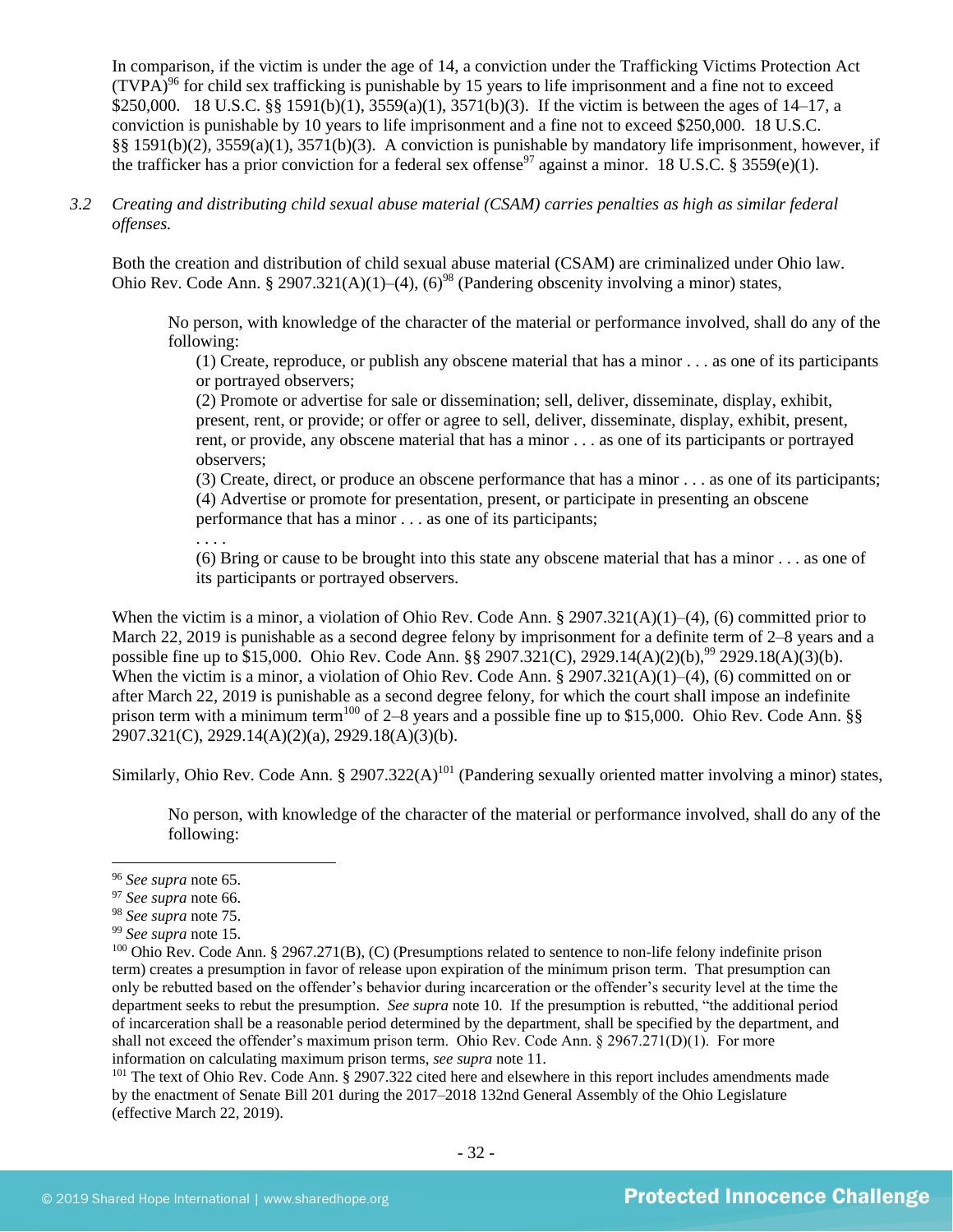(1) Create, record, photograph, film, develop, reproduce, or publish any material that shows a minor . . . participating or engaging in sexual activity, masturbation, or bestiality;

(2) Advertise for sale or dissemination, sell, distribute, transport, disseminate, exhibit, or display any material that shows a minor participating or engaging in sexual activity, masturbation, or bestiality;

(3) Create, direct, or produce a performance that shows a minor . . . participating or engaging in sexual activity, masturbation, or bestiality;

(4) Advertise for presentation, present, or participate in presenting a performance that shows a minor . . . participating or engaging in sexual activity, masturbation, or bestiality; . . . .

(6) Bring or cause to be brought into this state any material that shows a minor . . . participating or engaging in sexual activity, masturbation, or bestiality;

(7) Bring, cause to be brought, or finance the bringing of any minor . . . into or across this state with the intent that the minor engage in sexual activity, masturbation, or bestiality in a performance or for the purpose of producing material containing a visual representation depicting the minor engaged in sexual activity, masturbation, or bestiality.

When the victim is a minor, a violation of Ohio Rev. Code Ann.  $\S 2907.322(A)(1), (2), (3), (4), (6),$  or (7) committed prior to March 22, 2019 is punishable as a second degree felony by imprisonment for a definite term of 2–8 years and a possible fine up to \$15,000. Ohio Rev. Code Ann. §§ 2907.322(C),  $2929.14(A)(2)$ ,  $2929.18(A)(3)(b)$ . When the victim is a minor, a violation of Ohio Rev. Code Ann. §  $2907.322(A)(1)$ ,  $(2)$ ,  $(3)$ ,  $(4)$ ,  $(6)$ , or  $(7)$  committed on or after March 22, 2019 is punishable as a second degree felony, for which the court shall impose an indefinite prison term with a minimum term<sup>102</sup> of  $2-8$ years and a possible fine up to \$15,000. Ohio Rev. Code Ann. §§ 2907.322(C), 2929.14(A)(2)(a), 2929.18(A)(3)(b).

Additionally, Ohio Rev. Code Ann. § 2907.323(A)(1)<sup>103</sup> (Illegal use of minor in nudity-oriented material or performance) states,

No person shall do any of the following:

(1) Photograph any minor . . . who is not the person's child or ward in a state of nudity, or create, direct, produce, or transfer any material or performance that shows the minor . . . in a state of nudity, unless both of the following apply:

(a) The material or performance is, or is to be, sold, disseminated, displayed, possessed, controlled, brought or caused to be brought into this state, or presented for a bona fide artistic, medical, scientific, educational, religious, governmental, judicial, or other proper purpose, by or to a physician, psychologist, sociologist, scientist, teacher, person pursuing bona fide studies or research, librarian, member of the clergy, prosecutor, judge, or other person having a proper interest in the material or performance;

(b) The minor's . . . parents, guardian, or custodian consents in writing to the photographing of the minor . . . , to the use of the minor . . . in the material or performance, or to the transfer of the material and to the specific manner in which the material or performance is to be used.

When the victim is a minor, a conviction under Ohio Rev. Code Ann. § 2907.323(A)(1) committed prior to March 22, 2019 is punishable as a second degree felony by imprisonment for a definite term of 2–8

 $102$  Ohio Rev. Code Ann. § 2967.271(B), (C) (Presumptions related to sentence to non-life felony indefinite prison term) creates a presumption in favor of release upon expiration of the minimum prison term. That presumption can only be rebutted based on the offender's behavior during incarceration or the offender's security level at the time the department seeks to rebut the presumption. *See supra* not[e 10.](#page-3-0) If the presumption is rebutted, "the additional period of incarceration shall be a reasonable period determined by the department, shall be specified by the department, and shall not exceed the offender's maximum prison term. Ohio Rev. Code Ann. § 2967.271(D)(1). For more information on calculating maximum prison terms, *see supra* not[e 11.](#page-3-1)

<sup>103</sup> *See supra* not[e 77.](#page-25-1)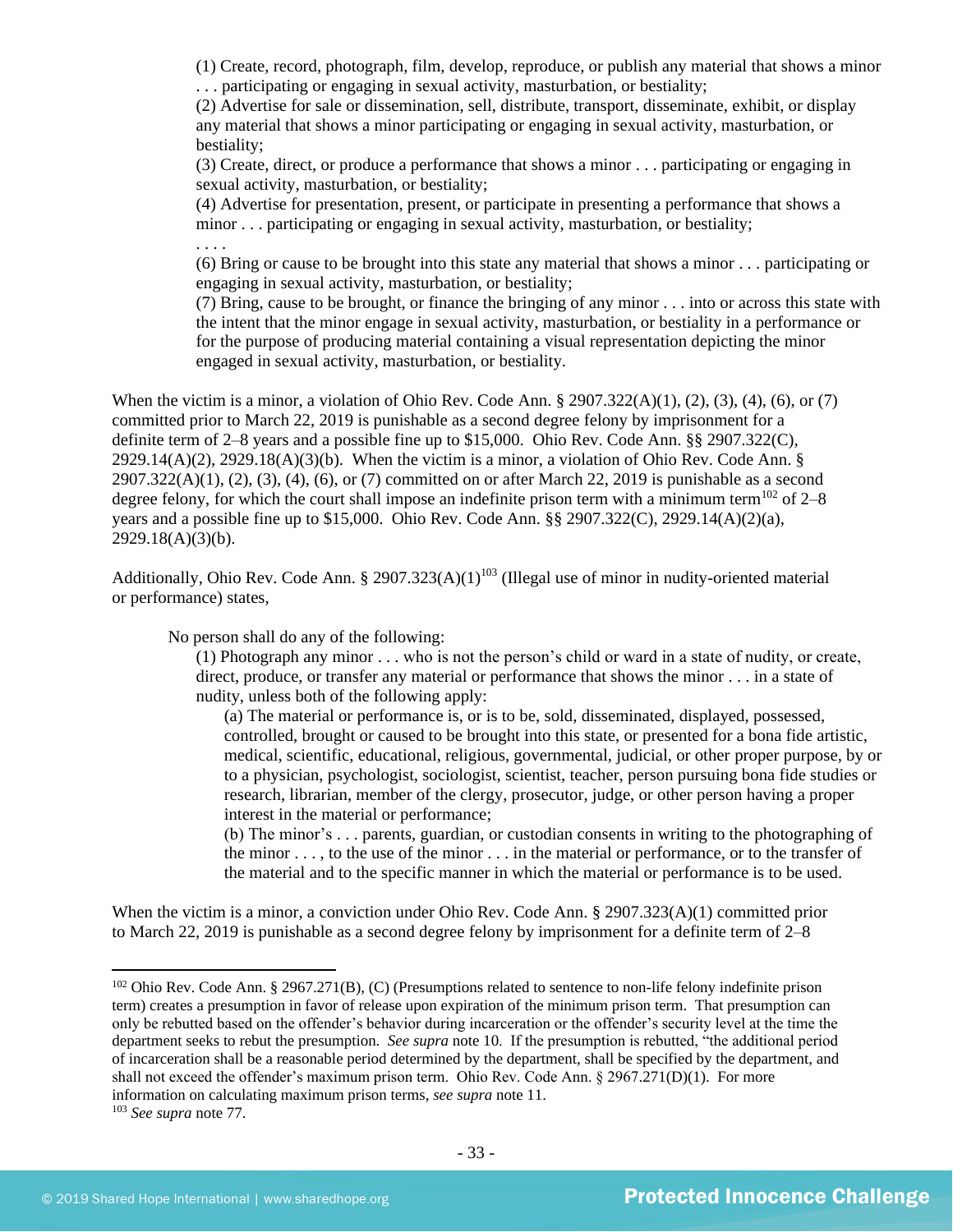years and a possible fine up to \$15,000. Ohio Rev. Code Ann. §§ 2907.323(B), 2929.14(A)(2),  $2929.18(A)(3)(b).^{104}$  When the victim is a minor, a violation of Ohio Rev. Code Ann. § 2907.323(A)(1) committed on or after March 22, 2019 is punishable as a second degree felony, for which the court shall impose an indefinite prison term with a minimum term<sup>105</sup> of 2–8 years and a possible fine up to \$15,000. Ohio Rev. Code Ann. §§ 2907.323(B), 2929.14(A)(2)(a), 2929.18(A)(3)(b).

Traffickers may also be convicted under Ohio Rev. Code Ann. § 2919.22(B)(5) (Endangering children), which states,

No person shall do any of the following to a child under eighteen years of age . . .

. . . . (5) Entice, coerce, permit, encourage, compel, hire, employ, use, or allow the child to act, model, or in any other way participate in, or be photographed for, the production, presentation, dissemination, or advertisement of any material or performance that the offender knows or reasonably should know is obscene, is sexually oriented matter, or is nudity-oriented matter.

A violation of Ohio Rev. Code Ann. § 2919.22(B)(5) committed prior to March 22, 2019 is punishable as a second degree felony punishable by imprisonment for a definite term of 2–8 years and a possible fine up to \$15,000. Ohio Rev. Code Ann. §§ 2919.22(E)(4), 2929.14(A)(2)(b), 2929.18(A)(3)(b). A violation of Ohio Rev. Code Ann. § 2919.22(B)(5) committed on or after March 22, 2019 is punishable as a second degree felony, for which the court shall impose an indefinite prison term with a minimum term<sup>106</sup> of  $2-8$ years and a possible fine up to \$15,000. Ohio Rev. Code Ann. §§ 2919.22(E)(4), 2929.14(A)(2)(a), 2929.18(A)(3)(b).

In comparison, if the victim is under the age of 14, a conviction under the TVPA for child sex trafficking is punishable by 15 years to life imprisonment and a fine not to exceed \$250,000. 18 U.S.C. §§ 1591(b)(1),  $3559(a)(1)$ ,  $3571(b)(3)$ . If the victim is between the ages of  $14-17$ , a conviction is punishable by 10 years to life imprisonment and a fine not to exceed \$250,000. 18 U.S.C. §§ 1591(b)(2), 3559(a)(1), 3571(b)(3). A conviction is punishable by mandatory life imprisonment, however, if the trafficker has a prior conviction for a federal sex offense<sup>107</sup> against a minor. 18 U.S.C. § 3559(e)(1). Additionally, a federal conviction for distribution of  $CSAM^{108}$  is generally punishable by imprisonment for 5–20 years and a fine not to exceed

<sup>104</sup> Ohio Rev. Code Ann. § 2941.1422 (Human trafficking specification) may be applicable to impose enhanced penalties upon conviction. *See supra* not[e 19](#page-6-0) for the text of the provision and Component 1.2 for an explanation of its applicability.

<sup>105</sup> Ohio Rev. Code Ann. § 2967.271(B), (C) (Presumptions related to sentence to non-life felony indefinite prison term) creates a presumption in favor of release upon expiration of the minimum prison term. That presumption can only be rebutted based on the offender's behavior during incarceration or the offender's security level at the time the department seeks to rebut the presumption. *See supra* not[e 10.](#page-3-0) If the presumption is rebutted, "the additional period of incarceration shall be a reasonable period determined by the department, shall be specified by the department, and shall not exceed the offender's maximum prison term. Ohio Rev. Code Ann. § 2967.271(D)(1). For more information on calculating maximum prison terms, *see supra* not[e 11.](#page-3-1)

 $106$  Ohio Rev. Code Ann. § 2967.271(B), (C) (Presumptions related to sentence to non-life felony indefinite prison term) creates a presumption in favor of release upon expiration of the minimum prison term. That presumption can only be rebutted based on the offender's behavior during incarceration or the offender's security level at the time the department seeks to rebut the presumption. *See supra* not[e 10.](#page-3-0) If the presumption is rebutted, "the additional period of incarceration shall be a reasonable period determined by the department, shall be specified by the department, and shall not exceed the offender's maximum prison term. Ohio Rev. Code Ann. § 2967.271(D)(1). For more information on calculating maximum prison terms, *see supra* not[e 11.](#page-3-1)

<sup>107</sup> *See supra* note [66.](#page-21-1)

 $108$  18 U.S.C. §§ 2252(a)(1), (a)(2), (a)(3) (Certain activities relating to material involving the sexual exploitation of minors),  $2252A(a)(2)$ ,  $(a)(3)$  (Certain activities relating to material constituting or containing child pornography), 1466A(a) (Obscene visual representations of the sexual abuse of children).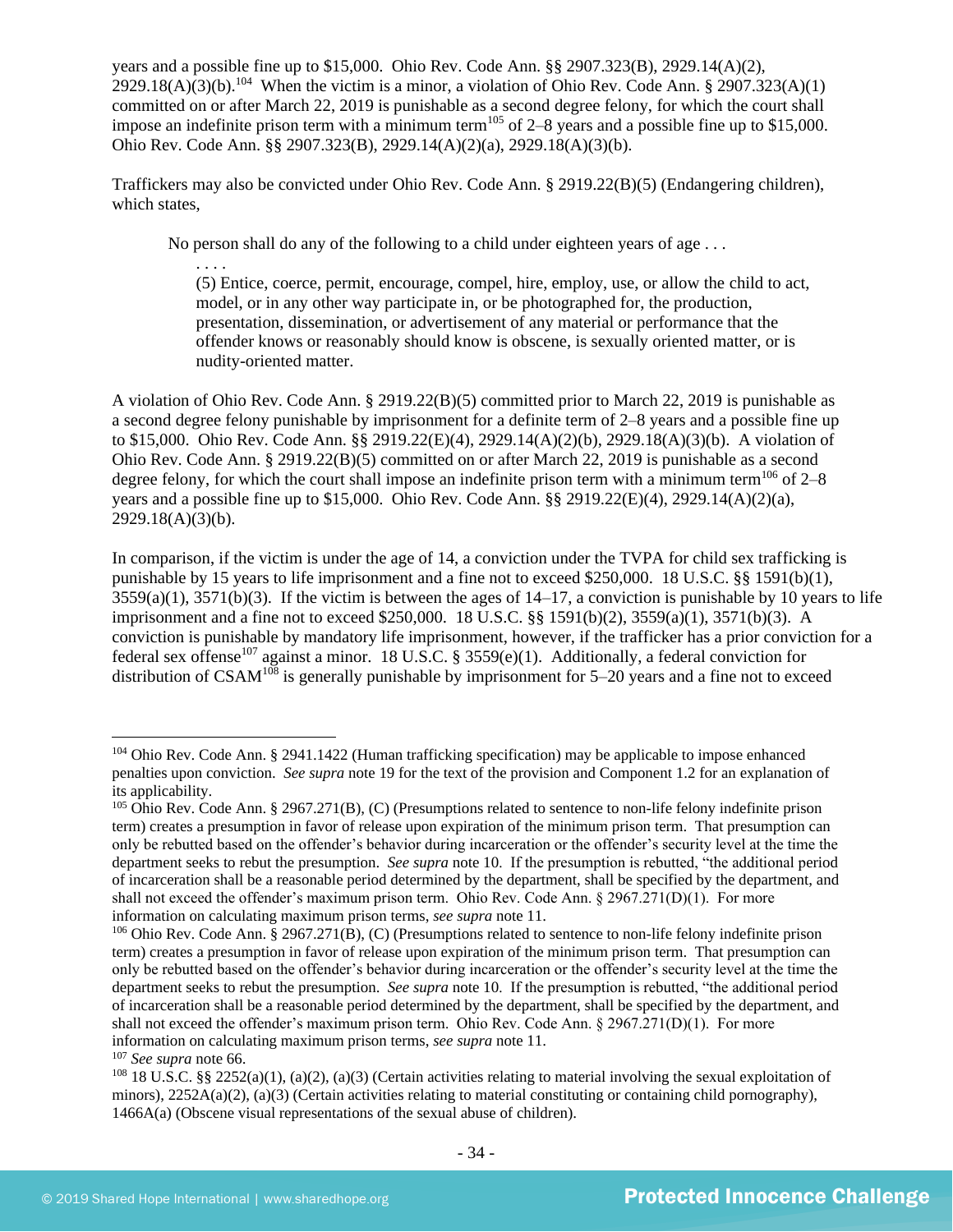\$250,000.<sup>109</sup> Subsequent convictions, however, are punishable by imprisonment up to 40 years and a fine not to exceed \$250,000.<sup>110</sup>

3.2.1 Recommendation: Amend Ohio's CSAM laws to increase the penalty to reflect the seriousness of the offense.

## *3.3 Using the Internet or electronic communications to lure, entice, recruit or sell commercial sex acts with a minor is a separate crime or results in an enhanced penalty for traffickers.*

Ohio Rev. Code Ann. § 2907.07(C), (D) (Importuning)<sup>111</sup> prohibits using the Internet or electronic communications to solicit a child under 16 to engage in sexual activity. Because Ohio Rev. Code Ann. §  $2907.07(C)$ , (D) requires the offender, not a third party, to engage in sexual activity with the minor, its applicability is limited to traffickers who act for this purpose.

## *3.4 Financial penalties for traffickers, including asset forfeiture, are sufficiently high.*

Financial penalties for traffickers include fines, asset forfeiture, and victim restitution. Traffickers convicted under Ohio Rev. Code Ann. § 2905.32 (Trafficking in persons) may be ordered to pay up to \$20,000, while those convicted under § 2919.22(B)(5) (Endangering children) may be ordered to pay a possible fine up to \$15,000. Ohio Rev. Code Ann. §§ 2905.32(E), 2907.22(B), 2929.18(A)(3)(b). Traffickers convicted under Ohio Rev. Code Ann. § 2907.21(A)(2) (Compelling prostitution) and § 2907.22(A) (Promoting prostitution) may be ordered to pay fines up to \$10,000, while traffickers convicted under Ohio Rev. Code Ann. § 2907.23(A), (B) (Procuring) face a possible fine up to \$5,000. Ohio Rev. Code Ann. §§ 2907.21(C), 2907.23(C), 2929.18(A)(3)(c), (d). If convicted under Ohio Rev. Code Ann. § 1315.55(A) (Additional money laundering prohibitions), a trafficker may be ordered to pay a possible fine of the greater of \$75,000 or up to "twice the value of the property involved," and a possible additional fine of up to 3 times the "value of the property involved in the transaction," which will "be paid to the state treasury to the credit of the general revenue fund." Ohio Rev. Code Ann. §§ 2923.32(B)(2), 2929.18(A)(3)(a), (b), 1315.99(C), 1315.55(B). Finally, a trafficker convicted under Ohio Rev. Code Ann. § 2907.19 (Advertising sexual activity for hire) is subject to fines up to \$7,500.

Ohio Rev. Code Ann. § 2929.18(B)(8)(a) (Financial sanctions; restitution; reimbursements) requires traffickers convicted of an offense committed in furtherance of human trafficking to make restitution, while traffickers convicted of other crimes also may be ordered to make restitution under Ohio Rev. Code Ann. § 2929.18(A)(1), which states,

[T]he court imposing a sentence upon an offender for a felony may sentence the offender to any financial sanction or combination of financial sanctions authorized under this section . . .

(1) Restitution by the offender to the victim of the offender's crime or any survivor of the victim, in an amount based on the victim's economic loss. If the court imposes restitution, the court shall order that

 $109$  18 U.S.C. §§ 2252(b) (stating that a conviction under subsection (a)(1), (a)(2), or (a)(3) is punishable by imprisonment for 5–20 years and a fine), 2252A(b)(1) (a conviction is punishable by imprisonment for 5–20 years and a fine), 1466A(a), (b) (stating that a conviction under subsection (a) is "subject to the penalties provided in section 2252A(b)(1)," imprisonment for 5–20 years and a fine, while a conviction under subsection (b) is "subject to the penalties provided in section 2252A(b)(2)," imprisonment up to 10 years, a fine, or both); *see also* 18 U.S.C. §§ 3559(a)(1) (classifying all of the above listed offenses as felonies),  $3571(b)(3)$  (providing a fine up to \$250,000 for any felony conviction).

<sup>&</sup>lt;sup>110</sup> 18 U.S.C. §§ 2252(b) (stating if a person has a prior conviction under subsection (a)(1), (a)(2), or (a)(3) or a list of other statutes, a conviction is punishable by a fine and imprisonment for  $15-40$  years),  $2252A(b)(1)$  (stating if a person has a prior conviction under subsection (a)(2), (a)(3), or a list of other statutes, a conviction is punishable by a fine and imprisonment for  $15-40$  years),  $1466A(a)$ , (b) (stating that the penalty scheme for section  $2252A(b)$ applies); *see also* 18 U.S.C. §§ 3559(a)(1) (classifying all of the above listed offenses as felonies), 3571(b)(3) (providing a fine up to \$250,000 for any felony conviction).

<sup>111</sup> *See supra* Component 2.5 for the provisions of Ohio Rev. Code Ann. § 2907.07(C), (D).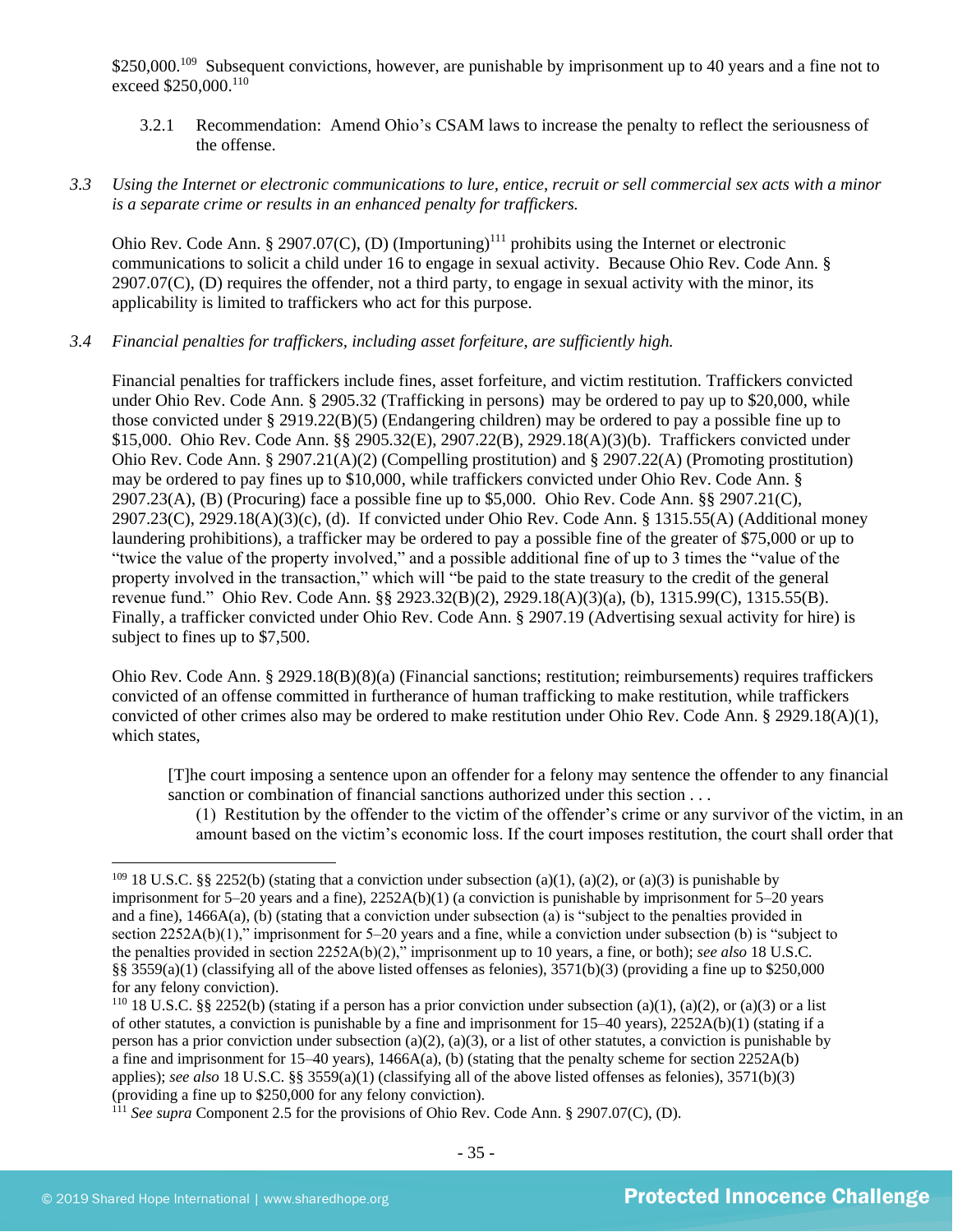the restitution be made to the victim in open court, to the adult probation department that serves the county on behalf of the victim, to the clerk of courts, or to another agency designated by the court. If the court imposes restitution, at sentencing, the court shall determine the amount of restitution to be made by the offender. If the court imposes restitution, the court may base the amount of restitution it orders on an amount recommended by the victim, the offender, a presentence investigation report, estimates or receipts indicating the cost of repairing or replacing property, and other information, provided that the amount the court orders as restitution shall not exceed the amount of the economic loss suffered by the victim as a direct and proximate result of the commission of the offense.

Ohio Rev. Code Ann. § 2929.18(B)(11) (Financial sanctions –felony) mandates that if a trafficker is convicted of a felony offense under Ohio Rev. Code Ann. § 2905.32 (Trafficking in persons), a sentencing court may impose an additional fine of up to \$500 to be credited to the victim address confidentiality program fund. Additionally, a sentencing court impose the same fine under § 2929.18(B)(11)(f)<sup>112</sup> if a trafficker commits:

A violation of section . . . 2907.21 [Compelling prostitution], 2907.22 [Promoting prostitution], or 2923.32 [Engaging in pattern of corrupt activity], division (A)(1) or (2) of section 2907.323 [Illegal use of minor or impaired person in nudity-oriented material or performance] involving a minor, or division  $(B)(1)$ ,  $(2)$ ,  $(3)$ , (4), or (5) of section 2919.22 [Endangering children] of the Revised Code, if the offender also is convicted of a specification of the type described in section 2941.1422 [Mandatory prison term-furtherance of human trafficking] of the Revised Code that charges that the offender knowingly committed the offense in furtherance of human trafficking.

<span id="page-35-0"></span>Traffickers convicted of an offense such as of Ohio Rev. Code Ann. § 2905.32, § 2907.21(A)(2)–(4), and § 2907.22(A) also may be subject to asset forfeiture under Ohio Rev. Code Ann. § 2981.04 (Criminal forfeiture proceedings). Ohio Rev. Code Ann. § 2981.02(A)(1)<sup>113</sup> (Property subject to forfeiture; determination of use or intended use of instrumentality; motor vehicle law exclusion) states that property is subject to forfeiture if it is contraband and proceeds<sup>114</sup> of any offense<sup>115</sup> or any instrumentality "used, or intended to be used, in the commission . . . of . . . [a] felony; [a] misdemeanor, when forfeiture is specifically authorized by a section of the Revised Code or by a municipal ordinance that creates the offense or sets forth its penalties; [or an] attempt to commit, complicity in committing, or a conspiracy to commit an offense of the type described in divisions (A)(3)(a) and (b) of this section."

Seizure of this property is governed by Ohio Rev. Code Ann. § 2981.06 (Seizure of forfeited or other property – disposition) which states in subsection (A),

Upon the entry of a forfeiture order under section 2981.04 or 2981.05 of the Revised Code, if necessary, the court shall order an appropriate law enforcement officer to seize the forfeited property on conditions that the court considers proper.

"Proceeds" means both of the following:

<sup>112</sup> *See supra* not[e 72.](#page-23-0)

<sup>113</sup> *See supra* not[e 74.](#page-24-0)

<sup>114</sup> Ohio Rev. Code Ann. § 2981.01(B)(11) states,

<sup>(</sup>a) In cases involving unlawful goods, services, or activities, "proceeds" means any property derived directly or indirectly from an offense. "Proceeds" may include, but is not limited to, money or any other means of exchange. "Proceeds" is not limited to the net gain or profit realized from the offense . . . . (b) In cases involving lawful goods or services that are sold or provided in an unlawful manner, "proceeds" means the amount of money or other means of exchange acquired through the illegal transactions resulting in the forfeiture, less the direct costs lawfully incurred in providing the goods or services. The lawful costs deduction does not include any part of the overhead expenses of, or income taxes paid by, the entity providing the goods or services. The alleged offender or delinquent child has the burden to prove that any costs are lawfully incurred.

<sup>115</sup> *See supra* not[e 73](#page-24-1) for the definition of "offense."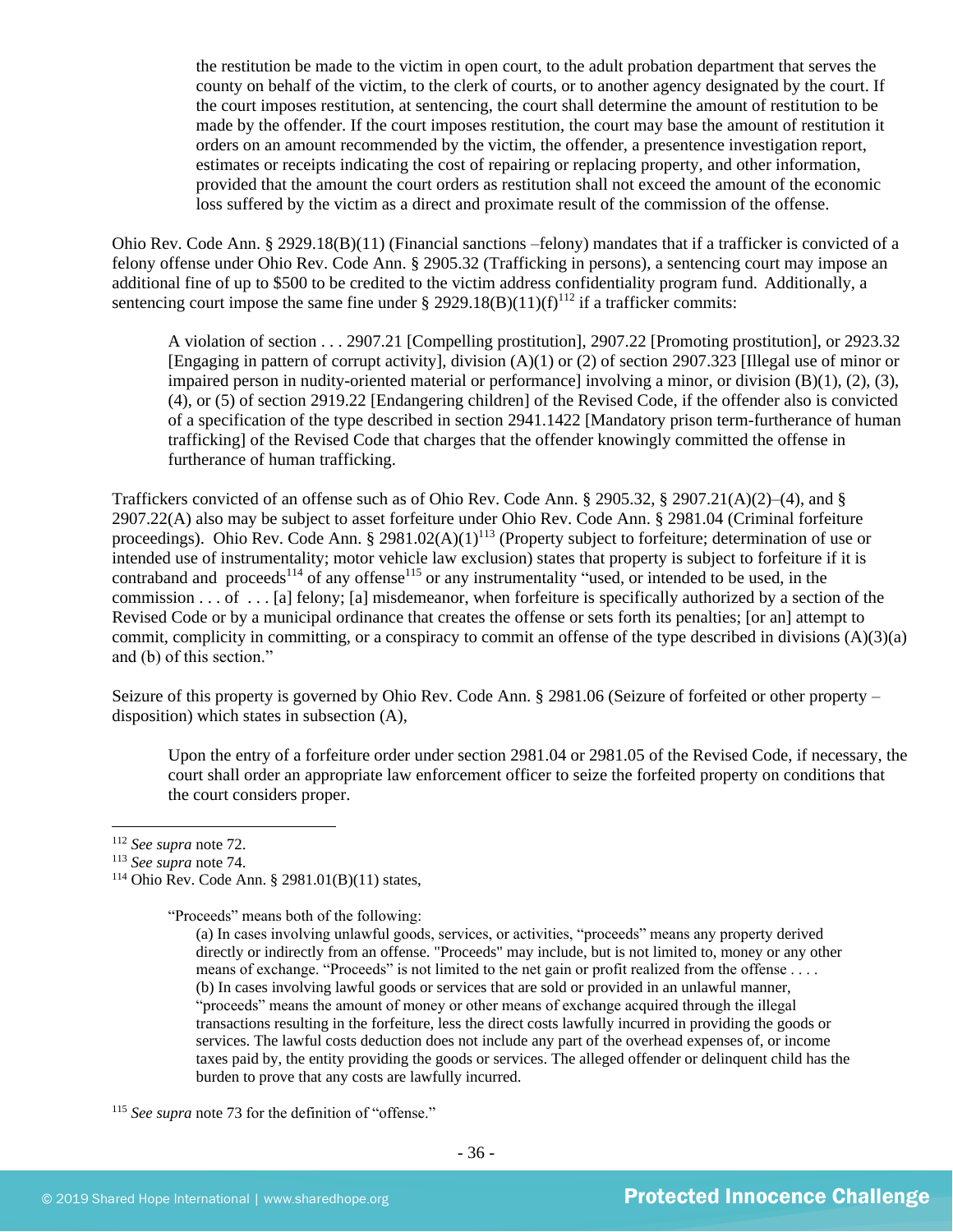Property may be forfeited pursuant to a criminal process in Ohio Rev. Code Ann. § 2981.04 or a civil process in Ohio Rev. Code Ann. § 2981.05. Disposal of forfeited property is governed by Ohio Rev. Code Ann. § 2981.12, which outlines differing disposals for a variety of property types.

*3.5 Convicted traffickers are required to register as sex offenders.*

Traffickers will be required to register as Tier I sex offenders/child-victim offenders if convicted under Ohio Rev. Code Ann. § 2907.22 (Promoting prostitution). Ohio Rev. Code Ann. § 2950.01(E)(1)(a). If convicted under Ohio Rev. Code Ann. § 2907.21 (Compelling prostitution), § 2905.32 (Trafficking in persons), § 2907.321 (Pandering obscenity involving minor), or § 2907.322 (Pandering sexually oriented matter involving a minor), traffickers will have to register as Tier II sex offenders/child-victim offenders. Ohio Rev. Code Ann. §  $2950.01(F)(1)(a)$ ,  $(F)(1)(g)$ .

Ohio Rev. Code Ann. § 2950.04(A)(1)(a) (Duty to register and comply with registration requirements) requires a person convicted of a "sexually oriented offense" to register as a sex offender. Ohio Rev. Code Ann. § 2950.01(A) (Definitions)<sup>116</sup> defines a sexually oriented offense to include convictions under Ohio Rev. Code Ann. § 2905.32, § 2907.21, § 2907.22, § 2907.321, and § 2907.322.

*3.6 Laws relating to parental custody and termination of parental rights include sex trafficking or commercial sexual exploitation of children (CSEC) offenses as grounds for sole custody or termination in order to prevent traffickers from exploiting their parental rights as a form of control.* 

While convictions for certain enumerated crimes constitute grounds for the termination of parental rights, Ohio Rev. Code Ann. § 2905.32 (Trafficking in persons) is not included among those crimes. Ohio Admin. Code § 5101:2-42-95(A)(1)(a) (Obtaining permanent custody: termination of parental rights) states,

Unless the public children services agency (PCSA) or private child placing agency (PCPA) has compelling reasons for not pursuing a request for permanent custody of a child, the agency, pursuant to section 2151.413 [Motion requesting permanent custody] of the Revised Code, shall petition the court that issued the current order of disposition to request permanent custody of a child when any of the following conditions are present:

(1) A court of competent jurisdiction has determined that the parent from whom the child was removed has:

(a) Been convicted of or pleaded guilty to one of the following:

(iii) An offense under division  $(B)(2)$  of section 2919.22 (endangering children) of the Revised Code or under existing or former law of this state, any other state, or the United States that is substantially equivalent to the offense described in that section and the child, a sibling of the child, or another child who lived in the parent's household at the time of the offense.

(iv) An offense under section 2907.02 (rape), 2907.03 (sexual battery), 2907.04 (sexual corruption of a minor), 2907.05 (gross sexual imposition), or 2907.06 (sexual imposition) of the Revised Code or under existing or former law of this state, any other state, or the United States that is substantially equivalent to an offense described in those sections and the victim of the offense is the child, a sibling of the child, or another child who lived in the parent's household at the time of the offense.

(v) A conspiracy or attempt to commit, or complicity to committing, an offense described in paragraph  $(A)(1)(a)(i)$  or  $(A)(1)(a)(iv)$  of this rule.

While human trafficking is not an offense that constitutes termination of parental rights and award of custody to one parent for purposes of obtaining parental custody, the court is required to consider convictions for human

. . . .

<sup>116</sup> *See supra* Component 2.10 for the text of Ohio Rev. Code Ann. § 2950.01(A).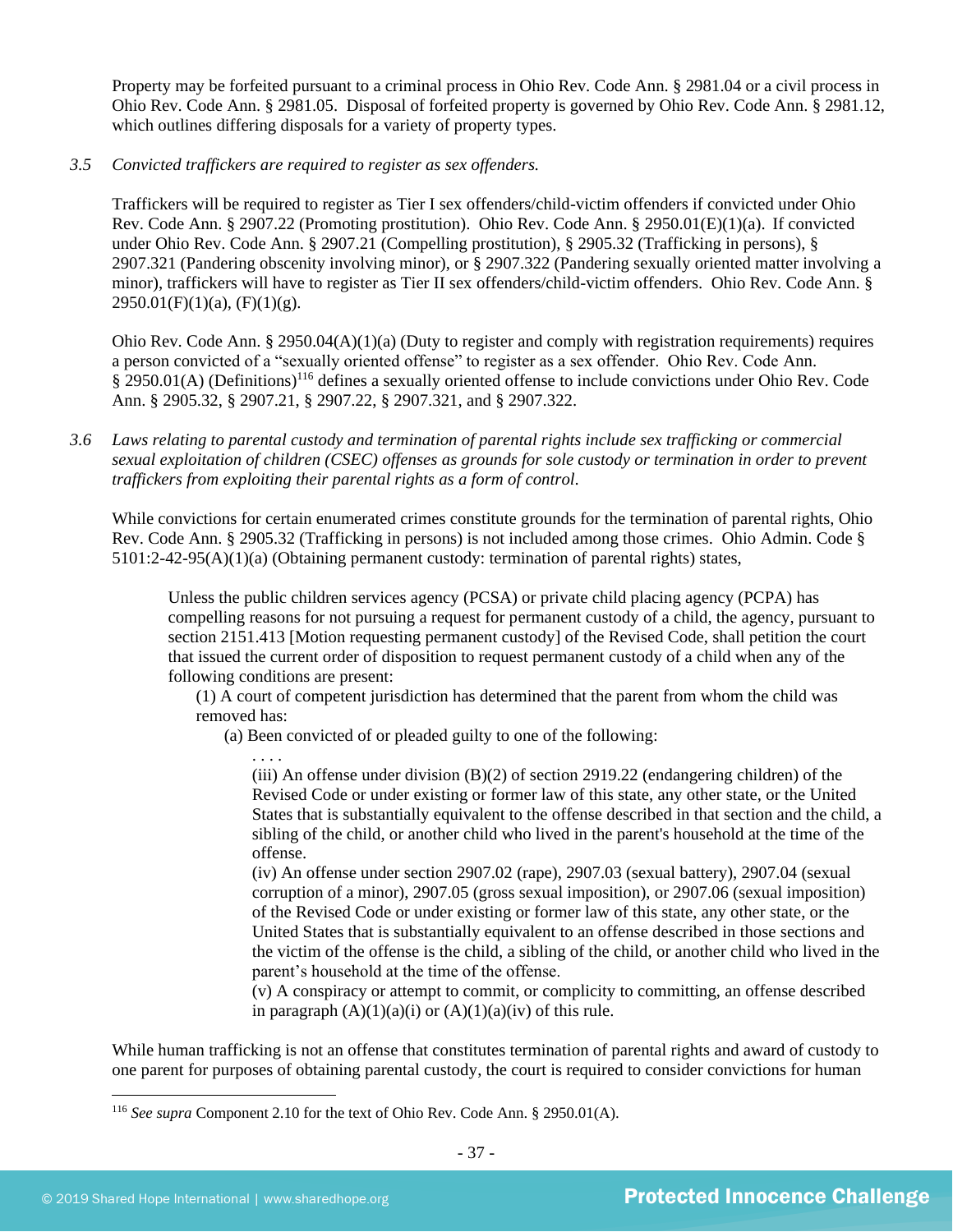trafficking or conspiracy to commit human trafficking as evidence in determination of whether to enter a finding of custodial termination against both parents. Ohio Rev. Code Ann. § 2151.414 (E) (Hearing on motion requesting permanent custody) states,

If the court determines, by clear and convincing evidence . . . that one or more of the following exists as to each of the child's parents, the court shall enter a finding that the child cannot be placed with either parent within a reasonable time or should not be placed with either parent:

(7) The parent has been convicted or plead guilty to one of the following:

. . . .

. . . .

(e) An offense under section 2905.32 [Trafficking in persons], 2907.21 [Compelling prostitution], or 2907.22 [Promoting prostitution] of the Revised Code or under an existing or former law of this state, any other state, or the United States that is substantially equivalent to the offense described in that section and the victim of the offense is the child, a sibling of the child, or another child who lived in the parent's household at the time of the offense; (f) A conspiracy or attempt to commit, or complicity in committing, an offense described in division  $(E)(7)(e)$  of this section.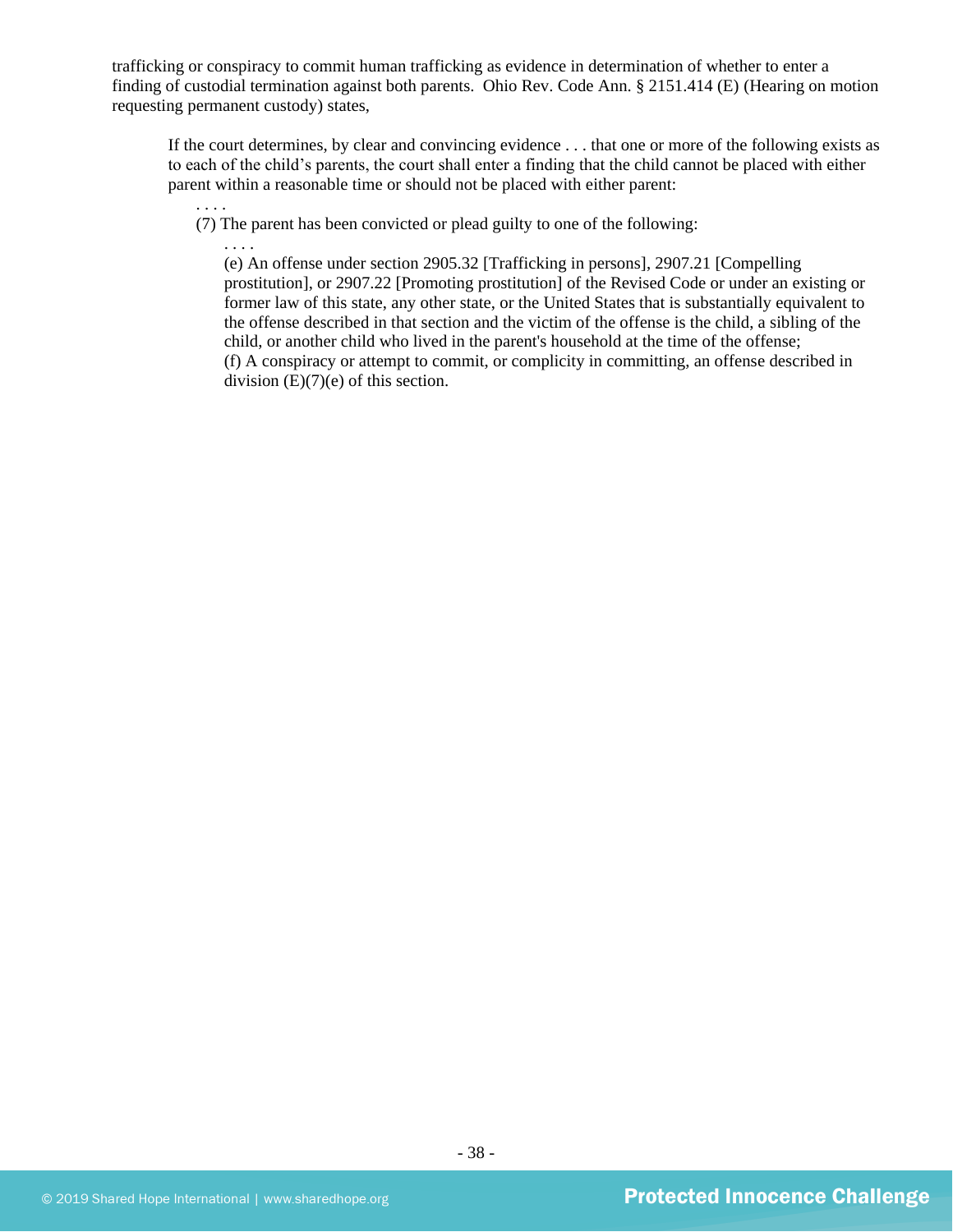#### **FRAMEWORK ISSUE 4: CRIMINAL PROVISIONS FOR FACILITATORS**

#### *Legal Components:*

- *4.1 The acts of assisting, enabling, or financially benefitting from child sex trafficking are included as criminal offenses in the state sex trafficking statute.*
- *4.2 Financial penalties, including asset forfeiture laws, are in place for those who benefit financially from or aid and assist in committing domestic minor sex trafficking.*
- *4.3 Promoting and selling child sex tourism is illegal.*
- *4.4 Promoting and selling child sexual abuse material (CSAM) carries penalties as high as similar federal offenses. \_\_\_\_\_\_\_\_\_\_\_\_\_\_\_\_\_\_\_\_\_\_\_\_\_\_\_\_\_\_\_\_\_\_\_\_\_\_\_\_\_\_\_\_\_\_\_\_\_\_\_\_\_\_\_\_\_\_\_\_\_\_\_\_\_\_\_\_\_\_\_\_\_\_\_\_\_\_\_\_\_\_\_\_\_\_\_\_\_\_\_\_\_\_*

## *Legal Analysis:*

*4.1 The acts of assisting, enabling, or financially benefitting from child sex trafficking are included as criminal offenses in the state sex trafficking statute.*

Ohio Rev. Code Ann. § 2905.32 (Trafficking in persons) does not criminalize assisting, enabling, or financially benefitting from domestic minor sex trafficking, but may apply to facilitators who knowingly "harbor" or "transport . . . a minor under the age of 16 "[t]o engage in sexual activity for hire . . . [t]o engage in performance for hire that is obscene, sexually oriented, or nudity oriented . . . [or] [t]o be a model or participant for hire in the production of material that is obscene, sexually oriented, or nudity oriented." A violation of Ohio Rev. Code Ann. § 2905.32 committed prior to March 22, 2019 is punishable as a first degree felony, for which "the court shall sentence the offender to a definite prison term of ten, eleven, twelve, thirteen, fourteen, or fifteen years," and a possible fine up to \$20,000. Ohio Rev. Code Ann.  $\S$ § 2905.32(E),<sup>117</sup> 2929.13(A), 2929.18(A)(3)(a). A violation of Ohio Rev. Code Ann. § 2905.32 committed on or after March 22, 2019 is punishable as a first degree felony, for which "the court shall sentence the offender to an indefinite prison term pursuant to [Ohio Rev. Code § 2929.14(A)(1)(a)], with a minimum term<sup>118</sup> under that sentence of ten, eleven, twelve, thirteen, fourteen, or fifteen years," and a possible fine up to \$20,000. Ohio Rev. Code Ann. §§ 2905.32(E), 2929.13(A), 2929.18(A)(3)(a).<sup>119</sup>

Pursuant to Ohio Rev. Code Ann. § 2907.23(A), (B) (Procuring), a facilitator may be convicted for procuring a patron, directing patrons or knowingly permitting premises to be used for prostitution. If the minor procured for commercial sexual activity is under 16 years of age, a violation is a felony of the fourth degree punishable by imprisonment for a definite term of  $6-18$  months<sup>120</sup> and a possible fine up to \$5,000. Ohio Rev. Code Ann. §§ 2907.23(C), 2929.14(A)(4),<sup>121</sup> 2929.18(A)(3)(d). If the minor is 16 or 17, a violation is a felony of the fifth degree punishable by imprisonment for a definite term of  $6-12$  months<sup>122</sup> with "a presumption in favor of a prison term" and a possible fine up to \$2,500. Ohio Rev. Code Ann. §§ 2929.13(D), 2929.14(A)(5),  $2929.18(A)(3)(e)$ . These penalties apply even if the facilitator did not know the age of the minor.

<sup>117</sup> *See supra* not[e 8.](#page-2-0)

<sup>118</sup> Ohio Rev. Code Ann. § 2967.271(B), (C) (Presumptions related to sentence to non-life felony indefinite prison term) creates a presumption in favor of release upon expiration of the minimum prison term. That presumption can only be rebutted based on the offender's behavior during incarceration or the offender's security level at the time the department seeks to rebut the presumption. *See supra* not[e 10.](#page-3-0) If the presumption is rebutted, "the additional period of incarceration shall be a reasonable period determined by the department, shall be specified by the department, and shall not exceed the offender's maximum prison term. Ohio Rev. Code Ann. § 2967.271(D)(1). For more information on calculating maximum prison terms, *see supra* not[e 11.](#page-3-1)

<sup>&</sup>lt;sup>119</sup> *See supra* Component 1.1 for the provisions of Ohio Rev. Code Ann. § 2929.18 (Financial sanctions; restitution; reimbursements).

<sup>120</sup> *See supra* not[e 27.](#page-9-0)

<sup>121</sup> *See supra* not[e 15.](#page-5-0)

<sup>122</sup> *See supra* not[e 28.](#page-10-0)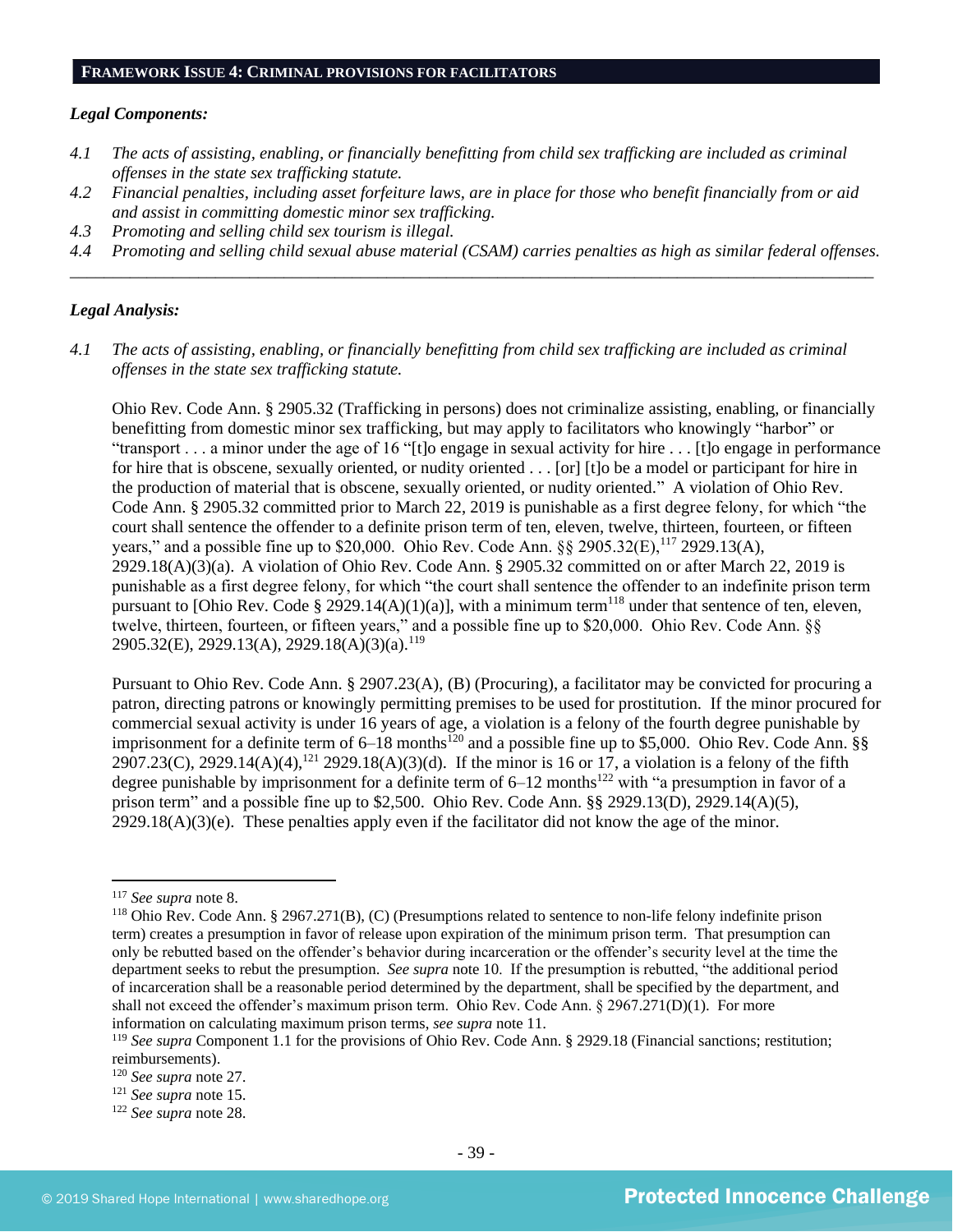Facilitators who knowingly "[i]nduce, procure, . . . or otherwise facilitate . . . a minor to engage in sexual activity for hire" may be convicted under Ohio Rev. Code Ann.  $\S 2907.21(A)(2)$  (Compelling prostitution).<sup>123</sup> A conviction under Ohio Rev. Code Ann. § 2907.21(A)(2) is punishable as a third degree felony by imprisonment for a definite term of 9–36 months<sup>124</sup> and a possible fine up to \$10,000. Ohio Rev. Code Ann. §§ 2907.21(C), 2929.14(A)(3)(b), 2929.18(A)(3)(c). However, if the facilitator convicted under Ohio Rev. Code Ann. § 2907.21(A)(2) committed the offense "in furtherance of human trafficking," enhanced penalties may apply under Ohio Rev. Code Ann. § 2941.1422 (Human trafficking specification)<sup>125</sup> and § 2929.14(B)(7) (Basic prison terms). Ohio Rev. Code Ann. § 2907.21(C). In such a case, a conviction under Ohio Rev. Code Ann. §  $2907.21(A)(2)$  is punishable as a third degree felony by mandatory imprisonment for 3 years and a possible fine up to \$10,000. Ohio Rev. Code Ann. §§ 2907.21(C), 2929.14(A)(3)(b), (B)(7)(a)(ii), 2929.18(A)(3)(c).

Facilitators also may be convicted under Ohio Rev. Code Ann. § 2907.22(A) (Promoting prostitution).<sup>126</sup> Where the victim is a minor,<sup>127</sup> a conviction under Ohio Rev. Code Ann. § 2907.22(A) is punishable as a third degree felony by imprisonment for a definite term of 9–36 months and a possible fine up to \$10,000. Ohio Rev. Code Ann. §§ 2907.22(B), 2929.14(A)(3)(b), 2929.18(A)(3)(c). If a facilitator convicted under Ohio Rev. Code Ann. § 2907.22(A) committed the offense "in furtherance of human trafficking," enhanced penalties may apply pursuant to Ohio Rev. Code Ann. § 2941.1422 and § 2929.14(B)(7). In such a case, a conviction under Ohio Rev. Code Ann. § 2907.22(A) is punishable as a third degree felony by mandatory imprisonment for 3 years and a possible fine up to \$10,000. Ohio Rev. Code Ann. §§ 2907.22(B), 2929.14(A)(3)(b), (B)(7)(a)(ii),  $2929.18(A)(3)(c)$ .

Pursuant to Ohio Rev. Code Ann. § 2921.32(A) (Obstructing justice), no person will "hinder the discovery, apprehension, prosecution, conviction, or punishment of another for crime or to assist another to benefit from the commission of a crime." If the crime is trafficking in persons, a violation of Ohio Rev. Code Ann. § 2921.32 committed prior to March 22, 2019 is a felony of the second degree punishable by imprisonment for a definite term of 2–8 years and a possible fine up to \$15,000. Ohio Rev. Code Ann. §§ 2921.32(C)(6), 2929.14(A)(2)(b), 2929.18(A)(3)(b). If the crime is trafficking in persons, a violation of Ohio Rev. Code Ann. § 2921.32 committed on or after March 22, 2019 is a felony of the second degree, for which the court shall impose an indefinite prison term with a minimum term<sup>128</sup> of 2–8 years and a possible fine up to \$15,000. Ohio Rev. Code Ann. §§ 2921.32(C), 2929.14(A)(2)(a), 2929.18(A)(3)(b).

Facilitators also may face prosecution under Ohio's laws relating to money laundering. Ohio Rev. Code Ann. § 1315.55(A).<sup>129</sup> A conviction under Ohio Rev. Code Ann. § 1315.55(A) (Additional money laundering prohibitions) is punishable as a third degree felony by imprisonment for a definite term of 9–36 months and a possible fine of the greater of \$7,500 or up to "twice the value of the property involved" and a possible additional fine of up to 3 times the "value of the property involved in the transaction," which will "be paid to the state treasury to the credit of the general revenue fund." Ohio Rev. Code Ann. §§ 1315.99(C), 1315.55(B), 2929.14(A)(3)(b).

4.1.1 Recommendation: Amend Ohio Rev. Code Ann. § 2905.32 (Trafficking in persons) to include assisting, enabling, or financially benefitting from domestic minor sex trafficking.

<sup>123</sup> *See supra* Component 1.2 for a detailed explanation and the text of Ohio Rev. Code Ann. § 2907.21.

<sup>124</sup> *See supra* not[e 14.](#page-5-2)

<sup>125</sup> *See supra* Component 1.2 for a detailed explanation and the text of Ohio Rev. Code Ann. § 2941.1422.

<sup>126</sup> *See supra* Component 1.2 for the provisions of Ohio Rev. Code Ann. § 2907.22(A).

<sup>127</sup> *See supra* not[e 24](#page-8-0) for the text of Ohio Rev. Code Ann. § 2907.22(B).

<sup>&</sup>lt;sup>128</sup> Ohio Rev. Code Ann. § 2967.271(B), (C) (Presumptions related to sentence to non-life felony indefinite prison term) creates a presumption in favor of release upon expiration of the minimum prison term. That presumption can only be rebutted based on the offender's behavior during incarceration or the offender's security level at the time the department seeks to rebut the presumption. *See supra* not[e 10.](#page-3-0) If the presumption is rebutted, "the additional period of incarceration shall be a reasonable period determined by the department, shall be specified by the department, and shall not exceed the offender's maximum prison term. Ohio Rev. Code Ann. § 2967.271(D)(1). For more information on calculating maximum prison terms, *see supra* not[e 11.](#page-3-1)

<sup>129</sup> *See supra* Component 3.1 for the provisions of Ohio Rev. Code Ann. § 1315.55.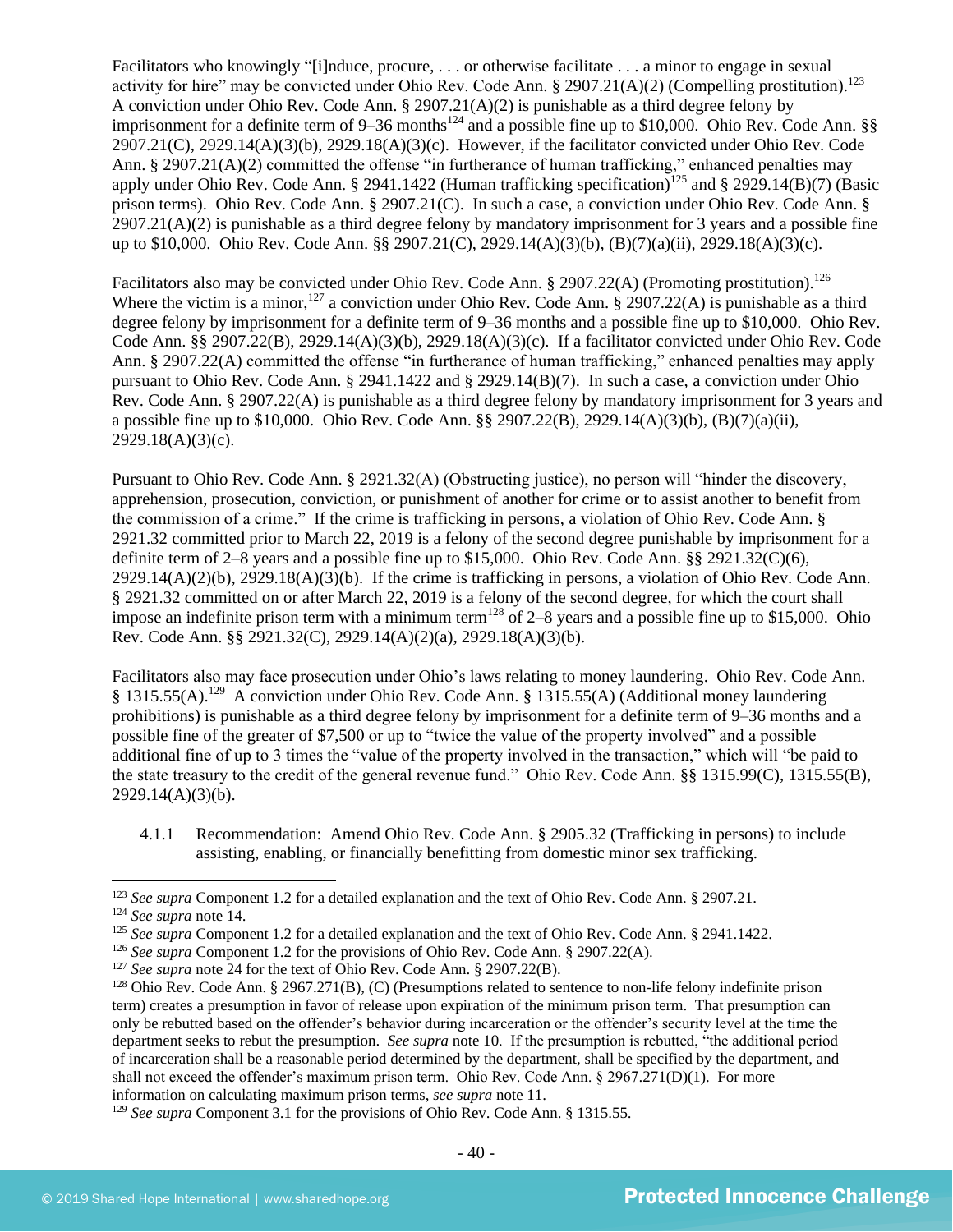## *4.2 Financial penalties, including asset forfeiture laws, are in place for those who benefit financially from or aid and assist in committing domestic minor sex trafficking.*

Facilitators may be required to pay fines. Facilitators convicted under Ohio Rev. Code Ann. § 2905.32 (Trafficking in persons) may be ordered to pay a possible fine up to \$20,000, while facilitators convicted under Ohio Rev. Code Ann. § 2907.21(A)(2) (Compelling prostitution) and § 2907.22(A) (Promoting prostitution) may be ordered to pay fines up to \$10,000. Ohio Rev. Code Ann. §§ 2905.32(E), 2907.21(C), 2907.22(B), 2929.18(A)(3)(c). Persons convicted under Ohio Rev. Code Ann. § 2923.32 (Engaging in a pattern of corrupt activity; forfeiture) face a possible fine up to \$20,000 or 3 times the greater of "the gross value gained" or "the gross loss caused," and may be ordered to pay court and investigation costs, while those convicted under Ohio Rev. Code Ann. § 1315.55(A) (Additional money laundering prohibitions) may be ordered to pay a possible fine of the greater of \$7,500 or up to "twice the value of the property involved," and a possible additional fine of up to 3 times the "value of the property involved in the transaction," which will "be paid to the state treasury to the credit of the general revenue fund." Ohio Rev. Code Ann. §§ 2923.32(B)(2), 2929.18(A)(3)(a), 1315.99(C), 1315.55(B).

Ohio Rev. Code Ann. § 2929.18(B)(11)further allows sentencing courts to impose an additional fine no greater than \$500 on facilitators found guilty of a felony offense under Ohio Rev. Code Ann. § 2905.32 (Trafficking in persons), which shall be credited to the victim address confidentiality program fund. Ohio Rev. Code Ann. § 111.48 (Address confidentiality program fund). Under Ohio Rev. Code Ann. § 2929.18(B)(11)(f),<sup>130</sup> a sentencing court may also impose the same fine on facilitators who commit a:

A violation of section . . . 2907.21 [Compelling prostitution], 2907.22 [Promoting prostitution], or 2923.32 [Engaging in pattern of corrupt activity], division (A)(1) or (2) of section 2907.323 [Illegal use of minor or impaired person in nudity-oriented material or performance] involving a minor, or division (B)(1), (2), (3), (4), or (5) of section 2919.22 [Endangering children] of the Revised Code, if the offender also is convicted of a specification of the type described in section 2941.1422 [Mandatory prison term-furtherance of human trafficking] of the Revised Code that charges that the offender knowingly committed the offense in furtherance of human trafficking.

Ohio Rev. Code Ann. § 2929.18(B)(8)(a) (Financial sanctions; restitution; reimbursements)<sup>131</sup> requires facilitators convicted of an offense committed in furtherance of human trafficking to make restitution, while traffickers convicted of other crimes also may be ordered to make restitution under Ohio Rev. Code Ann. § 2929.18(A)(1) for a "victim's economic loss."

Facilitators convicted of an offense<sup>132</sup> such as Ohio Rev. Code Ann. § 2905.32, § 2907.21(A)(2), or § 2907.22(A) also may be subject to asset forfeiture under Ohio Rev. Code Ann. § 2981.04 (Criminal forfeiture proceedings). Ohio Rev. Code Ann. § 2981.02(A)(1)<sup>133</sup> (Property subject to forfeiture; determination of use or intended use of instrumentality; motor vehicle law exclusion) states that property is subject to forfeiture if it is contraband and proceeds<sup>134</sup> of any offense<sup>135</sup> and any instrumentality "used, or intended to be used, in the commission . . . of . . . [a] felony; [a] misdemeanor, when forfeiture is specifically authorized by a section of the Revised Code or by a municipal ordinance that creates the offense or sets forth its penalties; [or an] attempt to commit, complicity in committing, or a conspiracy to commit an offense of the type described in divisions  $(A)(3)(a)$  and (b) of this section."

<sup>130</sup> *See supra* not[e 72.](#page-23-0)

<sup>131</sup> *See supra* Component 3.4 for the provisions of Ohio Rev. Code Ann. § 2929.18(B)(8)(a).

<sup>132</sup> *See supra* note [73.](#page-24-1)

<sup>133</sup> *See supra* not[e 74.](#page-24-0)

<sup>&</sup>lt;sup>134</sup> See supra not[e 114](#page-35-0) for the definition of "proceeds."

<sup>&</sup>lt;sup>135</sup> See supra not[e 73](#page-24-1) for the definition of "offense."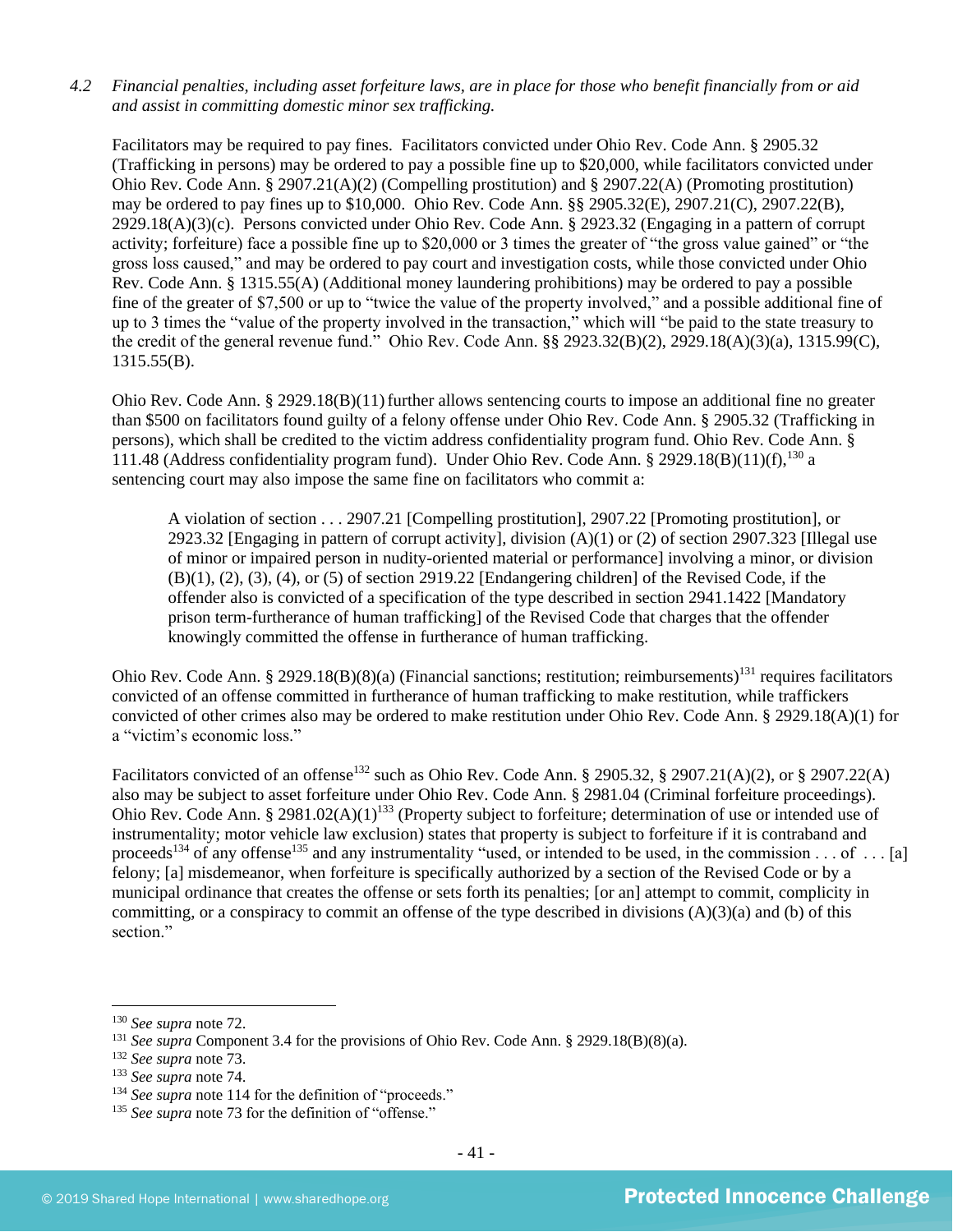Seizure of this property is governed by Ohio Rev. Code Ann. § 2981.06 (Seizure of forfeited or other property disposition) which states in subsection (A),

Upon the entry of a forfeiture order under section 2981.04 or 2981.05 of the Revised Code, if necessary, the court shall order an appropriate law enforcement officer to seize the forfeited property on conditions that the court considers proper.

Property may be forfeited pursuant to a criminal process in Ohio Rev. Code Ann. § 2981.04 or a civil process in Ohio Rev. Code Ann. § 2981.05. Disposal of forfeited property is governed by Ohio Rev. Code Ann. § 2981.12, which outlines differing disposals for a variety of property types. Additionally, Ohio Rev. Code Ann. §  $2923.32(B)(3)^{136}$  expressly requires facilitators convicted of engaging in a pattern of corrupt activity to forfeit property "used in the course of," or "derived from," a violation of Ohio Rev. Code Ann. § 2923.32.

*4.3 Promoting and selling child sex tourism is illegal.*

Ohio does not specifically prohibit child sex tourism.

- 4.3.1 Recommendation: Enact a law that specifically prohibits selling or offering to sell travel services that include or facilitate travel for the purpose of engaging in commercial sexual exploitation of a minor or prostitution of a minor, if occurring in Ohio.
- *4.4 Promoting and selling child sexual abuse material (CSAM) carries penalties as high as similar federal offenses.*

Ohio law criminalizes the promotion and sale of child sexual abuse material (CSAM). Ohio Rev. Code Ann. §  $2907.321(A)(2)$ ,  $(4)^{137}$  (Pandering obscenity involving a minor) states,

No person, with knowledge of the character of the material or performance involved, shall do any of the following:

. . . .

(2) Promote or advertise for sale or dissemination; sell, deliver, disseminate, display, exhibit, present, rent, or provide; or offer or agree to sell, deliver, disseminate, display, exhibit, present, rent, or provide, any obscene material that has a minor . . . as one of its participants or portrayed observers;

. . . .

(4) Advertise or promote for presentation, present, or participate in presenting an obscene performance that has a minor . . . as one of its participants.

When the victim is a minor, a violation of Ohio Rev. Code Ann. § 2907.321(A)(2), (4) committed prior to March 22, 2019 is a second degree felony punishable by imprisonment for a definite term of 2–8 years and a possible fine up to \$15,000. Ohio Rev. Code Ann. §§ 2907.321(C), 2929.14(A)(2)(b),<sup>138</sup> 2929.18(A)(3)(b). When the victim is a minor, a violation of Ohio Rev. Code Ann. § 2907.321(A)(2), (4) committed on or after March 22, 2019 is a second degree felony, for which the court shall impose an indefinite prison term with a minimum term<sup>139</sup> of 2–8 years and a possible fine up to \$15,000. Ohio Rev. Code Ann.  $\S$ § 2907.321(C), 2929.14(A)(2)(a), 2929.18(A)(3)(b).

<sup>136</sup> *See supra* Component 3.4 for the provisions of Ohio Rev. Code Ann. § 2923.32(B)(3).

<sup>137</sup> *See supra* not[e 75.](#page-25-0)

<sup>138</sup> *See supra* not[e 15.](#page-5-0)

 $139$  Ohio Rev. Code Ann. § 2967.271(B), (C) (Presumptions related to sentence to non-life felony indefinite prison term) creates a presumption in favor of release upon expiration of the minimum prison term. That presumption can only be rebutted based on the offender's behavior during incarceration or the offender's security level at the time the department seeks to rebut the presumption. *See supra* not[e 10.](#page-3-0) If the presumption is rebutted, "the additional period of incarceration shall be a reasonable period determined by the department, shall be specified by the department, and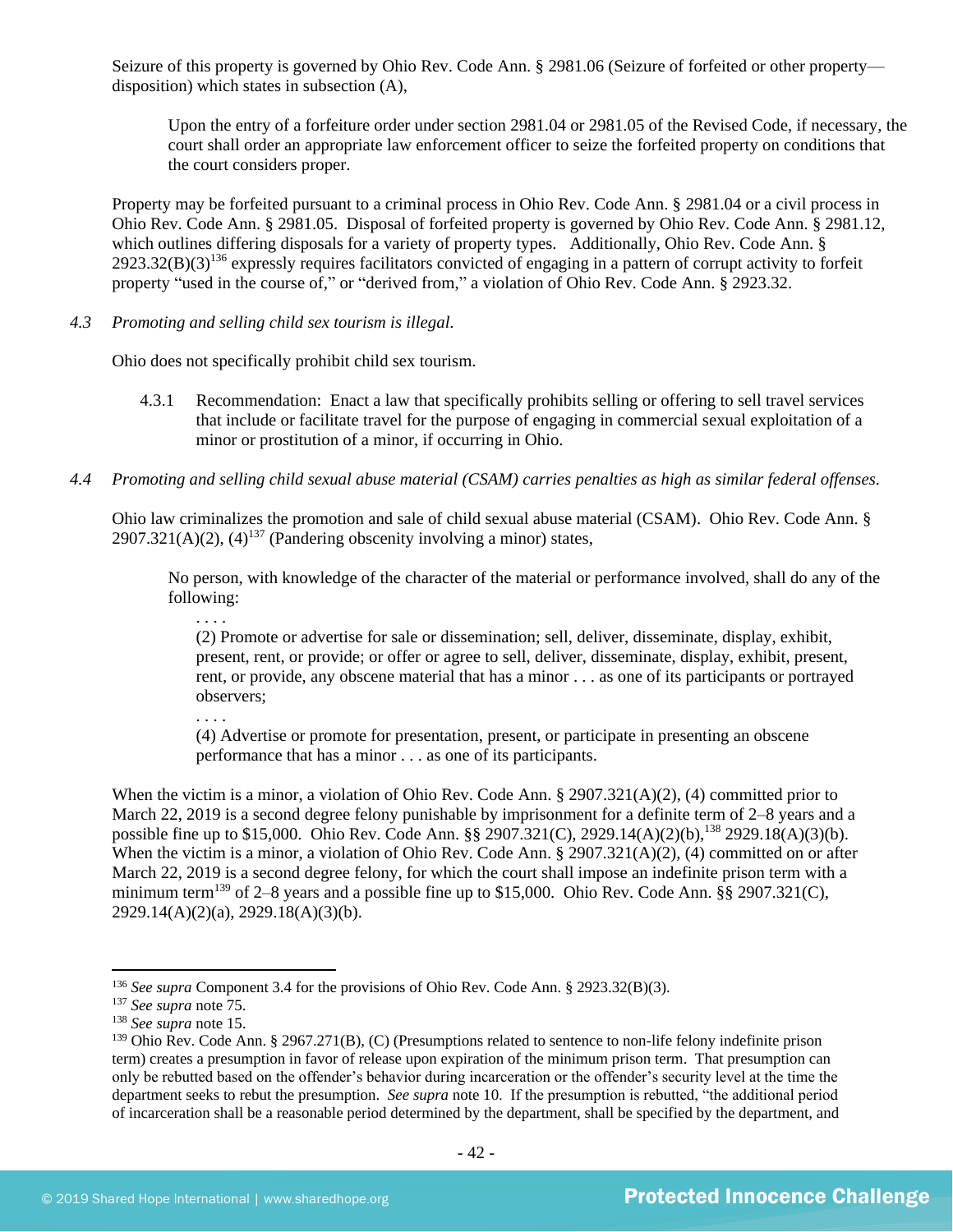Similarly, Ohio Rev. Code Ann. § 2907.322(A)(2),  $(4)^{140}$  (Pandering sexually oriented matter involving a minor) states,

No person, with knowledge of the character of the material or performance involved, shall do any of the following:

(2) Advertise for sale or dissemination, sell, distribute, transport, disseminate, exhibit, or display any material that shows a minor participating or engaging in sexual activity, masturbation, or bestiality;

. . . .

. . . .

(4) Advertise for presentation, present, or participate in presenting a performance that shows a minor . . . participating or engaging in sexual activity, masturbation, or bestiality;

When the victim is a minor, a violation of Ohio Rev. Code Ann. § 2907.322(A)(2), (4) committed prior to March 22, 2019 is a second degree felony punishable by imprisonment for a definite term of 2–8 years and a possible fine up to \$15,000. Ohio Rev. Code Ann. §§ 2907.322(C), 2929.14(A)(2),  $2929.18(A)(3)(b)$ . When the victim is a minor, a violation of Ohio Rev. Code Ann. §  $2907.322(A)(2)$ , (4) committed on or after March 22, 2019 is a second degree felony, for which the court shall impose an indefinite prison term with a minimum term<sup>141</sup> of  $2-8$  years and a possible fine up to \$15,000. Ohio Rev. Code Ann. §§ 2907.322(C), 2929.14(A)(2)(a), 2929.18(A)(3)(b).

4.4.1 Recommendation: Amend Ohio Rev. Code Ann. § 2907.321(A)(2), (4) (Pandering obscenity involving a minor) to increase the penalty to reflect the seriousness of the offense.

shall not exceed the offender's maximum prison term. Ohio Rev. Code Ann. § 2967.271(D)(1). For more information on calculating maximum prison terms, *see supra* not[e 11.](#page-3-1)

<sup>140</sup> *See supra* not[e 101.](#page-31-0)

<sup>&</sup>lt;sup>141</sup> Ohio Rev. Code Ann. § 2967.271(B), (C) (Presumptions related to sentence to non-life felony indefinite prison term) creates a presumption in favor of release upon expiration of the minimum prison term. That presumption can only be rebutted based on the offender's behavior during incarceration or the offender's security level at the time the department seeks to rebut the presumption. *See supra* not[e 10.](#page-3-0) If the presumption is rebutted, "the additional period of incarceration shall be a reasonable period determined by the department, shall be specified by the department, and shall not exceed the offender's maximum prison term. Ohio Rev. Code Ann. § 2967.271(D)(1). For more information on calculating maximum prison terms, *see supra* not[e 11.](#page-3-1)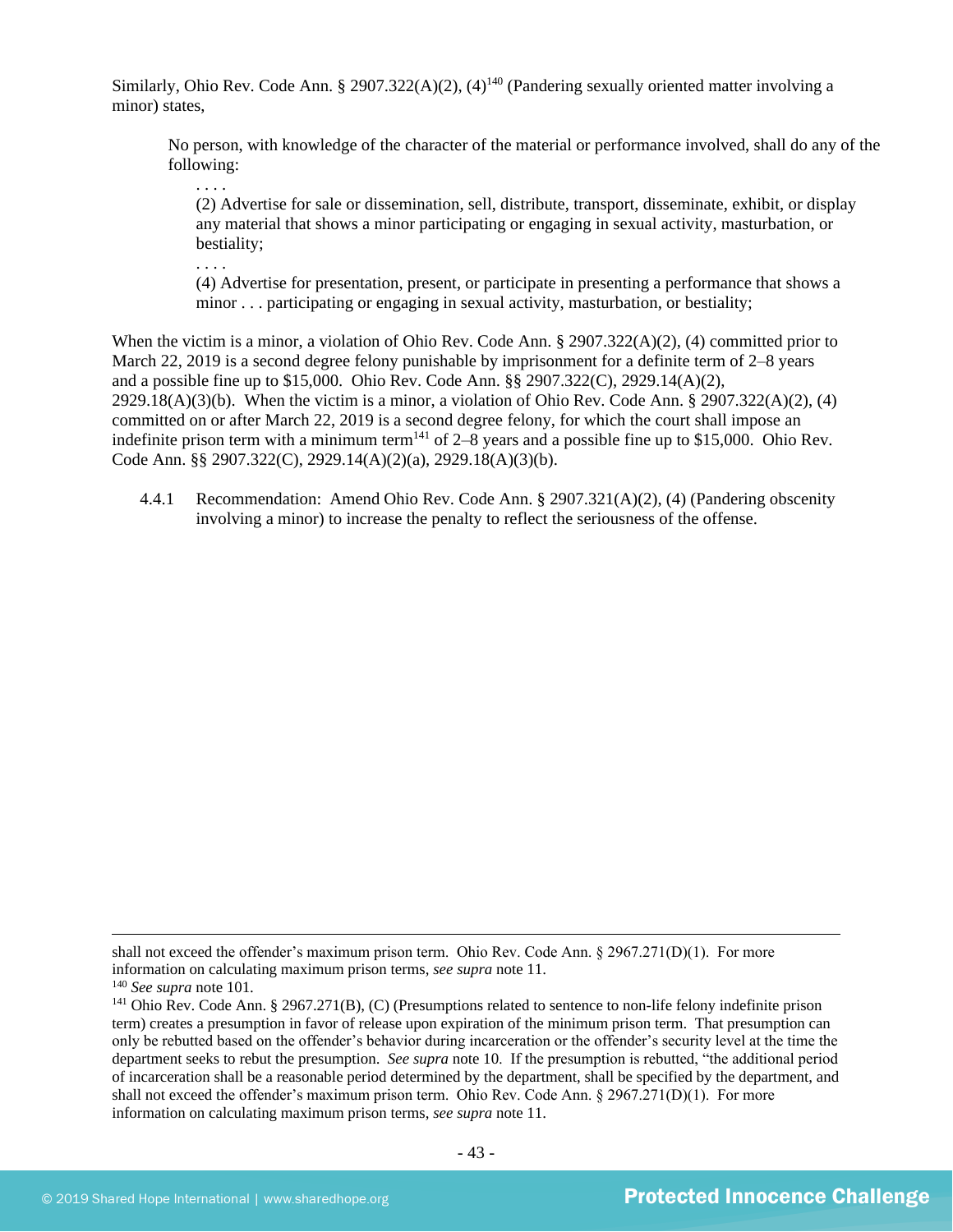#### **FRAMEWORK ISSUE 5: PROTECTIVE PROVISIONS FOR THE CHILD VICTIMS**

#### *Legal Components:*

- *5.1 Victims under the core child sex trafficking offense include all commercially sexually exploited children.*
- *5.2 The state sex trafficking statute expressly prohibits a defendant from asserting a defense based on the willingness of a minor under 18 to engage in the commercial sex act.*
- *5.3 State law prohibits the criminalization of minors under 18 for prostitution offenses.*
- *5.4 State law provides a non-punitive avenue to specialized services through one or more points of entry.*
- *5.5 Child sex trafficking is identified as a type of abuse and neglect within child protection statutes.*
- *5.6 The definition of "caregiver" or another related term in the child welfare statutes is not a barrier to a sex trafficked child accessing the protection of child welfare.*
- *5.7 Crime victims' compensation is specifically available to a child victim of sex trafficking or commercial sexual exploitation of children (CSEC).*
- *5.8 Victim-friendly procedures and protections are provided in the trial process for minors under 18.*
- *5.9 Child sex trafficking victims may vacate delinquency adjudications and expunge related records for prostitution and other offenses arising from trafficking victimization, without a waiting period.*
- *5.10 Victim restitution and civil remedies for victims of domestic minor sex trafficking or commercial sexual exploitation of children (CSEC) are authorized by law.*
- *5.11 Statutes of limitations for civil and criminal actions for child sex trafficking or commercial sexual exploitation of children (CSEC) offenses are eliminated or lengthened to allow prosecutors and victims a realistic opportunity to pursue criminal action and legal remedies.*

*\_\_\_\_\_\_\_\_\_\_\_\_\_\_\_\_\_\_\_\_\_\_\_\_\_\_\_\_\_\_\_\_\_\_\_\_\_\_\_\_\_\_\_\_\_\_\_\_\_\_\_\_\_\_\_\_\_\_\_\_\_\_\_\_\_\_\_\_\_\_\_\_\_\_\_\_\_\_\_\_\_\_\_\_\_\_\_\_\_\_\_\_\_*

## *Legal Analysis:*

*5.1 Victims under the core child sex trafficking offense include all commercially sexually exploited children. 142*

Ohio Rev. Code Ann. § 2905.32 (Trafficking in persons), Ohio's core sex trafficking statute does not include all commercially sexually exploited children. While the means of force, fraud, or coercion are not required for victims under 16 years of age, child victims who are 16 or 17 years of age are not protected under Ohio Rev. Code Ann. § 2905.32. However, Ohio Rev. Stat. Ann. § 2905.32 creates an exception to the requirement when the offender is in a position of authority or trust to the minor victim, as provided by in Ohio Rev. Code Ann. § 2905.32.<sup>143</sup>

Additionally, Ohio Rev. Code Ann. § 2905.32 does not hold buyers criminally liable; thus, a trafficker or controlling third party must be identified for a sexually exploited child to receive services, protection, and care as a victim of trafficking and CSEC offenses.

5.1.1 Recommendation: Amend Ohio Rev. Code Ann. § 2905.32 (Trafficking in persons) so that all commercially sexually exploited children under 18 years of age are identifiable as victims and eligible for protections pursuant to their victim status.

<sup>142</sup> *See generally* **SHARED HOPE INTERNATIONAL**, "Eliminating the Third Party Control Barrier to Identifying Juvenile Sex Trafficking Victims," JuST Response Policy Paper (2015), [http://sharedhope.org/wp](http://sharedhope.org/wp-content/uploads/2015/08/Policy-Paper_Eliminating-Third-Party-Control_Final1.pdf)[content/uploads/2015/08/Policy-Paper\\_Eliminating-Third-Party-Control\\_Final1.pdf](http://sharedhope.org/wp-content/uploads/2015/08/Policy-Paper_Eliminating-Third-Party-Control_Final1.pdf) (discussing need to include all commercially sexually exploited children within sex trafficking definitions and corresponding need to include buyer conduct in core sex trafficking offenses regardless of whether victim is under control of a third party). <sup>143</sup> *See supra* not[e 2.](#page-0-0)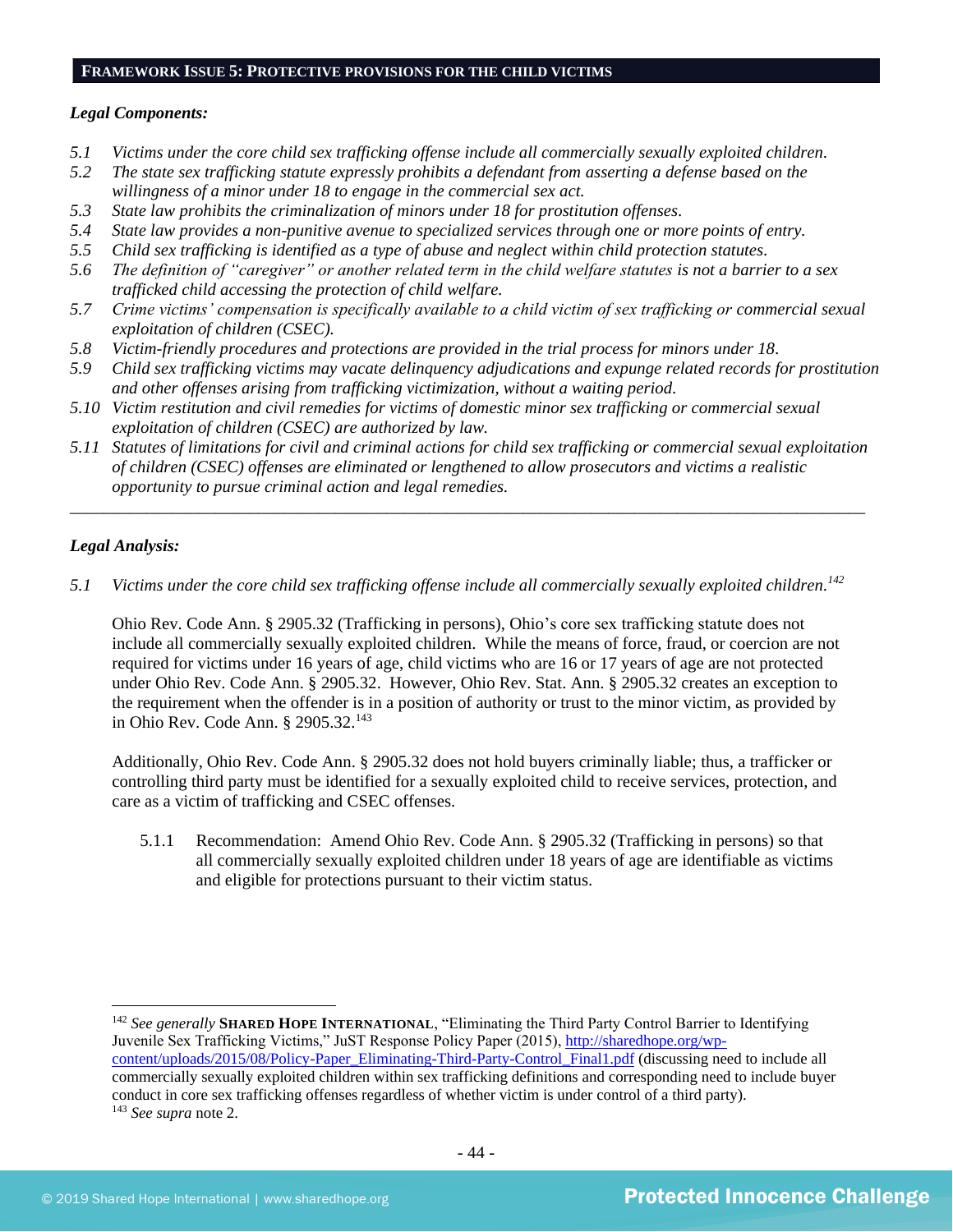*5.2 The state sex trafficking statute expressly prohibits a defendant from asserting a defense based upon the willingness of a minor under 18 to engage in the commercial sex act.* 

Ohio Rev. Code Ann. § 2905.32 (Trafficking in persons) does not prohibit a defense based on a minor's willingness to engage in a commercial sex act.

- 5.2.1 Recommendation: Amend Ohio Rev. Code Ann. § 2905.32 (Trafficking in persons) to prohibit a defendant from asserting a defense based on a minor's willingness to engage in a commercial sex act.
- *5.3 State law prohibits the criminalization of minors under 18 for prostitution offenses.<sup>144</sup>*

Ohio Rev. Code Ann. § 2907.25(A) (Prostitution; after positive HIV test) does not prohibit the criminalization of minors for prostitution offenses. Ohio Rev. Code Ann. § 2907.25(A) states, "No person shall engage in sexual activity for hire." A conviction under Ohio Rev. Code Ann. § 2907.25 is punishable as a third degree misdemeanor by imprisonment for up to 60 days and a possible fine up to \$500. Ohio Rev. Code Ann. §§ 2907.25(C)(1), 2929.24(A)(3), 2929.28(A)(2)(a)(iii).

- 5.3.1 Recommendation: Amend Ohio Rev. Code Ann. § 2907.25 (Prostitution; after positive HIV test) to eliminate liability for prostitution offenses for all minors under 18.<sup>145</sup>
- *5.4 State law provides a non-punitive avenue to specialized services through one or more points of entry.*

#### **System response to child engaged in commercial sex act**

Ohio law established a discretionary diversion program for commercially sexually exploited children, which allows for the avoidance of delinquency adjudications, provision of services, and expungement of juvenile records upon successful completion. Pursuant to Ohio Rev. Code Ann. § 2152.021(F) (Complaint alleging that child is delinquent child or juvenile traffic offender; initiation of serious youthful offender proceedings),

(1) At any time after the filing of a complaint alleging that a child is a delinquent child<sup>146</sup> and before adjudication, the court may hold a hearing to determine whether to hold the complaint in abeyance

<sup>146</sup> Ohio Rev. Code Ann. § 2151.011(B)(12) (Definitions) defines "delinquent child" by referring to Ohio Rev. Code Ann. § 2152.02(E) (Delinquent children—juvenile traffic offender definitions), which states,

"Delinquent child" includes any of the following:

<sup>&</sup>lt;sup>144</sup> For more information regarding recent federal legislation impacting this component see: http://go.sharedhope.org/stateimpactmemo.

<sup>145</sup> *See generally* SHARED HOPE INTERNATIONAL, "Seeking Justice: Legal approaches to eliminate criminal liability for child sex trafficking victims" (2018), https://sharedhope.org/wp-content/uploads/2018/08/ANALYSIS-OF-STATUTORY-APPROACHES\_ver7.pdf (discussing need to eliminate a minor's criminal liability for prostitution and other offenses committed pursuant to trafficking victimization and to establish a statutory avenue to specialized services).

<sup>(1)</sup> Any child, except a juvenile traffic offender, who violates any law of this state or the United States, or any ordinance of a political subdivision of the state, that would be an offense if committed by an adult;

<sup>(2)</sup> Any child who violates any lawful order of the court made under this chapter [Delinquent children; juvenile traffic offenders], including a child who violates a court order regarding the child's prior adjudication as an unruly child for being an habitual truant;

<sup>(3)</sup> Any child who violates any lawful order of the court made under Chapter 2151 [Juvenile court] of the Revised Code other than an order issued under section 2151.87 [Prohibiting child from possessing, using, purchasing or receiving cigarettes or other tobacco products] of the Revised Code;

<sup>(4)</sup> Any child who violates division (C) of section 2907.39, division (A) of section 2923.211

<sup>[</sup>Underage purchase of firearm or handgun], or division (C)(1) or (D) of section 2925.55 [Unlawful purchase of pseudoephedrine product] of the Revised Code.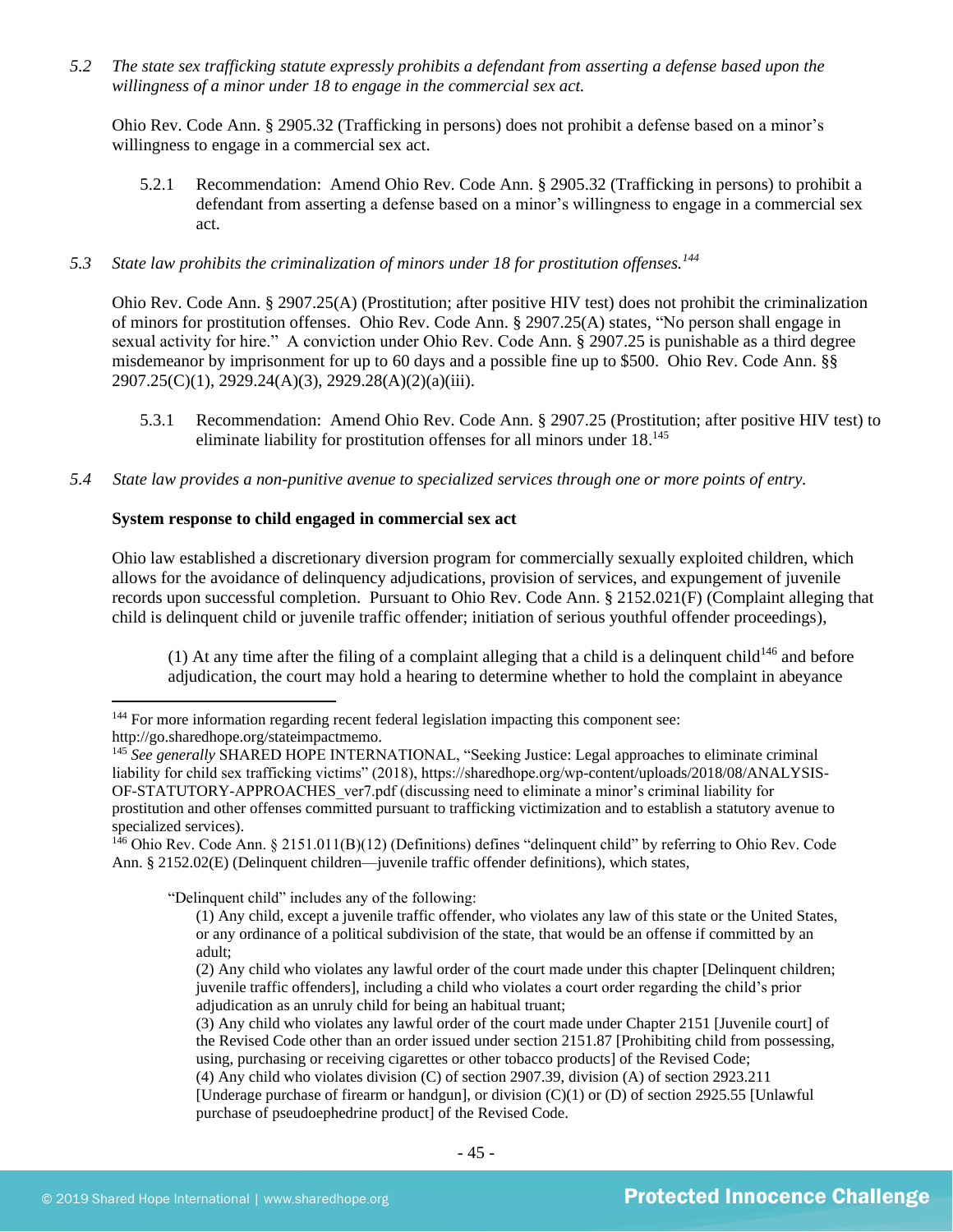pending the child's successful completion of actions that constitute a method to divert the child from the juvenile court system if the child agrees to the hearing and either of the following applies:

(a) The act charged would be a violation of section 2907.24 [Soliciting; after positive HIV test; driver's license suspension], 2907.241 [Loitering to engage in solicitation], or 2907.25 [Prostitution] of the Revised Code if the child were an adult.

(b) The court has reason to believe that the child is a victim of a violation of section 2905.32

[Trafficking in Persons] of the Revised Code, regardless of whether any person has been convicted of a violation of that section or of any other section for victimizing the child, and the act charged is related to the child's victimization.

(2) The prosecuting attorney has the right to participate in any hearing held under division  $(F)(1)$  of this section, to object to holding the complaint that is the subject of the hearing in abeyance, and to make recommendations related to diversion actions. No statement made by a child at a hearing held under division  $(F)(1)$  of this section is admissible in any subsequent proceeding against the child.

(3) If either division  $(F)(1)(a)$  or (b) of this section applies, the court shall promptly appoint a guardian ad litem for the child. The court shall not appoint the child's attorney as guardian ad litem. If the court decides to hold the complaint in abeyance, the guardian ad litem shall make recommendations that are in the best interest of the child to the court.

(4) If after a hearing the court decides to hold the complaint in abeyance, the court may make any orders regarding placement, services, supervision, diversion actions, and conditions of abeyance, including, but not limited to, engagement in trauma-based behavioral health services or education activities, that the court considers appropriate and in the best interest of the child. The court may hold the complaint in abeyance for up to ninety days while the child engages in diversion actions. If the child violates the conditions of abeyance or does not complete the diversion actions to the court's satisfaction within ninety days, the court may extend the period of abeyance for not more than two additional ninety-day periods.

(5) If the court holds the complaint in abeyance and the child complies with the conditions of abeyance and completes the diversion actions to the court's satisfaction, the court shall dismiss the complaint and order that the records pertaining to the case be expunged immediately. If the child fails to complete the diversion actions to the court's satisfaction, the court shall proceed upon the complaint.

Although a court may order specialized services in conjunction with diversion pursuant to Ohio Rev. Code Ann. § 2152.021(F)(4), child sex trafficking victims must endure a juvenile justice response in order to access such services.

## **Summary**

Ohio law does not require the availability of specialized services for all child sex trafficking victims. However, minor victims who are referred to and participate in the state's Safe Harbor diversion program may receive services and care that is appropriate to address their trafficking victimization.

- 5.4.1 Recommendation: Amend Ohio's response to direct child sex trafficking victims away from the juvenile justice system and to specialized services.<sup>147</sup>
- *5.5 Child sex trafficking is identified as a type of abuse and neglect within child protection statutes. 148*

The definition of an "abused child" does not include child victims of sex trafficking. Ohio Rev. Code Ann. § 2151.031 (Abused child defined) states,

<sup>148</sup> For more information regarding recent federal legislation impacting this component see: http://go.sharedhope.org/stateimpactmemo.

<sup>&</sup>lt;sup>147</sup> The recommendation in this section is predicated upon the recommendation in 5.1 being simultaneously or previously enacted.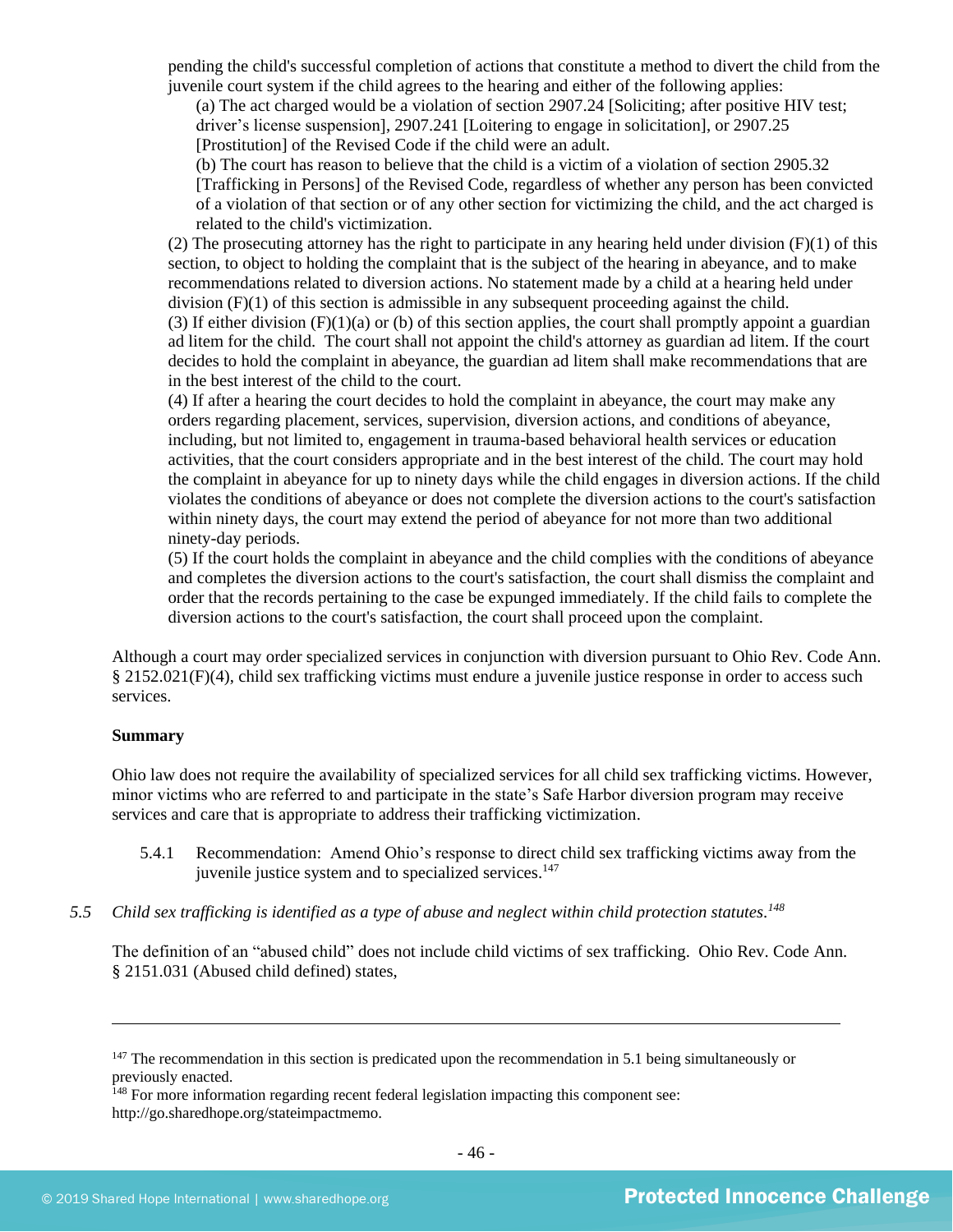As used in this chapter, an "abused child" includes any child who:

(A) Is the victim of "sexual activity" as defined under Chapter 2907 [Sex offenses] of the Revised Code, where such activity would constitute an offense under that chapter, except that the court need not find that any person has been convicted of the offense in order to find that the child is an abused child;

(B) Is endangered as defined in section 2919.22 [Endangering children] of the Revised Code, except that the court need not find that any person has been convicted under that section in order to find that the child is an abused child;

. . . .

While Ohio's CSEC laws are located throughout chapter 2907 entitled "Sex Offenses," Ohio Rev. Code Ann. § 2905.32 (Trafficking in Persons) is not. Thus, while commercially sexually exploited children are considered abused children under Ohio Rev. Code Ann. § 2151.031(A), child victims of sex trafficking are not provided the same protections and services.

Ohio Rev. Code Ann. § 2151.03(A) (Neglected child defined; failure to provide medical or surgical care for religious reasons; duty to report child abuse) defines a "neglected child" as one,

(2) Who lacks adequate parental care because of the faults or habits of the child's parents, guardian, or custodian;

(3) Whose parents, guardian, or custodian neglects the child or refuses to provide proper or necessary subsistence, education, medical or surgical care or treatment, or other care necessary for the child's health, morals, or wellbeing;

. . .

. . . .

(6) Who, because of the omission of the child's parents, guardian, or custodian, suffers physical or mental injury that harms or threatens to harm the child's health or welfare; (7) Who is subjected to out-of-home care child neglect.

- 5.5.1 Recommendation: Amend Ohio Rev. Code Ann. § 2151.031 (Abused child defined) to include minors victimized under Ohio Rev. Code Ann. § 2905.32 (Trafficking in persons).
- *5.6 The definition of "caregiver" or another related term in the child welfare statutes is not a barrier to a sex trafficked child accessing the protection of child welfare.*

The definition of an abused child<sup>149</sup> under Ohio Rev. Code Ann. § 2151.031(A) (Abused child defined), which applies to victims of commercial sexual exploitation of children (CSEC) offenses, does not specify

<sup>149</sup> Ohio Rev. Code Ann. § 2151.031 (Abused child defined), states:

As used in this chapter, an "abused child" includes any child who:

<sup>(</sup>A) Is the victim of "sexual activity" as defined under Chapter 2907. of the Revised Code, where such activity would constitute an offense under that chapter, except that the court need not find that any person has been convicted of the offense in order to find that the child is an abused child; (B) Is endangered as defined in section 2919.22 of the Revised Code, except that the court need not find that any person has been convicted under that section in order to find that the child is an abused child;

<sup>(</sup>C) Exhibits evidence of any physical or mental injury or death, inflicted other than by accidental means, or an injury or death which is at variance with the history given of it. Except as provided in division (D) of this section, a child exhibiting evidence of corporal punishment or other physical disciplinary measure by a parent, guardian, custodian, person having custody or control, or person in loco parentis of a child is not an abused child under this division if the measure is not prohibited under section 2919.22 of the Revised Code.

<sup>(</sup>D) Because of the acts of his parents, guardian, or custodian, suffers physical or mental injury that harms or threatens to harm the child's health or welfare.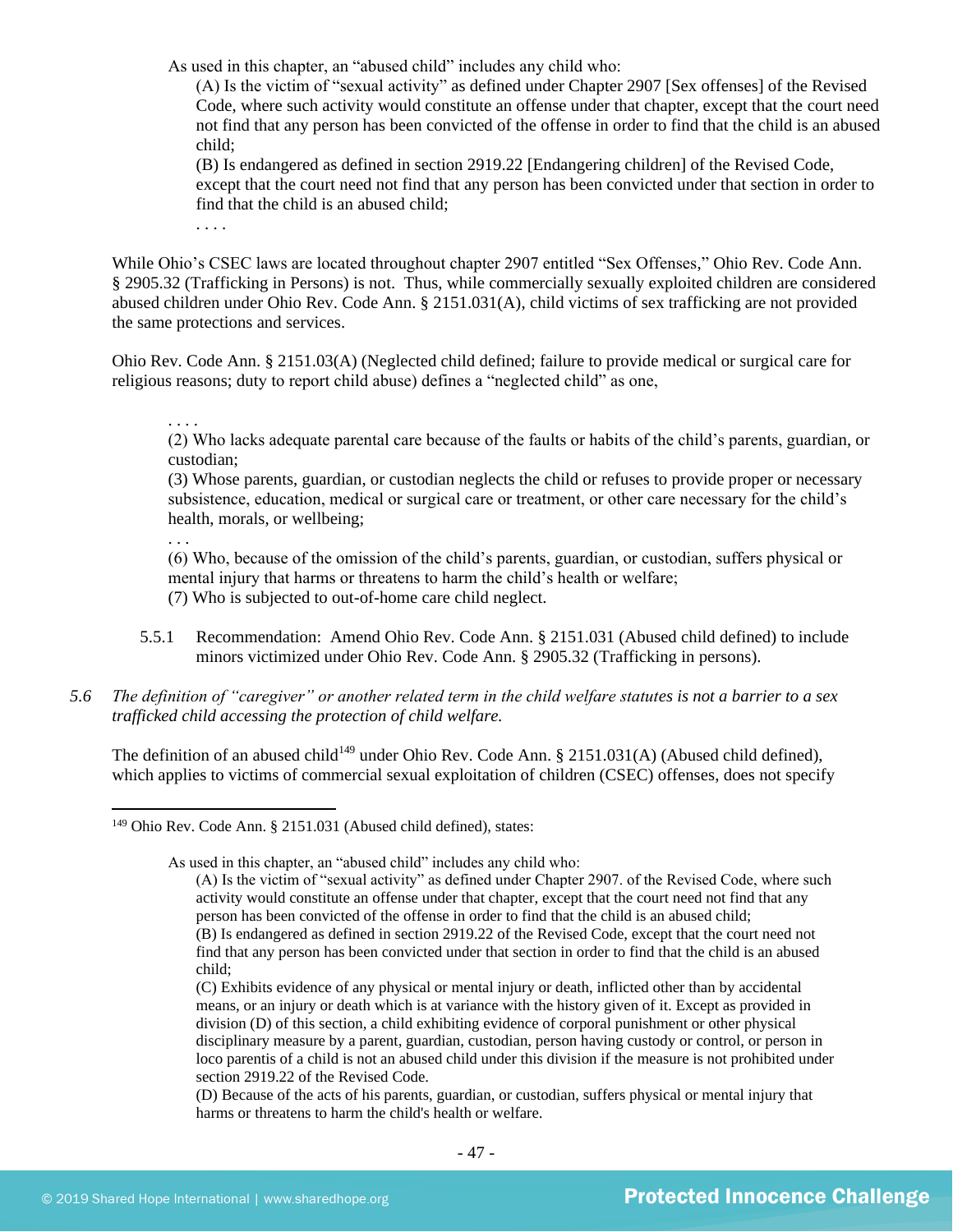that the abusive conduct be committed by a parent, guardian or custodian and provides that "the court need not find that any person has been convicted of the offense in order to find that the child is an abused child." Abuse by a parent, guardian or custodian appears to be separately addressed under Ohio Rev. Code Ann. § 2151.031(D) which applies to a child who "[b]ecause of the acts of his parents, guardian, or custodian, suffers physical or mental injury that harms or threatens to harm the child's health or welfare."

Moreover, Ohio Rev. Code Ann. § 5153.16(A) (Duties of agency) states,

Except as provided in section 2151.422 of the Revised Code, in accordance with rules adopted under section 5153.166 of the Revised Code, and on behalf of children in the county whom the public children services agency considers to be in need of public care or protective services, the public children services agency shall do all of the following:

(1) Make an investigation concerning any child alleged to be an abused, neglected, or dependent child;

. . . .

(3) Accept custody of children committed to the public children services agency by a court exercising juvenile jurisdiction;

(4) Provide such care as the public children services agency considers to be in the best interests of any child adjudicated to be an abused, neglected, or dependent child the agency finds to be in need of public care or service . . . .

Therefore, child victims of commercial sexual exploitation are eligible to receive child welfare protection and services irrespective of the perpetrator of the abuse.

*5.7 Crime victims' compensation is specifically available to a child victim of sex trafficking or commercial sexual exploitation of children (CSEC).* 

Ohio Rev. Code Ann. § 2743.52(A), (B) (Attorney general to determine reparations awards; OVI findings not lawful evidence) provides for victim compensation, stating,

(A) The attorney general shall make awards of reparations for economic loss arising from criminally injurious conduct,<sup>150</sup> if satisfied by a preponderance of the evidence that the requirements for an award of reparations have been met.

(B) A court of claims panel of commissioners or a judge of the court of claims has appellate jurisdiction to order awards of reparations for economic loss arising from criminally injurious conduct, if satisfied by a preponderance of the evidence that the requirements for an award of reparations have been met.

(E) Is subjected to out-of-home care child abuse.

(2) For purposes of any person described in division  $(A)(2)$  of this section, any conduct that occurs or is attempted in another state, district, territory, or foreign country; poses a substantial threat of personal injury or death; and is punishable by fine, imprisonment, or death, or would be punishable but for the fact that the person engaging in the conduct lacked capacity to commit the crime under the laws of the state, district, territory, or foreign country in which the conduct occurred or was attempted . . . .

. . . .

<sup>&</sup>lt;sup>150</sup> "Criminally injurious conduct" is defined under Ohio Rev. Code Ann. § 2743.51(C) (Reparation award to victim of crime definitions" as,

<sup>(1)</sup> For the purpose of any person described in  $(A)(1)$  of this section, any conduct that occurs or is attempted in this state; poses a substantial threat of personal injury or death; and is punishable by fine, imprisonment, or death, or would be so punishable but for the fact that the person engaging in the conduct lacked capacity to commit the crime under the laws of this state . . . .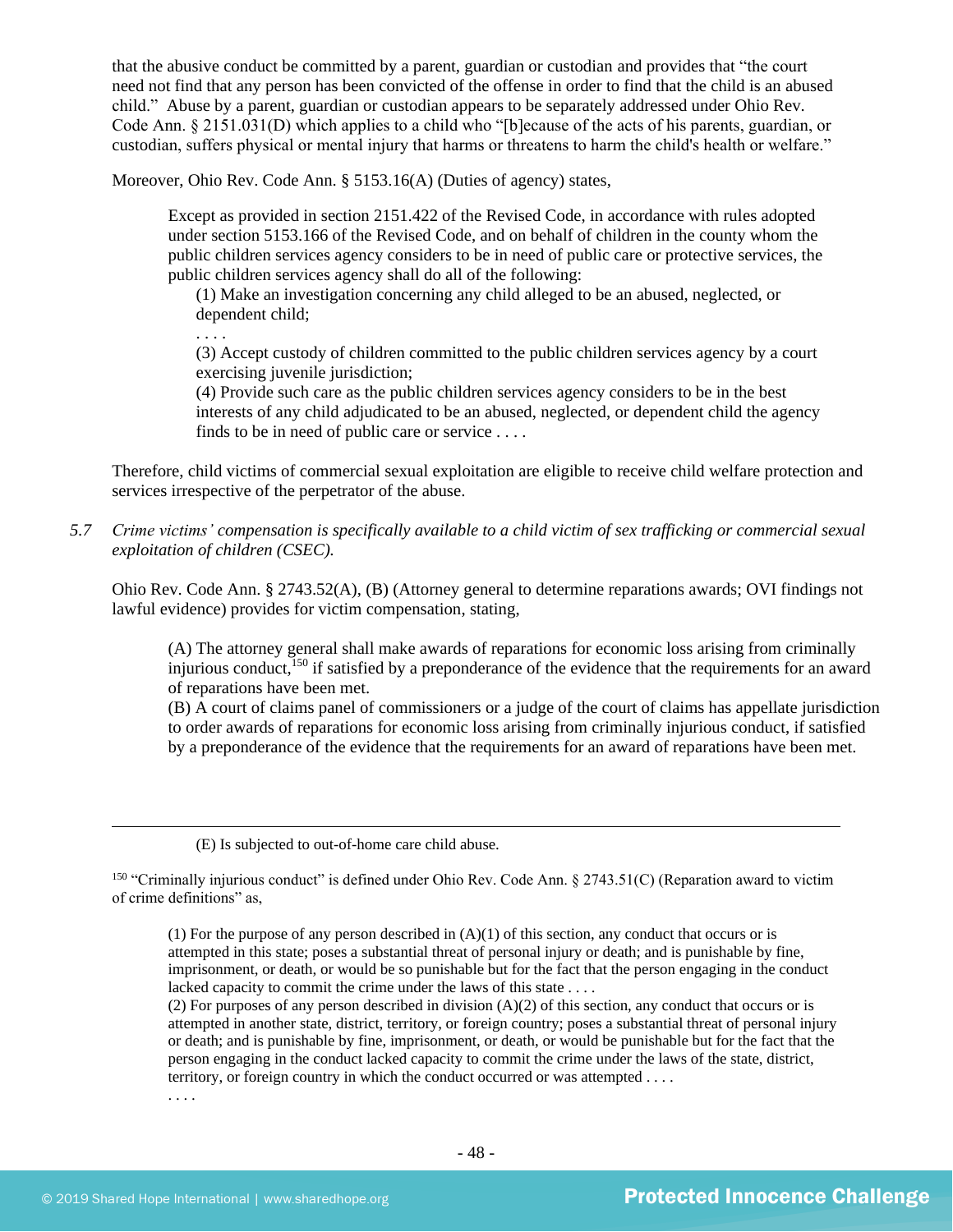(C) A decision of the attorney general, an order of a court of claims panel of commissioners, or the judgment of a judge of the court of claims concerning an OVI violation shall not be used as the basis for any civil or criminal action and shall not be admissible as evidence in any civil or criminal proceeding.

A victim of Ohio Rev. Code Ann. § 2905.32 (Trafficking in persons) and Ohio's CSEC laws should fall within the definition of a victim and a "claimant"<sup>151</sup> used within Ohio's laws regarding crime victims' compensation.

Although Ohio Rev. Code Ann. § 2743.60 (Grounds for denial of claim or reduction of award; limit on aggregate awarded) contains certain ineligibility criteria that could bar victims from receiving compensation, such criteria do not pertain to minor victims of sex trafficking. "Nothing in [2743.60] shall be construed to prohibit an award to a claimant whose claim is based on the claimant's being a victim of a violation of section 2905.32 of the Revised Code if the claimant was less than eighteen years of age when the criminally injurious conduct occurred." Ohio Rev. Code Ann. § 2743.60(J).

However, the statute contains certain ineligibility criteria that could bar victims of Ohio's other CSEC laws from receiving compensation. Ohio Rev. Code Ann. § 2743.60(B)(1)(a) (Grounds for denial of claim or reduction of award; limit on aggregate awarded) prohibits a victim from receiving compensation where the victim was "an accomplice of the offender who committed the criminally injurious conduct, or the award would unjustly benefit the offender or accomplice," while Ohio Rev. Code Ann. § 2743.60(A) prohibits an award where the victim fails to report the crime to law enforcement. Additionally, Ohio Rev. Code Ann. § 2743.60(C) authorizes the denial or reduction of a claim for compensation where the victim did not fully cooperate with law enforcement.

A claim also may be denied or reduced based on a finding of the victim's contributory misconduct. Ohio Rev. Code Ann. § 2743.60(F). Ohio Rev. Code Ann. § 2743.51(M) (Definitions) defines "contributory misconduct" as "any conduct of the claimant . . . that is unlawful or intentionally tortious and that, without regard to the conduct's proximity in time or space to the criminally injurious conduct, has a causal relationship to the criminally injurious conduct that is the basis of the claim."

Additionally, Ohio Rev. Code Ann. § 2743.56(B) (Applications for award of reparations) removes the time limit for filing an application for an award, stating, "All applications for an award of reparations may be filed at any time after the occurrence of the criminally injurious conduct."

## *5.8 Victim-friendly procedures and protections are provided in the trial process for minors under 18.*

Some victim-friendly criminal justice procedures or protections may be afforded to victims of Ohio Rev. Code Ann. § 2905.32 (Trafficking in persons) and Ohio's CSEC laws.

Ohio Rev. Code Ann. § 2945.481(A), (B) (Deposition of child victim; videotaping; testimony taken outside courtroom and televised into it or replayed in courtroom) permits a victim of certain offenses, including Ohio Rev. Code Ann. § 2907.21 (Compelling prostitution), § 2907.321 (Pandering obscenity involving a minor), § 2905.32 (Trafficking in persons), or § 2907.322 (Pandering sexually oriented material involving a minor), who is under 13 to provide testimony via a deposition, which may be videotaped. Similarly, under Ohio Rev. Code

<sup>&</sup>lt;sup>151</sup> Ohio Rev. Code Ann. § 2743.51(A)(1)(a) (Reparation award to victim of crime definitions) defines a "claimant" as

<sup>(1)</sup> Any of the following persons who claim an award of reparations under sections 2743.51 to 2743.72 of the Revised Code:

<sup>(</sup>a) A victim who was one of the following at the time of the criminally injurious conduct:

<sup>(</sup>i) A resident of the United States;

<sup>(</sup>ii) A resident of a foreign country the laws of which permit residents of this state to recover compensation as victims of offenses committed in that country.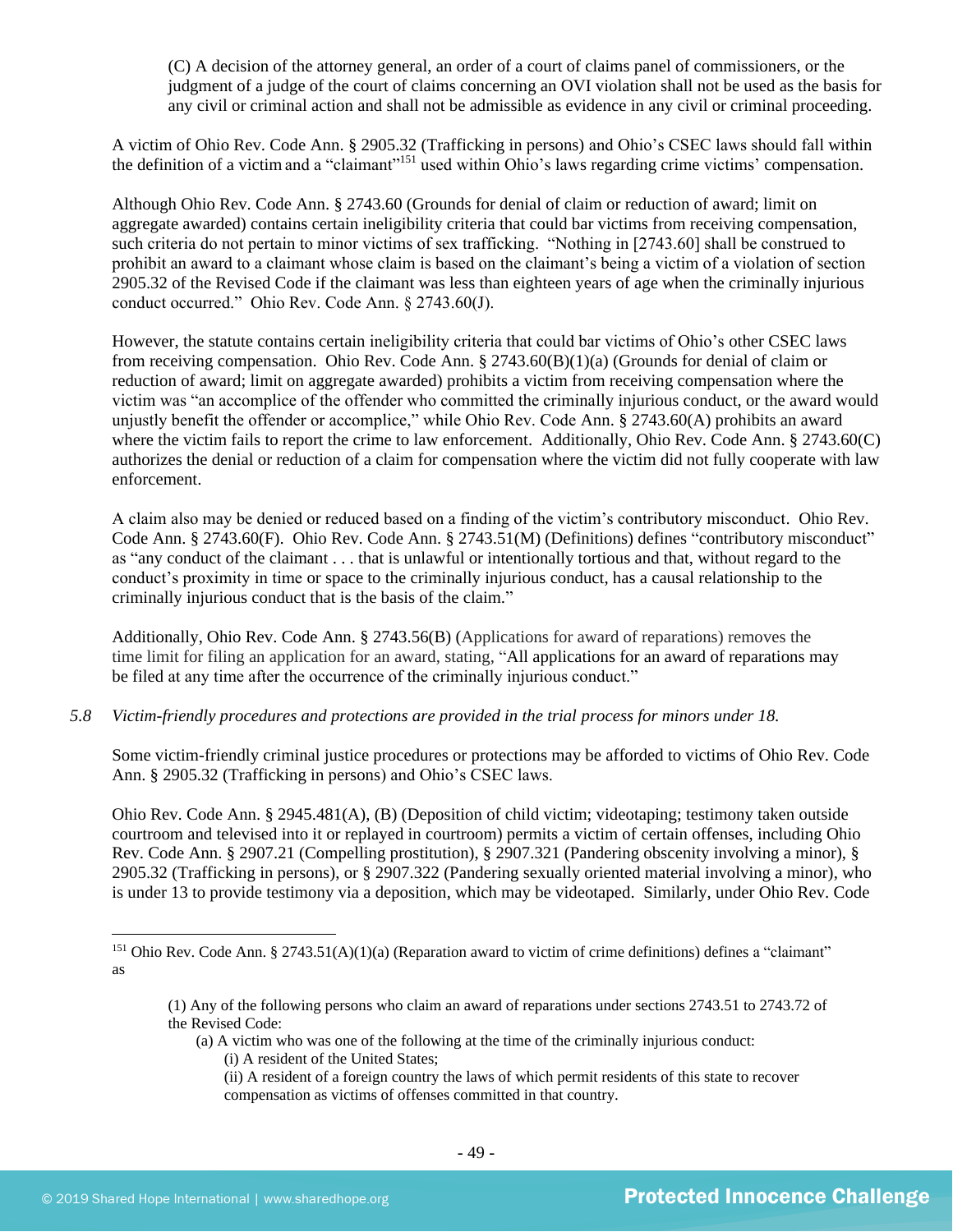Ann. § 2945.481(C)–(E), under specified circumstances, the judge may permit victims of the same crimes who are under 13 years old to give testimony via closed-circuit television or videotaped testimony.

As an additional protective measure, Ohio Rev. Code Ann. § 111.42 (Address confidentiality for victims of certain personal crimes) permits a person identified as a victim of human trafficking to receive a confidential address designated by the secretary of state, but several ineligibility criteria could hinder access. Ohio Rev. Code Ann. § 111.42 states,

(A) A person to whom all of the following applies may apply to the secretary of state with the assistance of an application assistant to become a participant in the address confidentiality program, in which an address designated by the secretary of state serves as the person's address or the address of the minor, incompetent, or ward on whose behalf the person is applying:

(1) The applicant is an adult who is applying on behalf of the person's self or is a parent or guardian applying on behalf of a minor, incompetent, or ward.

(2) The applicant or the minor, incompetent, or ward, as applicable, resides, works, or attends a school or an institution of higher education in this state.

(3) The applicant or the minor, incompetent, or ward, as applicable, is changing residence. (4) The applicant fears for the safety of the applicant, a member of the applicant's household, or the minor, incompetent, or ward on whose behalf the application is made because the applicant, household member, minor, incompetent, or ward is a victim of . . . human trafficking, trafficking in persons, rape, or sexual battery.

(5) The applicant or the minor, incompetent, or ward, as applicable, is not a tier I sex offender/child-victim offender, a tier II sex offender/child-victim offender, or a tier III sex offender/child-victim offender.

(B) . . . The application shall contain all of the following:

(1) A notarized statement by the applicant that the applicant fears for the safety of . . . the minor . . . because . . . the minor is a victim of . . . human trafficking, trafficking in persons, rape, or sexual battery.

. . . .

Additionally, Ohio Rev. Code Ann. § 2937.11(D) (Conduct of preliminary hearing) provides,

(1) (a) In a case involving an alleged violation of section 2905.32 of the Revised Code, upon motion of the prosecution, the testimony of the victim at the preliminary hearing may be taken in a place or room other than the room in which the preliminary hearing is being conducted and be televised, by closed circuit equipment, into the room in which the preliminary hearing is being conducted, to be viewed by the accused and any other persons who are not permitted in the room in which the testimony is to be taken but who would have been present during the testimony of the victim had it been given in the room in which the preliminary hearing is being conducted. Except for good cause shown, the prosecution shall file a motion under this division at least seven days before the date of the preliminary hearing. (2) For purposes of division (D)(1) of this section, a judge or magistrate may order the testimony of a victim to be taken at a place or room outside the room in which the preliminary hearing is being conducted if the judge or magistrate determines that the victim is unavailable to testify in the room in the physical presence of the accused due to one or more of the following:

(a) The inability of the victim to communicate about the alleged offense because of extreme fear, severe trauma, or another similar reason;

(b) The substantial likelihood that the victim will suffer serious emotional trauma from so testifying;

(c) The victim is at a hospital for care and treatment for any physical, mental, or emotional injury suffered by reason of the alleged offense.

While Ohio has "rape shield" provisions for victims of Ohio Rev. Code Ann. § 2907.02(D) (Rape) or § 2907.05(E) (Gross sexual imposition), which prohibit the admission of evidence of the victim's sexual history unless such evidence is needed to show "the origin of semen, pregnancy, or disease, or the victims past sexual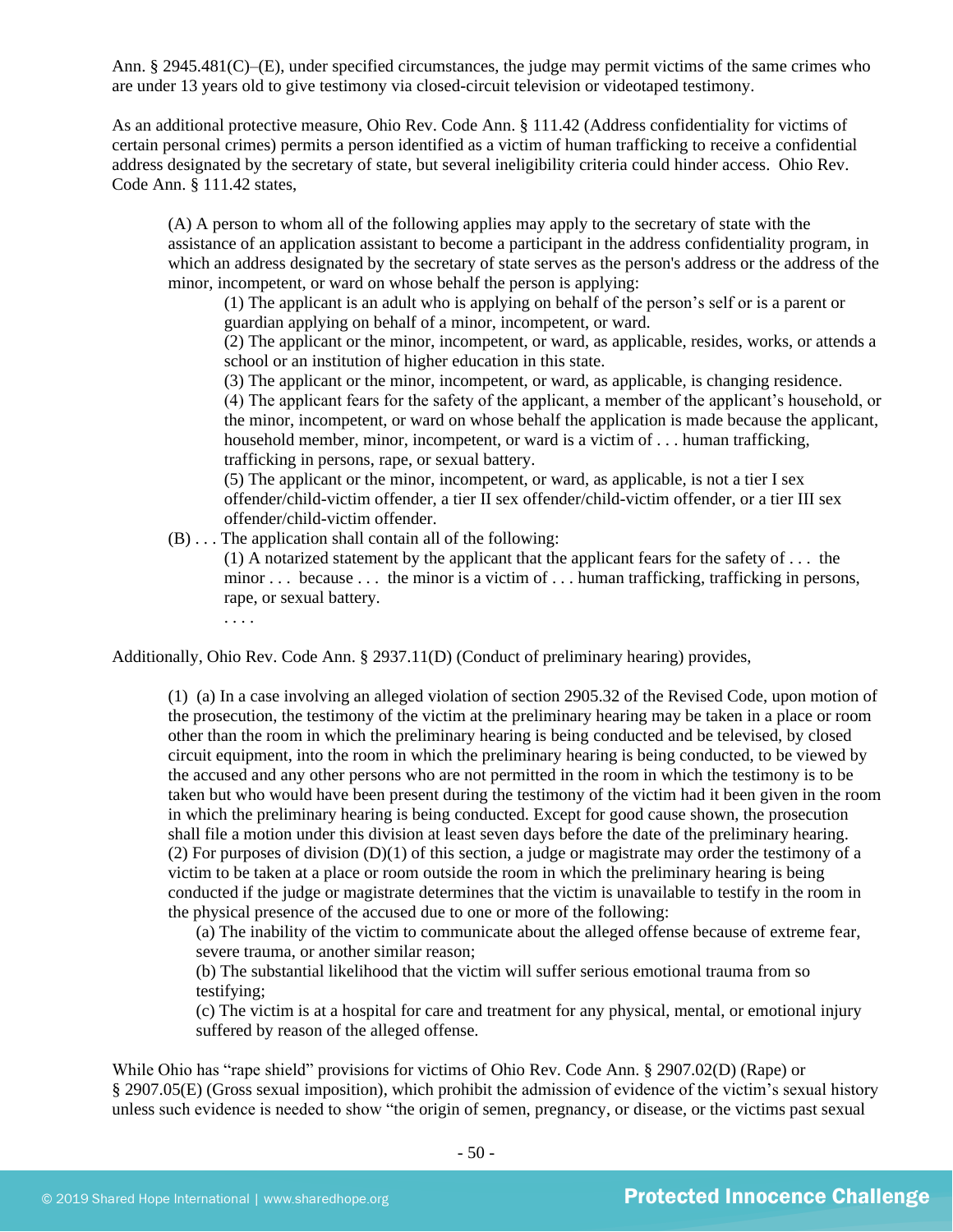history with the offender,"<sup>152</sup> these protections are not available to victims of Ohio Rev. Code Ann. § 2905.32 (Trafficking in persons) and Ohio's CSEC laws unless their offenders are prosecuted under Ohio Rev. Code Ann. § 2907.02 or § 2907.05. As an added protection, victims of Ohio Rev. Code Ann. § 2907.05 or § 2907.02 may receive court-appointed counsel. Ohio Rev. Code Ann. §§ 2907.05(G), 2907.02(F). Moreover, Ohio Rev. Code Ann. § 2907.26(A)–(C) (Rules of evidence in prostitution cases) states,

(A) In any case in which it is necessary to prove that a place is a brothel, evidence as to the reputation of such place and as to the reputation of the persons who inhabit or frequent it, is admissible on the question of whether such place is or is not a brothel.

(B) In any case in which it is necessary to prove that a person is a prostitute, evidence as to the reputation of such person is admissible on the question of whether such person is or is not a prostitute. (C) In any prosecution for a violation of sections 2907.21 to 2907.25 of the Revised Code, proof of a prior conviction of the accused of any such offense or substantially equivalent offense is admissible in support of the charge.

Victims of Ohio Rev. Code Ann. § 2905.32 (Trafficking in persons) and Ohio's CSEC laws will be afforded those rights generally afforded to crime victims. Under Ohio Rev. Code Ann. § 2930.04 (Information to be given to victim by investigating law enforcement agency), a victim is entitled to information regarding counseling, housing, victim compensation, information about protection orders, and contact information for law enforcement. Pursuant to Ohio Rev. Code Ann. § 2930.07 (Concealment of victim's or representative's address, telephone number and similar identifying facts), in certain circumstances the court may keep the victim's personal information confidential. Under Ohio Rev. Code Ann. § 2930.10 (Minimization of unwanted contact between prosecution and defense sides), the court shall minimize contact between the victim and the offender and provide a separate waiting area for the victim in order to protect the victim.

*5.9 Child sex trafficking victims may vacate delinquency adjudications and expunge related records for prostitution and other offenses arising from trafficking victimization, without a waiting period. 153*

Ohio law allows child sex trafficking victims to expunge juvenile records for prostitution-related offenses without a waiting period, and an adjudication will be vacated automatically upon record expungement. Thus, both protections are available to a victim immediately and within a single proceeding.

Pursuant to Ohio Rev. Code Ann. § 2151.358(E) (Expungement of records),

a person who has been adjudicated a delinquent child for having committed an act that would be a violation of section 2907.24 [Soliciting; after positive HIV test; driver's license suspension], 2907.241 [Loitering to engage in solicitation], or 2907.25 [Prostitution] of the Revised Code if the child were an adult may apply to the adjudicating court for the expungement of the record of adjudication if the person's participation in the act was a result of the person having been a victim of human trafficking. The application shall be made in the same manner as an application for expungement under section 2953.38 of the Revised Code, and all of the provisions of that section shall apply to the expungement procedure.

Accordingly, Ohio Rev. Code Ann. § 2953.38(B) (Expungement of certain crimes for victims of human trafficking) governs the procedure for expunging juvenile records related to trafficking victimization. Under Ohio Rev. Code Ann. § 2953.38(B), an application for expungement may be filed immediately. Ohio Rev. Code Ann. § 2953.38(F) further provides that if the court finds

<sup>&</sup>lt;sup>152</sup> Additionally, this evidence it admissible "only to the extent that the court finds that the evidence is material to a fact at issue in the case and that its inflammatory or prejudicial nature does not outweigh its probative value." Ohio Rev. Code Ann. §§ 2907.02(D), 2907.05(E).

 $153$  The analysis in this section is predicated upon the recommendation in 5.1 being simultaneously or previously enacted.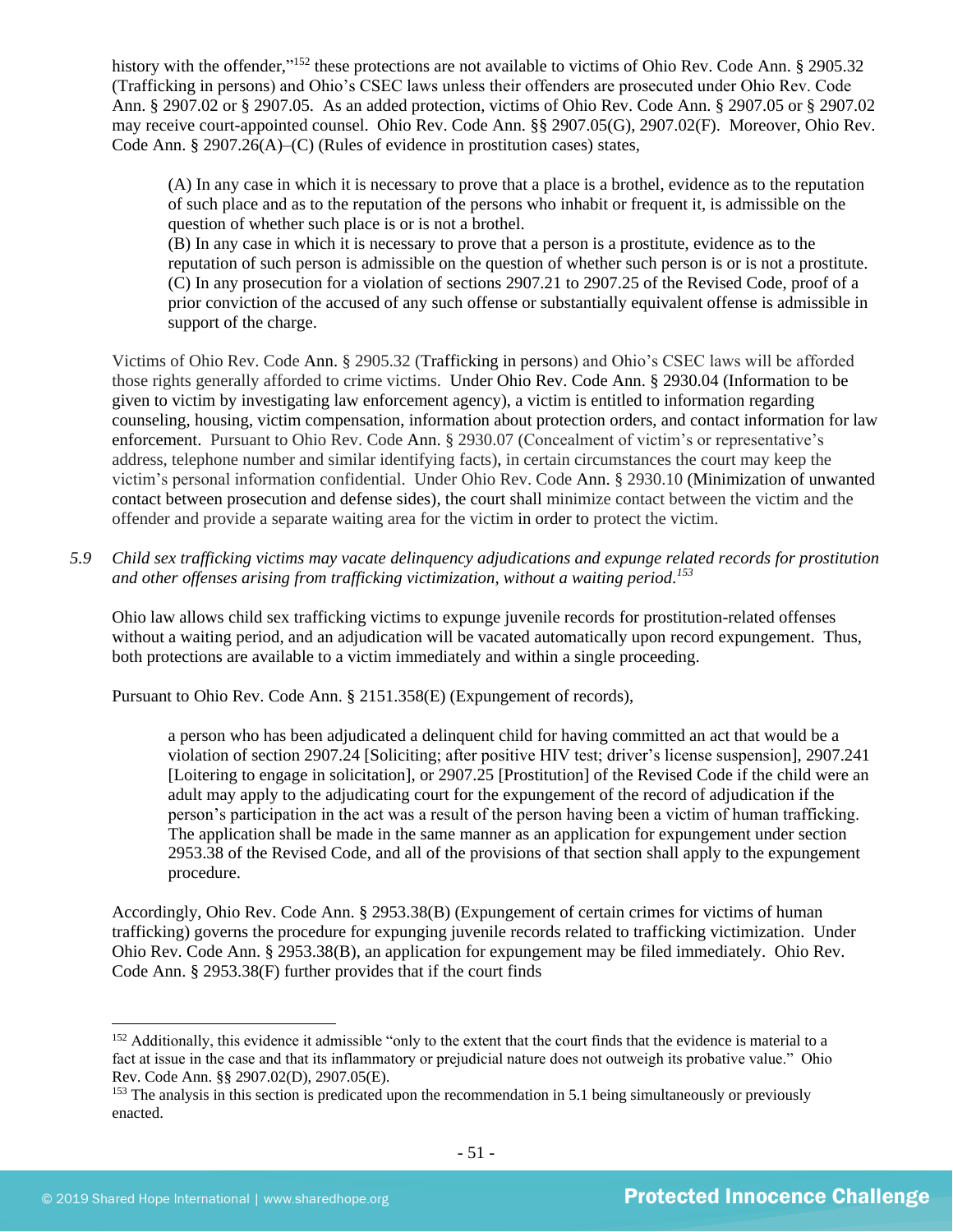the applicant has demonstrated by a preponderance of the evidence that the applicant's participation in the offense that is the subject of the application was the result of the applicant having been a victim of human trafficking, and, if the offense that is the subject of the application is a felony of the first or second degree, after consideration of the factors required under division  $(E)(2)$  of this section, it finds that the interests of the applicant in having the record of conviction of that offense expunged are not outweighed by any legitimate needs of the government to maintain that record of conviction, the court shall grant the application and order that the record of conviction be expunged.

Upon record expungement, Ohio Rev. Code Ann. § 2953.38(G)(2) states that "[t]he proceedings in the case that is the subject of an order of expungement issued under subdivision (F) of this section shall be considered not to have occurred and the conviction of the person who is the subject of the proceedings shall be expunged." Accordingly, a delinquency adjudication would likewise be vacated automatically upon granting an application for expungement under Ohio Rev. Code Ann. § 2151.358(E).

However, Ohio Rev. Code Ann. § 2151.358(E) applies only to violations of Ohio's prostitution-related offenses, foreclosing the law's applicability to other offenses related to trafficking victimization.

Ohio law provides other avenues to record expungement as well. In cases where the court holds a complaint of delinquency in abeyance because the complaint alleges prostitution-related offenses or the court believes the minor is a victim of trafficking under Ohio Rev. Code Ann. § 2905.32 (Trafficking in persons), all records pertaining to the case would be expunged immediately upon successful completion of diversionary actions. Ohio Rev. Code Ann. § 2152.021(F)(1)–(6) (Complaint alleging that child is delinquent child or juvenile traffic offender; initiation of serious youthful offender proceedings).

For non-prostitution related records, Ohio Rev. Code Ann. § 2151.356(B)(1)(e) (Procedure for sealing records of alleged and adjudicated delinquent and unruly children and adjudicated juvenile traffic offenders) orders the juvenile court to seal the records of a child adjudicated an unruly child who has turned 18 and is "not under the jurisdiction of the court in relation to a complaint alleging the person to be a delinquent child," while Ohio Rev. Code Ann.  $\S 2151.356(C)(1)$  authorizes the court, in its discretion, to seal the records of a child adjudicated a delinquent child, if "the person is not under the jurisdiction of the court in relation to a complaint alleging the person to be a delinquent child." The court may consider whether to seal the records within 2 years from the later of "[t]he termination of any order made by the court" related to the adjudication or "[t]he unconditional discharge of the person from the department of youth services" or another facility to which the child was committed. Ohio Rev. Code Ann.  $\S 2151.356(C)(1)(a)$ , (b). "[F]ive years after the court issues a sealing order or upon the twenty-third birthday of the person who is the subject of the sealing order, whichever is earlier," those records may be expunged. Ohio Rev. Code Ann. § 2151.358(A).

Because these laws mandate waiting periods, however, a child sex trafficking victim may face collateral consequences associated with having a juvenile record for a non-prostitution related offense.

- 5.9.1 Recommendation: Amend Ohio Rev. Code Ann. § 2151.358(E) (Expungement of records) to allow child sex trafficking victims to expunge juvenile records, and thereby vacate delinquency adjudications, for other offenses arising from trafficking victimization.<sup>154</sup>
- *5.10 Victim restitution and civil remedies for victims of domestic minor sex trafficking or commercial sexual exploitation of children (CSEC) are authorized by law.*

Ohio Rev. Code Ann. § 5101.87 creates a human trafficking victims' fund, "consisting of money seized in connection with a violation of section 2905.32 [Trafficking in persons], 2907.21 [Compelling prostitution], or 2907.22 [Promoting prostitution] of the Revised Code or acquired from the sale of personal effects, tools, or other property seized because the personal effects, tools, or other property were used in the commission of a

<sup>&</sup>lt;sup>154</sup> The recommendation in this component is predicated upon the recommendation in 5.1 being simultaneously or previously enacted.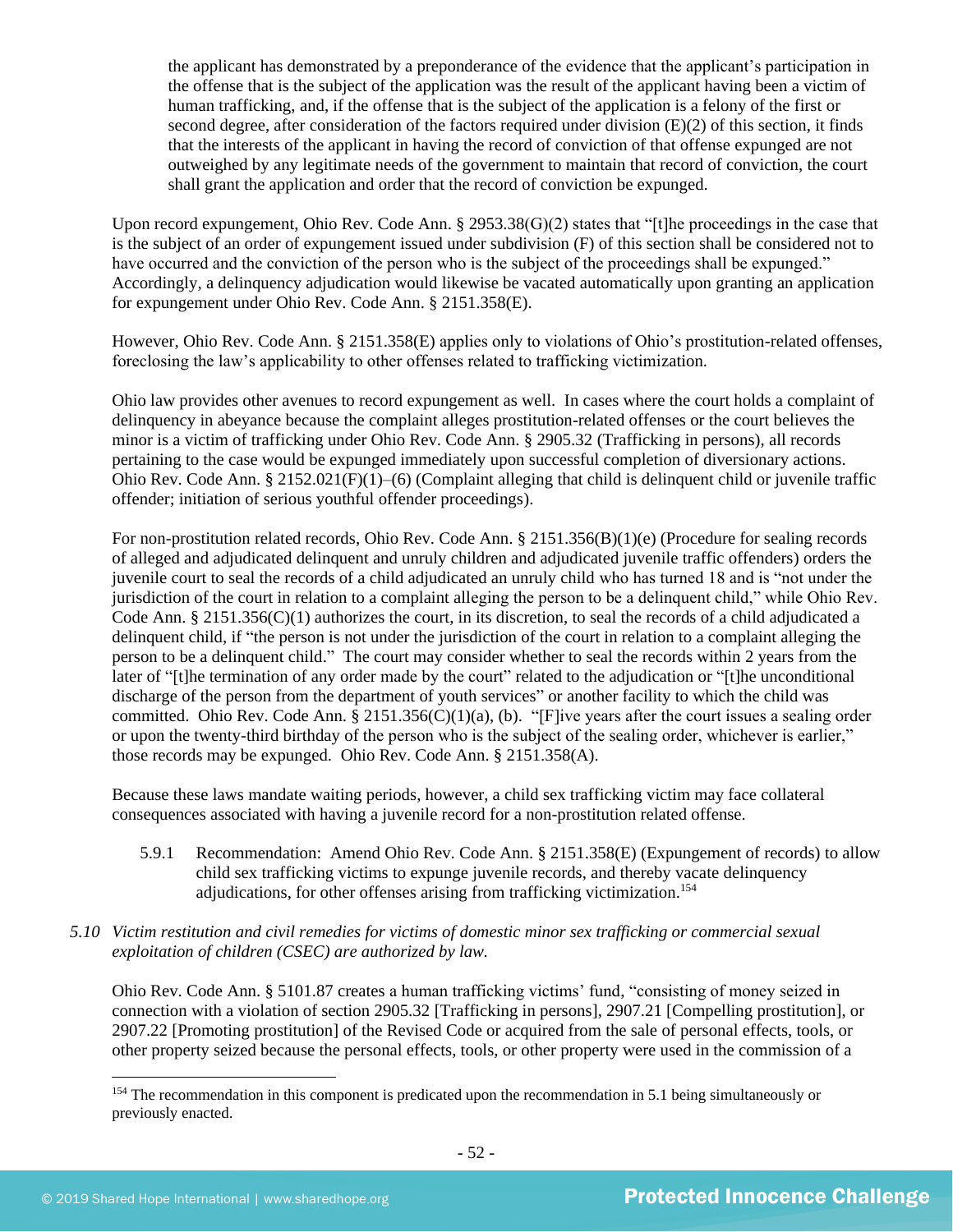violation of section 2905.32, 2907.21, or 2907.22 of the Revised Code or derived from the proceeds of the commission of a violation of section 2905.32, 2907.21, or 2907.22 of the Revised Code and deposited pursuant to section 2981.12 of the Revised Code and such other money as may be appropriated or contributed to the fund. Money in the fund shall be used for the sole purpose of treating, caring for, rehabilitating, educating, housing, and providing assistance for victims of trafficking in persons. The director of job and family services shall administer the fund." Furthermore, all money seized in connection to violations of Ohio Rev. Code Ann. § 2905.32, § 2907.21, or § 2907.22 will be deposited into the human trafficking fund. Ohio Rev. Code Ann. § 2981.12(A)(8).

Under Ohio Rev. Code Ann. § 2929.18(B)(8)(a) (Financial sanctions; restitution; reimbursements), victims whose offenders are convicted of committing an offense in furtherance of human trafficking under Ohio Rev. Code Ann. § 2941.1422 (Human trafficking specification) shall receive restitution. Ohio Rev. Code Ann.  $§$  2929.18(B)(8)(a)<sup>155</sup> states,

If an offender who is convicted of or pleads guilty to a violation of section 2905.01 [Kidnapping], 2905.02 [Abduction], 2907.21 [Compelling prostitution], 2907.22 [Promoting prostitution], or 2923.32 [Engaging in a pattern of corrupt activity; forfeiture], division (A)(1) or (2) of section 2907.323 [Illegal use of a minor in nudity-oriented material or performance] involving a minor, or division (B)(1), (2), (3), (4), or (5) of section 2919.22 [Endangering children] of the Revised Code also is convicted of or pleads guilty to a specification of the type described in section 2941.1422 [Human trafficking specification] of the Revised Code that charges that the offender knowingly committed the offense in furtherance of human trafficking, the sentencing court shall sentence the offender to a financial sanction of restitution by the offender to the victim or any survivor of the victim, with the restitution including the costs of housing, counseling, and medical and legal assistance incurred by the victim as a direct result of the offense and the greater of the following:

(i) The gross income or value to the offender of the victim's labor or services;

(ii) The value of the victim's labor as guaranteed under the minimum wage and overtime provisions of the "Federal Fair Labor Standards Act of 1938," 52 Stat. 1060, 20 U.S.C. 207, and state labor laws.

Victims whose offenders are convicted of other crimes also may receive restitution under Ohio Rev. Code Ann. § 2929.18(A)(1) which states,

[T]he court imposing a sentence upon an offender for a felony may sentence the offender to any financial sanction or combination of financial sanctions authorized under this section . . . .

(1) Restitution by the offender to the victim of the offender's crime or any survivor of the victim, in an amount based on the victim's economic loss. If the court imposes restitution, the court shall order that the restitution be made to the victim in open court, to the adult probation department that serves the county on behalf of the victim, to the clerk of courts, or to another agency designated by the court. If the court imposes restitution, at sentencing, the court shall determine the amount of restitution to be made by the offender. If the court imposes restitution, the court may base the amount of restitution it orders on an amount recommended by the victim, the offender, a presentence investigation report, estimates or receipts indicating the cost of repairing or replacing property, and other information, provided that the amount the court orders as restitution shall not exceed the amount of the economic loss suffered by the victim as a direct and proximate result of the commission of the offense.

Additionally, pursuant to Ohio Rev. Code Ann. § 2307.51(A), "[a] victim of a violation of section 2905.32 of the Revised Code has and may commence a civil cause of action for compensatory and punitive damages against the trafficker for harm that resulted from the violation . . ." regardless of whether the trafficker was prosecuted or convicted. This is addition to any other cause of action. Ohio Rev. Code Ann. § 2307.51(B).

<sup>155</sup> *See supra* not[e 72.](#page-23-0)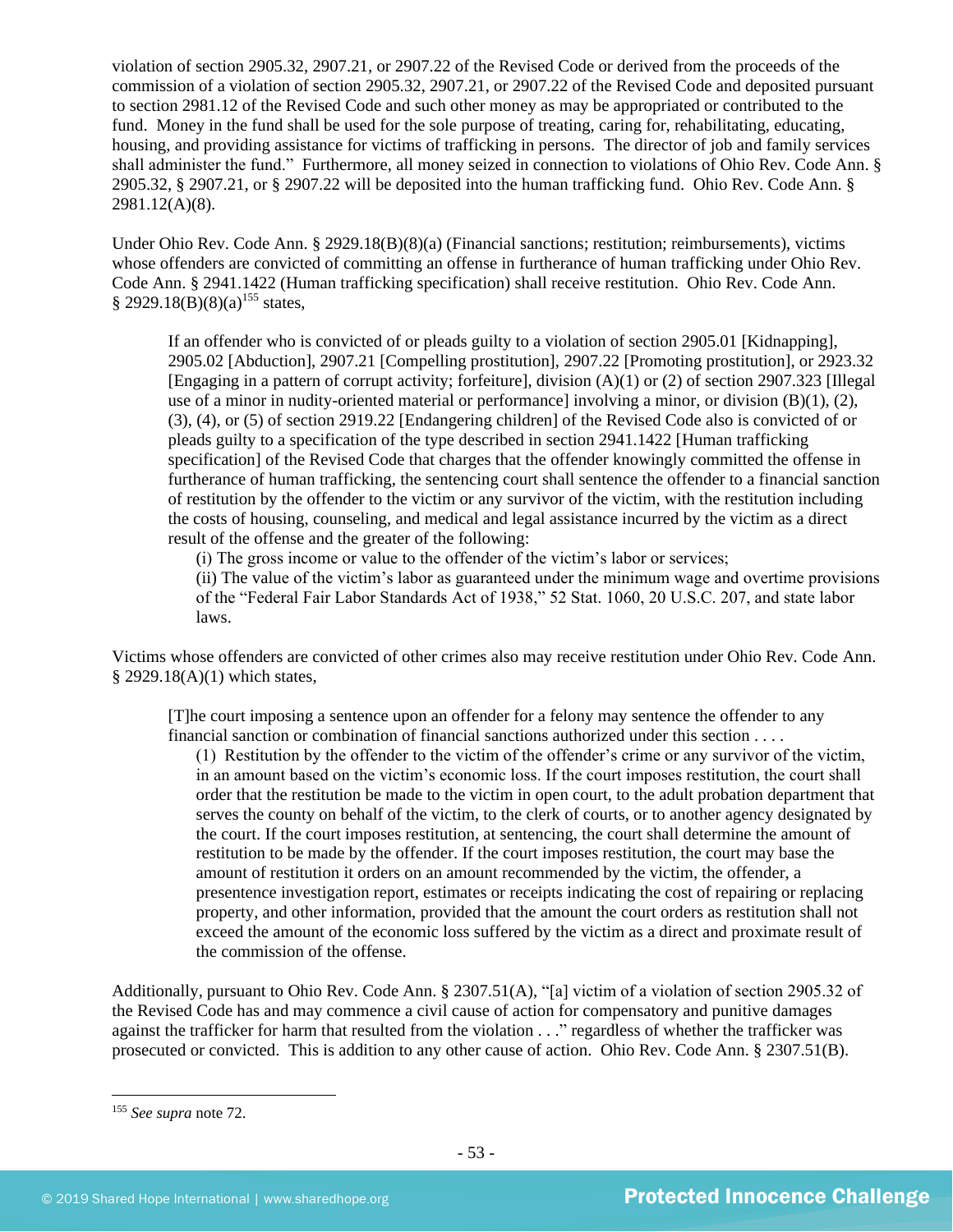Victims whose offenders are convicted of engaging in a pattern of corrupt activity under Ohio Rev. Code Ann. § 2923.32 may also be able to pursue civil remedies under Ohio Rev. Code Ann. § 2923.34(A), (E) (Civil proceedings for relief from violation; civil penalty) which states,

(A) Any person who is injured or threatened with injury by a violation of section 2923.32 of the Revised Code may institute a civil proceeding in an appropriate court seeking relief from any person whose conduct violated or allegedly violated section 2923.32 of the Revised Code or who conspired or allegedly conspired to violate that section, except that the pattern of corrupt activity alleged by an injured person or person threatened with injury shall include at least one incident other than a violation of division (A)(1) or (2) of section 1707.042 [Prohibited acts relating to control bids] or division (B), (C)(4), (D), (E), or (F) of section 1707.44 [Prohibited acts] of the Revised Code, of 18 U.S.C. 1341, 18 U.S.C. 1343, 18 U.S.C. 2314, or any other offense involving fraud in the sale of securities.

(E) In a civil proceeding under division (A) of this section, any person directly or indirectly injured by conduct in violation of section 2923.32 of the Revised Code or a conspiracy to violate that section . . . shall have a cause of action for triple the actual damages the person sustained . . . . Damages under this division may include, but are not limited to, competitive injury and injury distinct from the injury inflicted by corrupt activity.

*5.11 Statutes of limitations for civil and criminal actions for child sex trafficking or commercial sexual exploitation of children (CSEC) offenses are eliminated or lengthened to allow prosecutors and victims a realistic opportunity to pursue criminal action and legal remedies.*

Ohio Rev. Code Ann. § 2901.13(A)(1)(a) (Limitations of criminal prosecutions) imposes a 6-year statute of limitations for prosecution of most felonies, including most of Ohio's CSEC laws. However, Ohio Rev. Code Ann. § 2901.13(A)(3)(a) provides a 20 year statute of limitations that is applicable to prosecutions of Ohio Rev. Code Ann. § 2905.32 (Trafficking in persons) and § 2907.21 (Compelling prostitution). Additionally, if the victim of a crime included in Ohio Rev. Code Ann. tit. 29 (Crimes—procedure) was a minor at the time of the offense, Ohio Rev. Code Ann. § 2901.13(J) states,

The period of limitation for a violation of any provision of Title XXIX of the Revised Code that involves a physical or mental wound, injury, disability, or condition of a nature that reasonably indicates abuse or neglect of a child under eighteen years of age . . . shall not begin to run until either of the following occurs:

(1) The victim of the offense reaches the age of majority.

(2) A public children services agency, or a municipal or county peace officer that is not the parent or guardian of the child, in the county in which the child resides or in which the abuse or neglect is occurring or has occurred has been notified that abuse or neglect is known, suspected, or believed to have occurred.

Ohio Rev. Code Ann. § 2305.111(C) (Actions for assault or battery; victims of childhood sexual abuse) provides a civil statute of limitations for actions brought by victims of childhood sexual abuse, by stating,

An action for assault or battery brought by a victim of childhood sexual abuse<sup>156</sup> based on childhood sexual abuse, or an action brought by a victim of childhood sexual abuse asserting any claim resulting from childhood sexual abuse, shall be brought within twelve years after the cause of action accrues. For purposes of this section, a cause of action for assault or battery based on childhood sexual abuse, or a

. . . .

<sup>&</sup>lt;sup>156</sup> Subsection  $(A)(1)$  states, "'Childhood sexual abuse' means any conduct that constitutes any of the violations identified in division  $(A)(1)(a)$  or (b) of this section and would constitute a criminal offense under the specified section or division of the Revised Code, if the victim of the violation is at the time of the violation a child under eighteen years of age . . . ." The violations listed in (A)(1)(a) and (b) include Ohio Rev. Code Ann. § 2907.02 (Rape), certain subsections of § 2907.03 (Sexual battery), and § 2907.05 (Gross sexual imposition) through § 2907.06 (Sexual imposition), if certain conditions apply.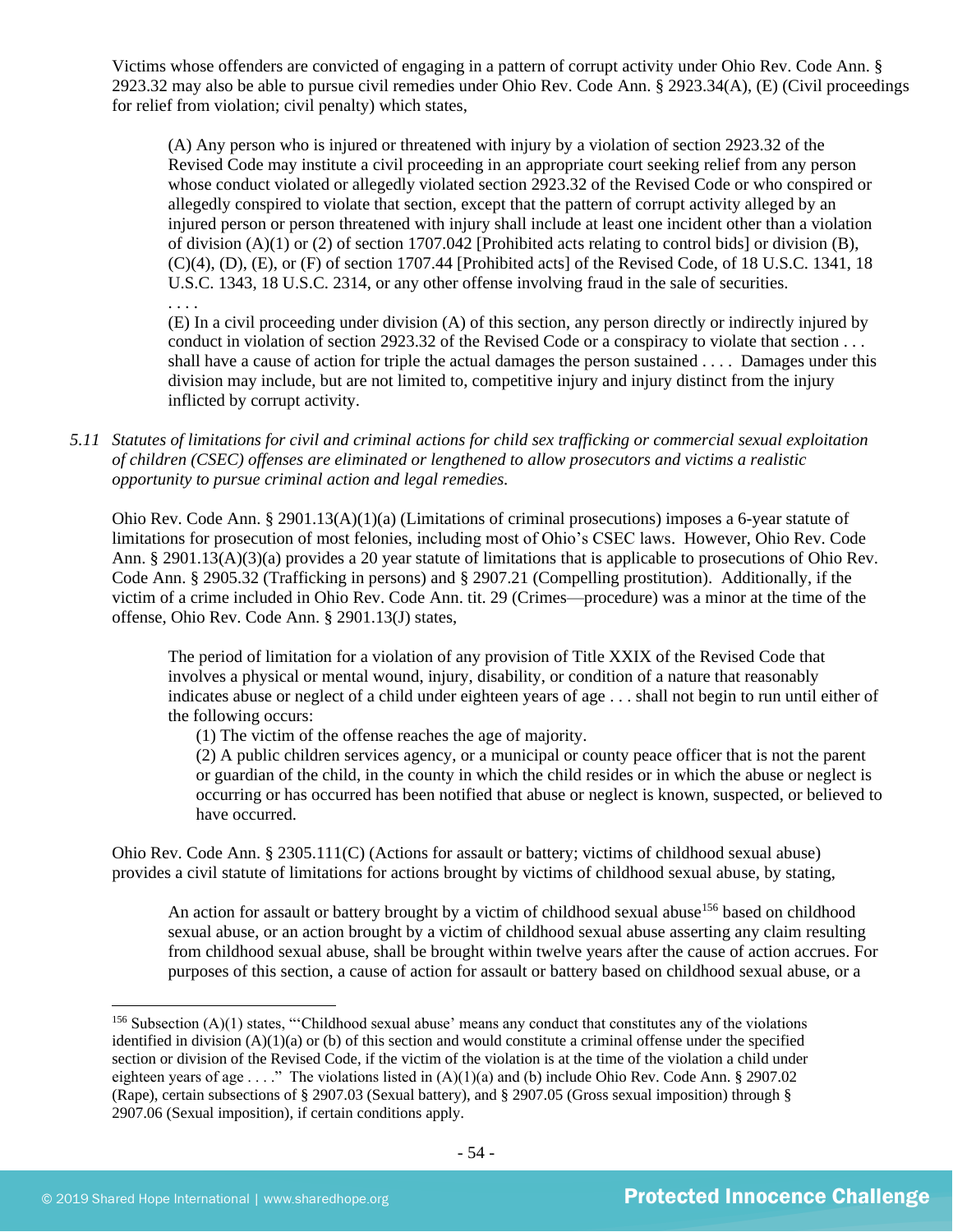cause of action for a claim resulting from childhood sexual abuse, accrues upon the date on which the victim reaches the age of majority. If the defendant in an action brought by a victim of childhood sexual abuse asserting a claim resulting from childhood sexual abuse that occurs on or after the August 3, 2006 has fraudulently concealed from the plaintiff facts that form the basis of the claim, the running of the limitations period with regard to that claim is tolled until the time when the plaintiff discovers or in the exercise of due diligence should have discovered those facts.

5.11.1 Recommendation: Eliminate the statute of limitations in criminal actions for child sex trafficking and CSEC offenses and amend Ohio Rev. Code Ann. § 2305.111 (Actions for assault or battery; victims of childhood sexual abuse) to include CSEC crimes to extend the statute of limitations for civil actions.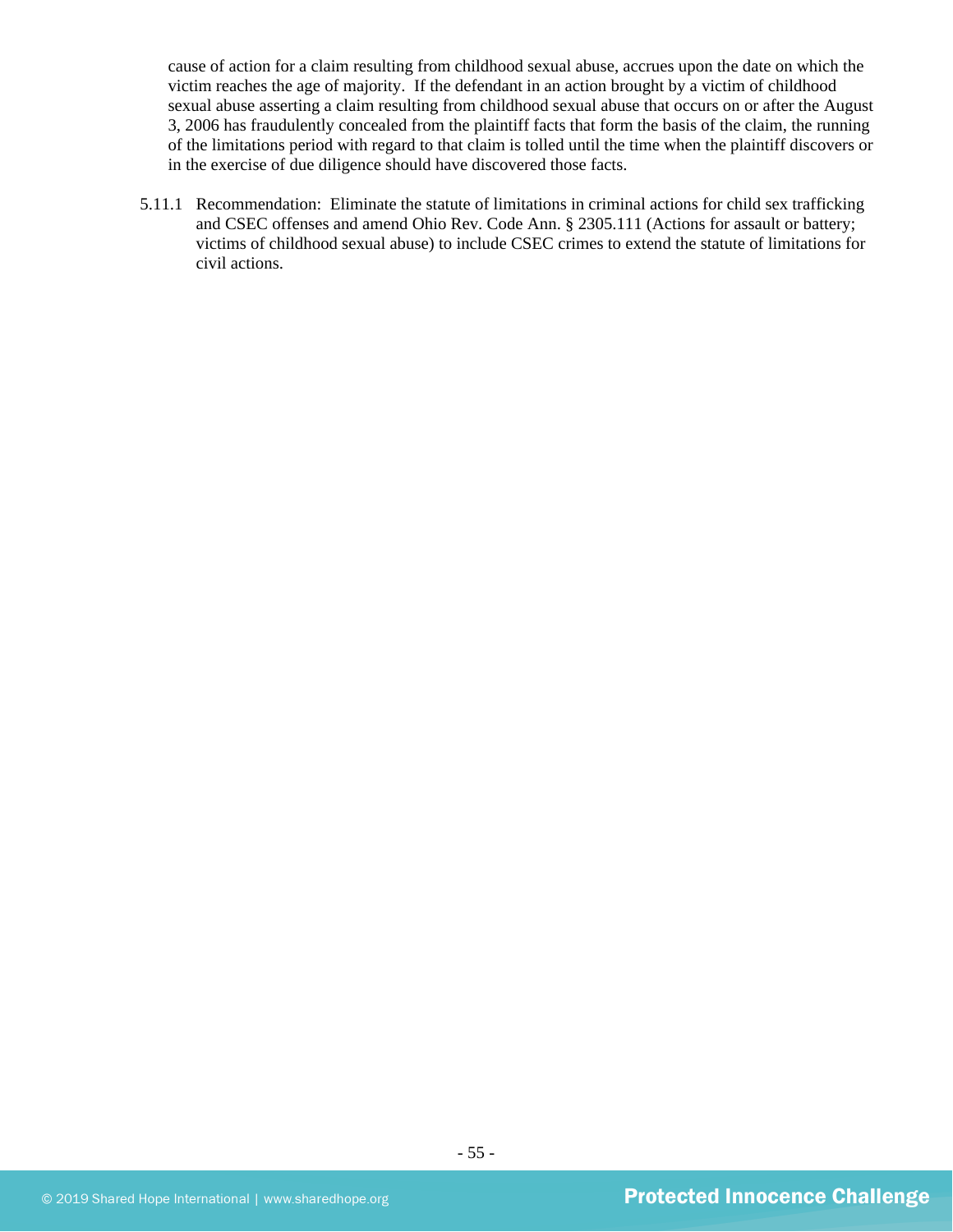#### **FRAMEWORK ISSUE 6: CRIMINAL JUSTICE TOOLS FOR INVESTIGATION AND PROSECUTIONS**

#### . *Legal Components:*

- *6.1 Training on human trafficking and domestic minor sex trafficking for law enforcement is statutorily mandated or authorized.*
- *6.2 Single party consent to audiotaping is permitted in law enforcement investigations.*
- *6.3 Wiretapping is an available tool to investigate domestic minor sex trafficking and commercial sexual exploitation of children (CSEC).*
- *6.4 Using a law enforcement decoy to investigate buying or selling commercial sex is not a defense to soliciting, purchasing, or selling sex with a minor.*
- *6.5 Using the Internet or electronic communications to investigate buyers and traffickers is a permissible investigative technique.*
- *6.6 State law requires reporting of missing children and located missing children.*

#### *Legal Analysis:*

*6.1 Training on human trafficking and domestic minor sex trafficking for law enforcement is statutorily mandated or authorized.*

*\_\_\_\_\_\_\_\_\_\_\_\_\_\_\_\_\_\_\_\_\_\_\_\_\_\_\_\_\_\_\_\_\_\_\_\_\_\_\_\_\_\_\_\_\_\_\_\_\_\_\_\_\_\_\_\_\_\_\_\_\_\_\_\_\_\_\_\_\_\_\_\_\_\_\_\_\_\_\_\_\_\_\_\_\_\_\_\_\_\_\_\_\_\_*

Pursuant to Ohio Rev. Code Ann. § 109.745(A) (Training for investigating and handling crime of trafficking in persons),

The attorney general shall provide training for peace officers in investigating and handling violations of section 2905.32 of the Revised Code. The training shall include all of the following:

(1) Identifying violations of section 2905.32 [Trafficking in persons] of the Revised Code;

(2) Methods used in identifying victims of violations of section 2905.32 of the Revised Code who are citizens of the United States or a foreign country, including preliminary interviewing techniques and appropriate questioning methods;

(3) Methods for prosecuting persons who violate section 2905.32 [Trafficking in persons] of the Revised Code;

(4) Methods of increasing effective collaboration with nongovernmental organizations and other social service organizations in the course of a criminal action regarding a violation of section 2905.32 of the Revised Code;

(5) Methods for protecting the rights of victims of violations of section 2905.32 [Trafficking in persons] of the Revised Code, including the need to consider human rights and the specific needs of women and children who are victims of violations of that section and to treat victims as victims rather than as criminals;

(6) Methods for promoting the safety of victims of violations of section 2905.32 [Trafficking in persons] of the Revised Code, including the training of peace officers to quickly recognize victims of a violation of any of those sections who are citizens of the United States or citizens of a foreign country.

Ohio Rev. Code Ann. § 109.741 (Training in missing children, missing persons, child abuse and neglect cases) further requires the attorney general to adopt rules regarding "the training of peace officers in the handling of missing children, missing persons, and child abuse and neglect cases."

*6.2 Single party consent to audiotaping is permitted in law enforcement investigations.*

Ohio permits single party consent to audiotaping. Ohio Rev. Code Ann. § 2933.52(A)(1) (Interception of wire, oral or electronic communications) makes it a crime for a person to purposely "[i]ntercept, attempt to intercept,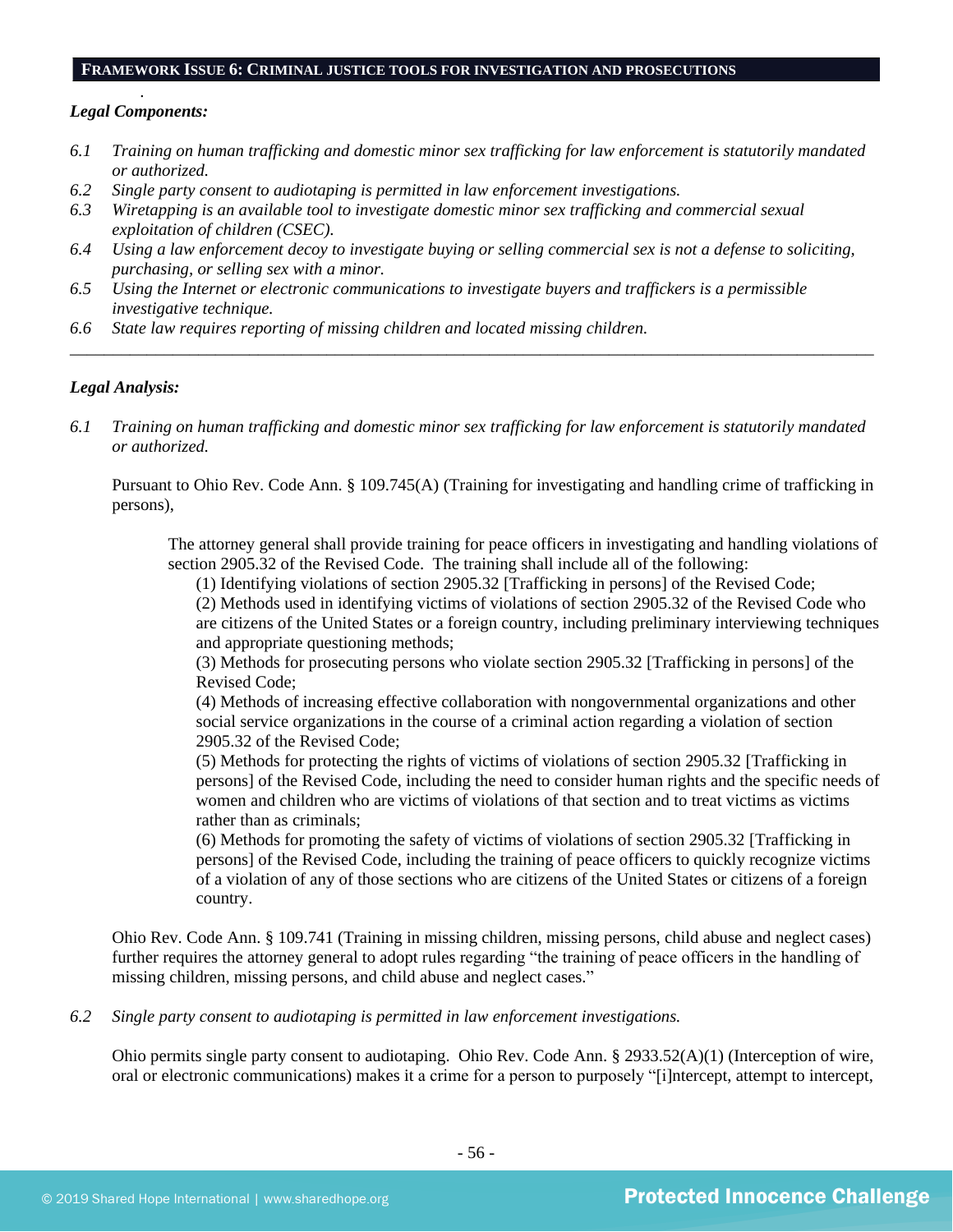or procure another person to intercept or attempt to intercept a wire, oral, or electronic communication." According to Ohio Rev. Code Ann. § 2933.52(B)(3), (4), the prohibition does not apply to, among other things,

(3) A law enforcement officer who intercepts a wire, oral, or electronic communication, if the officer is a party to the communication or if one of the parties to the communication has given prior consent to the interception by the officer;

(4) A person who is not a law enforcement officer and who intercepts a wire, oral, or electronic communication, if the person is a party to the communication or if one of the parties to the communication has given the person prior consent to the interception, and if the communication is not intercepted for the purpose of committing a criminal offense or tortious act in violation of the laws or Constitution of the United States or this state or for the purpose of committing any other injurious act.

*6.3 Wiretapping is an available tool to investigate domestic minor sex trafficking and commercial sexual exploitation of children (CSEC).* 

Wiretapping may be used to investigate certain designated offenses, including Ohio Rev. Code Ann. § 2905.32 (Trafficking in persons) and Ohio's CSEC laws. Ohio Rev. Code Ann. § 2933.52(B). Ohio Rev. Code Ann. § 2933.52(B)(1) (Interception of wire, oral or electronic communications) permits wiretapping conducted pursuant to an interception warrant. Ohio Rev. Code Ann. § 2933.54(A) (Conditions for issuance of warrant; denial; termination; finding of objective) authorizes a court to issue an interception warrant if

the judge determines, on the basis of the facts submitted by the person who made the application and all affiants, that all of the following exist:

(1) The application and affidavits comply with section 2933.53 [Application for interception warrant] of the Revised Code.

(2) There is probable cause to believe that a particular person is committing, has committed, or is about to commit a designated offense.

(3) There is probable cause to believe that particular communications concerning the designated offense will be obtained through the interception of wire, oral, or electronic communications. (4) Normal investigative procedures with respect to the designated offense have been tried and have failed or normal investigative procedures with respect to the designated offense reasonably appear to be unlikely to succeed if tried or to be too dangerous to employ in order to obtain evidence.  $(5)$  Except as provided in division  $(G)(1)$  of section 2933.53 of the Revised Code, there is probable cause to believe that the communication facilities from which the communications are to be intercepted, or the place at which oral communications are to be intercepted, are being used or are about to be used in connection with the commission of the designated offense or are leased to, listed in the name of, or commonly used by a person who is the subject of the interception warrant. (6) The investigative officer has received training that satisfies the minimum standards established by the attorney general and the Ohio peace officer training commission under section 2933.64 [Training in wiretapping and electronic surveillance] of the Revised Code in order to intercept the wire, oral, or electronic communication and is able to execute the interception sought.

Ohio Rev. Code Ann. § 2933.51(I) (Definitions) defines a "designated offense" as any of,

(1) A felony violation of section 1315.53 [Duty to report transactions, keep records; money laundering prohibitions], 1315.55 [Additional money laundering prohibitions], . . . 2905.01 [Kidnapping], 2905.02 [Abduction], . . . 2905.32 [Trafficking in persons], 2907.02 [Rape], 2907.21 [Compelling prostitution], 2907.22 [Promoting prostitution], . . . 2923.32 [Engaging in pattern of corrupt activity; forfeiture], . . . of the Revised Code;

. . . .

(4) Complicity in the commission of a felony violation of a section listed in division  $(I)(1)$ , (2), or (3) of this section;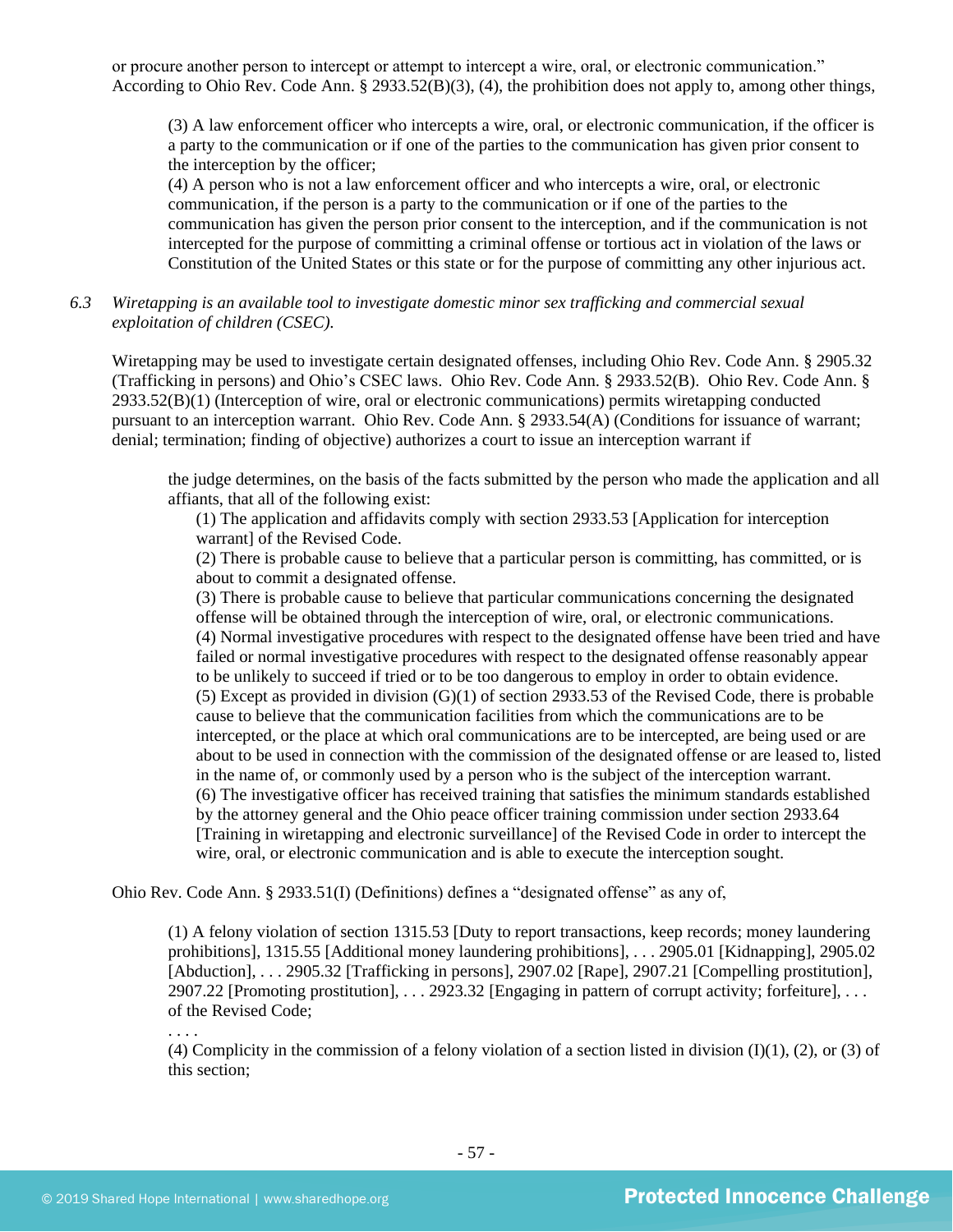(5) An attempt to commit, or conspiracy in the commission of, a felony violation of a section listed in division  $(I)(1)$ ,  $(2)$ , or  $(3)$  of this section, if the attempt or conspiracy is punishable by a term of imprisonment of more than one year.

*6.4 Using a law enforcement decoy to investigate buying or selling commercial sex is not a defense to soliciting, purchasing, or selling sex with a minor.*

Ohio Rev. Code Ann. § 2907.21(A)(2)–(5) (Compelling prostitution) does not expressly prohibit a defense to the use of a law enforcement decoy posing as a minor to investigate attempts to buy or sell commercial sex acts with a child. However, Ohio Rev. Code Ann. § 2907.21(A)(2)(b) prohibits the compelling of prostitution with "a person the offender believes to be a minor . . . whether or not the person is a minor," indicating that a person who compels a decoy, who the buyer believes to be a minor, to engage in commercial sex activity violates Ohio Rev. Code Ann. § 2907.21. Additionally, Ohio Rev. Code Ann. § 2907.21(A)(3)(b) states,

No person shall knowingly . . . pay or agree to pay a person the offender believes to be a minor, either directly or through the person's agent, so that the person will engage in sexual activity, whether or not the person is a minor.

Therefore, finding that a buyer commits an offense under both Ohio Rev. Code Ann. § 2907.21(A)(2)(b) and §  $2907.21(A)(3)(b)$ , even if the person the offender believes to be a minor is not actually a minor, a defense to the use of a law enforcement decoy may be impermissible.

*6.5 Using the Internet or electronic communications to investigate buyers and traffickers is a permissible investigative technique.*

While Ohio Rev. Code Ann. § 2905.32 (Trafficking in persons) and Ohio's CSEC laws do not expressly authorize law enforcement to use the Internet or electronic communications to investigate those crimes, Ohio Rev. Code Ann. § 2907.07 (Importuning) permits law enforcement officers to use the Internet or electronic communications to investigate solicitation of sex with a minor. Ohio Rev. Code Ann. § 2907.07(C)(2), (D)(2) make it illegal for a person to solicit "a law enforcement officer posing as a person who is less than [13 or 16] years of age, and the offender believes that the other person is less than [13 or 16] years of age or is reckless in that regard."

*6.6 State law requires reporting of missing children and located missing children.* 

<span id="page-57-0"></span>Ohio Rev. Code Ann. § 2901.30(B) (Missing child report; notice to child's school; notice of return) directs a law enforcement agency to take the report of a missing child<sup>157</sup> and act promptly to locate the missing child. The law enforcement agency must gather information about the missing child and enter "it into the national crime information center computer," notify the child's school to mark the child's records, and notify other law enforcement agencies within its jurisdiction. Ohio Rev. Code Ann. § 2901.30(C)–(E). Ohio Rev. Code Ann. § 2901.30(H) states,

<sup>&</sup>lt;sup>157</sup> Ohio Rev. Code Ann. § 2901.30(A)(3) defines "missing children" or a "missing child" as

<sup>(</sup>a) A minor who has run away from or who otherwise is missing from the home of, or the care, custody, and control of, the minor's parents, parent who is the residential parent and legal custodian, guardian, legal custodian, or other person having responsibility for the care of the minor;

<sup>(</sup>b) A minor who is missing and about whom there is reason to believe the minor could be the victim of a violation of section 2905.01 [Kidnapping], 2905.02 [Abduction], 2905.03 [Unlawful restraint], or 2919.23 [Interference with custody] of the Revised Code or of a violation of section 2905.04 [Repealed] of the Revised Code as it existed prior to July 1, 1996.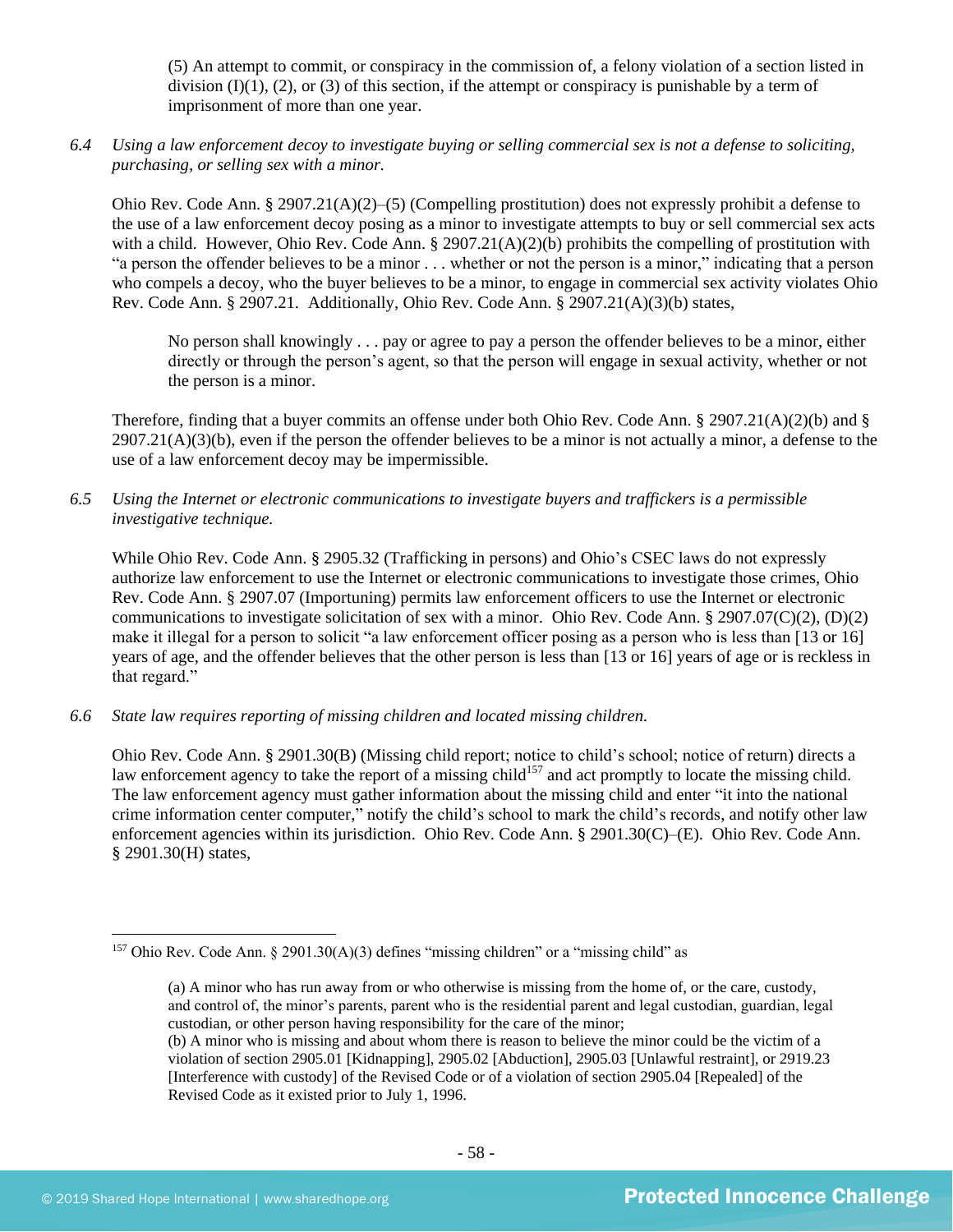A missing child's parents, parent who is the residential parent and legal custodian, guardian, or legal custodian, or any other persons responsible for the care of a missing child, immediately shall notify the law enforcement agency with which they filed the missing child report whenever the child has returned to their home or to their care, custody, and control, has been released if the missing child was the victim of an offense listed in division  $(A)(3)(b)^{158}$  of this section, or otherwise has been located. Upon such notification or upon otherwise learning that a missing child has returned to the home of, or to the care, custody, and control of the missing child's parents, parent who is the residential parent and legal custodian, guardian, legal custodian, or other person responsible for the missing child's care, has been released if the missing child was the victim of an offense listed in division (A)(3)(b) of this section, or otherwise has been located, the law enforcement agency involved promptly shall integrate the fact that the minor no longer is a missing child into the national crime information center computer and shall inform any school that was notified under division (D) of this section that the minor is no longer a missing child.

<sup>158</sup> *See supra* not[e 157](#page-57-0) for the provisions of Ohio Rev. Code Ann. § 2901.30(A)(3)(b).